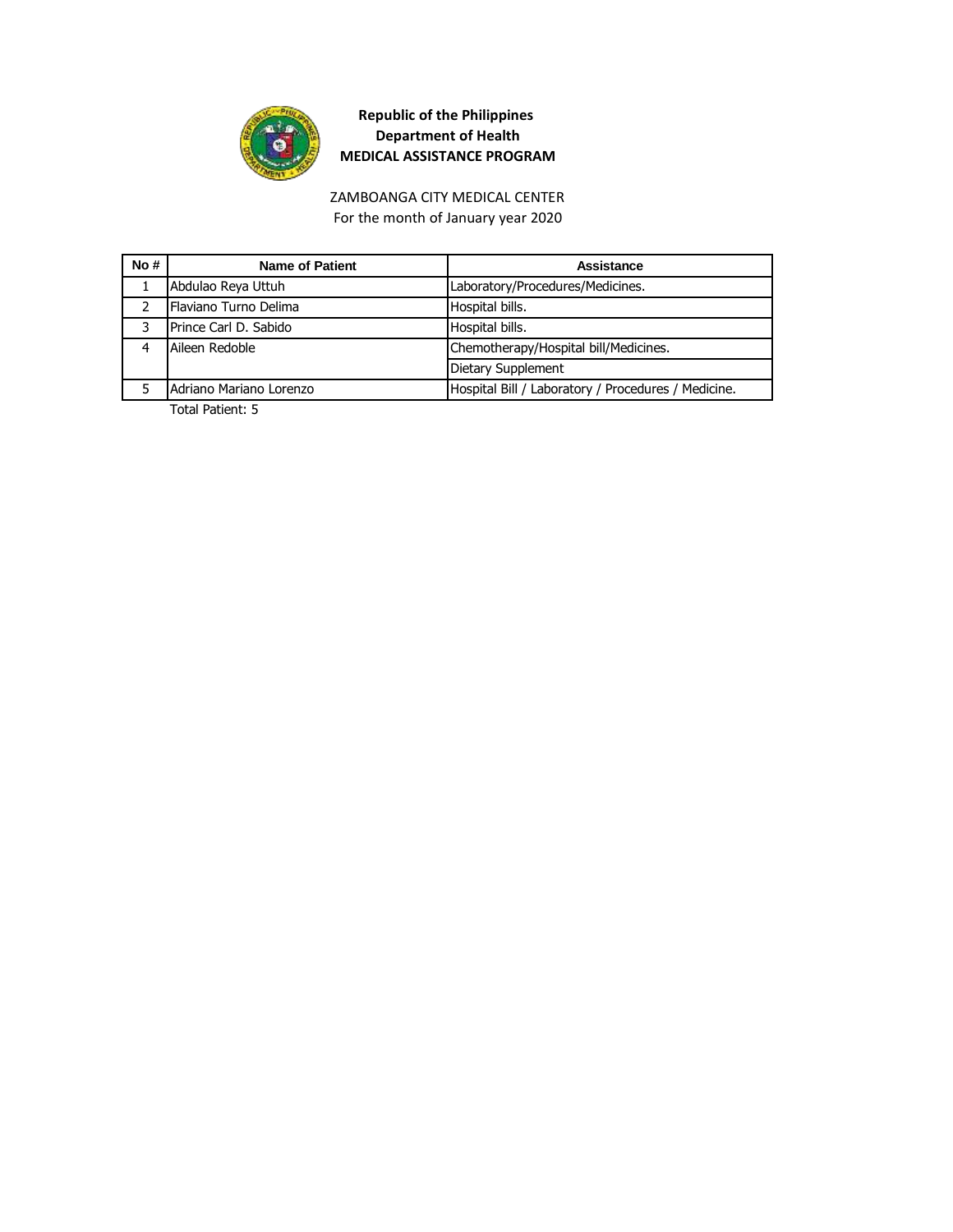

## ZAMBOANGA CITY MEDICAL CENTER For the month of February year 2020

| No# | <b>Name of Patient</b>         | <b>Assistance</b>                                                                 |
|-----|--------------------------------|-----------------------------------------------------------------------------------|
| 1   | Florentino Dayoha Adante       | Hospital bills.                                                                   |
| 2   | Tito Daniel Cultura            | MRI.                                                                              |
| 3   | Berna Rasad Jamasali           | Dialysis, Dialyzer, PD Solution, Procedures, Medicines<br>&<br>Laboratory         |
| 4   | Regina Reyes Ong               | Dialysis, Dialyzer, PD Solution, Procedures, Medicines<br>&<br>Laboratory         |
| 5   | Renjameel Baguinda Munar       | Hemodialysis/Medicines/Lab. Procedures.                                           |
| 6   | Plasabas, Jr Del Campo Alfredo | Laboratory/Procedures/Medicines.                                                  |
| 7   | Omar Malvar Mohammad           | Hospital bills.                                                                   |
| 8   | Lanie Ramirez Lim              | Hospital bills.                                                                   |
| 9   | Teodito Tubog                  | Dialysis, Dialyzer, PD Solution, Procedures, Medicines<br>&<br>Laboratorv         |
| 10  | Francisco Sergio Reyes         | Dialysis, Dialyzer, PD Solution, Procedures, Medicines<br>&<br>Laboratory         |
| 11  | Jovie Dela Pedra Rovero        | Dialysis, Dialyzer, PD Solution, Procedures, Medicines<br>&<br>Laboratory         |
| 12  | Manuelito Baylomo Manuel       | Dialysis, Dialyzer, PD Solution, Procedures, Medicines<br>&ι<br>Lahoratory        |
| 13  | Joseph Nabong Jardin           | Dialysis, Dialyzer, PD Solution, Procedures, Medicines<br>&<br>l ahoratorv        |
| 14  | Adelina Casinillo Villanueva   | Dialysis, Dialyzer, PD Solution, Procedures, Medicines<br>&<br>Lahoratory         |
| 15  | Roseller Ledesma Angeles       | Dialysis, Dialyzer, PD Solution, Procedures, Medicines<br>&<br>Lahoratory         |
| 16  | Joel Alboria Salazar, Sr.      | Dialysis, Dialyzer, PD Solution, Procedures, Medicines<br>&<br>Laboratory         |
| 17  | Jurnia Amsan Sawari            | Hemodialysis/Medicines/Lab. Procedures.                                           |
| 18  | Crisanto Almirol Jr.           | Dialysis, Dialyzer, PD Solution, Procedures, Medicines<br>&<br>aboratory          |
| 19  | Jerome Francisco De Jesus      | Dialysis, Dialyzer, PD Solution, Procedures, Medicines<br>ŏ.<br><u>Laboratorv</u> |
| 20  | Hilaria Francisco Molina       | Hemodialysis/Medicines/Lab. Procedures.                                           |
| 21  | Arbues Gange Balansag          | Hemodialysis/Medicines/Lab. Procedures.                                           |
| 22  | Florita Sinsoi                 | Medicines                                                                         |
| 23  | Ashly Gaganting Luna           | <b>Hospital Bills</b>                                                             |
| 24  | <b>Ulysses Obing Maglangit</b> | Laboratory/Procedures/Medicines.                                                  |
| 25  | Awa Liso Emmanuel              | Dialysis                                                                          |
| 26  | George Jasminez Francisco      | Medicines                                                                         |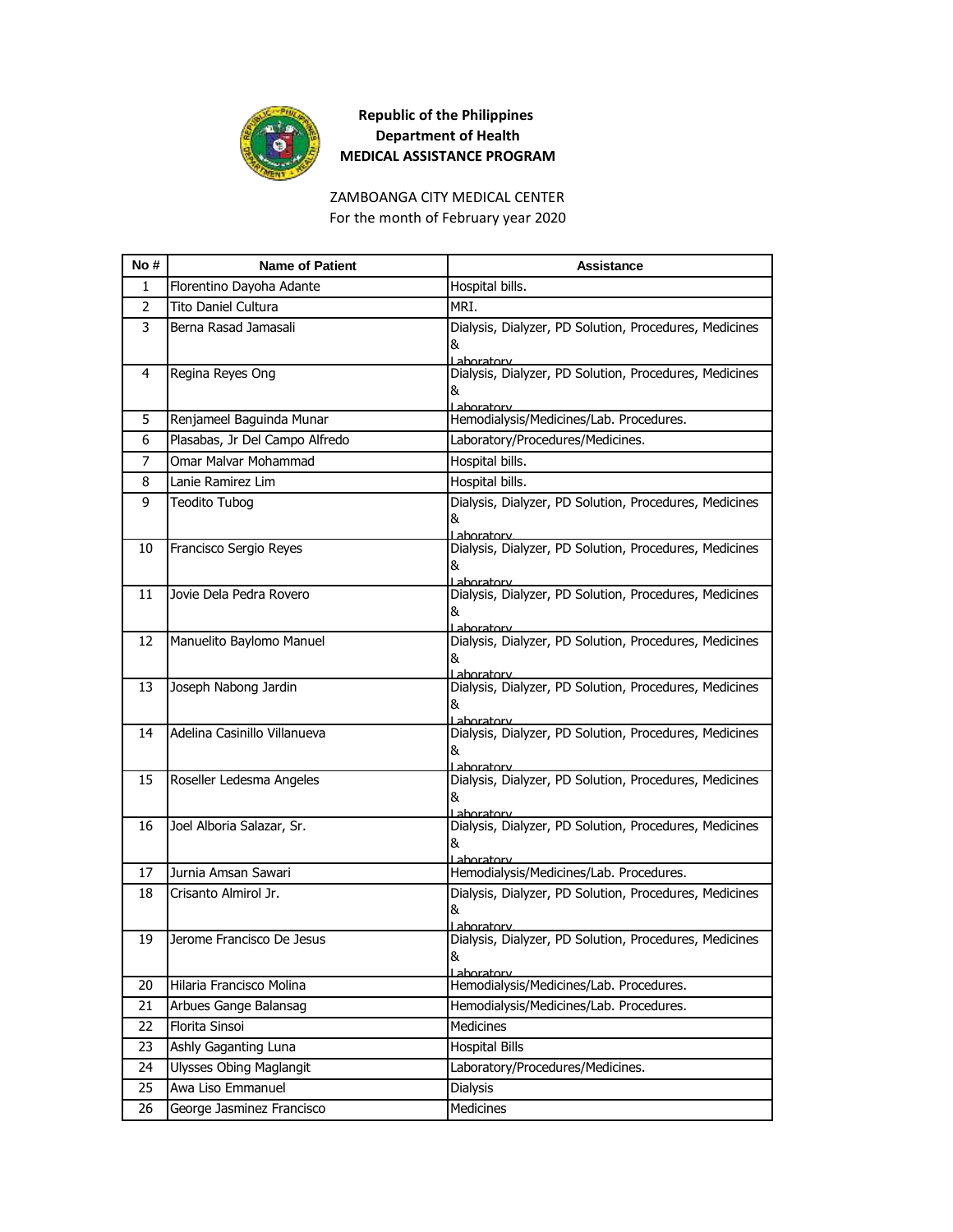| 27 | Garcia Maca-ambac Letecia         | Medicines                                           |
|----|-----------------------------------|-----------------------------------------------------|
| 28 | Romeo Macaso Tan Jr               | <b>Medicines</b>                                    |
| 29 | Eduardo Alvarez Galvez            | <b>Medical Assistance</b>                           |
| 30 | Riza Casumpang Obod               | Laboratory Procedures                               |
| 31 | Elsie Grafia Mojares              | <b>Medicines</b>                                    |
| 32 | Aldrin Garcia Mojares             | Rehabilitation                                      |
| 33 | Tan Uy Johnny                     | <b>Hospital Bills</b>                               |
| 34 | Reynaldo Ora $\bigcirc$ ez Bulwan | Hospital Bill / Laboratory / Procedures / Medicine. |
| 35 | Ronald Madronero Arsula           | <b>Hospital Bills</b>                               |
| 36 | Ma. Cathrina Domingo Aluk         | Hemodialysis                                        |
| 37 | Xenia Enad Deguro                 | Hemodialysis                                        |
| 38 | Klina Erma Javier Custodio        | CT-Scan                                             |
| 39 | Reynaldo Ora $\bigcirc$ ez Bulwan | Laboratory/Procedures/Medicines.                    |
| 40 | Shirly Ann Errea Birao            | Hemodialysis                                        |
| 41 | Mopon Jeson Sumogo                | Laboratory/Procedures/Medicines.                    |
| 42 | Maria Victoria Campos Macaso      | 2 D echo.                                           |
| 43 | Jhaysar Miguel Abunawas           | Hemodialysis/Medicines/Lab. Procedures.             |
| 44 | Arlene Sta. Teresa Bayot          | <b>Medicines</b>                                    |
| 45 | Nasher Abil Jikiri                | <b>Blood Assistance</b>                             |
| 46 | Inocente Alejandro Saavedra       | Hemodialysis/Medicines/Lab. Procedures.             |
| 47 | Miguel Saberon Estrebor           | <b>Hospital Bills</b>                               |
| 48 | Maria Aurora Macrohon Simeon      | Hemodialysis/Medicines/Lab. Procedures.             |
| 49 | Jamasali Sanul Ignacio            | <b>Hospital Bills</b>                               |
| 50 | Marcedonia Lu Alampay             | <b>Medicines</b>                                    |
| 51 | Ronald Madronero Arsula           | <b>Hospital Bills</b>                               |
|    |                                   |                                                     |
| 52 | Marcedonia Lu Alampay             | Medicines                                           |
| 53 | Salazar Christian Sumanga         | Laboratory/Procedures/Medicines.                    |
| 54 | Bello Venoya Noel                 | 2D ECHO / ECG / X-RAY / Medicines                   |
| 55 | Suayma Harisun Hasan              | <b>Hospital Bills</b>                               |
| 56 | Sulviya Ubahin Jalalin            | <b>Hospital Bills</b>                               |
| 57 | Imdani Usama Ruaina               | Hemodialysis/Medicines/Lab. Procedures.             |
| 58 | Jenalyn Langrio Daraug            | <b>Hospital Bills</b>                               |
| 59 | Francis Delos Santos Marabiles    | <b>Hospital Bills</b>                               |
| 60 | Webster Seno                      | <b>Hospital Bills</b>                               |
| 61 | Joseph Lantafe Panugalinog        | Hemodialysis/Medicines/Lab. Procedures.             |
| 62 | Thomas Antonio Manuel             | Hemodialysis/Medicines/Lab. Procedures.             |
| 63 | Mohammad Yacob Adani Ando         | Hemodialysis/Medicines/Lab. Procedures.             |
| 64 | Rizza Mae Lacastesantos           | Hemodialysis/Medicines/Lab. Procedures.             |
| 65 | Nasir Jawani Asari                | <b>Hospital Bills</b>                               |
| 66 | Maria Gemma Duarte                | Medicines                                           |
| 67 | Sherly Limen Columbres            | Medicines                                           |
| 68 | Nasher Jikiri                     | <b>Medicines</b>                                    |
| 69 | Aivan Doro Anas                   | X-Ray                                               |
| 70 | Rayyam Unaid Abdusali             | Hemodialysis                                        |
| 71 | Emelyn Andes                      | Hemodialysis/Medicines/Lab. Procedures.             |
| 72 | Valerio Rafal Tubio               | <b>Hospital Bills</b>                               |
| 73 | Tomas Wong Golveo Jr.             | Medicines                                           |
| 74 | Paragas Arquiza Elizabeth         | Ct Scan with Contrast.                              |
| 75 | Pilar Acuoa Pagara                | Medicines                                           |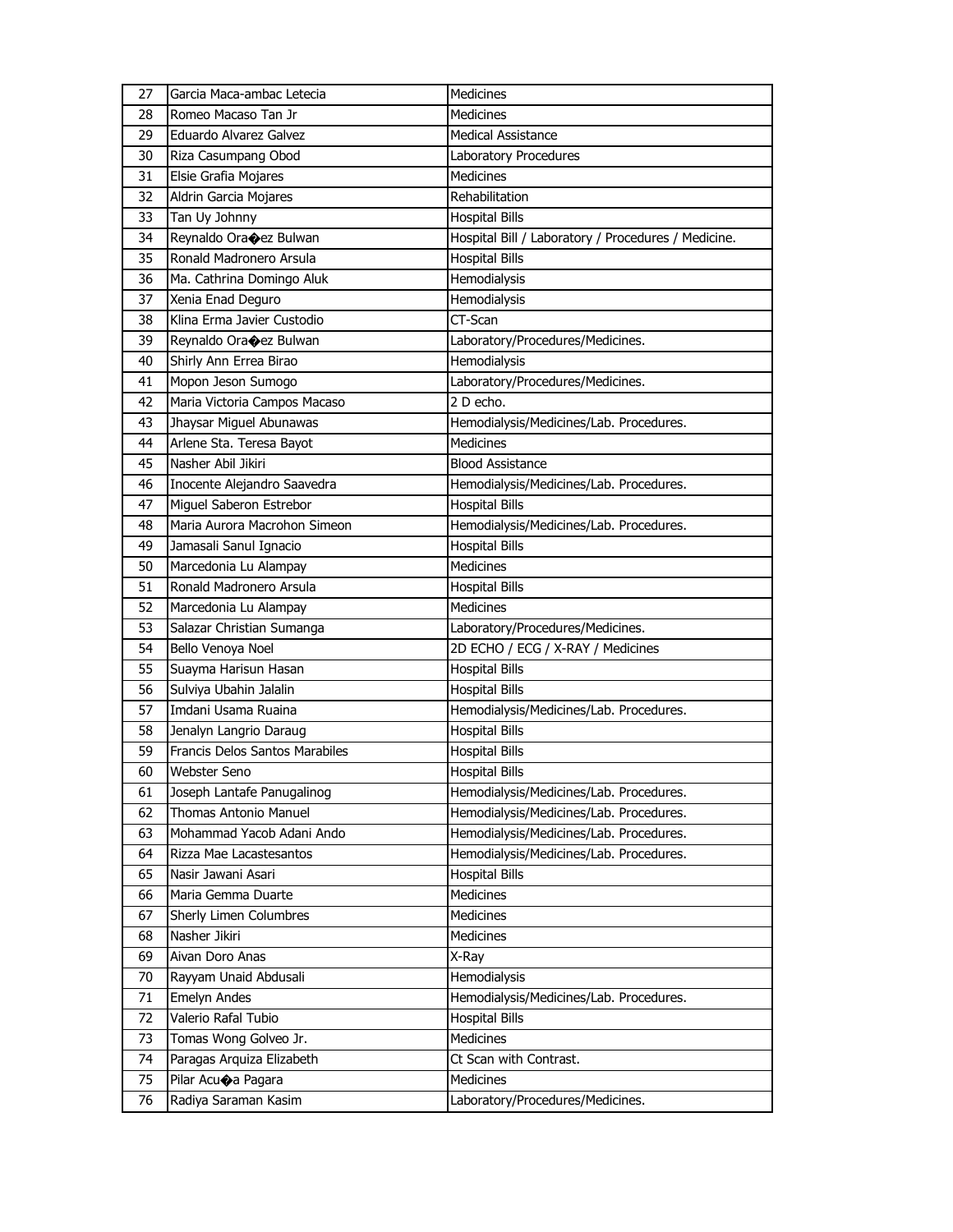| Salvacion Baylomo Abisan | Laboratory & Radiological Procedures |
|--------------------------|--------------------------------------|
| Ebruary Siason Onrubia   | <b>Hospital Bills</b>                |

Total Patient: 78

 $\mathbf l$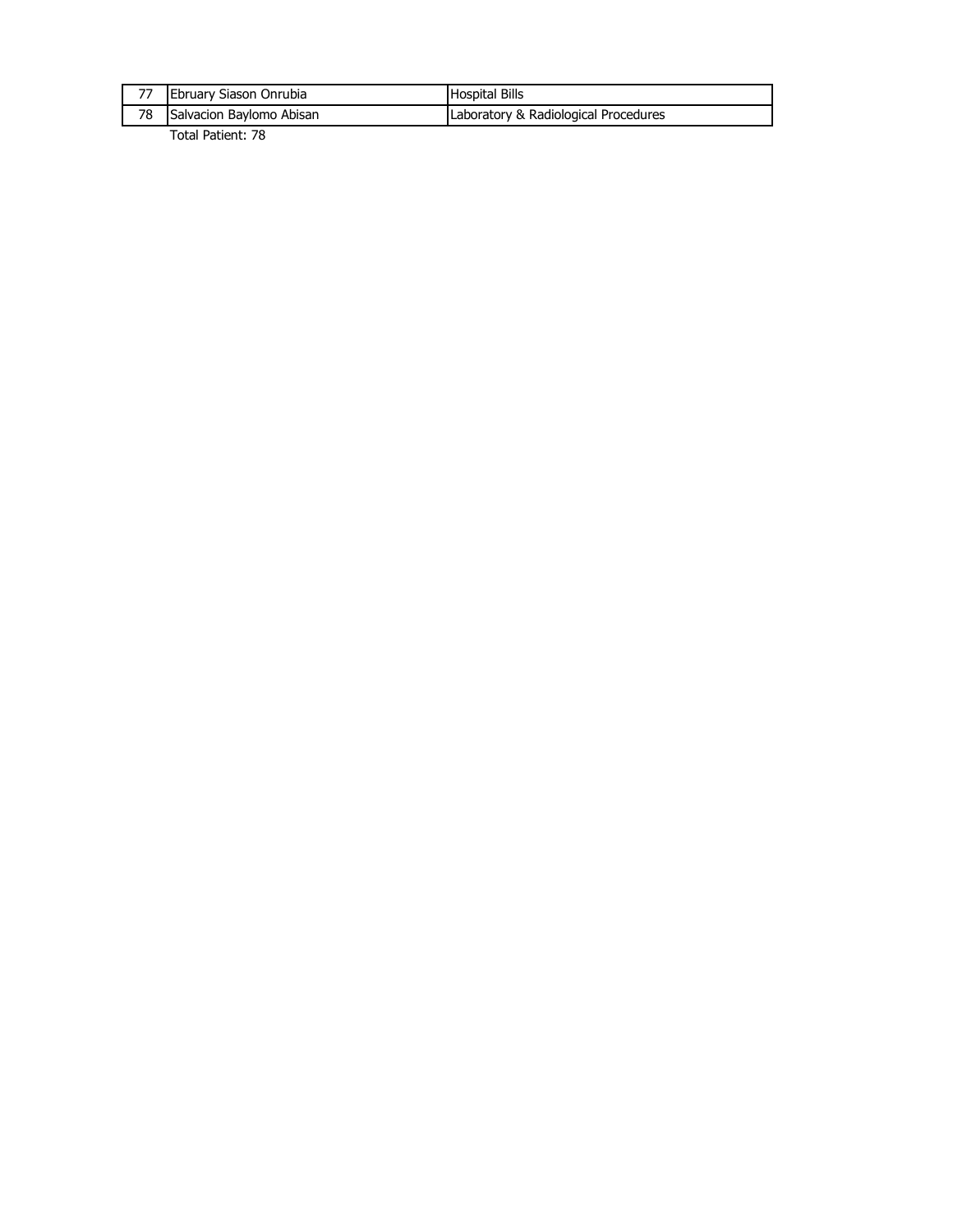

#### ZAMBOANGA CITY MEDICAL CENTER For the month of March year 2020

| No #           | <b>Name of Patient</b>           | <b>Assistance</b>                                                         |
|----------------|----------------------------------|---------------------------------------------------------------------------|
| 1              | Reden Joseph Venyura Eijansantos | <b>Hospital Bills</b>                                                     |
| $\overline{2}$ | Judith Ramis Laya                | Hemodialysis/Medicines/Lab. Procedures.                                   |
| 3              | Rovelyn Lanag Mallih             | <b>Hospital Bills</b>                                                     |
| 4              | Sabina Miro Toribio              | <b>Medical Assistance</b>                                                 |
| 5              | Vethelfaith Ordaniza Atam        | Medical Assistance.                                                       |
| 6              | Rolando Noledo Ortega            | Medicines                                                                 |
| 7              | <b>Emily Apostol Calumpong</b>   | Hemodialysis/Medicines/Lab. Procedures.                                   |
| 8              | <b>Emmanuel Liso Awa</b>         | Hemodialysis/Medicines/Lab. Procedures.                                   |
| 9              | Jerome Francisco De Jesus        | Hemodialysis/Medicines/Lab. Procedures.                                   |
| 10             | Salvacion Sabturani              | <b>Hospital Bills</b>                                                     |
| 11             | Bernardita Tabugara Carpio       | <b>Hospital Bills</b>                                                     |
| 12             | Dolores Bantilin Perez           | <b>Hospital Bills</b>                                                     |
| 13             | Nadzkan Basarain Buot            | <b>Hospital Bills</b>                                                     |
| 14             | Mercedes Ramirez Rodriguez       | Dialysis, Dialyzer, PD Solution, Procedures, Medicines<br>&<br>Laboratory |
| 15             | Reynaldo Duardo Lamata Sr.       | Dialysis, Dialyzer, PD Solution, Procedures, Medicines<br>&<br>Laboratory |
| 16             | Plasabas, Jr Del Campo Alfredo   | <b>Medicines</b>                                                          |
| 17             | Melinda Malli Antolin            | <b>Medicines</b>                                                          |
| 18             | Joseph Santos Columbres          | <b>Medicines</b>                                                          |
| 19             | Jurnia Amsan Sawari              | Dialysis, Dialyzer, PD Solution, Procedures, Medicines<br>&<br>Laboratory |
| 20             | Felipe Empa Apostol              | Medicines                                                                 |
| 21             | Alnaisher Rebollos Hussin        | Dialysis, Dialyzer, PD Solution, Procedures, Medicines<br>&<br>Lahoratory |
| 22             | Adnan Lukman Espino              | <b>Hospital Bills</b>                                                     |
| 23             | Emelyn Gabotero Andes            | Dialysis, Dialyzer, PD Solution, Procedures, Medicines<br>&<br>aboratory  |
| 24             | Inocente Alejandro Saavedra      | Hemodialysis                                                              |
| 25             | Ruaina Usama Imdani              | Hemodialysis                                                              |
| 26             | Cheenee Lagne Torres Octaviano   | <b>Medicines</b>                                                          |
| 27             | Raffy Nayic Bin Burunai          | <b>Hospital Bills</b>                                                     |
| 28             | Flordeliza Fabian Villegas       | Dialysis, Dialyzer, PD Solution, Procedures, Medicines<br>&<br>Laboratory |
| 29             | Ma Cathrina Domingo Aluk         | Dialysis, Dialyzer, PD Solution, Procedures, Medicines<br>&<br>Laboratory |
| 30             | Elinor Rivera Arcillas           | <b>Medical Assistance</b>                                                 |
| 31             | Baby Boy Muksan                  | <b>Hospital Bills</b>                                                     |
| 32             | Edsel Aguirre Cichon             | Dialysis                                                                  |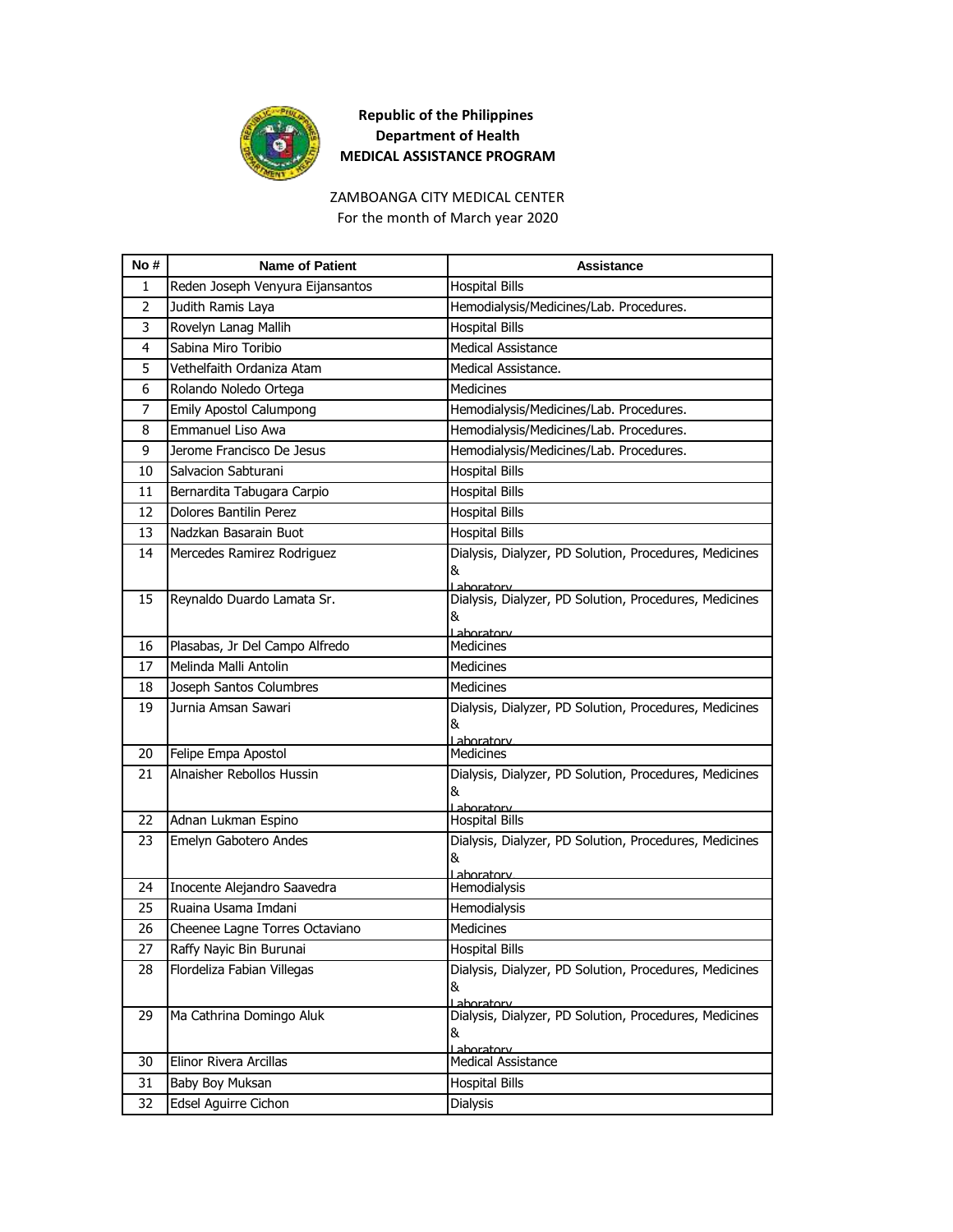| 33 | Leover Canario Bontilao           | Laboratory/Procedures/Medicines.                            |
|----|-----------------------------------|-------------------------------------------------------------|
| 34 | Noor-aisa Osorio Jailani          | Laboratory/Procedures/Medicines.                            |
| 35 | Noor Aisa Osorio Jailani          | Laboratory/Procedures/Medicines.                            |
| 36 | Conchita Wooten Caban             | <b>Medical Assistance</b>                                   |
| 37 | Hannah Sakilan Kabobogan          | <b>Hospital Bills</b>                                       |
| 38 | Flordeliza Fabian Villegas        | Hemodialysis/Medicines/Lab. Procedures.                     |
| 39 | Ammisa Esmael Pinsari             | <b>Hospital Bills</b>                                       |
| 40 | Marida Joheli Goon                | <b>Hospital Bills</b>                                       |
| 41 | Jose Brade Cadeli $\bigcirc$ a    | <b>Hospital Bills</b>                                       |
| 42 | Julito Macarial Rivera            | Hemodialysis/Medicines/Lab. Procedures.                     |
| 43 | Julian Reyes Castro               | Laboratory Procedures                                       |
| 44 | Raiza Unding Dawah                | <b>Hospital Bills</b>                                       |
| 45 | Rayyam Unaid Abdusali             | Hemodialysis                                                |
| 46 | Arbues Gange Balansag             | Hemodialysis                                                |
| 47 | Elsie Grafia Mojares              | <b>Medicines</b>                                            |
| 48 | Richard Fernandez Tablando        | Medicines                                                   |
| 49 | Jonathan Maglente Solana          | Laboratory/Procedures/Medicines.                            |
| 50 | Edwina Mendoza Eijansantos        | <b>Medicines</b>                                            |
| 51 | George Jasminez Francisco         | <b>Medicines</b>                                            |
| 52 | Abdulmuin Asmawil Patta           | <b>Medicines</b>                                            |
| 53 | Manuelito Baylomo Manuel          | <b>Medicines</b>                                            |
| 54 | Roseller Ledesma Angeles          | Hemodialysis                                                |
| 55 | <b>Edmond Miguel Macansantos</b>  | <b>Hospital Bills</b>                                       |
| 56 | Xenia Enad Deguro                 | Hemodialysis                                                |
| 57 | May Sara Damasali Iralan          | <b>Hemodialysis</b>                                         |
| 58 | Walda Udjan Irisin                | Hemodialysis                                                |
| 59 | Janeth Pahila Fuentebella         | Laboratory/Procedures/Medicines.                            |
| 60 | Roseller Ledesma Angeles          | Hemodialysis                                                |
| 61 | Ammisa Esmael Pinsari             | <b>Hospital Bills</b>                                       |
| 62 | Nurdelyn Absari Tahassam          | <b>Medicines</b>                                            |
| 63 | Sitti Aina Hairal Mandi           | <b>Hospital Bills</b>                                       |
| 64 | Jerome Francisco De Jesus         | Hemodialysis                                                |
| 65 | Geraldin Miguel Barontoy          | <b>Hospital Bills</b>                                       |
| 66 | Nurhaida Usman Danil              | <b>Hospital Bills</b>                                       |
| 67 | Roselaina Tawasil Alejo           | <b>Hospital Bills</b>                                       |
| 68 | Edwin Duran Barro                 | <b>Hemodialysis</b>                                         |
| 69 | Alnaisher Rebollos Hussin         | Dialysis, Dialyzer, PD Solution, Procedures, Medicines<br>& |
|    |                                   | Laboratory                                                  |
| 70 | Sheila Ann Panaligan Tan          | Hemodialysis                                                |
| 71 | Sheila Ann Panaligan Tan          | Hemodialysis                                                |
| 72 | Reynaldo Narciso Herman           | <b>Hospital Bills</b>                                       |
| 73 | Jeffrey Larracochea Lacastesantos | CT-Scan                                                     |
| 74 | Ma. Lourdes Laracochea Liao       | Hemodialysis                                                |
| 75 | Rizza Mae Maxino Lacastesantos    | Dialysis                                                    |
| 76 | Nelia Pilapil Akalal              | <b>Medicines</b>                                            |
| 77 | Jurnia Amsan Sawari               | Hemodialysis                                                |
| 78 | Iniego Dominice                   | Medicines                                                   |
| 79 | Alfredo Ardiente Sr Alcoriza      | Medicine & Laboratory                                       |
| 80 | John Rey Hunongan Legados         | <b>Hospital Bills</b>                                       |
| 81 | Ainer Alvarez Amier               | <b>Hospital Bills</b>                                       |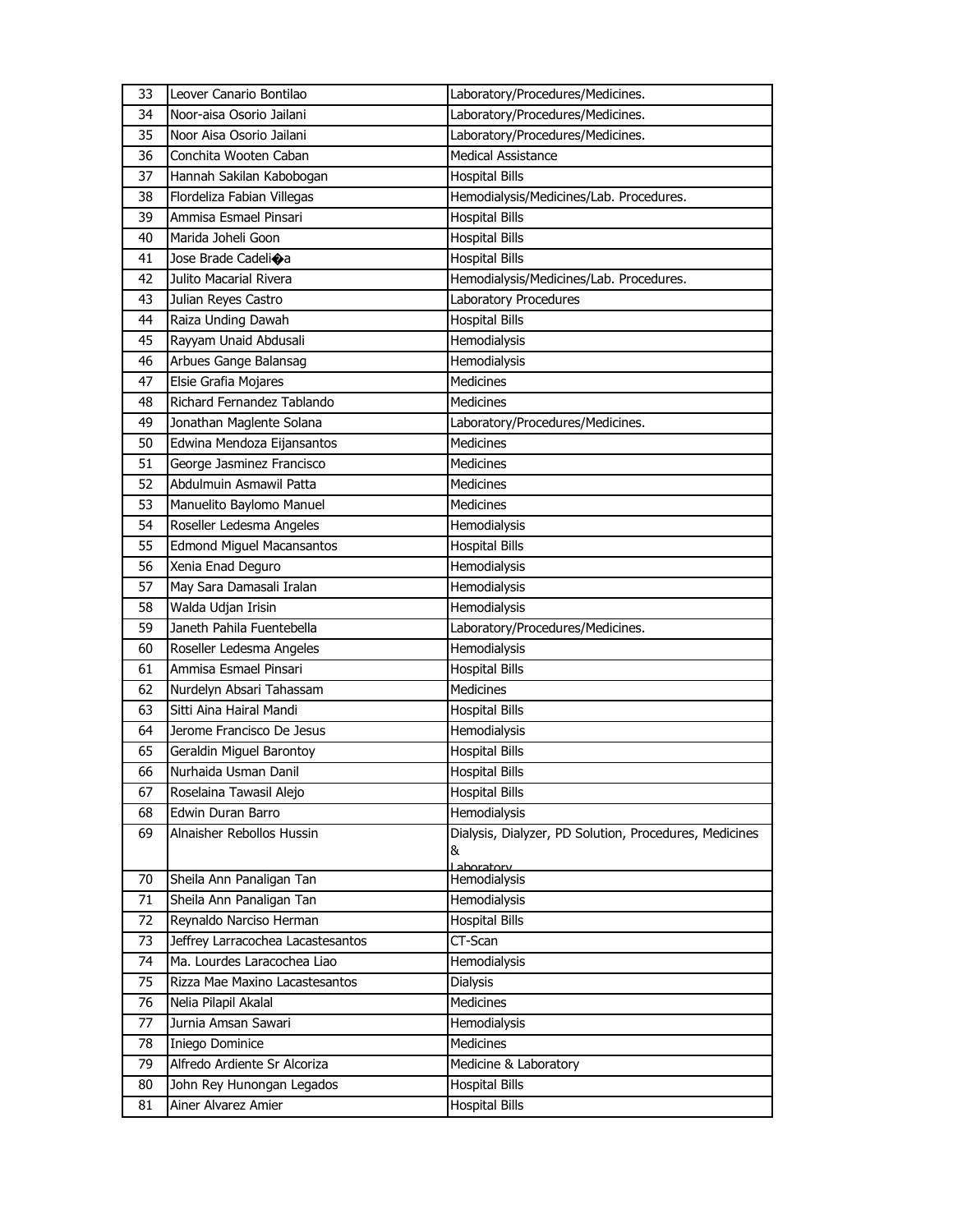| 82  | Marlon Loquillano Lago           | <b>Hospital Bills</b>                                  |
|-----|----------------------------------|--------------------------------------------------------|
| 83  | Roseller Fabros Angelito         | Hemodialysis/Medicines/Lab. Procedures.                |
| 84  | Princess Shameera Ilaji          | Dialysis, Dialyzer, PD Solution, Procedures, Medicines |
|     |                                  | &                                                      |
| 85  | Noel Venoya Bello                | Laboratory<br><b>Medicines</b>                         |
| 86  | Jerome Francisco De Jesus        | Hemodialysis                                           |
| 87  | Jericho Sr Serio Monteverde      | Hemodialysis                                           |
| 88  | Cheryl Gorit Gumotud             | Hemodialysis                                           |
| 89  | Nursaida Muhammad Amannang       | Dialysis, Dialyzer, PD Solution, Procedures, Medicines |
|     |                                  | &                                                      |
|     |                                  | Lahoratory                                             |
| 90  | Berna Rasad Jamasali             | Hemodialysis                                           |
| 91  | Sadia Sakaluran Rebollos         | <b>Hospital Bills</b>                                  |
| 92  | Roseller Ledesma Angeles         | Hemodialysis                                           |
| 93  | Arnulfo Aquino Teofilo           | <b>Medicines</b>                                       |
| 94  | Zach Luis Molejon Espra          | <b>Hospital Bills</b>                                  |
| 95  | Jemar Jami Aring                 | <b>Hospital Bills</b>                                  |
| 96  | Alexandria De Ocampo Maningo     | <b>Hospital Bills</b>                                  |
| 97  | Romeo Sayre Abianares            | <b>Medicines</b>                                       |
| 98  | Juan Aligado Compra Jr           | <b>Hospital Bills</b>                                  |
| 99  | Luzvilla Lumocso Eguia           | <b>Hospital Bills</b>                                  |
| 100 | Romel Barredo Detorio            | <b>Hospital Bills</b>                                  |
| 101 | Erwin Duran Barro                | Hemodialysis                                           |
| 102 | Nida Borres Dignom               | <b>Hospital Bills</b>                                  |
| 103 | Evangeline Concepcion Jardioline | <b>Medicines</b>                                       |
| 104 | Rizza Mae Maxino Lacastesantos   | Hemodialysis/Medicines/Lab. Procedures.                |
| 105 | May Sara Damasali Iralan         | <b>Medicines</b>                                       |
| 106 | Jose Romel Enriquez Delos Reyes  | Hemodialysis/Medicines/Lab. Procedures.                |
| 107 | Sherly Limen Columbres           | <b>Medicines</b>                                       |
| 108 | Jenalyn Langrio Daraug           | Hemodialysis/Medicines/Lab. Procedures.                |
| 109 | Jerico Monteverde Sr.            | Hemodialysis/Medicines/Lab. Procedures.                |
| 110 | Crisanto Bordado Almirol Jr      | 2D Echo and Medicines.                                 |
| 111 | Adelina Casinillo Villanueva     | Medicines                                              |
| 112 | May Sara Damasali Iralan         | Hemodialysis                                           |
| 113 | Florinda Destora Manlangit       | Medicines                                              |
| 114 | Reynaldo Duardo Lamata Sr.       | Medicines                                              |
| 115 | Reynaldo Duardo Lamata Sr.       | Hemodialysis                                           |
| 116 | Reynaldo Duardo Lamata Sr.       | Hemodialysis                                           |
| 117 | Jerico Monteverde Sr.            | Dialyzer                                               |
| 118 | Jerico Monteverde Sr.            | <b>Medicines</b>                                       |
| 119 | Alnaisher Rebollos Hussin        | Hemodialysis                                           |
| 120 | Dennis Raz Gaspar                | Medicines                                              |
| 121 | Roselyn Sanghilan Amis           | <b>Hospital Bills</b>                                  |
| 122 | Aerous Camlian Tan               | <b>Hospital Bills</b>                                  |
| 123 | Razma Hadjulani Paradji          | <b>Hospital Bills</b>                                  |
| 124 | Nismar Asmarun Usman             | <b>Hospital Bills</b>                                  |
| 125 | Shirly Ann Errea Birao           | Medicines                                              |
| 126 | Rey Del Fierro Francisco         | <b>Hospital Bills</b>                                  |
|     |                                  | Medicines                                              |
| 127 | Marcelo Batak Alegado            | <b>Hospital Bills</b>                                  |
| 128 | Benjie Todtod                    | <b>Hospital Bills</b>                                  |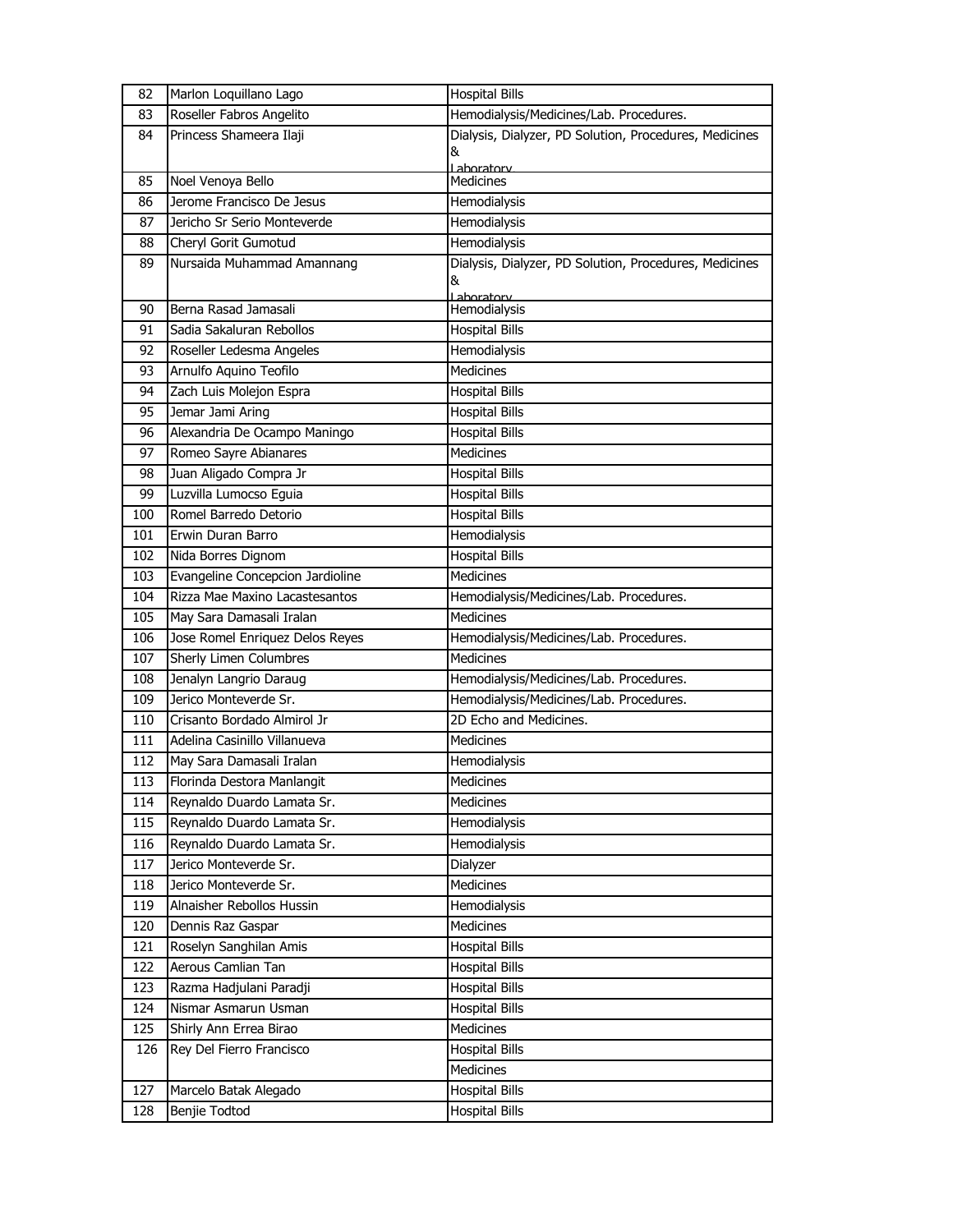| 129 | Minda E Mardan Dela Cruz             | <b>Hospital Bills</b>                                             |
|-----|--------------------------------------|-------------------------------------------------------------------|
| 130 | Hassan Ladja Jailani                 | <b>Hospital Bills</b>                                             |
| 131 | Christopher Catuya Alcantara         | <b>Hospital Bills</b>                                             |
| 132 | Paulino Bongabong Tacloban           | <b>Medicines</b>                                                  |
| 133 | Maria Lourdes Larracochea Liao       | <b>Medicines</b>                                                  |
| 134 | Mildred Molina Guevarra              | <b>Hospital Bills</b>                                             |
| 135 | Johnny Donio Pareoo                  | Hemodialysis                                                      |
| 136 | Fatma Aunal Kusain                   | <b>Hospital Bills</b>                                             |
| 137 | Tadzmahal Hassan Gulam               | Hemodialysis                                                      |
| 138 | Jhaysar Miguel Abunawas              | Hemodialysis                                                      |
| 139 | Celia Ursola Empe $\bigcirc$ ado     | <b>Hospital Bills</b>                                             |
| 140 | Roseller Fabros Angelito             | Hemodialysis                                                      |
| 141 | Mohammad Yacob Adani Ando            | Dialysis, Dialyzer, PD Solution, Procedures, Medicines<br>&       |
| 142 | Pedrito Rebollos Marcelino           | Laboratory<br>Medicines                                           |
| 143 | Jerome Francisco De Jesus            | Hemodialysis                                                      |
| 144 | Raul Decipulo Agraviad0r             | Dialysis, Dialyzer, PD Solution, Procedures, Medicines            |
|     |                                      | &                                                                 |
| 145 | Cheenee Lagne Torres Octaviano       | Laboratory<br>Hemodialysis                                        |
| 146 | Sheena Mae Pablo Calugcugan          | <b>Medicines</b>                                                  |
| 147 | Emily Apostol Calumpong              | Hemodialysis                                                      |
| 148 | Danilo Perez Acosta Jr.              | CT-Scan                                                           |
| 149 | Mary Joy Bucoy Avenido               | <b>Medicines</b>                                                  |
| 150 | Delivera Espinas Rule                | Laboratory/Procedures/Medicines.                                  |
| 151 | Jeomy Quitel Hamoy                   | <b>Hospital Bills</b>                                             |
| 152 | Ma Luisa Vicente Tahayop             | Laboratory/Procedures/Medicines.                                  |
| 153 | Walda Udjan Irisin                   | Hemodialysis                                                      |
| 154 | Fajardo Gomez Samuel                 | <b>Medicines</b>                                                  |
| 155 | Roselyn Galgan Numa                  | Laboratory/Procedures/Medicines.                                  |
| 156 | Nida Borres Dignom                   | Blood Typing and Cross Matching                                   |
| 157 | Manuelito Baylomo Manuel             | Medicines                                                         |
| 158 | Yusuf Tunggal Abunawas               | <b>Hospital Bills</b>                                             |
| 159 | Jackilyn P Delos Reyes               | <b>Hospital Bills</b>                                             |
| 160 | Mohammad Sharif Nayic Bin Burunai    | <b>Hospital Bills</b>                                             |
| 161 | Jhanely Jade Tumanding Yap           | <b>Hospital Bills</b>                                             |
| 162 | Xenia Enad Deguro                    | Hemodialysis                                                      |
| 163 | Madilyn Albani                       | Hospital Bill / Laboratory / Procedures / Medicine.               |
| 164 | Adelina Casinillo Villanueva         | <b>Medicines</b>                                                  |
| 165 | Christine Therese Fernandez Custodio | Hospital Bill / Laboratory / Medicines / Diagnostic<br>Procedure. |
| 166 | Alminkan Asammi Kaddam               | <b>Hospital Bills</b>                                             |
| 167 | Elma Erroja Ortiz                    | <b>Hospital Bills</b>                                             |
| 168 | Johnny Donio Pareoo                  | Hemodialysis                                                      |
| 169 | Berna Rasad Jamasali                 | Medicines                                                         |
| 170 | Leonora Salinas Villaruz             | <b>Medicines</b>                                                  |
| 171 | Jhaysar Miguel Abunawas              | Hemodialysis                                                      |
| 172 | Lizel Gonzales Soler                 | Medicines                                                         |
| 173 | Berna Rasad Jamasali                 | Hemodialysis                                                      |
| 174 | Raquel Ramos Barjose                 | Medicines                                                         |
| 175 | Cynthia Ignacio Amil                 | Hemodialysis                                                      |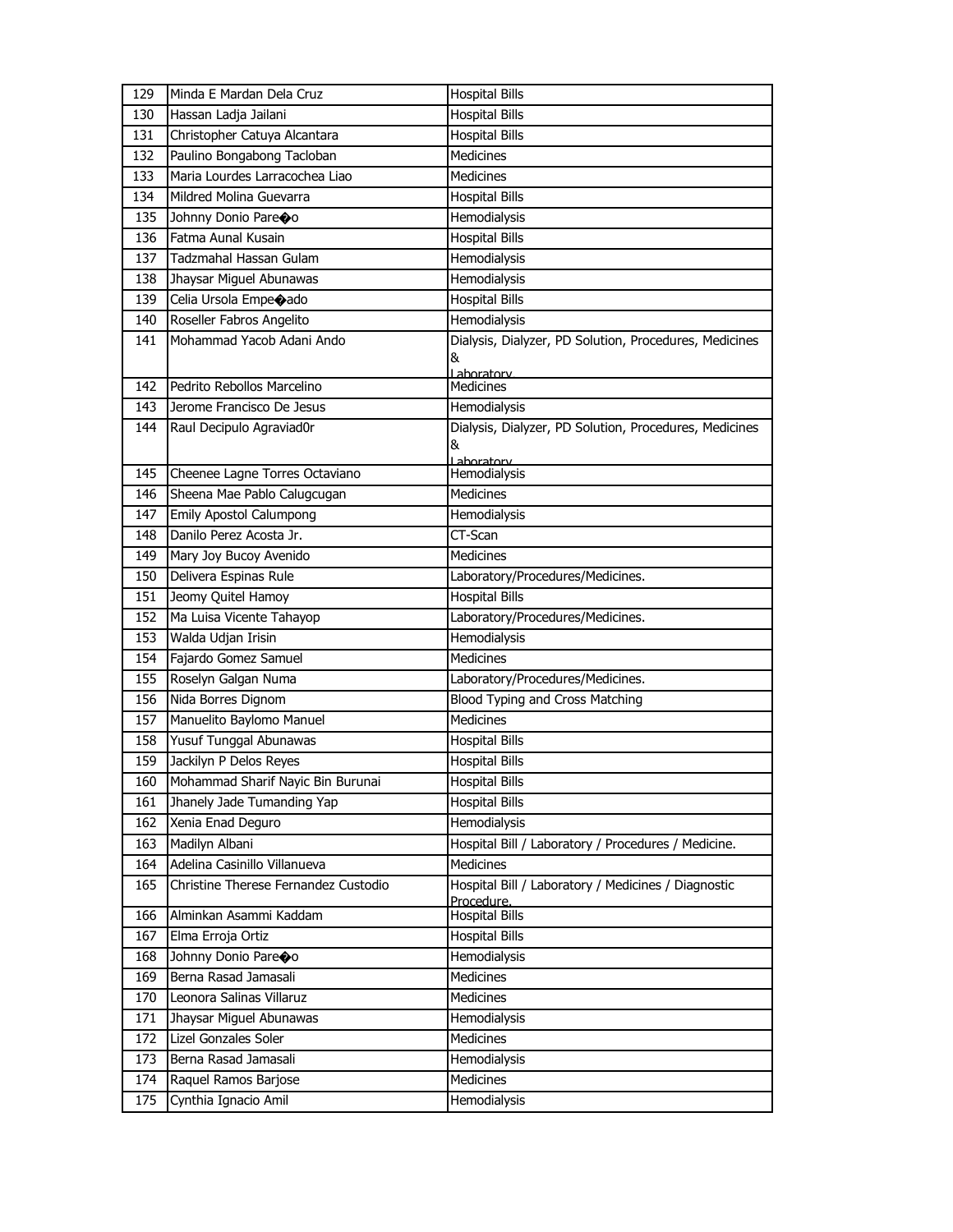| 176 | Geraldine Rubio Tanoy          | Hemodialysis                             |
|-----|--------------------------------|------------------------------------------|
| 177 | Cheryl Gorit Gumotud           | Hemodialysis                             |
| 178 | Abdulmuin Asmawil Patta        | Hemodialysis                             |
| 179 | Marie Fe Francisco Agustin     | Hemodialysis                             |
| 180 | Maria Gemma Duarte             | <b>Hospital Bills</b>                    |
| 181 | Ramon Aqcademia Manogura       | Laboratory/Procedures/Medicines.         |
| 182 | Rosita Iturralde Emotin        | <b>Visual Fields</b>                     |
| 183 | Rosemarie Topillo Lumontad     | Ct Scan with Contrast.                   |
| 184 | Charlita Fayluga Ahmad         | MRI with MRCP with Contrast/ Laboratory. |
| 185 | Fe Villanueva Galvez           | Hemodialysis                             |
| 186 | Waren Nalda Fernandez          | Laboratory/Procedures/Medicines.         |
| 187 | Merlyn Sumicad Cariaga         | Hemodialysis                             |
| 188 | Edgardo Valera Mejia Jr        | Laboratory/Procedures/Medicines.         |
| 189 | Nurpa Patta Masari             | Laboratory/Procedures/Medicines.         |
| 190 | Raul Decipulo Agraviador       | Hemodialysis                             |
| 191 | Flordeliza Fabian Villegas     | <b>Dialysis</b>                          |
| 192 | Generosa Rodriguez Elavasantos | Dialysis.                                |
| 193 | Joel Reyes Araneta             | <b>Dialysis</b>                          |
| 194 | Joel Reyes Araneta             | <b>Medicines</b>                         |
| 195 | Aila Jean Clemente Estocapio   | <b>Medicines</b>                         |
| 196 | Rizza Mae Maxino Lacastesantos | <b>Dialysis</b>                          |
| 197 | Erwin Duran Barro              | Dialysis                                 |
| 198 | Sheila Ann Panaligan Tan       | <b>Dialysis</b>                          |
| 199 | Alnaisher Rebollos Hussin      | <b>Dialysis</b>                          |
| 200 | Manuelito Baylomo Manuel       | <b>Dialysis</b>                          |
| 201 | Maluya Harri Bahani            | Medicines                                |
| 202 | Agueda Baco Tamparong          | Rehabilitation                           |
| 203 | Jerico Monteverde Sr.          | Hemodialysis                             |
| 204 | Esparcia Veras Teresita        | <b>Medical Assistance</b>                |
| 205 |                                |                                          |
|     | Jonathan Maglente Solana       | Hemodialysis                             |
| 206 | Broken Nuri Atayin             | <b>Medical Assistance</b>                |
| 207 | Raul Decipulo Agraviador       | MED/LAB/X-RAY                            |
| 208 | Nida Borres Dignom             | Medicines                                |
| 209 | Madz Rhiana Felicia Tinapunan  | $\overline{2}$ D echo.                   |
| 210 | Duplaina Rojas Magdalina       | Medicines                                |
| 211 | Alnashir Hasim Abdunajar       | <b>Hospital Bills</b>                    |
| 212 | Pilar Babaran Gapatan          | <b>Medicines</b>                         |
| 213 | Vethelfaith Ordaniza Atam      | CT-Scan                                  |
| 214 | Jonal Madiya                   | Medicines                                |
| 215 | Ryan Flores Silvano            | Laboratory Procedures                    |
| 216 | Lovisminda Drapiza Camaclang   | CT-Scan                                  |
| 217 | Maria Luz Divina Fernandez     | Laboratory Procedures                    |
| 218 | Jessica Ambe Bagaforo          | <b>Hospital Bills</b>                    |
| 219 | Generosa Rodriguez Elavasantos | Hemodialysis                             |
| 220 | Emma Alibay Montegrejo         | Medical Assistance                       |
| 221 | Rosa Araneta Resurrecion       | Laboratory Procedures                    |
| 222 | <b>Emily Apostol Calumpong</b> | Hemodialysis                             |
| 223 | Vincent Fernandez Limen        | Laboratory/Procedures/Medicines.         |
| 224 | Helma Amirul Hadjirul          | Medicines                                |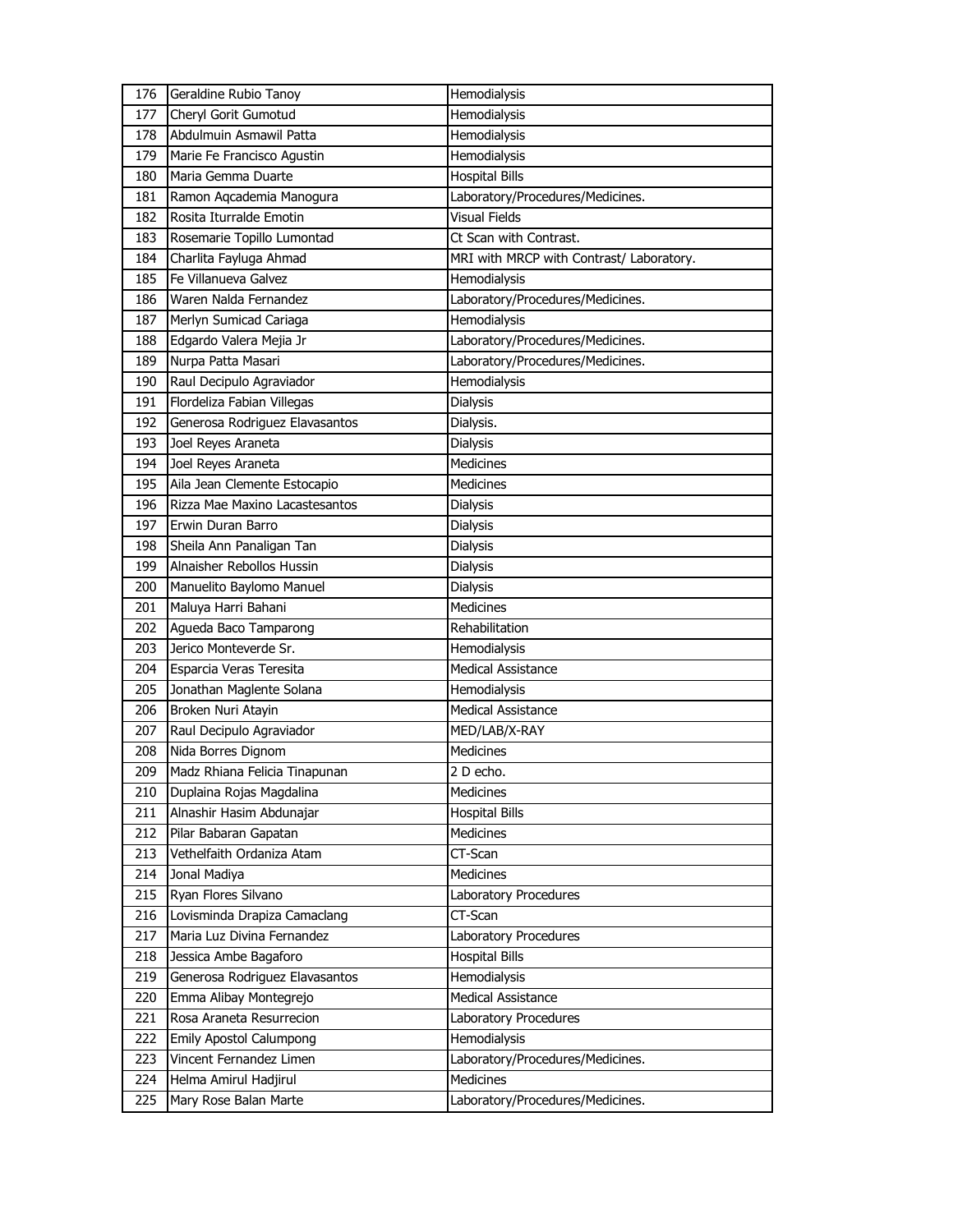| 226 | Benjamin Esquerra Malonzo            | Laboratory Procedures             |
|-----|--------------------------------------|-----------------------------------|
| 227 | Michael Marc De Leon Agustin         | CT-Scan                           |
| 228 | Geraldine Rubio Tanoy                | Hemodialysis                      |
| 229 | Melinda Malli Antolin                | Hemodialysis                      |
| 230 | Marites Davids Awid                  | <b>Medical Assistance</b>         |
| 231 | Princess Rhaima Pawaki Ukad          | CT-Scan                           |
| 232 | Princess Eting Cabillo               | CT-Scan                           |
| 233 | Fe Deypalubos Serna                  | CT-Scan                           |
| 234 | Cristina Delos Santos Rojas          | <b>Hospital Bills</b>             |
| 235 | Rosenda Guerrero Esperat             | Medical Assistance                |
| 236 | Reynaldo Ramirat Dela Cruz,          | <b>Medicines</b>                  |
| 237 | May Sara Damasali Iralan             | Phototherapy                      |
| 238 | Jelisa Jakinal Pikson                | <b>Medical Assistance</b>         |
| 239 | Rhey Angelie Joyce Benito Apolinario | 2D ECHO / ECG / X-RAY / Medicines |
| 240 | Jerome Francisco De Jesus            | Hemodialysis                      |
| 241 | Cynthia Ignacio Amil                 | Hemodialysis                      |
| 242 | Johnny Donio Pareoo                  | Hemodialysis                      |
| 243 | Pilar Acuoa Pagara                   | Hemodialysis                      |
| 244 | Jomer Pamorada Alalid                | MRI.                              |
| 245 | Adelaido Bande Contridas             | 2D ECHO / ECG / X-RAY / Medicines |
| 246 | Marie Fe Francisco Agustin           | Hemodialysis                      |
| 247 | Berna Rasad Jamasali                 | Hemodialysis                      |
| 248 | Adelaido Bande Contridas             | 2D ECHO / ECG / X-RAY / Medicines |
| 249 | Geronimo Garaygay Marfil             | <b>Medical Assistance</b>         |
| 250 | Juan Aligado Compra Jr               | <b>Medicines</b>                  |
| 251 | Gloria Enriquez Eruela               | Laboratory/Procedures/Medicines.  |
| 252 | Walda Udjan Irisin                   | Hemodialysis                      |
| 253 | Criselda Fernandez Andico            | Medicines                         |
| 254 | Vergel Morales Nacino                | <b>Medicines</b>                  |
| 255 | Maria Cecelia Adonis Pioero          | Laboratory/Procedures/Medicines.  |
| 256 | Rey Regencia Palalon                 | <b>Hospital Bills</b>             |
| 257 | Sherida Sabiran Abdin                | <b>Hospital Bills</b>             |
| 258 | Xenia Enad Deguro                    | Hemodialysis                      |
| 259 | Elias Julain Usman                   | <b>Medical Assistance</b>         |
| 260 | Ednar Francisco Macalinao            | <b>Hospital Bills</b>             |
| 261 | Generosa Rodriguez Elavasantos       | Hemodialysis                      |
| 262 | Jenie Ekstrom Davalos                | CT-Scan                           |
| 263 | Ralma Dansalan Konene                | <b>Hospital Bills</b>             |
| 264 | Trojan War Wee Pabayos               | CT-Scan                           |
| 265 | Reynier Bautista Perez               | <b>Medicines</b>                  |
| 266 | Ana Marie Ambe Bagaforo              | <b>Hospital Bills</b>             |
| 267 | William Joerfo Santos                | <b>Hospital Bills</b>             |
| 268 | Charlie Gomez Eparwa                 | <b>Hospital Bills</b>             |
| 269 | Freddie Amata Paras                  | Medicines                         |
| 270 | Mary Joy Bucoy Avenido               | <b>Hospital Bills</b>             |
| 271 | Sheena Mae Pablo Calugcugan          | Medicines                         |
| 272 | Kobe Ramillano Rebollos              | <b>Hospital Bills</b>             |
| 273 | Berna Rasad Jamasali                 | Hemodialysis                      |
| 274 | Elizabeth Danielez Daquel            | Medical Assistance                |
| 275 | Jemilyn Sunga Casimiro               | Hemodialysis                      |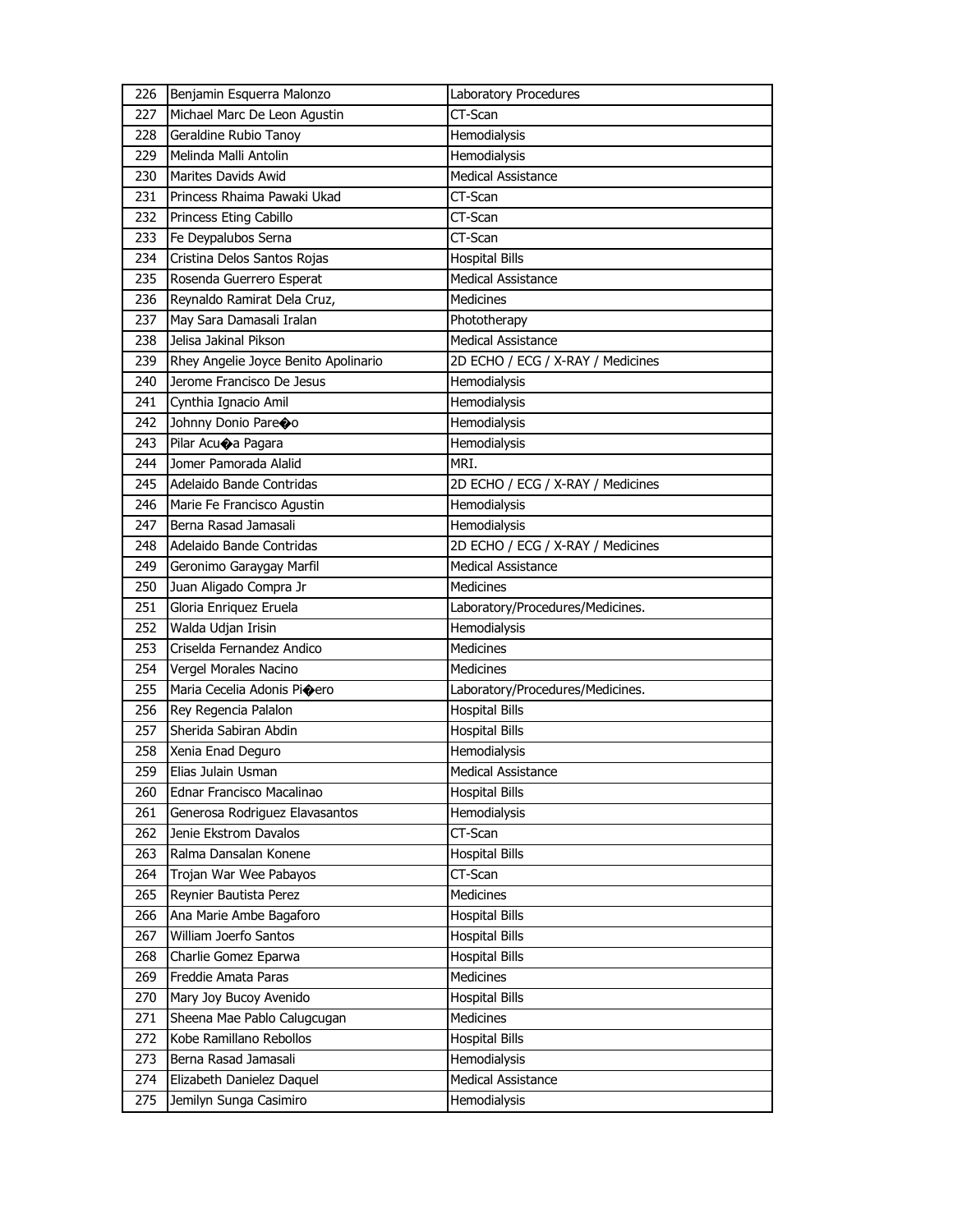| 276 | Cynthia Atilano Blanco         | <b>Medical Assistance</b>               |
|-----|--------------------------------|-----------------------------------------|
| 277 | Jhaysar Miguel Abunawas        | Hemodialysis                            |
| 278 | Flordeliza Fabian Villegas     | <b>Hospital Bills</b>                   |
| 279 | Cheryl Gorit Gumotud           | Hemodialysis                            |
| 280 | Haniya Alih Harun              | Laboratory/Procedures/Medicines.        |
| 281 | Tadzmahal Hassan Gulam         | Hemodialysis                            |
| 282 | Christian Perseus Dayrit       | Laboratory/Procedures/Medicines.        |
| 283 | Rosalyn Macahilos Bernardo     | Laboratory/Procedures/Medicines.        |
| 284 | Reyard Noveno Gonzales         | Laboratory/Procedures/Medicines.        |
| 285 | Lovilyn Bebura                 | Laboratory/Procedures/Medicines.        |
| 286 | Sheila Ann Panaligan Tan       | Hemodialysis                            |
| 287 | Daisy Ardo Orong               | Laboratory/Procedures/Medicines.        |
| 288 | Isabelo Pitogo Rosalejos       | <b>Medicines</b>                        |
| 289 | Canaring Buletic Regina        | Laboratory/Procedures/Medicines.        |
| 290 | Rahina Maadil Baptisma         | <b>Medicines</b>                        |
| 291 | Amalia Delgado Tabotabo        | Hemodialysis                            |
| 292 | Romeo Macaso Tan Jr            | <b>Medicines</b>                        |
| 293 | Renjameel Baguinda Munar       | Hemodialysis                            |
| 294 | Jonathan Maglente Solana       | Hemodialysis                            |
| 295 | Cheenee Lagne Torres Octaviano | Hemodialysis                            |
| 296 | Xenia Enad Deguro              | Hemodialysis                            |
| 297 | Sajili Samman Hadjail          | <b>Hospital Bills</b>                   |
| 298 | Nasher Abil Jikiri             | <b>Medicines</b>                        |
| 299 | Reycellin Jalao Caga           | Hemodialysis                            |
| 300 | Walda Udjan Irisin             | Hemodialysis                            |
| 301 | Abdulmuin Asmawil Patta        | Hemodialysis                            |
| 302 | Romeo Macaso Tan Jr            | Hemodialysis                            |
| 303 | Lilibeth Aloguinsan Canete     | <b>Medicines</b>                        |
| 304 | Sheila Ann Panaligan Tan       | Hemodialysis                            |
| 305 | Lishel Gagya                   | <b>Medicines</b>                        |
| 306 | Jonathan Maglente Solana       | Hemodialysis                            |
| 307 | Raul Decipulo Agraviad0r       | Hemodialysis                            |
| 308 | Alnaisher Rebollos Hussin      | Hemodialysis                            |
| 309 | Perla Nopueto Evangelista      | <b>Medicines</b>                        |
| 310 | Amalia Delgado Tabotabo        | Hemodialysis                            |
| 311 | Manuelito Baylomo Manuel       | Hemodialysis                            |
| 312 | Joel Reyes Araneta             | Hemodialysis/Medicines/Lab. Procedures. |
| 313 | Suraida Ismula Salih           | Hemodialysis/Medicines/Lab. Procedures. |
| 314 | Erwin Duran Barro              | Hemodialysis/Medicines/Lab. Procedures. |
| 315 | Trinidad Tinapunan Rosalejos   | Medicines                               |
| 316 | Delia Sabanal Alejado          | laboratory/medicines/central supplies.  |
| 317 | Ampia Hailin Pancho            | Laboratory/Procedures/Medicines.        |
| 318 | Saada Alvarez Ibrahim          | Laboratory/Procedures/Medicines.        |
| 319 | Rey Regencia Palalon.          | Hemodialysis                            |
| 320 | Marie Fe Francisco Agustin     | Hemodialysis                            |
| 321 | Rizza Mae Maxino Lacastesantos | Hemodialysis                            |
| 322 | Adelina Casinillo Villanueva   | Hemodialysis                            |
| 323 | Geraldine Rubio Tanoy          | Hemodialysis                            |
| 324 | Nurhaida Mohammad              | CT-Scan                                 |
| 325 | Mukib Sajiron Ayob             | <b>Hospital Bills</b>                   |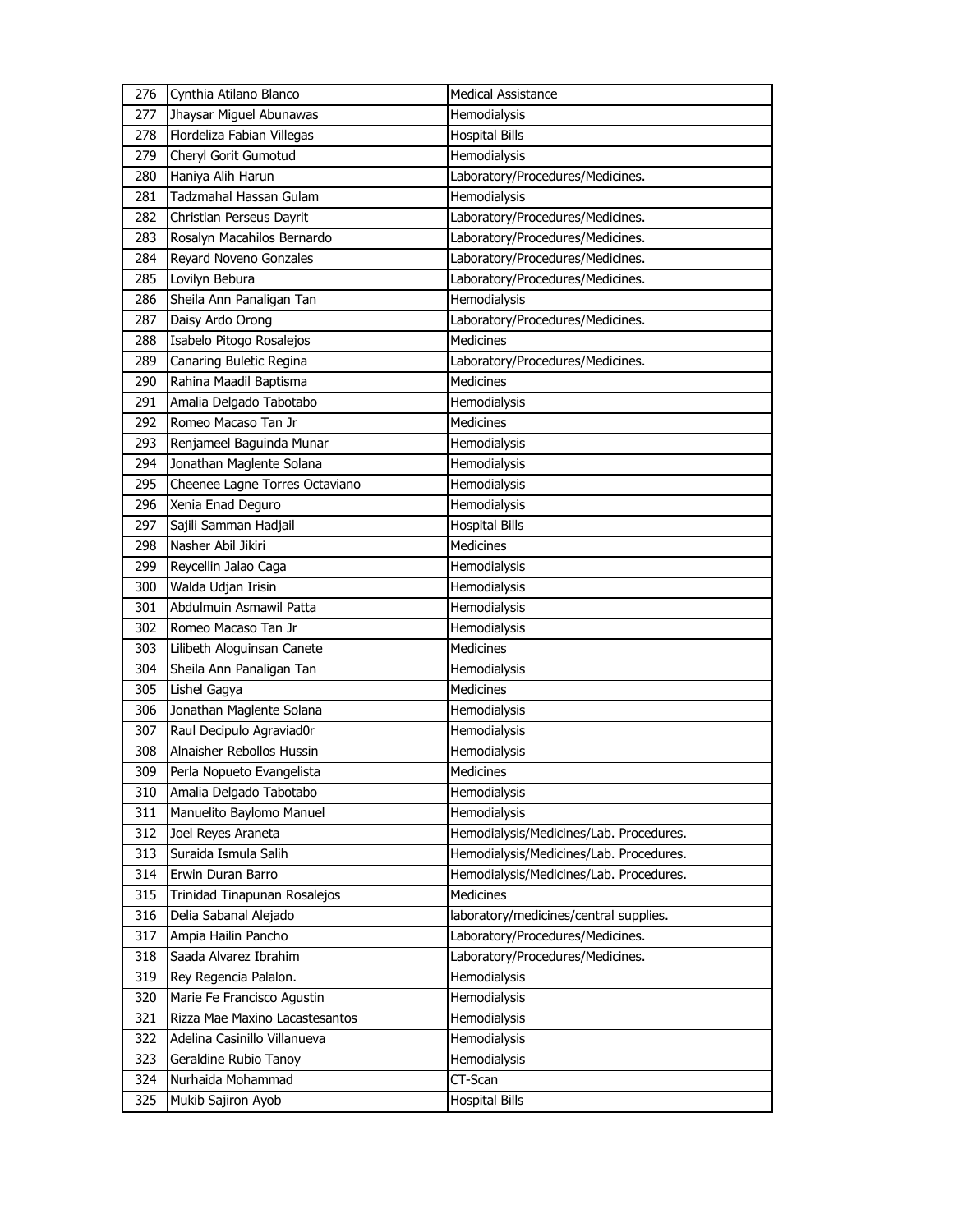|     | Delia Sabanal Alejado                               | Medicines                                                 |
|-----|-----------------------------------------------------|-----------------------------------------------------------|
| 327 | Nicole Joy Gines Benito                             | <b>Hospital Bills</b>                                     |
| 328 | Corazon Delos Reyes De Leon                         | Hemodialysis                                              |
| 329 | <b>Manuel Antonio Thomas</b>                        | Hemodialysis                                              |
| 330 | Angelika Joy Anghag Maquiso                         | <b>Medicines</b>                                          |
| 331 | Arbues Gange Balansag                               | Hemodialysis                                              |
| 332 | Roseller Fabros Angelito                            | Hemodialysis                                              |
| 333 | Renjameel Baguinda Munar                            | Dialysis                                                  |
| 334 | Tadzmahal Hassan Gulam                              | Dialysis                                                  |
| 335 | Raul Decipulo Agraviador                            | Hemodialysis                                              |
| 336 | Orlando Enriquez Salinas                            | Dialysis                                                  |
| 337 | Emily Apostol Calumpong                             | Hemodialysis                                              |
| 338 | Ma. Cathrina Domingo Aluk                           | Hemodialysis                                              |
| 339 | Mudipa Usman Alsad                                  | Laboratory Procedures                                     |
| 340 | Regie Padayogdog Hipolito                           | <b>Medicines</b>                                          |
| 341 | Pilar Acuoa Pagara                                  | Hemodialysis                                              |
| 342 | Jonar Abdukahal Jalil                               | Laboratory Procedures                                     |
| 343 | Jurnia Amsan Sawari                                 | Hemodialysis                                              |
| 344 | Alnaisher Rebollos Hussin                           | Hemodialysis                                              |
| 345 | Melinda Malli Antolin                               | Hemodialysis                                              |
| 346 | Mohammad Yacob Adani Ando                           | Hemodialysis                                              |
| 347 | Johnny Donio Pareoo                                 | Hemodialysis                                              |
| 348 | Cheenee Lagne Torres Octaviano                      | Hemodialysis                                              |
| 349 | <b>Tiburcio Olinares Cantay</b>                     | Medicines                                                 |
| 350 | Junmer Verde Arjona                                 | Dialysis                                                  |
| 351 | Maria Gemma Duarte                                  | <b>Medicines</b>                                          |
|     |                                                     |                                                           |
| 352 | Ma. Cathrina Domingo Aluk                           | Hemodialysis                                              |
| 353 | Renieboy Saavedra Miguel                            | Laboratory/Procedures/Medicines.                          |
| 354 | Kuraisa Biri Haji                                   |                                                           |
| 355 | Naida Mohammad Nul Usman                            | Laboratory/Procedures/Medicines.<br><b>Hospital Bills</b> |
| 356 | Danny Ekle Degayo                                   | 2D ECHO / ECG / X-RAY / Medicines                         |
| 357 | Romeo Macaso Tan Jr                                 | Hemodialysis                                              |
| 358 |                                                     | Laboratory Procedures / Operation                         |
| 359 | Carolina Carpio Ansaruddin<br>Jonar Abdukahal Jalil | Laboratory/Procedures/Medicines.                          |
| 360 | Jonar Abdukahal Jalil                               | Laboratory/Procedures/Medicines.                          |
| 361 | Rodolfo Macansantos Yalong                          | Medicines                                                 |
| 362 | Generosa Rodriguez Elavasantos                      | <b>Hemodialysis</b>                                       |
| 363 | Julius Cesar De Leon Enriquez                       | 2D ECHO / ECG / X-RAY / Medicines                         |
| 364 | John Mark Malanao Lintason                          | <b>Hospital Bills</b>                                     |
| 365 | Flordeliza Fabian Villegas                          | Medicines                                                 |
| 366 | Marie Fe Francisco Agustin                          | Hemodialysis                                              |
| 367 | Asis Rambo Mausil                                   | Hospital Bills                                            |
| 368 |                                                     | Hemodialysis                                              |
| 369 | Xenia Enad Deguro<br>Arbues Gange Balansag          | Hemodialysis                                              |
| 370 | Adelina Casinillo Villanueva                        | Hemodialysis                                              |
| 371 | Manuelito Baylomo Manuel                            | Laboratory Procedures                                     |
| 372 | Lucio Ferrer Delgado                                | Ultasound/Laboratory                                      |
| 373 | Liezel Uba Llido                                    | Laboratory/Procedures/Medicines.                          |
| 374 | Biay Hailini Alrozaida                              | Laboratory / Ultrasound / Check up                        |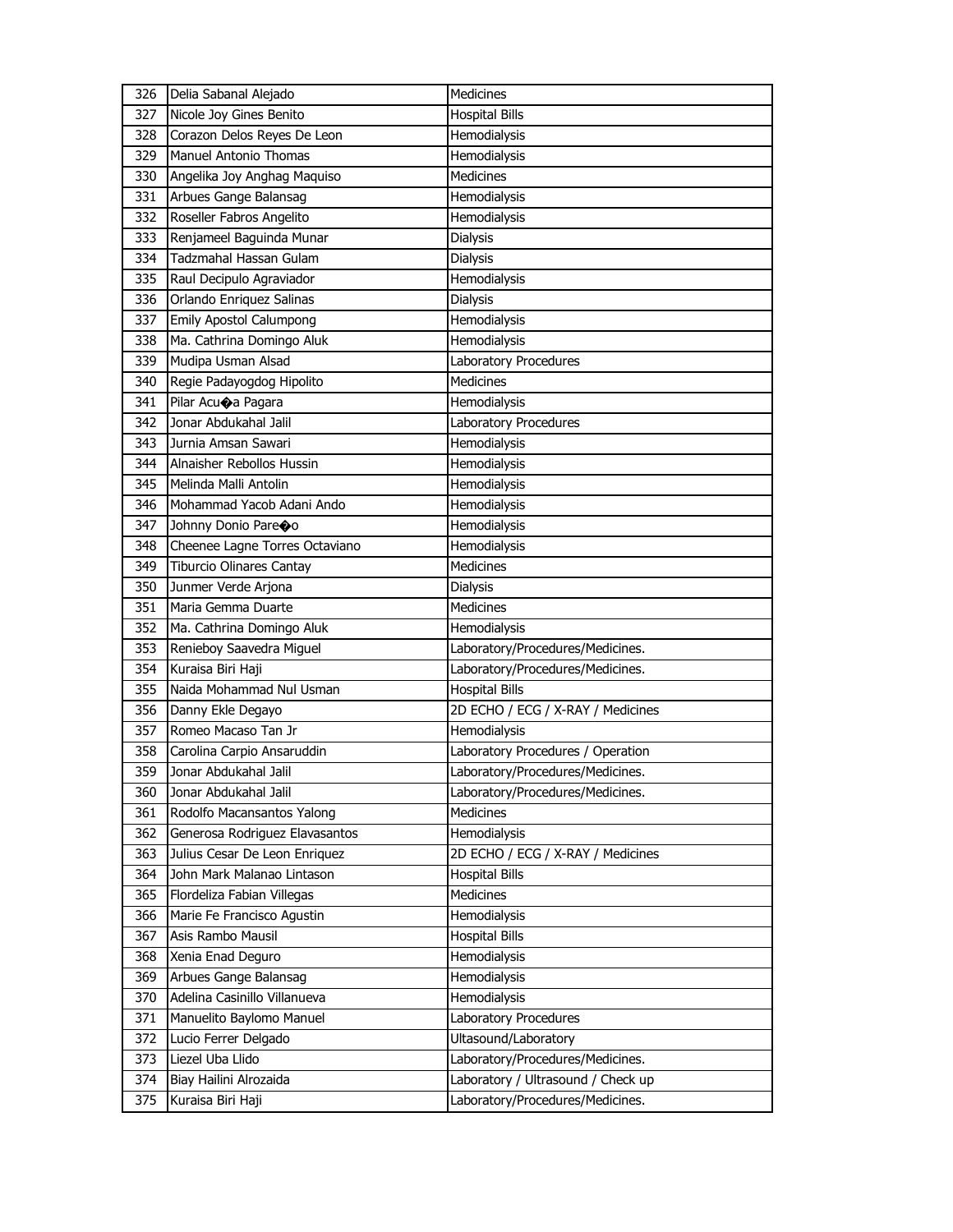| 376        | Danny Bada                                 | CT-Scan                                         |
|------------|--------------------------------------------|-------------------------------------------------|
| 377        | Marites Ybanez Alejado                     | Laboratory/Procedures/Medicines.                |
| 378        | Manuelito Baylomo Manuel                   | <b>Laboratory Procedures</b>                    |
| 379        | Amalia Delgado Tabotabo                    | Hemodialysis                                    |
| 380        | Walda Udjan Irisin                         | Hemodialysis                                    |
| 381        | Jemilyn Sunga Casimiro                     | Hemodialysis                                    |
| 382        | Timmiteo Jagapi Dapar                      | <b>Hospital Bills</b>                           |
| 383        | Joseph Lantafe Panugalinog                 | Hemodialysis                                    |
| 384        | Launfol Mioora Sumalinog                   | <b>Hospital Bills</b>                           |
| 385        | Cheenee Lagne Torres Octaviano             | Hemodialysis                                    |
| 386        | Jemilyn Sunga Casimiro                     | Hemodialysis/Medicines/Lab. Procedures.         |
| 387        | Berna Rasad Jamasali                       | Hemodialysis/Medicines/Lab. Procedures.         |
| 388        | Cheryl Gorit Gumotud                       | Hemodialysis/Medicines/Lab. Procedures.         |
| 389        | Sheila Pabatang Arquiza                    | Hemodialysis/Medicines/Lab. Procedures.         |
| 390        | Abdulmuin Asmawil Patta                    | Hemodialysis                                    |
| 391        | Arnulfo Aquino Teofilo                     | <b>Medicines</b>                                |
| 392        | Jonathan Maglente Solana                   | Hemodialysis                                    |
| 393        | Morito Camral Medina                       | <b>Medicines</b>                                |
| 394        | Geraldine Rubio Tanoy                      | Hemodialysis                                    |
| 395        | Felicisimo Aquiatan Elman                  | Medicines                                       |
| 396        | Demser Koh Hamid                           | Laboratory/Procedures/Medicines.                |
| 397        | Romeo Sayre Abianares                      | <b>Medicines</b>                                |
| 398        | Hareijin Ibba Ijid                         | Laboratory/Procedures/Medicines.                |
| 399        | <b>William Marcial Cortes</b>              | <b>Medicines</b>                                |
| 400        | Leover Canario Bontilao                    | <b>Hospital Bills</b>                           |
| 401        | Erwin Duran Barro                          | <b>Hospital Bills</b>                           |
| 402        | Jurnia Amsan Sawari                        | Hemodialysis                                    |
| 403        | Jurnia Amsan Sawari                        | <b>Medicines</b>                                |
| 404        | Sheila Ann Panaligan Tan                   | Hemodialysis                                    |
| 405        |                                            |                                                 |
|            | Rosa Araneta Resurrecion                   | Laboratory Procedures                           |
| 406        | Jerome Francisco De Jesus                  | Hemodialysis / Kidney Dialysis                  |
| 407        | Rizza Mae Maxino Lacastesantos             | <b>Medicines</b>                                |
| 408        | Carlo Padua Castillo                       | Laboratory Procedures                           |
| 409        | Luzviminda Brillantes Romano               | Medicines                                       |
| 410        | Lowell Ibrahim Liu                         | Laboratory/Procedures/Medicines.                |
| 411        | Merlyn Rodriguez Almazan                   | <b>Hospital Bills</b>                           |
| 412        | Nadzmier Amjala Yunus                      | Hemodialysis                                    |
| 413        | Raul Decipulo Agraviador                   | Hemodialysis                                    |
| 414        | Rumaiza Mohammad Awang                     | <b>Hospital Bills</b>                           |
| 415        | Efren Loberiano Digo                       | Medicines                                       |
| 416        | Arbues Gange Balansag                      | Hemodialysis                                    |
| 417        | Rizza Mae Maxino Lacastesantos             | Hemodialysis/Medicines/Lab. Procedures.         |
| 418        | Manuelito Baylomo Manuel                   | Hemodialysis/Medicines/Lab. Procedures.         |
| 419        | Emma Verayo Abad                           | Medicines                                       |
| 420        | Alnaisher Rebollos Hussin                  | Hemodialysis/Medicines/Lab. Procedures.         |
| 421        | Nadzmier Amjala Yunus                      | Hemodialysis                                    |
| 422        | Rowel Telespurok Salduwa                   | <b>Hospital Bills</b>                           |
| 423        | Erwin Duran Barro                          | Hemodialysis                                    |
| 424<br>425 | Joel Reyes Araneta<br>Edmund Lagaran Reyes | Hemodialysis<br>Blood Typing and Cross Matching |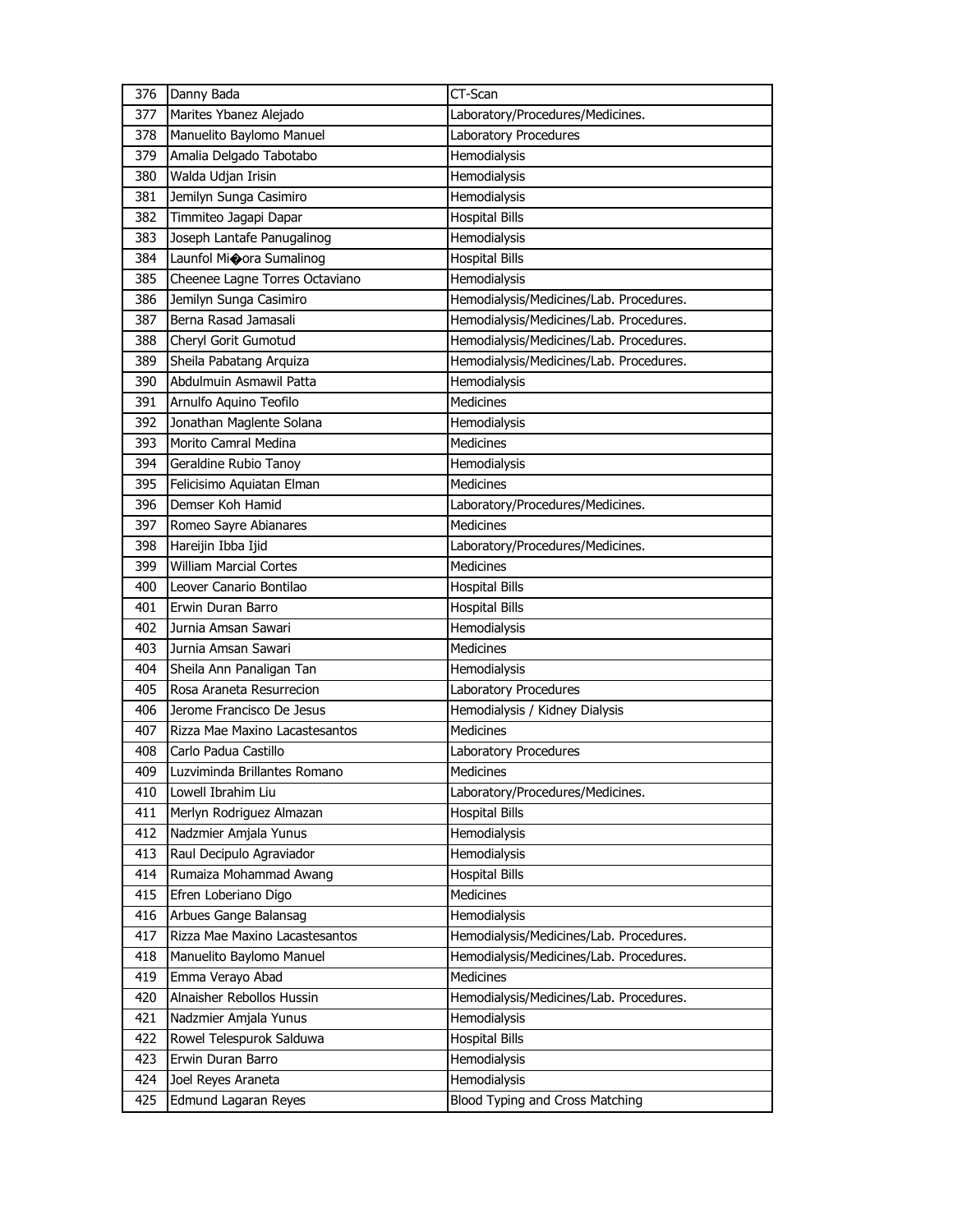| 426 | <b>Thomas Antonio Manuel</b>   | <b>Hospital Bills</b>            |
|-----|--------------------------------|----------------------------------|
| 427 | Edwin Abalos Jailani           | <b>Hospital Bills</b>            |
| 428 | Richard Glinogo Dumdum         | <b>Hospital Bills</b>            |
| 429 | Giovanni Sanson Guevara        | <b>Dialysis</b>                  |
| 430 | Amalia Delgado Tabotabo        | <b>Dialysis</b>                  |
| 431 | Johnny Donio Pareco            | <b>Dialysis</b>                  |
| 432 | Cheenee Lagne Torres Octaviano | Dialysis                         |
| 433 | Orlando Enriquez Salinas       | Dialysis                         |
| 434 | Renjameel Baguinda Munar       | Dialysis.                        |
| 435 | Roseller Fabros Angelito       | Hemodialysis                     |
| 436 | Generosa Rodriguez Elavasantos | <b>Hemodialysis</b>              |
| 437 | Marie Fe Francisco Agustin     | Hemodialysis                     |
| 438 | Emelyn Gabotero Andes          | Hemodialysis                     |
| 439 | Mohammad Yacob Adani Ando      | <b>Hemodialysis</b>              |
| 440 | Adelina Casinillo Villanueva   | Hemodialysis                     |
| 441 | Jonathan Maglente Solana       | Hemodialysis                     |
| 442 | Joseph Lantafe Panugalinog     | Hemodialysis                     |
| 443 | Pilar Acuoa Pagara             | Hemodialysis                     |
| 444 | Nonito Fabillar Labrador       | <b>Medicines</b>                 |
| 445 | Rey Regencia Palalon           | <b>Hospital Bills</b>            |
| 446 | <b>Emily Apostol Calumpong</b> | Hemodialysis                     |
| 447 | Ramil Velasco Peoaranda        | <b>Hospital Bills</b>            |
| 448 | Junmer Verde Arjona            | <b>Medicines</b>                 |
| 449 | Reynaldo Duardo Lamata Sr.     | Hemodialysis.                    |
| 450 | Maria Ana Binarao Herrera      | Hemodialysis                     |
| 451 | May Sara Damasali Iralan       | Hemodialysis                     |
| 452 | Geraldine Rubio Tanoy          | Hemodialysis                     |
| 453 | Melinda Malli Antolin          | Hemodialysis                     |
| 454 | Marissa Daniel Olasiman        | <b>Medicines</b>                 |
| 455 | Epifanio Mondanza De Jesus     | <b>Medicines</b>                 |
| 456 | Policarpio Trazona Serafica Jr | CT-Scan                          |
| 457 | Samih Balkari                  | <b>Ultrasound</b>                |
| 458 | Kenneth Jim Perez Pioquinto    | <b>Hospital Bills</b>            |
| 459 | Nemia Escudero Ajihil          | Medical Assistance               |
| 460 | Precious Edro Amil             | <b>Hospital Bills</b>            |
| 461 | Ferlyn Espiritusanto           | <b>Hospital Bills</b>            |
| 462 | Nioa Judea Corabot Tengo       | <b>Hospital Bills</b>            |
| 463 | Minang Amisani                 | <b>Hospital Bills</b>            |
| 464 | Tadzmahal Hassan Gulam         | Hemodialysis                     |
| 465 | Salomon Napioas Erwin          | Laboratory/Procedures/Medicines. |
| 466 | Ma Consuelo Kwan Tubio         | Medicines                        |
| 467 | Carolina Carpio Ansaruddin     | <b>Medicines</b>                 |
| 468 | Ampia Hailin Pancho            | Laboratory/Procedures/Medicines. |
| 469 | Aurora Lagrada Marcos          | Medicines                        |
| 470 | Cheryl Gorit Gumotud           | Dialysis                         |
| 471 | George Jasminez Francisco      | Hemodialysis                     |
| 472 | Romeo Macaso Tan Jr            | Hemodialysis                     |
| 473 | Wilfredo Garcia Benitoy        | <b>Hospital Bills</b>            |
| 474 | Narciso Baya Gumen             | CT-Scan                          |
| 475 | Radsmer Kalaalam Ripo          | <b>Hospital Bills</b>            |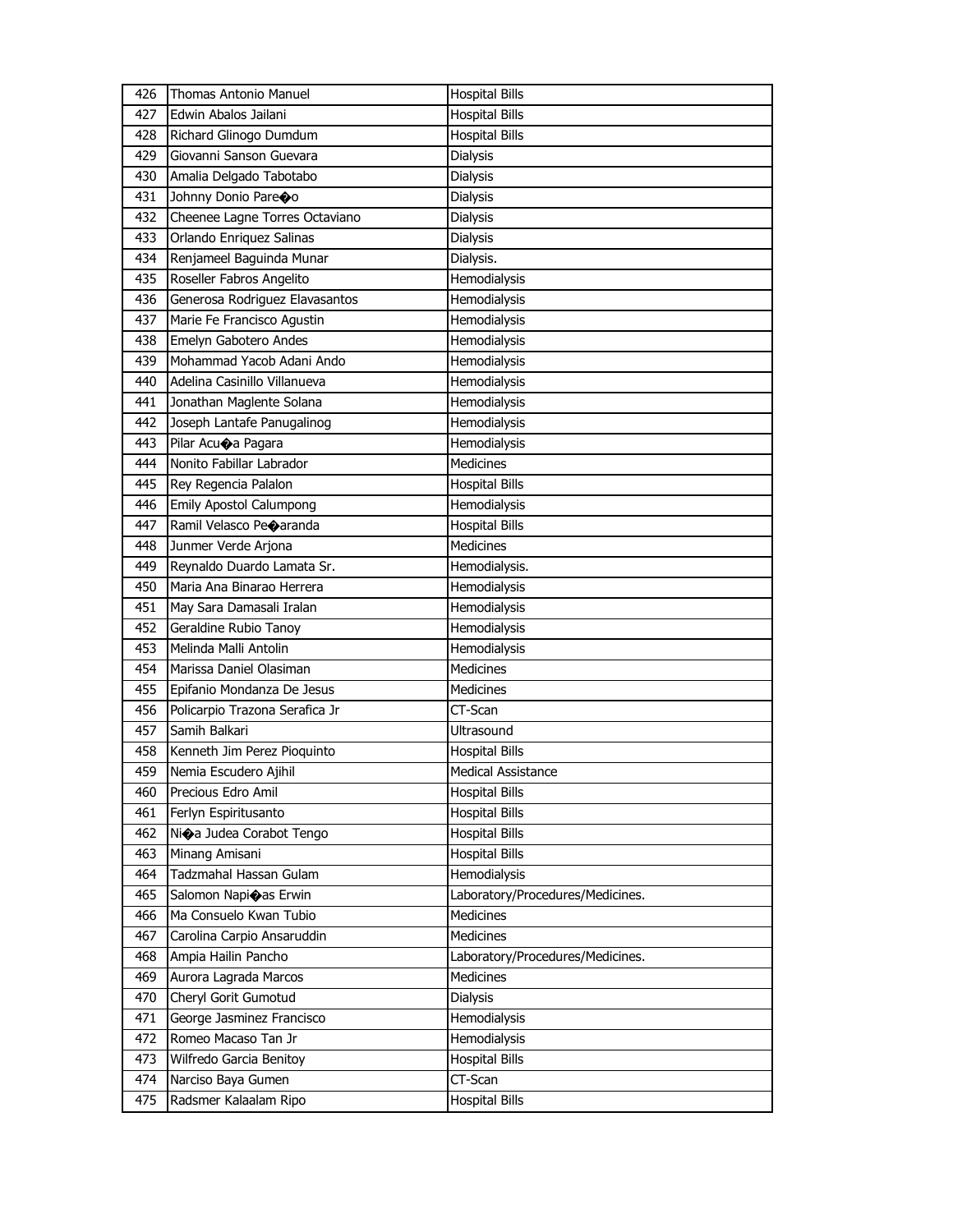| 476 | Flora Santillan Tolete         | <b>Hospital Bills</b>                                  |
|-----|--------------------------------|--------------------------------------------------------|
| 477 | Rizalyn Malik Rizal            | Dialysis, Dialyzer, PD Solution, Procedures, Medicines |
|     |                                | &                                                      |
| 478 | Rizalyn Malik Rizal            | aboratory<br><b>Hospital Bills</b>                     |
| 479 | Xenia Enad Deguro              | Hemodialysis                                           |
| 480 | Nurhayam Alpawa Kahal          | <b>Hospital Bills</b>                                  |
| 481 | Mary Joy Bucoy Avenido         | <b>Hospital Bills</b>                                  |
| 482 | Baby Girl Maluddin             | <b>Hospital Bills</b>                                  |
| 483 | Arbues Gange Balansag          | Hemodialysis                                           |
| 484 | Abdulmuin Asmawil Patta        | Hemodialysis                                           |
| 485 | Michelle Dela Cruz Villalon    | <b>Hospital Bills</b>                                  |
| 486 | Ma. Cathrina Domingo Aluk      | Hemodialysis                                           |
| 487 | Valerio Rafal Tubio            | Hemodialysis                                           |
| 488 | Walda Udjan Irisin             | Hemodialysis                                           |
| 489 | <b>Manuel Antonio Thomas</b>   | <b>Medicines</b>                                       |
| 490 | Princess P Maluddin            | <b>Hospital Bills</b>                                  |
| 491 | Lydia Osorio Fernandez         | <b>Medicines</b>                                       |
| 492 | Rayyam Unaid Abdusali          | Hemodialysis                                           |
| 493 | Ruaina Usama Imdani            | Hemodialysis                                           |
| 494 | Berna Rasad Jamasali           | Hemodialysis                                           |
| 495 | Baby Girl Malik Rizal          | <b>Hospital Bills</b>                                  |
| 496 | Baby Girl Astillero            | <b>Hospital Bills</b>                                  |
| 497 | Campo Roland Miguel            | CT-Scan                                                |
| 498 | Rizza Mae Maxino Lacastesantos | Hemodialysis                                           |
| 499 | Amalia Delgado Tabotabo        | Hemodialysis                                           |
| 500 | Nadzmier Amjala Yunus          | Hemodialysis                                           |
| 501 | Jovie Dela Pedra Rovero        | <b>Medicines</b>                                       |
| 502 | Maria Ana Binarao Herrera      | HEMODIALYSIS/DIALYSIS                                  |
| 503 | Anastacio Caylan Sarmago       | <b>Hospital Bills</b>                                  |
| 504 | Noel Salatan Biad              | <b>Hospital Bills</b>                                  |
| 505 | Melinda Malli Antolin          | Hemodialysis/Medicines/Lab. Procedures.                |
| 506 | Amalia Delgado Tabotabo        | Hemodialysis/Medicines/Lab. Procedures.                |
| 507 | May Sara Damasali Iralan       | Hemodialysis/Medicines/Lab. Procedures.                |
| 508 | Orlando Enriguez Salinas       | Hemodialysis/Medicines/Lab. Procedures.                |
| 509 | Tadzmahal Hassan Gulam         | Hemodialysis/Medicines/Lab. Procedures.                |
| 510 | Joseph Lantafe Panugalinog     | Hemodialysis/Medicines/Lab. Procedures.                |
| 511 | Renjameel Baguinda Munar       | Hemodialysis/Medicines/Lab. Procedures.                |
| 512 | Emelyn Gabotero Andes          | Hemodialysis/Medicines/Lab. Procedures.                |
| 513 | <b>Emily Apostol Calumpong</b> | Hemodialysis/Medicines/Lab. Procedures.                |
| 514 | Manuelito Baylomo Manuel       | Hemodialysis/Medicines/Lab. Procedures.                |
| 515 | Raul Decipulo Agraviador       | Hemodialysis/Medicines/Lab. Procedures.                |
| 516 | Ma Cathrina Domingo Aluk       | Hemodialysis/Medicines/Lab. Procedures.                |
| 517 | Cheenee Lagne Torres Octaviano | Hemodialysis/Medicines/Lab. Procedures.                |
| 518 | Alnaisher Rebollos Hussin      | Hemodialysis/Medicines/Lab. Procedures.                |
| 519 | Pilar Acuoa Pagara             | Hemodialysis/Medicines/Lab. Procedures.                |
| 520 | Roseller Fabros Angelito       | <b>Hospital Bills</b>                                  |
| 521 | Generosa Rodriguez Elavasantos | <b>Hospital Bills</b>                                  |
| 522 | Arbues Gange Balansag          | <b>Hospital Bills</b>                                  |
| 523 | Inocente Alejandro Saavedra    | Hemodialysis/Medicines/Lab. Procedures.                |
| 524 | Jurnia Amsan Sawari            | Hemodialysis                                           |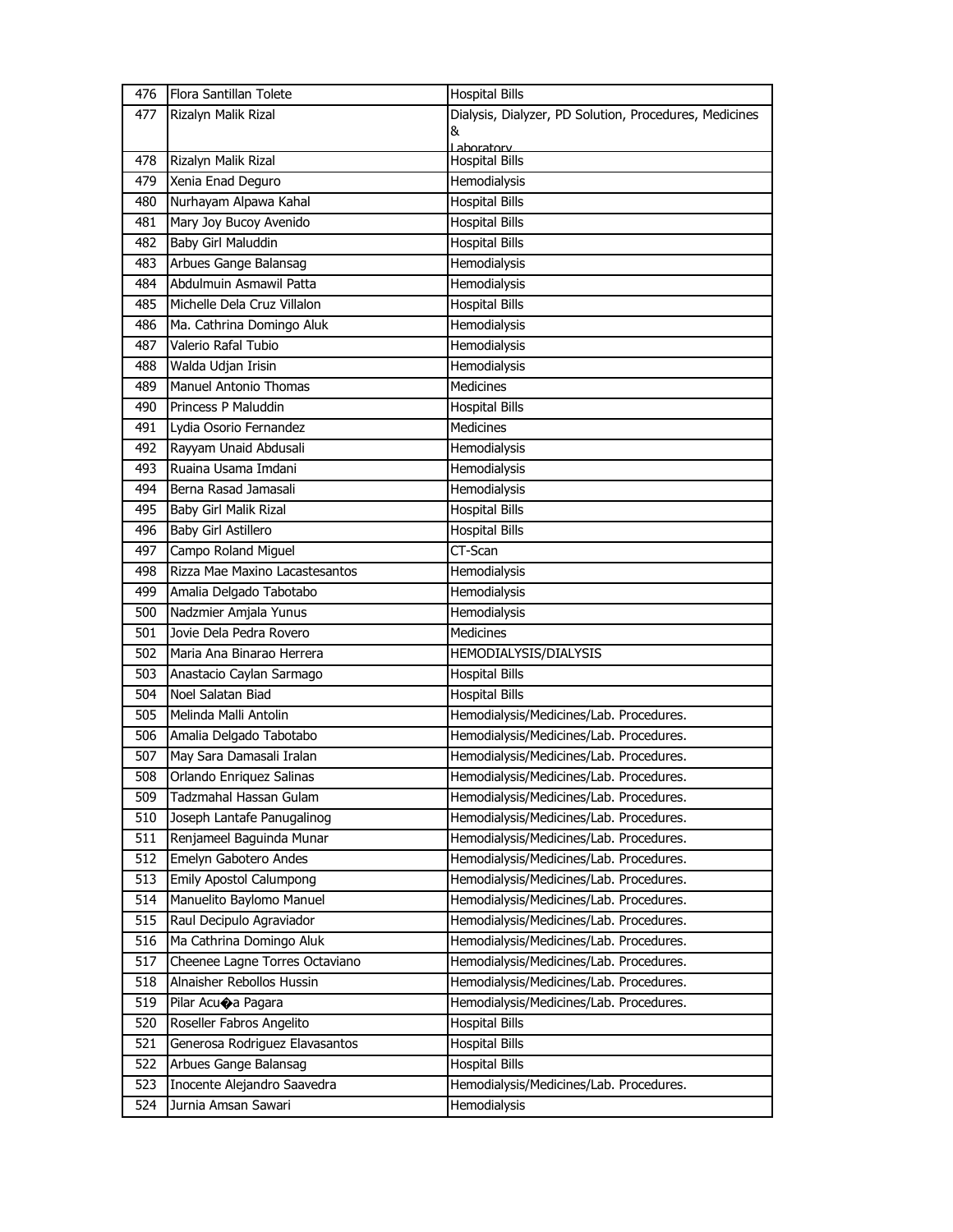| 525 | Lizel Estrellas Fuentebella    | Laboratory/Procedures/Medicines.        |
|-----|--------------------------------|-----------------------------------------|
| 526 | Giovanni Sanson Guevara        | Hemodialysis/Medicines/Lab. Procedures. |
| 527 | Johnny Donio Pareoo            | Hemodialysis/Medicines/Lab. Procedures. |
| 528 | Junmer Verde Arjona            | Hemodialysis/Medicines/Lab. Procedures. |
| 529 | Reynaldo Duardo Lamata Sr.     | Hemodialysis/Medicines/Lab. Procedures. |
| 530 | Alnaisher Rebollos Hussin      | Hemodialysis                            |
| 531 | Sheila Ann Panaligan Tan       | Hemodialysis                            |
| 532 | Rey Regencia Palalon           | Hemodialysis                            |
| 533 | Raul Decipulo Agraviador       | HEMODIALYSIS/DIALYSIS                   |
| 534 | Jonathan Maglente Solana       | Hemodialysis                            |
| 535 | Cheryl Gorit Gumotud           | Hemodialysis                            |
| 536 | Joseph Lantafe Panugalinog     | Dialysis.                               |
| 537 | Romeo Macaso Tan Jr            | Hemodialysis                            |
| 538 | Nur-iyam Bambalan Sirani       | <b>Hospital Bills</b>                   |
| 539 | Walda Udjan Irisin             | Hemodialysis                            |
| 540 | Xenia Enad Deguro              | Hemodialysis                            |
| 541 | Jonathan Maglente Solana       | Hemodialysis                            |
| 542 | Valerio Rafal Tubio            | Hemodialysis                            |
| 543 | Geraldine Rubio Tanoy          | <b>Hemodialysis</b>                     |
| 544 | Adelina Casinillo Villanueva   | Hemodialysis                            |
| 545 | Jonathan Maglente Solana       | Hemodialysis                            |
| 546 | Abdulmuin Asmawil Patta        | Hemodialysis                            |
| 547 | Sergio Reyes Francisco         | <b>Medicines</b>                        |
| 548 | Ruaina Usama Imdani            | Hemodialysis                            |
| 549 | Rayyam Unaid Abdusali          | Hemodialysis                            |
| 550 | Arbues Gange Balansag          | Hemodialysis                            |
| 551 | Eugenio Calandria Israel       | <b>Hospital Bills</b>                   |
| 552 | Marie Fe Francisco Agustin     | Hemodialysis                            |
| 553 | Jenalyn Langrio Daraug         | Hemodialysis                            |
| 554 | Muchera Daris Joaquino         | <b>Hospital Bills</b>                   |
| 555 | Piandong Hassan Kausi          | <b>Hospital Bills</b>                   |
| 556 | Letecia Macaambac Garcia       | Medicines                               |
| 557 | Marie Fe Francisco Agustin     | Hemodialysis                            |
| 558 | Geraldine Rubio Tanoy          | Hemodialysis                            |
| 559 | Jurnia Amsan Sawari            | Hemodialysis                            |
| 560 | Manuelito Baylomo Manuel       | Hemodialysis                            |
| 561 | Berna Rasad Jamasali           | Hemodialysis/Medicines/Lab. Procedures. |
| 562 | George Jasminez Francisco      | Hemodialysis/Medicines/Lab. Procedures. |
| 563 | Adelina Casinillo Villanueva   | Hemodialysis                            |
| 564 | Joel Reyes Araneta             | Hemodialysis                            |
| 565 | Erwin Duran Barro              | Hemodialysis                            |
| 566 | Florinda Destora Manlangit     | Hemodialysis                            |
| 567 | Reynaldo Duardo Lamata Sr.     | Hemodialysis                            |
| 568 | Mayzee Fatima Puerto           | <b>Hospital Bills</b>                   |
| 569 | Jurnia Amsan Sawari            | Hemodialysis                            |
| 570 | Alnaisher Rebollos Hussin      | Hemodialysis                            |
| 571 | Rizza Mae Maxino Lacastesantos | Hemodialysis                            |
| 572 | Manuelito Baylomo Manuel       | Hemodialysis                            |
| 573 | Manuelito Baylomo Manuel       | <b>Medicines</b>                        |
| 574 | Maria Lourdes Larracochea Liao | Hemodialysis                            |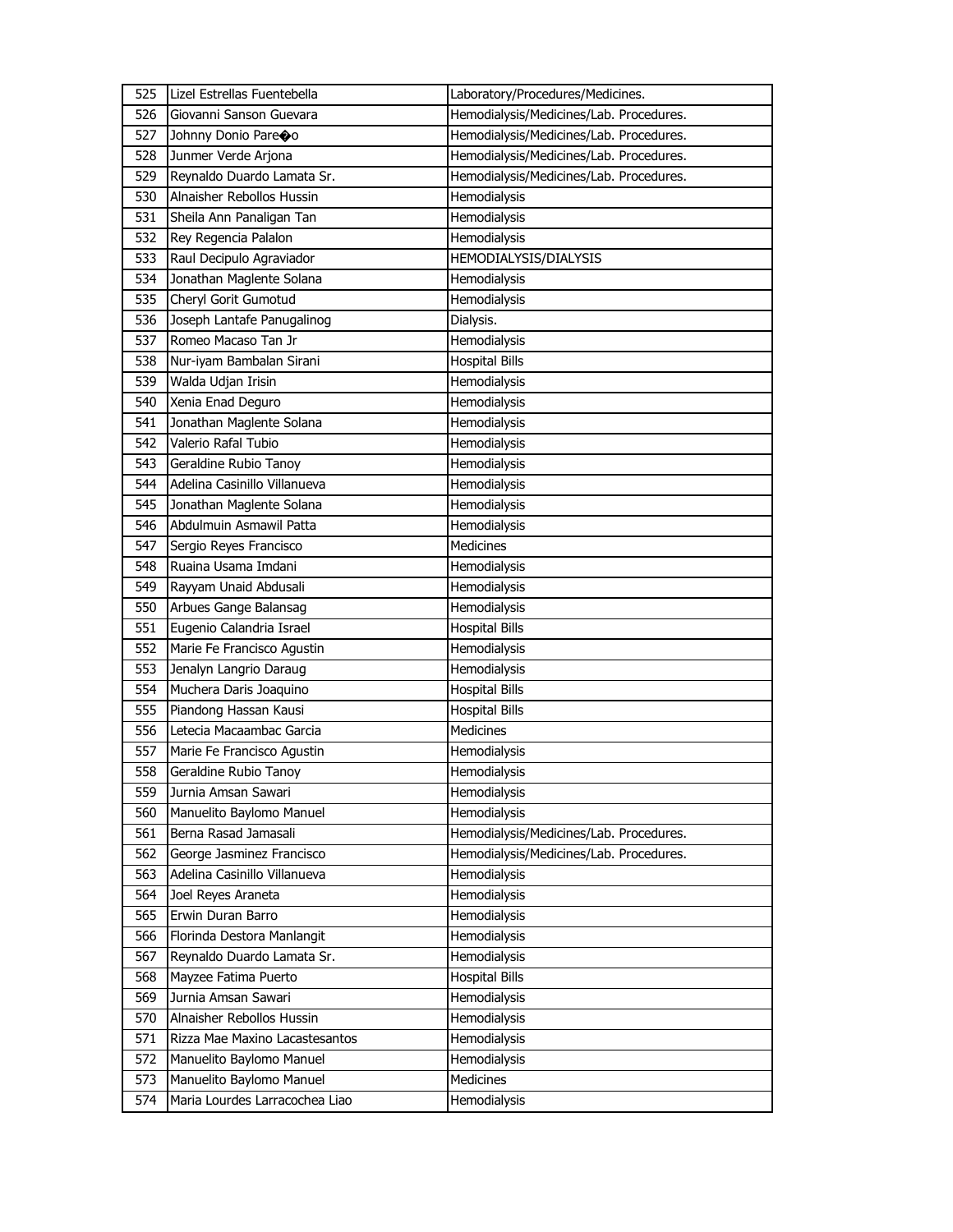| 575 | Nadzmier Amjala Yunus         | Hemodialysis               |
|-----|-------------------------------|----------------------------|
| 576 | Joseph Lantafe Panugalinog    | Dialysis                   |
| 577 | Sheila Ann Panaligan Tan      | Hemodialysis               |
| 578 | Romeo Macaso Tan Jr           | Hemodialysis               |
| 579 | Inocente Alejandro Saavedra   | Hemodialysis               |
| 580 | Maria Ana Binarao Herrera     | Dialysis                   |
| 581 | Raul Decipulo Agraviad0r      | Dialysis                   |
| 582 | Florinda Destora Manlangit    | Dialysis                   |
| 583 | George Natividad Delos Reyes  | <b>Hospital Bills</b>      |
| 584 | Erminda Gerondio Natak        | <b>Hospital Bills</b>      |
| 585 | Baby Girl Maghinay Aliangan   | <b>Hospital Bills</b>      |
| 586 | Reymark Lorenzo Guatlo        | <b>Hospital Bills</b>      |
| 587 | Baby Girl Idjiral             | <b>Hospital Bills</b>      |
| 588 | Marieta Sunaz Perello         | <b>Hospital Bills</b>      |
| 589 | Hajira Tantung Abdulla        | <b>Hospital Bills</b>      |
| 590 | Sheila Ann Panaligan Tan      | Hemodialysis               |
| 591 | Jean Karim                    | <b>Hospital Bills</b>      |
| 592 | Reynaldo Duardo Lamata Sr.    | Hemodialysis               |
| 593 | Kalbi Indong Muraji           | <b>Medicines</b>           |
| 594 | Jonathan Maglente Solana      | Hemodialysis               |
| 595 | Naizah Albani Abdu            | <b>Hospital Bills</b>      |
| 596 | Orlando Enriquez Salinas      | <b>Hemodialysis</b>        |
| 597 | Tadzmahal Hassan Gulam        | <b>Dialysis</b>            |
| 598 | Giovanni Sanson Guevara       | Hemodialysis               |
| 599 | Leover Canario Bontilao       | <b>Medicines</b>           |
| 600 | Adelina Casinillo Villanueva  | Dialysis                   |
| 601 | Junmer Verde Arjona           | Dialysis                   |
| 602 | Janeth Maghinay Aliangan      | <b>Hospital Bills</b>      |
| 603 | Marie Fe Francisco Agustin    | <b>Dialysis</b>            |
| 604 | Melinda Malli Antolin         | Dialysis                   |
| 605 | Emelyn Gabotero Andes         | Dialysis                   |
| 606 | Emily Apostol Calumpong       | Dialysis                   |
| 607 | May Sara Damasali Iralan      | <b>Dialysis</b>            |
| 608 | May Sara Damasali Iralan      | <b>Dialysis</b>            |
| 609 | Esther Licaros Mendoza        | <b>Hospital Bills</b>      |
| 610 | Geraldine Rubio Tanoy         | Dialysis.                  |
| 611 | Johnny Donio Pareoo           | <b>Dialysis</b>            |
| 612 | Johnna Blaire Ramos Dela Cruz | <b>Hospital Bills</b>      |
| 613 | Ezekiel Mamawan               | <b>Hospital Bills</b>      |
| 614 | Baby Girl Jahuran             | <b>Hospital Bills</b>      |
| 615 | Dulcisima Suarez Kanindot     | <b>Hospital Bills</b>      |
| 616 | Inocente Alejandro Saavedra   | Hemodialysis               |
| 617 | Walda Udjan Irisin            | Hemodialysis               |
| 618 | Xenia Enad Deguro             | Hemodialysis               |
| 619 | Nasher Jikiri                 | laboratory and other needs |
| 620 | Ma. Cathrina Domingo Aluk     | Hemodialysis               |
| 621 | Romeo Macaso Tan Jr           | Hemodialysis               |
| 622 | Abdulmuin Asmawil Patta       | Hemodialysis               |
| 623 | Ahmadon Allama Saladain       | Medicines                  |
| 624 | Ruaina Usama Imdani           | Hemodialysis               |
|     |                               |                            |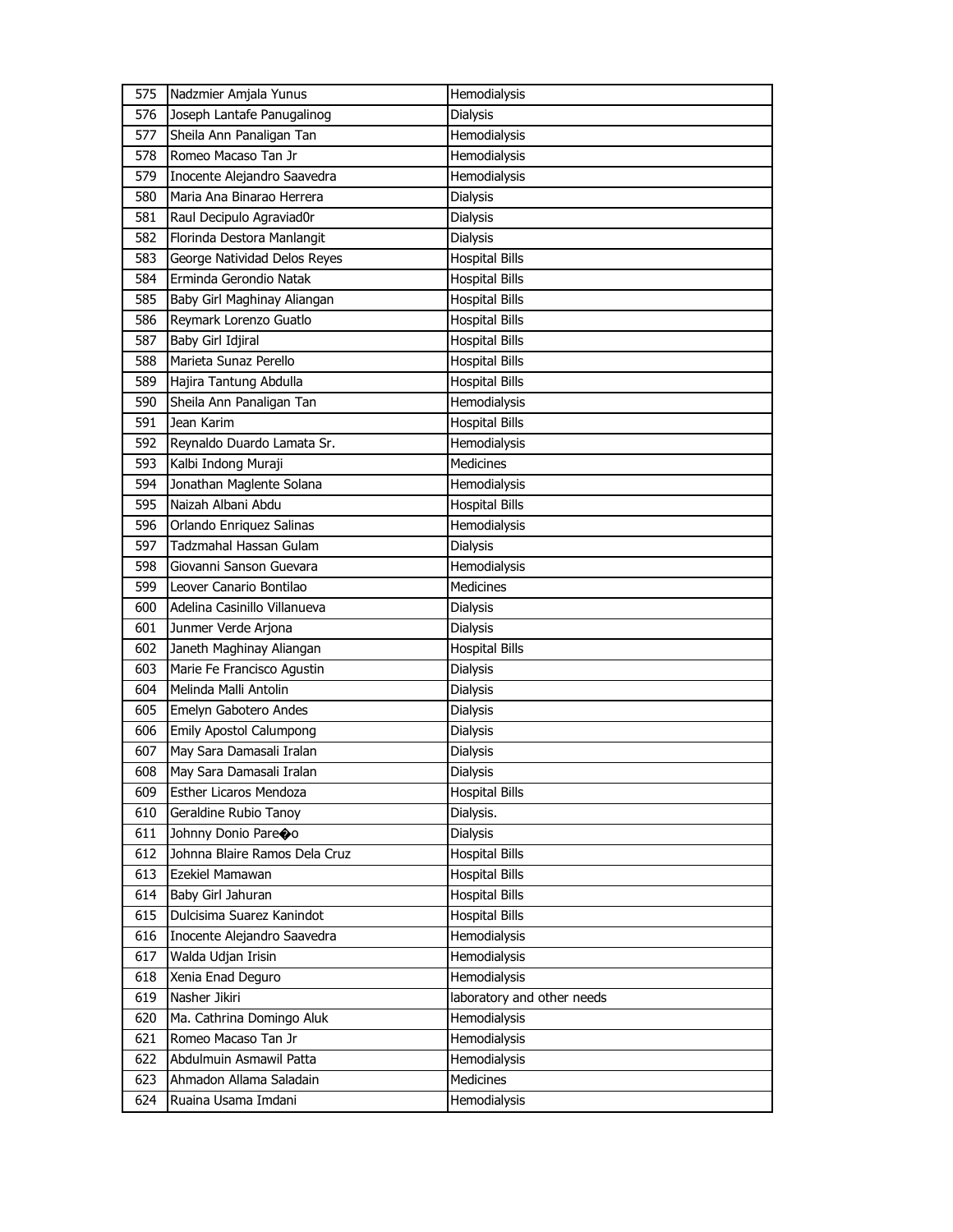| 625 | Arbues Gange Balansag            | Dialysis                                               |
|-----|----------------------------------|--------------------------------------------------------|
| 626 | Rayyam Unaid Abdusali            | Hemodialysis                                           |
| 627 | Mary Jane Maulad Abdulshatal     | <b>Hospital Bills</b>                                  |
| 628 | Valerio Rafal Tubio              | Hemodialysis                                           |
| 629 | Generosa Rodriguez Elavasantos   | Hemodialysis                                           |
| 630 | Cheryl Gorit Gumotud             | Dialysis.                                              |
| 631 | Berna Rasad Jamasali             | Dialysis                                               |
| 632 | Deserdo Secretaria Elizabeth     | Hospital bills.                                        |
| 633 | Jerome Francisco De Jesus        | <b>Hospital Bills</b>                                  |
| 634 | Edna Jamalul Gaber               | Hospital bills.                                        |
| 635 | Joseph Lantafe Panugalinog       | Dialysis.                                              |
| 636 | Elsie Manpanding Ucoman          | Dialysis, Dialyzer, PD Solution, Procedures, Medicines |
|     |                                  | &<br>Lahoratory                                        |
| 637 | Jhaysar Miguel Abunawas          | Dialysis                                               |
| 638 | Joel Reyes Araneta               | <b>Dialysis</b>                                        |
| 639 | Roseller Ledesma Angeles         | <b>Hospital Bills</b>                                  |
| 640 | Vicente Guevara Lacanelao Santos | <b>Hospital Bills</b>                                  |
| 641 | Leover Canario Bontilao          | <b>Medicines</b>                                       |
| 642 | Geraldine Rubio Tanoy            | Hemodialysis/Medicines/Lab. Procedures.                |
| 643 | Maria Lourdes Larracochea Liao   | Hemodialysis/Medicines/Lab. Procedures.                |
| 644 | Maria Lourdes Larracochea Liao   | Hemodialysis/Medicines/Lab. Procedures.                |
| 645 | Raul Decipulo Agraviador         | Hemodialysis                                           |
| 646 | Maluya Harri Bahani              | Laboratory/Procedures/Medicines.                       |
| 647 | Sherly Limen Columbres           | Hemodialysis/Medicines/Lab. Procedures.                |
| 648 | Nadzmier Amjala Yunus            | Hemodialysis                                           |
| 649 | Sheila Ann Panaligan Tan         | Hemodialysis                                           |
| 650 | Norlisa Caballero Resurreccion   | <b>Hospital Bills</b>                                  |
| 651 | Pilardo Napalcruz San Luis       | <b>Hospital Bills</b>                                  |
| 652 | Roseller Caipilan Mabatid        | CT-Scan                                                |
| 653 | Roselyn Rosalie Dela Cruz        | 2 D echo.                                              |
| 654 | Reymar Ambon Mundoc              | <b>Hospital Bills</b>                                  |
| 655 | Julieta Faustino Carabana        | Dialysis                                               |
| 656 | Ladjahon Abubakar Ferdauzia      | <b>Hospital Bills</b>                                  |
| 657 | Edmar Akmad Sanawi               | <b>Hospital Bills</b>                                  |
| 658 | Jonalyn Vale Palacio             | <b>Hospital Bills</b>                                  |
| 659 | Salinas Letran David             | <b>Hospital Bills</b>                                  |
| 660 | Johnny Donio Pareoo              | <b>Dialysis</b>                                        |
| 661 | Reynaldo Duardo Lamata Sr.       | Dialysis                                               |
| 662 | Orlando Enriquez Salinas         | Dialysis                                               |
| 663 | May Sara Damasali Iralan         | Dialysis.                                              |
| 664 | Giovanni Sanson Guevara          | Dialysis                                               |
| 665 | Melinda Malli Antolin            | Dialysis                                               |
| 666 | Inocente Alejandro Saavedra      | Dialysis                                               |
| 667 | Joseph Lantafe Panugalinog       | Dialysis                                               |
| 668 | Amalia Delgado Tabotabo          | Dialysis                                               |
| 669 | Jurnia Amsan Sawari              | Dialysis                                               |
| 670 | Tadzmahal Hassan Gulam           | Dialysis                                               |
| 671 | Alnaisher Rebollos Hussin        | Dialysis                                               |
| 672 | Pilar Acuoa Pagara               | Dialysis                                               |
| 673 | Manuelito Baylomo Manuel         | Dialysis                                               |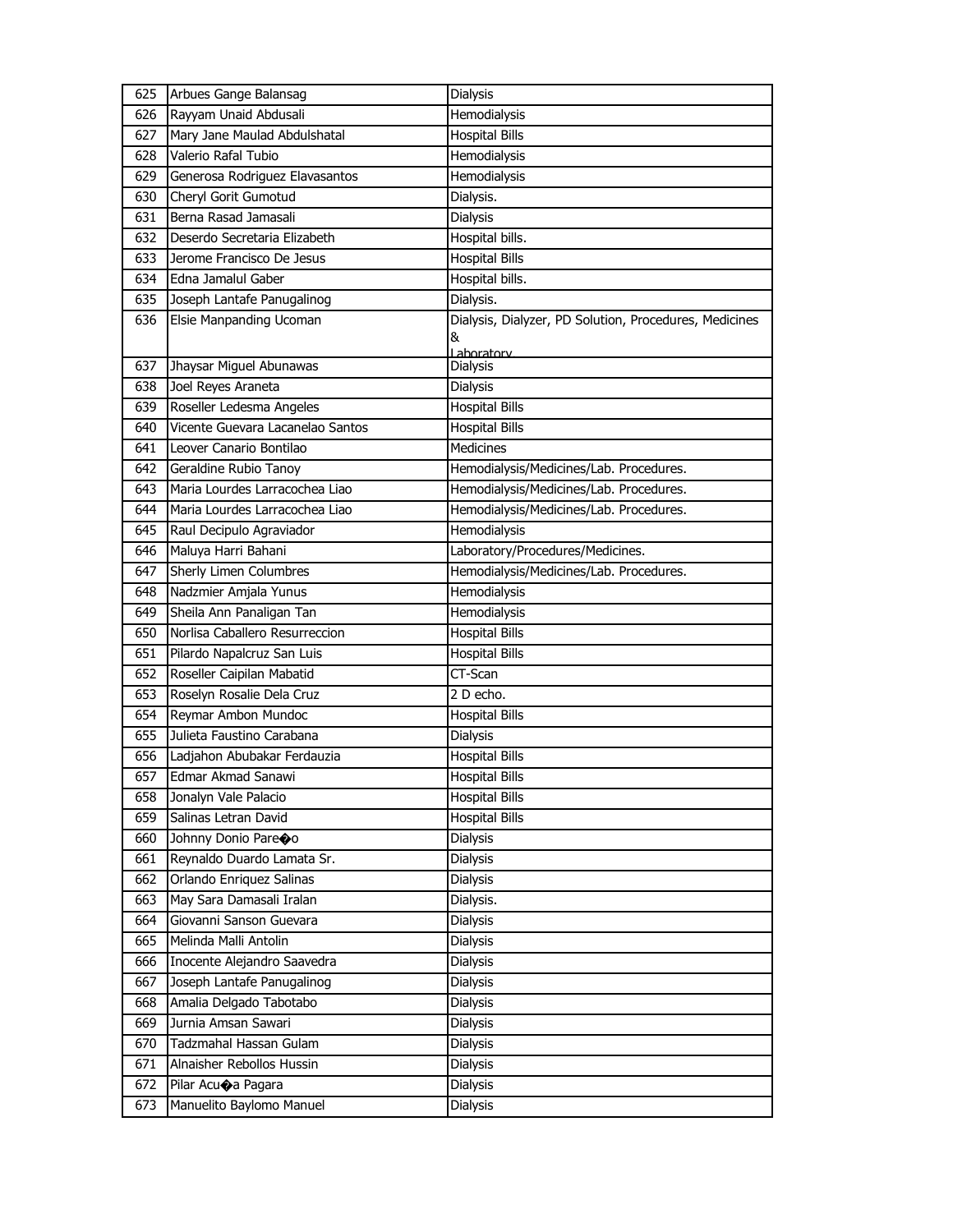| 674 | Vilma Casquejo Linda           | Radiotherapy                            |
|-----|--------------------------------|-----------------------------------------|
| 675 | Raul Decipulo Agraviad0r       | Dialysis                                |
| 676 | Emelyn Gabotero Andes          | <b>Dialysis</b>                         |
| 677 | Maria Lourdes Larracochea Liao | Dialysis                                |
| 678 | Ma. Cathrina Domingo Aluk      | <b>Dialysis</b>                         |
| 679 | Linda Aldeon Duka              | <b>Medicines</b>                        |
| 680 | <b>Emily Apostol Calumpong</b> | Dialysis                                |
| 681 | Julbarri Asakil Idjirani       | Medicines                               |
| 682 | Jerome Francisco De Jesus      | Hemodialysis/Medicines/Lab. Procedures. |
| 683 | Joseline Marquez Rupido        | <b>Medical Assistance</b>               |
| 684 | Manuelito Baylomo Manuel       | Hemodialysis                            |
| 685 | Ma. Elena Apolinario Ramos     | Dialysis                                |
| 686 | Pilar Luciano Alvarez          | <b>Medicines</b>                        |
| 687 | Abdulmuin Asmawil Patta        | Hemodialysis                            |
| 688 | Ruaina Usama Imdani            | Hemodialysis/Medicines/Lab. Procedures. |
| 689 | Edwina Mendoza Eijansantos     | Hemodialysis/Medicines/Lab. Procedures. |
| 690 | Geraldine Rubio Tanoy          | Hemodialysis/Medicines/Lab. Procedures. |
| 691 | Marie Fe Francisco Agustin     | Hemodialysis                            |
| 692 | Neymar Lagbas                  | <b>Hospital Bills</b>                   |
| 693 | Walda Udjan Irisin             | Hemodialysis                            |
| 694 | Romeo Macaso Tan Jr            | <b>Medicines</b>                        |
| 695 | Arnalyn Munap Hanniyung        | Laboratory/Procedures/Medicines.        |
| 696 | Romeo Macaso Tan Jr            | <b>Dialysis</b>                         |
| 697 | Dionisio Alboria Salazar       | <b>Hospital Bills</b>                   |
| 698 | Maria Gemma Duarte             | Hospital Bill / Dialysis                |
| 699 | Marichelle Rico Valencia       | <b>Medical Assistance</b>               |
| 700 | Marcelino Aligao Malunoc       | <b>Hospital Bills</b>                   |
| 701 | Rosalinda Armada Jalalon       | <b>Hospital Bills</b>                   |
| 702 | Narsim Dabalos Asil            | <b>Hospital Bills</b>                   |
| 703 | Oscar Tarro Maquilan           | Medical Assistance                      |
| 704 | Jenalyn Langrio Daraug         | Hemodialysis/Medicines/Lab. Procedures. |
| 705 | Generosa Rodriguez Elavasantos | Medicines                               |
| 706 | Generosa Rodriguez Elavasantos | Hemodialysis/Medicines/Lab. Procedures. |
| 707 | Noel Venoya Bello              | Laboratory Procedures                   |
| 708 | Valerio Rafal Tubio            | Hemodialysis/Medicines/Lab. Procedures. |
| 709 | Fatima Gani Albani             | <b>Hospital Bills</b>                   |
| 710 | Berna Rasad Jamasali           | Hemodialysis                            |
| 711 | Cheryl Gorit Gumotud           | Hemodialysis                            |
| 712 | Jurnia Amsan Sawari            | Hemodialysis                            |
| 713 | Adelina Casinillo Villanueva   | Hemodialysis                            |
|     |                                |                                         |

Total Patient: 713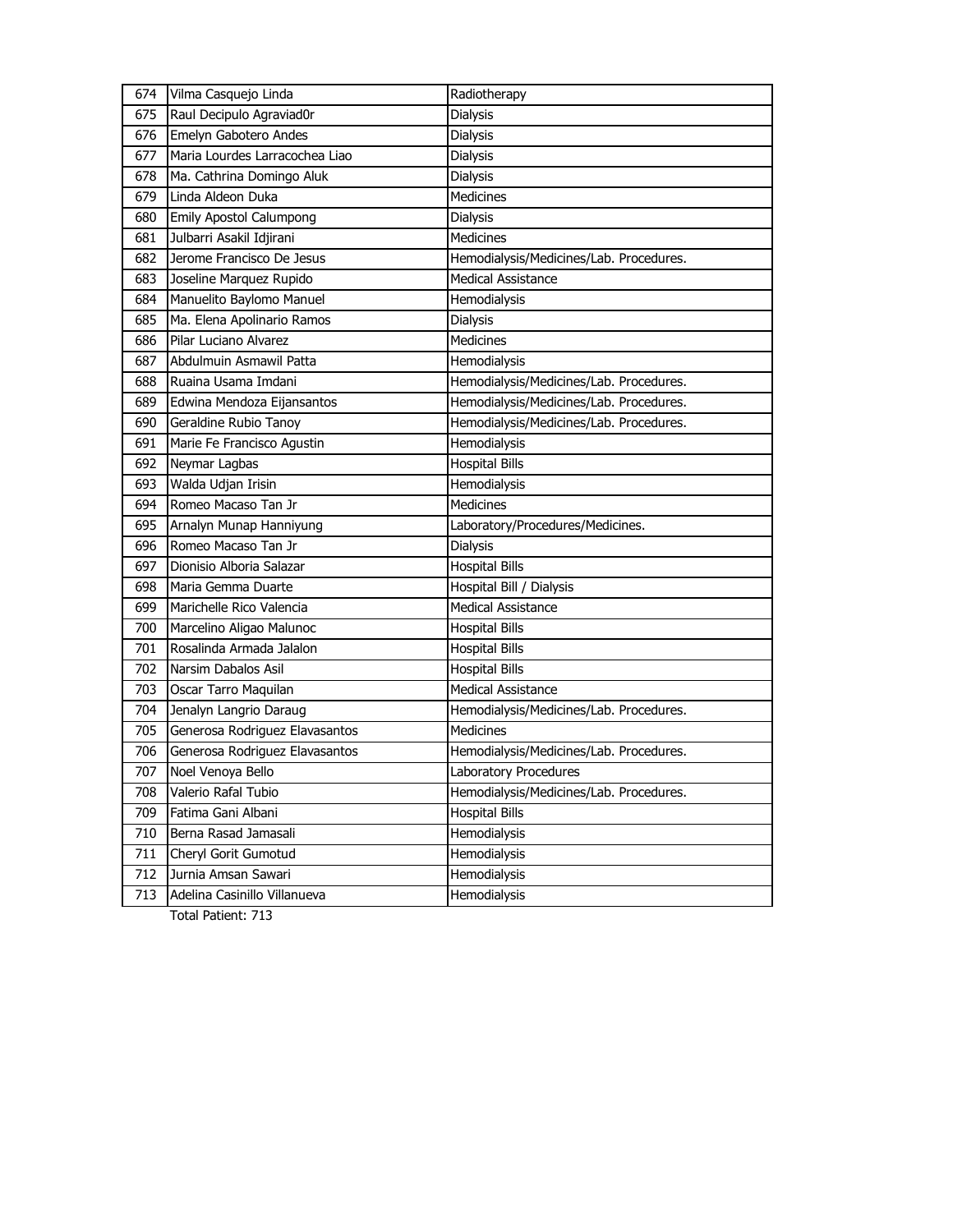

#### ZAMBOANGA CITY MEDICAL CENTER For the month of April year 2020

| No#            | <b>Name of Patient</b>         | Assistance                              |
|----------------|--------------------------------|-----------------------------------------|
| 1              | Rayyam Unaid Abdusali          | Hemodialysis                            |
| $\overline{2}$ | Adelina Casinillo Villanueva   | Hemodialysis                            |
| 3              | Khian Zain Ratunil Adjimi      | <b>Hospital Bills</b>                   |
| $\overline{4}$ | Joseph Nabong Jardin           | <b>Medicines</b>                        |
| 5              | Jennifer Miguel Camense        | <b>Hospital Bills</b>                   |
| 6              | Arbues Gange Balansag          | Hemodialysis                            |
| 7              | George Jasminez Francisco      | Hemodialysis                            |
| 8              | Alnaisher Rebollos Hussin      | Hemodialysis                            |
| 9              | Rizza Mae Maxino Lacastesantos | Hemodialysis                            |
| 10             | Reynaldo Duardo Lamata Sr.     | Hemodialysis                            |
| 11             | Jhon Paolo Salazar Manalo      | <b>Hospital Bills</b>                   |
| 12             | Maria Ana Binarao Herrera      | Hemodialysis                            |
| 13             | Jonathan Maglente Solana       | Hemodialysis                            |
| 14             | Giovanni Sanson Guevara        | Hemodialysis                            |
| 15             | Florinda Destora Manlangit     | Hemodialysis                            |
| 16             | Rasia Mandangan Sahidjan       | <b>Hospital Bills</b>                   |
| 17             | Marieta Suoaz Perrelo          | <b>Hospital Bills</b>                   |
| 18             | Xabara Jairi                   | <b>Hospital Bills</b>                   |
| 19             | Rose Ann San Miguel Fernandez  | <b>Hospital Bills</b>                   |
| 20             | Nathaniel Mucoy Caccam         | <b>Hospital Bills</b>                   |
| 21             | Nur-iyam Bambalan Sirani       | <b>Hospital Bills</b>                   |
| 22             | Manilyn Real Tan Sanchez       | <b>Hospital Bills</b>                   |
| 23             | Marites Calingue Mamawan       | <b>Hospital Bills</b>                   |
| 24             | Gregoria Falcasantos Joven     | Hemodialysis/Medicines/Lab. Procedures. |
| 25             | Amira Jahakkal Jailani         | <b>Hospital Bills</b>                   |
| 26             | Florincio Tumakhol Villacura   | <b>Hospital Bills</b>                   |
| 27             | Jay-ar Jose Barillo Lorca      | <b>Medicines</b>                        |
| 28             | Maria Lourdes Larracochea Liao | Hemodialysis/Medicines/Lab. Procedures. |
| 29             | Rey Regencia Palalon           | Hemodialysis/Medicines/Lab. Procedures. |
| 30             | Jurnia Amsan Sawari            | Hemodialysis/Medicines/Lab. Procedures. |
| 31             | Arnulfo Aquino Teofilo         | Hemodialysis/Medicines/Lab. Procedures. |
| 32             | Raul Decipulo Agraviador       | Hemodialysis/Medicines/Lab. Procedures. |
| 33             | Manuelito Baylomo Manuel       | Hemodialysis/Medicines/Lab. Procedures. |
| 34             | Sheila Ann Panaligan Tan       | Hemodialysis/Medicines/Lab. Procedures. |
| 35             | Catalina Araneta Tura          | <b>Medicines</b>                        |
| 36             | Nadzmier Amjala Yunus          | Hemodialysis/Medicines/Lab. Procedures. |
| 37             | Cesar Saavedra Buscas          | Hemodialysis/Medicines/Lab. Procedures. |
| 38             | Maluya Harri Bahani            | Hemodialysis/Medicines/Lab. Procedures. |
| 39             | Gregorio Falcasantos Joven     | Hemodialysis/Medicines/Lab. Procedures. |
| 40             | Joseph Lantafe Panugalinog     | Hemodialysis/Medicines/Lab. Procedures. |
| 41             | Al-sharief Malinjaman          | <b>Hospital Bills</b>                   |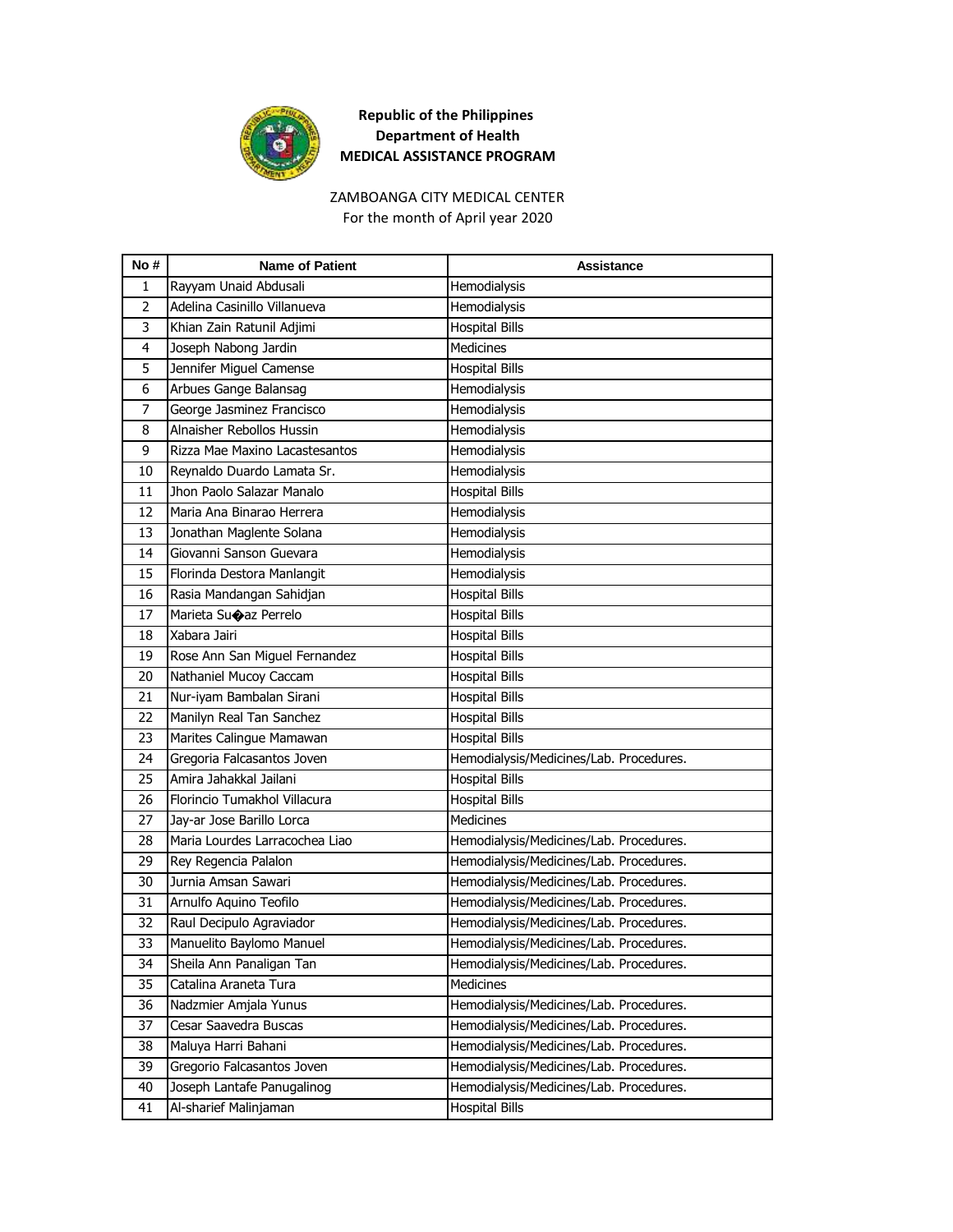| 42 | Sharifa Jawari Malinjaman      | <b>Hospital Bills</b>                                  |
|----|--------------------------------|--------------------------------------------------------|
| 43 | Johnny Donio Pareco            | Dialysis                                               |
| 44 | Reynaldo Duardo Lamata Sr.     | Dialysis                                               |
| 45 | Marie Fe Francisco Agustin     | Dialysis                                               |
| 46 | <b>Emily Apostol Calumpong</b> | Dialysis                                               |
| 47 | Emelyn Gabotero Andes          | Dialysis                                               |
| 48 | Carlos Jr. Rojas Pascua        | <b>Medicines</b>                                       |
| 49 | Leover Canario Bontilao        | Medicines                                              |
| 50 | Melinda Malli Antolin          | Dialysis                                               |
| 51 | Cynthia Ignacio Amil           | Dialysis                                               |
| 52 | Pilar Acuoa Pagara             | Dialysis                                               |
| 53 | Elsie Pon Birao                | <b>Hospital Bills</b>                                  |
| 54 | Jerry Bacolod Pontilar         | <b>Hospital Bills</b>                                  |
| 55 | Jerome Francisco De Jesus      | Dialysis                                               |
| 56 | Tadzmahal Hassan Gulam         | Dialysis                                               |
| 57 | Orlando Enriquez Salinas       | Dialysis                                               |
| 58 | Cheskalean Tangub Martinez     | <b>Hospital Bills</b>                                  |
| 59 | Amalia Delgado Tabotabo        | Dialysis                                               |
| 60 | Giovanni Sanson Guevara        | Dialysis                                               |
| 61 | Berna Rasad Jamasali           | <b>Dialysis</b>                                        |
| 62 | Abdulmuin Asmawil Patta        | Dialysis, Dialyzer, PD Solution, Procedures, Medicines |
|    |                                | &                                                      |
| 63 | Sheila Mae Santos Sumondong    | Laboratory<br><b>Hospital Bills</b>                    |
| 64 | Al-rashid Caramat Ismael       | <b>Hospital Bills</b>                                  |
| 65 | Elizardo Iguana Escorial       | <b>Hospital Bills</b>                                  |
| 66 | Rolando Noledo Ortega          | Medicines                                              |
| 67 | Walda Udjan Irisin             | Hemodialysis                                           |
| 68 | Marilyn Vergabera De Leon      | Hemodialysis                                           |
| 69 | Roque Alvarez Bernardo         | <b>Hospital Bills</b>                                  |
| 70 | Romeo Julian Bautista          | <b>Hospital Bills</b>                                  |
| 71 | Julius Cesar De Leon Enriquez  | <b>Hospital Bills</b>                                  |
| 72 | Cheryl Gorit Gumotud           | Dialysis                                               |
| 73 | Arvic Gregorio Din             | Hemodialysis/Medicines/Lab. Procedures.                |
| 74 | Xenia Enad Deguro              | Hemodialysis/Medicines/Lab. Procedures.                |
| 75 | Ma. Cathrina Domingo Aluk      | Hemodialysis/Medicines/Lab. Procedures.                |
| 76 | Arbues Gange Balansag          | Hemodialysis/Medicines/Lab. Procedures.                |
| 77 | Baby Boy. Alih                 | <b>Hospital Bills</b>                                  |
| 78 | Edmund Lagaran Reyes           | Hemodialysis/Medicines/Lab. Procedures.                |
| 79 | Rayyam Unaid Abdusali          | Hemodialysis/Medicines/Lab. Procedures.                |
| 80 | Ruaina Usama Imdani            | Hemodialysis/Medicines/Lab. Procedures.                |
| 81 | Valerio Rafal Tubio            | Hemodialysis/Medicines/Lab. Procedures.                |
| 82 | Arbues Gange Balansag          | Hemodialysis/Medicines/Lab. Procedures.                |
| 83 | Generosa Rodriguez Elavasantos | Hemodialysis/Medicines/Lab. Procedures.                |
| 84 | Noor Aisa Osorio Jailani       | Hemodialysis/Medicines/Lab. Procedures.                |
| 85 | Harijam Kahalun Naser          | Hemodialysis/Medicines/Lab. Procedures.                |
| 86 | Lendrich Manalo Balnig         | Medicines                                              |
| 87 | Fe Villanueva Galvez           | Laboratory/Procedures/Medicines.                       |
| 88 | Giovanni Sanson Guevara        | Hemodialysis                                           |
| 89 |                                |                                                        |
|    | Florinda Destora Manlangit     | Hemodialysis                                           |
| 90 | Ben Abdul Hamsaji              | <b>Hospital Bills</b>                                  |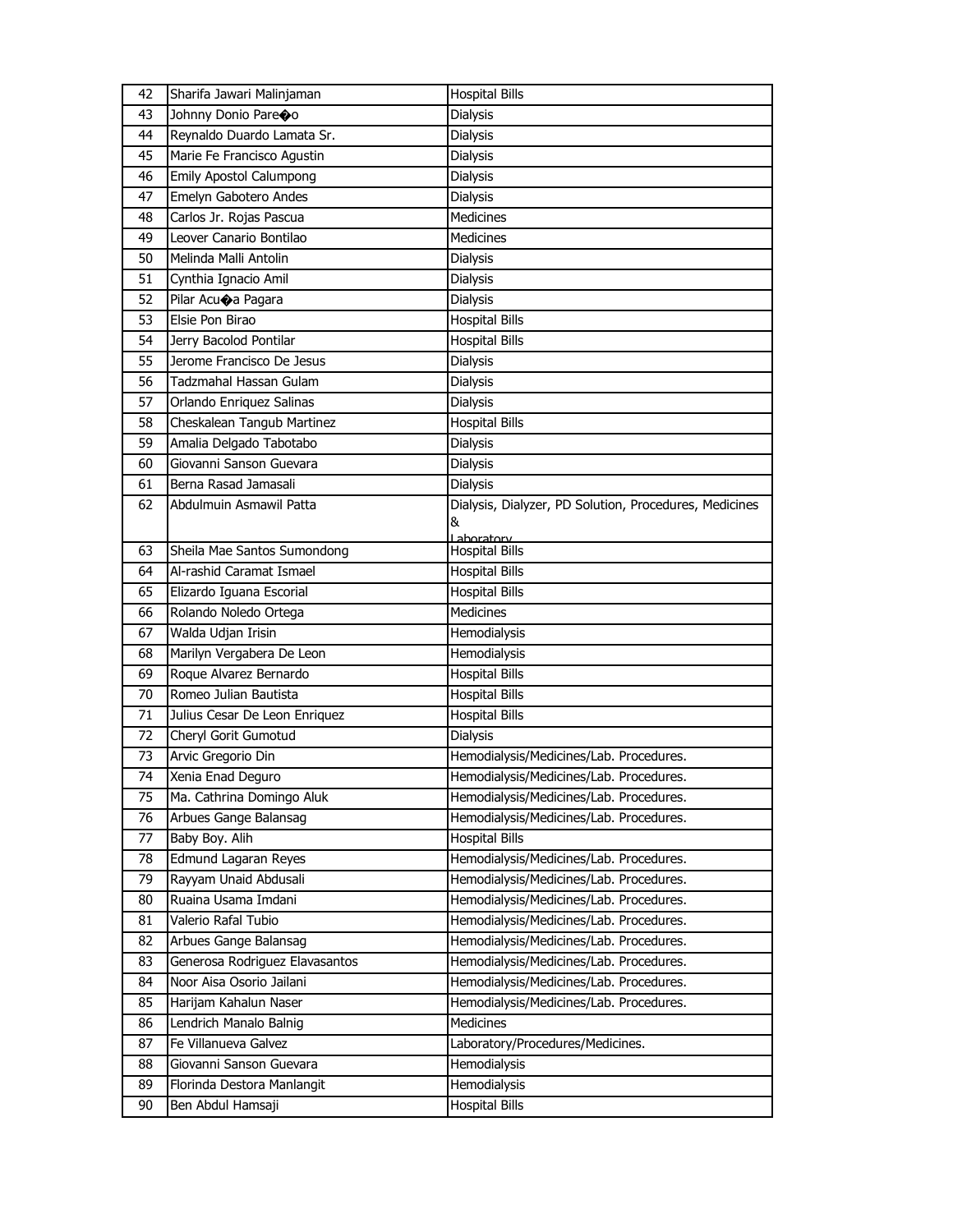| Hemodialysis<br>92<br>Rey Regencia Palalon<br>Maria Lourdes Larracochea Liao<br>93<br>Hemodialysis<br>Raul Decipulo Agraviador<br>Hemodialysis<br>94<br>95<br><b>Hospital Bills</b><br>Lyster Rojas Linuaje<br>Rizza Mae Maxino Lacastesantos<br>96<br>Hemodialysis<br>97<br>Hemodialysis<br>Jurnia Amsan Sawari<br>Hemodialysis<br>98<br>Alnaisher Rebollos Hussin<br><b>Medicines</b><br>99<br>Alnaisher Rebollos Hussin<br>100<br>Nasher Abil Jikiri<br>Hemodialysis<br>101<br>Erwin Duran Barro<br>Hemodialysis<br>102<br>Hemodialysis<br>Amalia Delgado Tabotabo<br>Valerio Rafal Tubio<br>103<br><b>Hospital Bills</b><br>Medicines<br>104<br>Hussien Andiling.<br>Manuelito Baylomo Manuel<br>105<br>Hemodialysis<br>Adelina Casinillo Villanueva<br>Hemodialysis<br>106<br>107<br>Hemodialysis<br>Nadzmier Amjala Yunus<br>Rykenzo Santos Sumondong<br>108<br><b>Hospital Bills</b><br>Sheila Ann Panaligan Tan<br>109<br>Hemodialysis<br>Mike Julian Elumbaring Sotto<br><b>Hospital Bills</b><br>110<br>John Carlo San Luis<br>111<br><b>Hospital Bills</b><br>112<br>Hemodialysis/Medicines/Lab. Procedures.<br>Maria Ana Binarao Herrera<br>Hemodialysis<br>113<br>Maria Ana Binarao Herrera<br>Hemodialysis<br>114<br>Manuelito Baylomo Manuel<br><b>Hospital Bills</b><br>115<br>Razelle Guerra Limen<br>Laboratory/Procedures/Medicines.<br>116<br>Michael Muloc Galvez<br>117<br>Edeliza Francis Bello<br>CT-Scan<br>Musa Sali Aulani<br>118<br><b>Hospital Bills</b><br>119<br>Alnaisher Rebollos Hussin<br>Hemodialysis<br>Meryl Reesha Tan Gajardo<br><b>Hospital Bills</b><br>120<br>Baby Boy Gajardo<br>121<br><b>Hospital Bills</b><br>Mohammad Yacob Ando<br>122<br>Hemodialysis<br>123<br>Melinda Malli Antolin<br>Hemodialysis<br>124<br><b>Hospital Bills</b><br>Justiniano Traoa Redula<br>125<br><b>Hospital Bills</b><br>Orlando Rick Jeff Toribio Yu<br>Medicines<br>126<br>Julbarri Asakil Idjirani<br>127<br>Emelyn Gabotero Andes<br>Hemodialysis<br>128<br>Giovanni Sanson Guevara<br>Hemodialysis<br>129<br>Hemodialysis<br>Orlando Enriquez Salinas<br>Amalia Delgado Tabotabo<br>130<br>Hemodialysis<br>Regie Padayogdog Hipolito<br>131<br><b>Medicines</b><br>132<br>Pilar Acuna Pagara<br>Hemodialysis<br>133<br>Tadzmahal Hassan Gulam<br>Hemodialysis<br>134<br>Hemodialysis<br>Ma Cathrina Domingo Aluk<br>135<br>Lishel Gagya<br>Hemodialysis/Medicines/Lab. Procedures.<br>136<br><b>Emily Apostol Calumpong</b><br>Hemodialysis<br>Reynaldo Duardo Lamata Sr.<br>Hemodialysis<br>137<br>Medicines<br>138<br>Richard Angeles Reyes<br>139<br>Jerome Francisco De Jesus<br>Hemodialysis<br>140<br>Lizel Gonzales Soler<br>Hemodialysis/Medicines/Lab. Procedures. | 91 | Reynaldo Duardo Lamata Sr. | Hemodialysis |
|---------------------------------------------------------------------------------------------------------------------------------------------------------------------------------------------------------------------------------------------------------------------------------------------------------------------------------------------------------------------------------------------------------------------------------------------------------------------------------------------------------------------------------------------------------------------------------------------------------------------------------------------------------------------------------------------------------------------------------------------------------------------------------------------------------------------------------------------------------------------------------------------------------------------------------------------------------------------------------------------------------------------------------------------------------------------------------------------------------------------------------------------------------------------------------------------------------------------------------------------------------------------------------------------------------------------------------------------------------------------------------------------------------------------------------------------------------------------------------------------------------------------------------------------------------------------------------------------------------------------------------------------------------------------------------------------------------------------------------------------------------------------------------------------------------------------------------------------------------------------------------------------------------------------------------------------------------------------------------------------------------------------------------------------------------------------------------------------------------------------------------------------------------------------------------------------------------------------------------------------------------------------------------------------------------------------------------------------------------------------------------------------------------------------------------------------------------------------------------------------------------------------------------------------------------------------------------------------------------------------------------------------------------------------------------------------------------------|----|----------------------------|--------------|
|                                                                                                                                                                                                                                                                                                                                                                                                                                                                                                                                                                                                                                                                                                                                                                                                                                                                                                                                                                                                                                                                                                                                                                                                                                                                                                                                                                                                                                                                                                                                                                                                                                                                                                                                                                                                                                                                                                                                                                                                                                                                                                                                                                                                                                                                                                                                                                                                                                                                                                                                                                                                                                                                                                               |    |                            |              |
|                                                                                                                                                                                                                                                                                                                                                                                                                                                                                                                                                                                                                                                                                                                                                                                                                                                                                                                                                                                                                                                                                                                                                                                                                                                                                                                                                                                                                                                                                                                                                                                                                                                                                                                                                                                                                                                                                                                                                                                                                                                                                                                                                                                                                                                                                                                                                                                                                                                                                                                                                                                                                                                                                                               |    |                            |              |
|                                                                                                                                                                                                                                                                                                                                                                                                                                                                                                                                                                                                                                                                                                                                                                                                                                                                                                                                                                                                                                                                                                                                                                                                                                                                                                                                                                                                                                                                                                                                                                                                                                                                                                                                                                                                                                                                                                                                                                                                                                                                                                                                                                                                                                                                                                                                                                                                                                                                                                                                                                                                                                                                                                               |    |                            |              |
|                                                                                                                                                                                                                                                                                                                                                                                                                                                                                                                                                                                                                                                                                                                                                                                                                                                                                                                                                                                                                                                                                                                                                                                                                                                                                                                                                                                                                                                                                                                                                                                                                                                                                                                                                                                                                                                                                                                                                                                                                                                                                                                                                                                                                                                                                                                                                                                                                                                                                                                                                                                                                                                                                                               |    |                            |              |
|                                                                                                                                                                                                                                                                                                                                                                                                                                                                                                                                                                                                                                                                                                                                                                                                                                                                                                                                                                                                                                                                                                                                                                                                                                                                                                                                                                                                                                                                                                                                                                                                                                                                                                                                                                                                                                                                                                                                                                                                                                                                                                                                                                                                                                                                                                                                                                                                                                                                                                                                                                                                                                                                                                               |    |                            |              |
|                                                                                                                                                                                                                                                                                                                                                                                                                                                                                                                                                                                                                                                                                                                                                                                                                                                                                                                                                                                                                                                                                                                                                                                                                                                                                                                                                                                                                                                                                                                                                                                                                                                                                                                                                                                                                                                                                                                                                                                                                                                                                                                                                                                                                                                                                                                                                                                                                                                                                                                                                                                                                                                                                                               |    |                            |              |
|                                                                                                                                                                                                                                                                                                                                                                                                                                                                                                                                                                                                                                                                                                                                                                                                                                                                                                                                                                                                                                                                                                                                                                                                                                                                                                                                                                                                                                                                                                                                                                                                                                                                                                                                                                                                                                                                                                                                                                                                                                                                                                                                                                                                                                                                                                                                                                                                                                                                                                                                                                                                                                                                                                               |    |                            |              |
|                                                                                                                                                                                                                                                                                                                                                                                                                                                                                                                                                                                                                                                                                                                                                                                                                                                                                                                                                                                                                                                                                                                                                                                                                                                                                                                                                                                                                                                                                                                                                                                                                                                                                                                                                                                                                                                                                                                                                                                                                                                                                                                                                                                                                                                                                                                                                                                                                                                                                                                                                                                                                                                                                                               |    |                            |              |
|                                                                                                                                                                                                                                                                                                                                                                                                                                                                                                                                                                                                                                                                                                                                                                                                                                                                                                                                                                                                                                                                                                                                                                                                                                                                                                                                                                                                                                                                                                                                                                                                                                                                                                                                                                                                                                                                                                                                                                                                                                                                                                                                                                                                                                                                                                                                                                                                                                                                                                                                                                                                                                                                                                               |    |                            |              |
|                                                                                                                                                                                                                                                                                                                                                                                                                                                                                                                                                                                                                                                                                                                                                                                                                                                                                                                                                                                                                                                                                                                                                                                                                                                                                                                                                                                                                                                                                                                                                                                                                                                                                                                                                                                                                                                                                                                                                                                                                                                                                                                                                                                                                                                                                                                                                                                                                                                                                                                                                                                                                                                                                                               |    |                            |              |
|                                                                                                                                                                                                                                                                                                                                                                                                                                                                                                                                                                                                                                                                                                                                                                                                                                                                                                                                                                                                                                                                                                                                                                                                                                                                                                                                                                                                                                                                                                                                                                                                                                                                                                                                                                                                                                                                                                                                                                                                                                                                                                                                                                                                                                                                                                                                                                                                                                                                                                                                                                                                                                                                                                               |    |                            |              |
|                                                                                                                                                                                                                                                                                                                                                                                                                                                                                                                                                                                                                                                                                                                                                                                                                                                                                                                                                                                                                                                                                                                                                                                                                                                                                                                                                                                                                                                                                                                                                                                                                                                                                                                                                                                                                                                                                                                                                                                                                                                                                                                                                                                                                                                                                                                                                                                                                                                                                                                                                                                                                                                                                                               |    |                            |              |
|                                                                                                                                                                                                                                                                                                                                                                                                                                                                                                                                                                                                                                                                                                                                                                                                                                                                                                                                                                                                                                                                                                                                                                                                                                                                                                                                                                                                                                                                                                                                                                                                                                                                                                                                                                                                                                                                                                                                                                                                                                                                                                                                                                                                                                                                                                                                                                                                                                                                                                                                                                                                                                                                                                               |    |                            |              |
|                                                                                                                                                                                                                                                                                                                                                                                                                                                                                                                                                                                                                                                                                                                                                                                                                                                                                                                                                                                                                                                                                                                                                                                                                                                                                                                                                                                                                                                                                                                                                                                                                                                                                                                                                                                                                                                                                                                                                                                                                                                                                                                                                                                                                                                                                                                                                                                                                                                                                                                                                                                                                                                                                                               |    |                            |              |
|                                                                                                                                                                                                                                                                                                                                                                                                                                                                                                                                                                                                                                                                                                                                                                                                                                                                                                                                                                                                                                                                                                                                                                                                                                                                                                                                                                                                                                                                                                                                                                                                                                                                                                                                                                                                                                                                                                                                                                                                                                                                                                                                                                                                                                                                                                                                                                                                                                                                                                                                                                                                                                                                                                               |    |                            |              |
|                                                                                                                                                                                                                                                                                                                                                                                                                                                                                                                                                                                                                                                                                                                                                                                                                                                                                                                                                                                                                                                                                                                                                                                                                                                                                                                                                                                                                                                                                                                                                                                                                                                                                                                                                                                                                                                                                                                                                                                                                                                                                                                                                                                                                                                                                                                                                                                                                                                                                                                                                                                                                                                                                                               |    |                            |              |
|                                                                                                                                                                                                                                                                                                                                                                                                                                                                                                                                                                                                                                                                                                                                                                                                                                                                                                                                                                                                                                                                                                                                                                                                                                                                                                                                                                                                                                                                                                                                                                                                                                                                                                                                                                                                                                                                                                                                                                                                                                                                                                                                                                                                                                                                                                                                                                                                                                                                                                                                                                                                                                                                                                               |    |                            |              |
|                                                                                                                                                                                                                                                                                                                                                                                                                                                                                                                                                                                                                                                                                                                                                                                                                                                                                                                                                                                                                                                                                                                                                                                                                                                                                                                                                                                                                                                                                                                                                                                                                                                                                                                                                                                                                                                                                                                                                                                                                                                                                                                                                                                                                                                                                                                                                                                                                                                                                                                                                                                                                                                                                                               |    |                            |              |
|                                                                                                                                                                                                                                                                                                                                                                                                                                                                                                                                                                                                                                                                                                                                                                                                                                                                                                                                                                                                                                                                                                                                                                                                                                                                                                                                                                                                                                                                                                                                                                                                                                                                                                                                                                                                                                                                                                                                                                                                                                                                                                                                                                                                                                                                                                                                                                                                                                                                                                                                                                                                                                                                                                               |    |                            |              |
|                                                                                                                                                                                                                                                                                                                                                                                                                                                                                                                                                                                                                                                                                                                                                                                                                                                                                                                                                                                                                                                                                                                                                                                                                                                                                                                                                                                                                                                                                                                                                                                                                                                                                                                                                                                                                                                                                                                                                                                                                                                                                                                                                                                                                                                                                                                                                                                                                                                                                                                                                                                                                                                                                                               |    |                            |              |
|                                                                                                                                                                                                                                                                                                                                                                                                                                                                                                                                                                                                                                                                                                                                                                                                                                                                                                                                                                                                                                                                                                                                                                                                                                                                                                                                                                                                                                                                                                                                                                                                                                                                                                                                                                                                                                                                                                                                                                                                                                                                                                                                                                                                                                                                                                                                                                                                                                                                                                                                                                                                                                                                                                               |    |                            |              |
|                                                                                                                                                                                                                                                                                                                                                                                                                                                                                                                                                                                                                                                                                                                                                                                                                                                                                                                                                                                                                                                                                                                                                                                                                                                                                                                                                                                                                                                                                                                                                                                                                                                                                                                                                                                                                                                                                                                                                                                                                                                                                                                                                                                                                                                                                                                                                                                                                                                                                                                                                                                                                                                                                                               |    |                            |              |
|                                                                                                                                                                                                                                                                                                                                                                                                                                                                                                                                                                                                                                                                                                                                                                                                                                                                                                                                                                                                                                                                                                                                                                                                                                                                                                                                                                                                                                                                                                                                                                                                                                                                                                                                                                                                                                                                                                                                                                                                                                                                                                                                                                                                                                                                                                                                                                                                                                                                                                                                                                                                                                                                                                               |    |                            |              |
|                                                                                                                                                                                                                                                                                                                                                                                                                                                                                                                                                                                                                                                                                                                                                                                                                                                                                                                                                                                                                                                                                                                                                                                                                                                                                                                                                                                                                                                                                                                                                                                                                                                                                                                                                                                                                                                                                                                                                                                                                                                                                                                                                                                                                                                                                                                                                                                                                                                                                                                                                                                                                                                                                                               |    |                            |              |
|                                                                                                                                                                                                                                                                                                                                                                                                                                                                                                                                                                                                                                                                                                                                                                                                                                                                                                                                                                                                                                                                                                                                                                                                                                                                                                                                                                                                                                                                                                                                                                                                                                                                                                                                                                                                                                                                                                                                                                                                                                                                                                                                                                                                                                                                                                                                                                                                                                                                                                                                                                                                                                                                                                               |    |                            |              |
|                                                                                                                                                                                                                                                                                                                                                                                                                                                                                                                                                                                                                                                                                                                                                                                                                                                                                                                                                                                                                                                                                                                                                                                                                                                                                                                                                                                                                                                                                                                                                                                                                                                                                                                                                                                                                                                                                                                                                                                                                                                                                                                                                                                                                                                                                                                                                                                                                                                                                                                                                                                                                                                                                                               |    |                            |              |
|                                                                                                                                                                                                                                                                                                                                                                                                                                                                                                                                                                                                                                                                                                                                                                                                                                                                                                                                                                                                                                                                                                                                                                                                                                                                                                                                                                                                                                                                                                                                                                                                                                                                                                                                                                                                                                                                                                                                                                                                                                                                                                                                                                                                                                                                                                                                                                                                                                                                                                                                                                                                                                                                                                               |    |                            |              |
|                                                                                                                                                                                                                                                                                                                                                                                                                                                                                                                                                                                                                                                                                                                                                                                                                                                                                                                                                                                                                                                                                                                                                                                                                                                                                                                                                                                                                                                                                                                                                                                                                                                                                                                                                                                                                                                                                                                                                                                                                                                                                                                                                                                                                                                                                                                                                                                                                                                                                                                                                                                                                                                                                                               |    |                            |              |
|                                                                                                                                                                                                                                                                                                                                                                                                                                                                                                                                                                                                                                                                                                                                                                                                                                                                                                                                                                                                                                                                                                                                                                                                                                                                                                                                                                                                                                                                                                                                                                                                                                                                                                                                                                                                                                                                                                                                                                                                                                                                                                                                                                                                                                                                                                                                                                                                                                                                                                                                                                                                                                                                                                               |    |                            |              |
|                                                                                                                                                                                                                                                                                                                                                                                                                                                                                                                                                                                                                                                                                                                                                                                                                                                                                                                                                                                                                                                                                                                                                                                                                                                                                                                                                                                                                                                                                                                                                                                                                                                                                                                                                                                                                                                                                                                                                                                                                                                                                                                                                                                                                                                                                                                                                                                                                                                                                                                                                                                                                                                                                                               |    |                            |              |
|                                                                                                                                                                                                                                                                                                                                                                                                                                                                                                                                                                                                                                                                                                                                                                                                                                                                                                                                                                                                                                                                                                                                                                                                                                                                                                                                                                                                                                                                                                                                                                                                                                                                                                                                                                                                                                                                                                                                                                                                                                                                                                                                                                                                                                                                                                                                                                                                                                                                                                                                                                                                                                                                                                               |    |                            |              |
|                                                                                                                                                                                                                                                                                                                                                                                                                                                                                                                                                                                                                                                                                                                                                                                                                                                                                                                                                                                                                                                                                                                                                                                                                                                                                                                                                                                                                                                                                                                                                                                                                                                                                                                                                                                                                                                                                                                                                                                                                                                                                                                                                                                                                                                                                                                                                                                                                                                                                                                                                                                                                                                                                                               |    |                            |              |
|                                                                                                                                                                                                                                                                                                                                                                                                                                                                                                                                                                                                                                                                                                                                                                                                                                                                                                                                                                                                                                                                                                                                                                                                                                                                                                                                                                                                                                                                                                                                                                                                                                                                                                                                                                                                                                                                                                                                                                                                                                                                                                                                                                                                                                                                                                                                                                                                                                                                                                                                                                                                                                                                                                               |    |                            |              |
|                                                                                                                                                                                                                                                                                                                                                                                                                                                                                                                                                                                                                                                                                                                                                                                                                                                                                                                                                                                                                                                                                                                                                                                                                                                                                                                                                                                                                                                                                                                                                                                                                                                                                                                                                                                                                                                                                                                                                                                                                                                                                                                                                                                                                                                                                                                                                                                                                                                                                                                                                                                                                                                                                                               |    |                            |              |
|                                                                                                                                                                                                                                                                                                                                                                                                                                                                                                                                                                                                                                                                                                                                                                                                                                                                                                                                                                                                                                                                                                                                                                                                                                                                                                                                                                                                                                                                                                                                                                                                                                                                                                                                                                                                                                                                                                                                                                                                                                                                                                                                                                                                                                                                                                                                                                                                                                                                                                                                                                                                                                                                                                               |    |                            |              |
|                                                                                                                                                                                                                                                                                                                                                                                                                                                                                                                                                                                                                                                                                                                                                                                                                                                                                                                                                                                                                                                                                                                                                                                                                                                                                                                                                                                                                                                                                                                                                                                                                                                                                                                                                                                                                                                                                                                                                                                                                                                                                                                                                                                                                                                                                                                                                                                                                                                                                                                                                                                                                                                                                                               |    |                            |              |
|                                                                                                                                                                                                                                                                                                                                                                                                                                                                                                                                                                                                                                                                                                                                                                                                                                                                                                                                                                                                                                                                                                                                                                                                                                                                                                                                                                                                                                                                                                                                                                                                                                                                                                                                                                                                                                                                                                                                                                                                                                                                                                                                                                                                                                                                                                                                                                                                                                                                                                                                                                                                                                                                                                               |    |                            |              |
|                                                                                                                                                                                                                                                                                                                                                                                                                                                                                                                                                                                                                                                                                                                                                                                                                                                                                                                                                                                                                                                                                                                                                                                                                                                                                                                                                                                                                                                                                                                                                                                                                                                                                                                                                                                                                                                                                                                                                                                                                                                                                                                                                                                                                                                                                                                                                                                                                                                                                                                                                                                                                                                                                                               |    |                            |              |
|                                                                                                                                                                                                                                                                                                                                                                                                                                                                                                                                                                                                                                                                                                                                                                                                                                                                                                                                                                                                                                                                                                                                                                                                                                                                                                                                                                                                                                                                                                                                                                                                                                                                                                                                                                                                                                                                                                                                                                                                                                                                                                                                                                                                                                                                                                                                                                                                                                                                                                                                                                                                                                                                                                               |    |                            |              |
|                                                                                                                                                                                                                                                                                                                                                                                                                                                                                                                                                                                                                                                                                                                                                                                                                                                                                                                                                                                                                                                                                                                                                                                                                                                                                                                                                                                                                                                                                                                                                                                                                                                                                                                                                                                                                                                                                                                                                                                                                                                                                                                                                                                                                                                                                                                                                                                                                                                                                                                                                                                                                                                                                                               |    |                            |              |
|                                                                                                                                                                                                                                                                                                                                                                                                                                                                                                                                                                                                                                                                                                                                                                                                                                                                                                                                                                                                                                                                                                                                                                                                                                                                                                                                                                                                                                                                                                                                                                                                                                                                                                                                                                                                                                                                                                                                                                                                                                                                                                                                                                                                                                                                                                                                                                                                                                                                                                                                                                                                                                                                                                               |    |                            |              |
|                                                                                                                                                                                                                                                                                                                                                                                                                                                                                                                                                                                                                                                                                                                                                                                                                                                                                                                                                                                                                                                                                                                                                                                                                                                                                                                                                                                                                                                                                                                                                                                                                                                                                                                                                                                                                                                                                                                                                                                                                                                                                                                                                                                                                                                                                                                                                                                                                                                                                                                                                                                                                                                                                                               |    |                            |              |
|                                                                                                                                                                                                                                                                                                                                                                                                                                                                                                                                                                                                                                                                                                                                                                                                                                                                                                                                                                                                                                                                                                                                                                                                                                                                                                                                                                                                                                                                                                                                                                                                                                                                                                                                                                                                                                                                                                                                                                                                                                                                                                                                                                                                                                                                                                                                                                                                                                                                                                                                                                                                                                                                                                               |    |                            |              |
|                                                                                                                                                                                                                                                                                                                                                                                                                                                                                                                                                                                                                                                                                                                                                                                                                                                                                                                                                                                                                                                                                                                                                                                                                                                                                                                                                                                                                                                                                                                                                                                                                                                                                                                                                                                                                                                                                                                                                                                                                                                                                                                                                                                                                                                                                                                                                                                                                                                                                                                                                                                                                                                                                                               |    |                            |              |
|                                                                                                                                                                                                                                                                                                                                                                                                                                                                                                                                                                                                                                                                                                                                                                                                                                                                                                                                                                                                                                                                                                                                                                                                                                                                                                                                                                                                                                                                                                                                                                                                                                                                                                                                                                                                                                                                                                                                                                                                                                                                                                                                                                                                                                                                                                                                                                                                                                                                                                                                                                                                                                                                                                               |    |                            |              |
|                                                                                                                                                                                                                                                                                                                                                                                                                                                                                                                                                                                                                                                                                                                                                                                                                                                                                                                                                                                                                                                                                                                                                                                                                                                                                                                                                                                                                                                                                                                                                                                                                                                                                                                                                                                                                                                                                                                                                                                                                                                                                                                                                                                                                                                                                                                                                                                                                                                                                                                                                                                                                                                                                                               |    |                            |              |
|                                                                                                                                                                                                                                                                                                                                                                                                                                                                                                                                                                                                                                                                                                                                                                                                                                                                                                                                                                                                                                                                                                                                                                                                                                                                                                                                                                                                                                                                                                                                                                                                                                                                                                                                                                                                                                                                                                                                                                                                                                                                                                                                                                                                                                                                                                                                                                                                                                                                                                                                                                                                                                                                                                               |    |                            |              |
|                                                                                                                                                                                                                                                                                                                                                                                                                                                                                                                                                                                                                                                                                                                                                                                                                                                                                                                                                                                                                                                                                                                                                                                                                                                                                                                                                                                                                                                                                                                                                                                                                                                                                                                                                                                                                                                                                                                                                                                                                                                                                                                                                                                                                                                                                                                                                                                                                                                                                                                                                                                                                                                                                                               |    |                            |              |
|                                                                                                                                                                                                                                                                                                                                                                                                                                                                                                                                                                                                                                                                                                                                                                                                                                                                                                                                                                                                                                                                                                                                                                                                                                                                                                                                                                                                                                                                                                                                                                                                                                                                                                                                                                                                                                                                                                                                                                                                                                                                                                                                                                                                                                                                                                                                                                                                                                                                                                                                                                                                                                                                                                               |    |                            |              |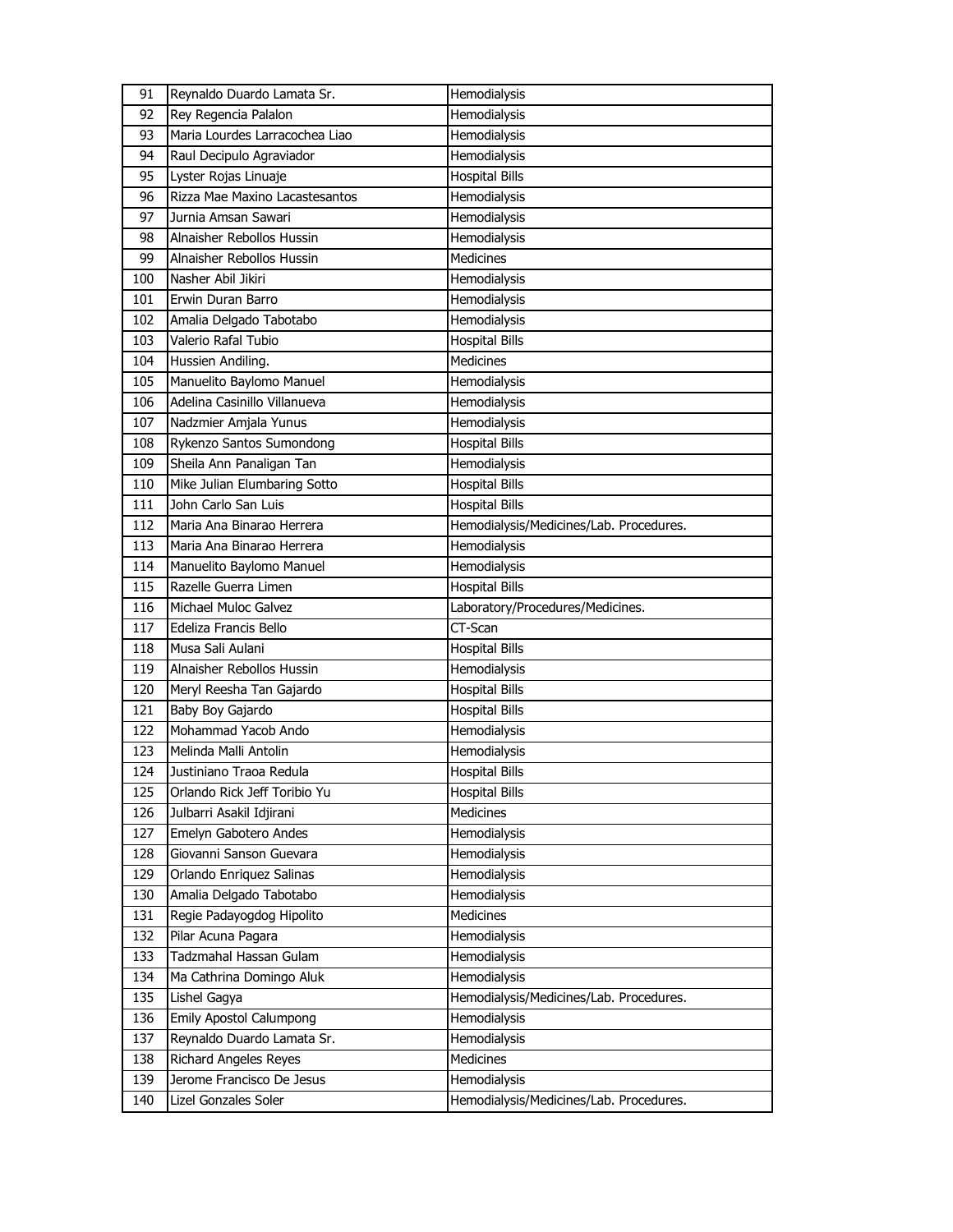| 141 | Valerio Rafal Tubio             | Hemodialysis/Medicines/Lab. Procedures. |
|-----|---------------------------------|-----------------------------------------|
| 142 | Richard Fernandez Tablando      | Hemodialysis/Medicines/Lab. Procedures. |
| 143 | Raul Decipulo Agraviador        | Hemodialysis                            |
| 144 | Generosa Rodriguez Elavasantos  | Hemodialysis/Medicines/Lab. Procedures. |
| 145 | Marie Fe Francisco Agustin      | Hemodialysis/Medicines/Lab. Procedures. |
| 146 | Arnalisa Munap Hanniyung        | Hemodialysis/Medicines/Lab. Procedures. |
| 147 | Marilyn Vergabera De Leon       | Hemodialysis/Medicines/Lab. Procedures. |
| 148 | Berna Rasad Jamasali            | Hemodialysis/Medicines/Lab. Procedures. |
| 149 | Cheryl Gorit Gumotud            | Hemodialysis/Medicines/Lab. Procedures. |
| 150 | Sergio Reyes Francisco          | Hemodialysis/Medicines/Lab. Procedures. |
| 151 | Abdulmuin Asmawil Patta         | Hemodialysis/Medicines/Lab. Procedures. |
| 152 | Ruaina Usama Imdani             | Hemodialysis/Medicines/Lab. Procedures. |
| 153 | Rayyam Unaid Abdusali           | Hemodialysis/Medicines/Lab. Procedures. |
| 154 | Jose Romel Enriquez Delos Reyes | Hemodialysis/Medicine                   |
| 155 | Xenia Enad Deguro               | Hemodialysis/Medicines/Lab. Procedures. |
| 156 | Walda Udjan Irisin              | Hemodialysis/Medicines/Lab. Procedures. |
| 157 | Maria Ana Binarao Herrera       | Hemodialysis                            |
| 158 | Jurnia Amsan Sawari             | Hemodialysis                            |
| 159 | Alnaisher Rebollos Hussin       | Hemodialysis                            |
| 160 | Annabelle Suarez Diaz           | Hemodialysis/Medicines/Lab. Procedures. |
| 161 | Angelodave Basaya Luna          | Laboratory Procedures                   |
| 162 | Darwin Rameso Talisic           | <b>Hospital Bills</b>                   |
| 163 | Raul Decipulo Agraviador        | Hemodialysis                            |
| 164 | Florinda Destora Manlangit      | Hemodialysis                            |
| 165 | Perla Nopueto Evangelista       | <b>Medicines</b>                        |
|     |                                 |                                         |
| 166 | Alelie Castillo                 | Medicines                               |
| 167 | Joel Reyes Araneta              | Hemodialysis                            |
| 168 | Sheila Ann Panaligan Tan        | Hemodialysis                            |
| 169 | Erwin Duran Barro               | Hemodialysis                            |
| 170 | Rizza Mae Maxino Lacastesantos  | Hemodialysis                            |
| 171 | Nadzmier Amjala Yunus           | Hemodialysis                            |
| 172 | Roger Bra $\bigcirc$ a Viadnes  | <b>Medicines</b>                        |
| 173 | Jerico Monteverde Sr.           | Medicines                               |
| 174 | Melinda Malli Antolin           | <b>Dialysis</b>                         |
| 175 | Johnny Donio Pareco             | Dialysis                                |
| 176 | Mohammad Yacob Adani Ando       | <b>Dialysis</b>                         |
| 177 | May Sara Damasali Iralan        | Dialysis                                |
| 178 | Emily Apostol Calumpong         | <b>Dialysis</b>                         |
| 179 | Pilar Acuoa Pagara              | Dialysis                                |
| 180 | Jerome Francisco De Jesus       | Dialysis                                |
| 181 | Adelina Casinillo Villanueva    | Medicines / Dialysis.                   |
| 182 | Junmer Verde Arjona             | Dialysis                                |
| 183 | Rolando Villanueva Guzman       | Dialysis                                |
| 184 | Bernardita Papas Visitacion     | Medicines                               |
| 185 | Reynier Bautista Perez          | <b>Medicines</b>                        |
| 186 | Emelyn Gabotero Andes           | <b>Dialysis</b>                         |
| 187 | Reynand Corrales Oliveros       | <b>Hospital Bills</b>                   |
| 188 | Honorio Paluhod Carioo Jr       | Medicines                               |
| 189 | Jonathan Maglente Solana        | <b>Hospital Bills</b>                   |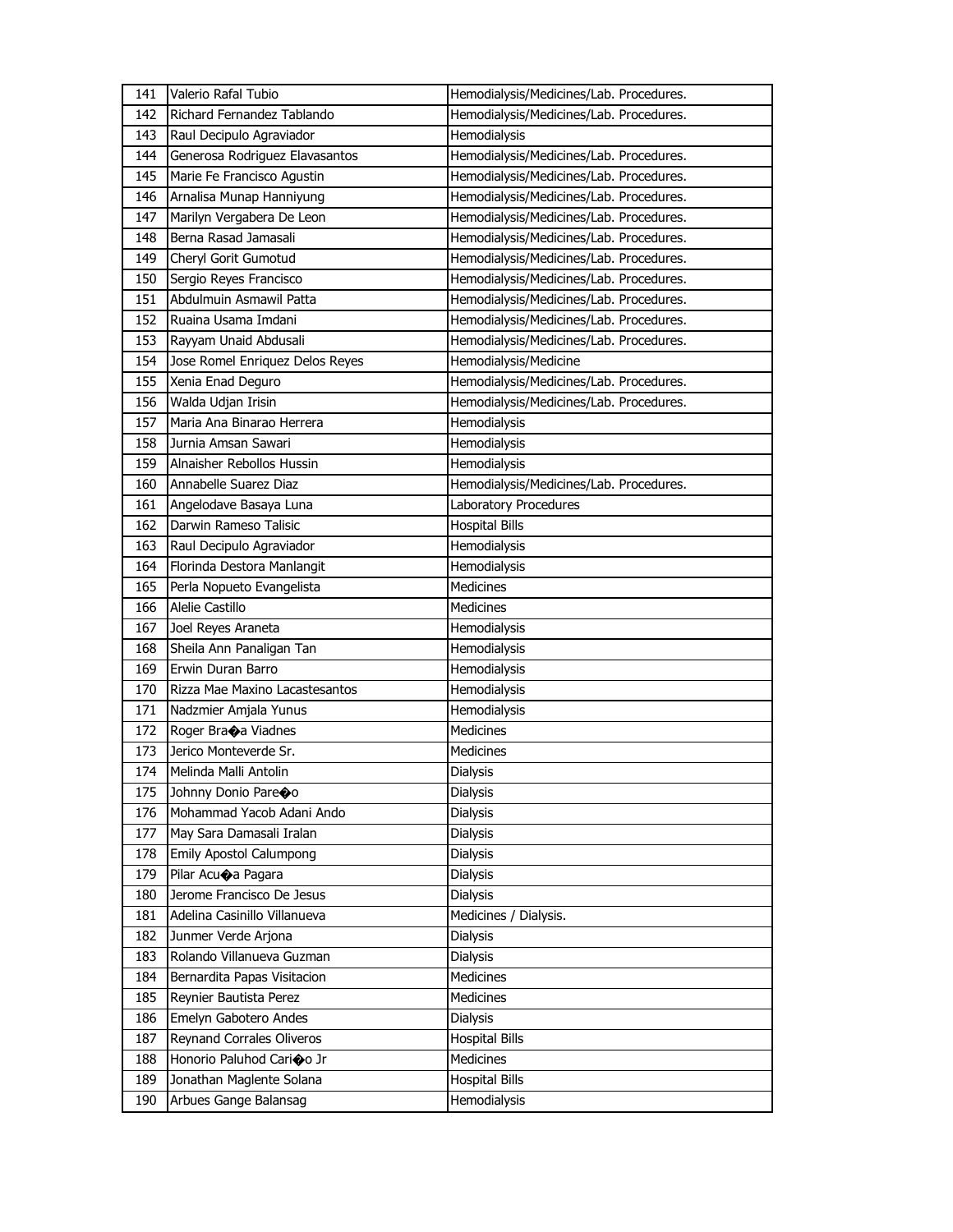| 191 | Tadzmahal Hassan Gulam         | Dialysis                                               |
|-----|--------------------------------|--------------------------------------------------------|
| 192 | Giovanni Sanson Guevara        | <b>Dialysis</b>                                        |
| 193 | Orlando Enriquez Salinas       | <b>Dialysis</b>                                        |
| 194 | Dennis Raz Gaspar              | Dialysis, Dialyzer, PD Solution, Procedures, Medicines |
|     |                                | &                                                      |
| 195 | Reynaldo Duardo Lamata Sr.     | Laboratory<br>Dialysis                                 |
| 196 | Jhaysar Miguel Abunawas        | Hemodialysis                                           |
| 197 | Cheryl Gorit Gumotud           | Hemodialysis                                           |
| 198 | Berna Rasad Jamasali           | Hemodialysis                                           |
| 199 | George Jasminez Francisco      | <b>Medicines</b>                                       |
| 200 | Arbues Gange Balansag          | Hemodialysis                                           |
| 201 | Abdulmuin Asmawil Patta        | Hemodialysis                                           |
| 202 | Rayyam Unaid Abdusali          | Hemodialysis                                           |
| 203 | Ruaina Usama Imdani            | Hemodialysis                                           |
| 204 | Nasher Abil Jikiri             | <b>Medicines</b>                                       |
| 205 | Joseph Lantafe Panugalinog     | Hemodialysis                                           |
| 206 | Martin Gabato                  | Laboratory / Check-Up                                  |
| 207 | Xenia Enad Deguro              | Hemodialysis                                           |
| 208 | Ma. Cathrina Domingo Aluk      | Hemodialysis                                           |
| 209 | Marilyn Vergabera De Leon      | Hemodialysis                                           |
| 210 | Walda Udjan Irisin             | Hemodialysis                                           |
| 211 | Walda Udjan Irisin             | Hemodialysis                                           |
| 212 | Generosa Rodriguez Elavasantos | Hemodialysis                                           |
| 213 | Valerio Rafal Tubio            | Hemodialysis                                           |
| 214 | Valerio Rafal Tubio            | <b>Medicines</b>                                       |
| 215 | Jenalyn Langrio Daraug         | Hemodialysis/Medicines/Lab. Procedures.                |
| 216 | Alnaisher Rebollos Hussin      | Hemodialysis                                           |
| 217 | Julito Macarial Rivera         | Laboratory/Procedures/Medicines.                       |
| 218 | Jonathan Maglente Solana       | Laboratory/Procedures/Medicines.                       |
| 219 | Adelina Casinillo Villanueva   | Hemodialysis/Medicines/Lab. Procedures.                |
| 220 | Manuelito Baylomo Manuel       | Hemodialysis/Medicines/Lab. Procedures.                |
| 221 | Leover Canario Bontilao        | Laboratory/Procedures/Medicines.                       |
| 222 | Walda Udjan Irisin             | hemodialysis/hospital bills/meds/lab/procedure.        |
| 223 | Joel Reyes Araneta             | Hemodialysis/Medicines/Lab. Procedures.                |
| 224 | Efren Loberiano Digo           | Hemodialysis/Medicines/Lab. Procedures.                |
| 225 | Annabelle Suarez Diaz          | Hemodialysis/Medicines/Lab. Procedures.                |
| 226 | Nadzmier Amjala Yunus          | Hemodialysis                                           |
| 227 | Inocente Alejandro Saavedra    | Hemodialysis/Medicines/Lab. Procedures.                |
| 228 | Marie Fe Francisco Agustin     | Hemodialysis/Medicine                                  |
| 229 | Raul Decipulo Agraviador       | Hemodialysis                                           |
| 230 | Maria Lourdes Larracochea Liao | Hemodialysis                                           |
| 231 | Reynaldo Duardo Lamata Sr.     | Hemodialysis                                           |
| 232 | Rizza Mae Maxino Lacastesantos | Hemodialysis                                           |
| 233 | Jurnia Amsan Sawari            | Hemodialysis                                           |
| 234 | Rey Regencia Palalon           | Hemodialysis/Medicines/Lab. Procedures.                |
| 235 | Maria Ana Binarao Herrera      | Hemodialysis/Medicines/Lab. Procedures.                |
| 236 | Florinda Destora Manlangit     | Hemodialysis/Medicines/Lab. Procedures.                |
| 237 | Ma. Lourdes Laracochea Liao    | Hemodialysis                                           |
| 238 | <b>Emily Apostol Calumpong</b> | Hemodialysis                                           |
| 239 | Emily Apostol Calumpong        | Hemodialysis                                           |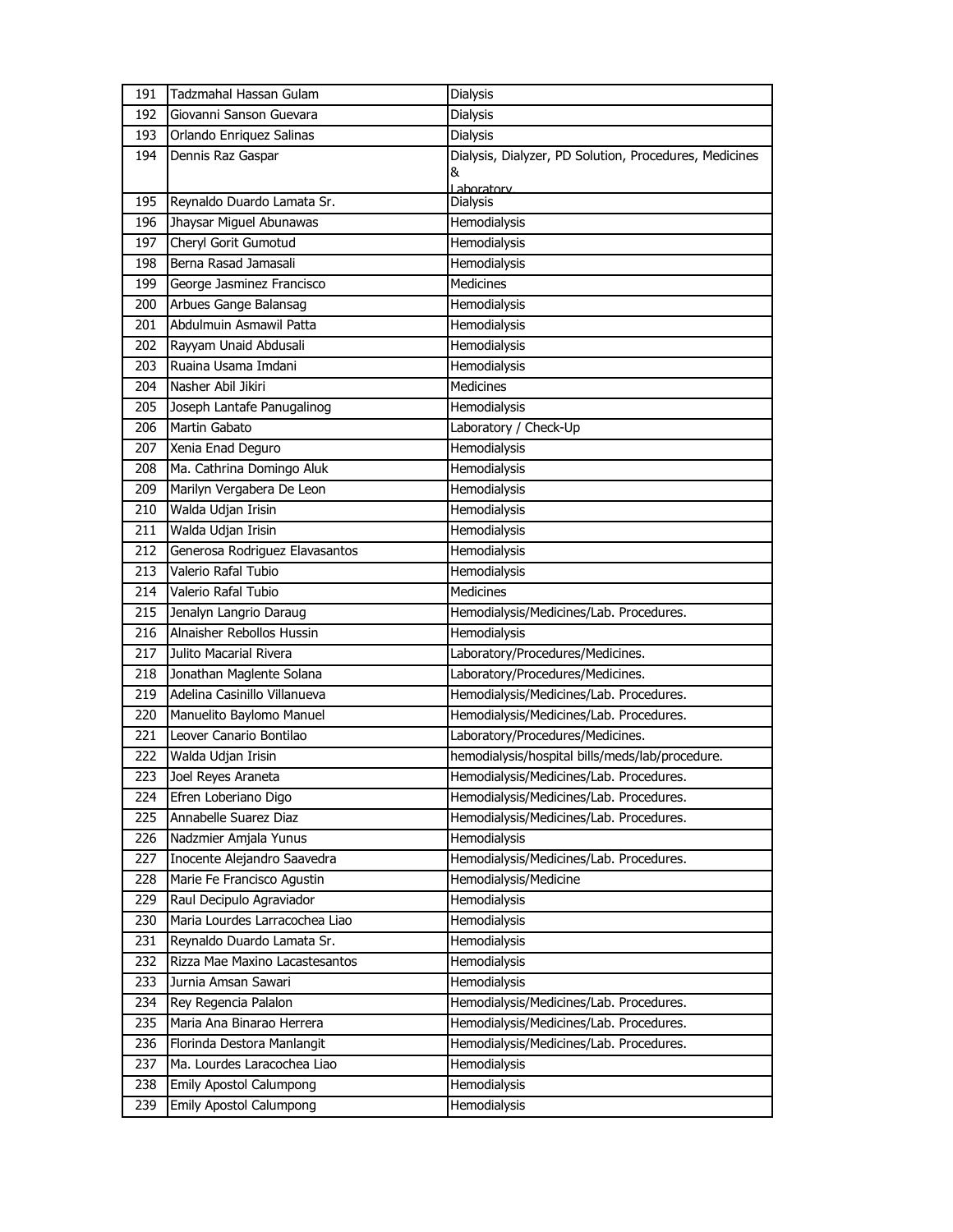| 240 | Pilar Acu $\bigcirc$ a Pagara  | Hemodialysis                                           |
|-----|--------------------------------|--------------------------------------------------------|
| 241 | Jurnia Amsan Sawari            | Hemodialysis                                           |
| 242 | Crisanto Bordado Almirol Jr    | Medicines                                              |
| 243 | Ma. Cathrina Domingo Aluk      | Hemodialysis                                           |
| 244 | Carolina Carpio Ansaruddin     | <b>Medicines</b>                                       |
| 245 | Annabelle Suarez Diaz          | Hemodialysis                                           |
| 246 | Joseph Lantafe Panugalinog     | Hemodialysis/Medicines/Lab. Procedures.                |
| 247 | Orlando Enriquez Salinas       | Hemodialysis                                           |
| 248 | Mariquel Arcillas Degusman     | <b>Hospital Bills</b>                                  |
| 249 | Tadzmahal Hassan Gulam         | Hemodialysis                                           |
| 250 | Amalia Delgado Tabotabo        | Hemodialysis                                           |
| 251 | Junmer Verde Arjona            | Hemodialysis                                           |
| 252 | Reynaldo Duardo Lamata Sr.     | Hemodialysis                                           |
| 253 | Johnny Donio Pareoo            | Hemodialysis                                           |
| 254 | Melinda Malli Antolin          | Hemodialysis                                           |
| 255 | Jerome Francisco De Jesus      | Hemodialysis                                           |
| 256 | Emelyn Gabotero Andes          | Hemodialysis                                           |
| 257 | Rolando Villanueva Guzman      | Hemodialysis                                           |
| 258 | Mohammad Yacob Adani Ando      | Hemodialysis                                           |
| 259 | Edmund Lagaran Reyes           | <b>Medicines</b>                                       |
| 260 | Alnaisher Rebollos Hussin      | Hemodialysis                                           |
| 261 | Arbues Gange Balansag          | Hemodialysis/Medicines/Lab. Procedures.                |
| 262 | Rayyam Unaid Abdusali          | Hemodialysis/Medicines/Lab. Procedures.                |
| 263 | Ruaina Usama Imdani            | Hemodialysis/Medicines/Lab. Procedures.                |
| 264 | Walda Udjan Irisin             | Hemodialysis/Medicines/Lab. Procedures.                |
| 265 | Sherly Limen Columbres         | Hemodialysis/Medicines/Lab. Procedures.                |
| 266 | Arvic Gregorio Din             | Hemodialysis/Medicines/Lab. Procedures.                |
| 267 | Xenia Enad Deguro              | Hemodialysis/Medicines/Lab. Procedures.                |
| 268 | Rodolfo Macansantos Yalong     | Hemodialysis/Medicines/Lab. Procedures.                |
| 269 | Marie Fe Francisco Agustin     | Hemodialysis/Medicines/Lab. Procedures.                |
| 270 | Maria Gemma Duarte             | Hemodialysis/Medicines/Lab. Procedures.                |
| 271 | Raquel Ramos Barjose           | Hemodialysis/Medicines/Lab. Procedures.                |
| 272 | Marilyn Vergabera De Leon      | Hemodialysis/Hospital Bills/Medicine.                  |
| 273 | Nursida Mohammad Amannang      | Hemodialysis/Medicines/Lab. Procedures.                |
| 274 | Cheryl Gorit Gumotud           | Hemodialysis/Medicines/Lab. Procedures.                |
| 275 | Rolando Noledo Ortega          | Medicines                                              |
| 276 | Berna Rasad Jamasali           | Hemodialysis/Medicines/Lab. Procedures.                |
| 277 | Jhaysar Miguel Abunawas        | Hemodialysis/Medicines/Lab. Procedures.                |
| 278 | Sharifa Gatila Schuck          | Laboratory Procedures                                  |
| 279 | Cheryl Gorit Gumotud           | <b>Medicines</b>                                       |
| 280 | Jimsy Fernandez Soliven        | Medicines                                              |
| 281 | Tomas Wong Golveo Jr.          | <b>Medicines</b>                                       |
| 282 | Nursida Mohammad Amannang      | Medicines                                              |
| 283 | Erminda Gerondio Natak         | Medicines                                              |
| 284 | Mayelito Ruiz Ebida            | Medicines                                              |
| 285 | Jonathan Maglente Solana       | <b>Hospital Bills</b>                                  |
| 286 | Generosa Rodriguez Elavasantos | Dialysis                                               |
| 287 | Generosa Rodriguez Elavasantos | Medicines                                              |
| 288 | Valerio Rafal Tubio            | Dialysis, Dialyzer, PD Solution, Procedures, Medicines |
|     |                                | &                                                      |
|     |                                | aboratory                                              |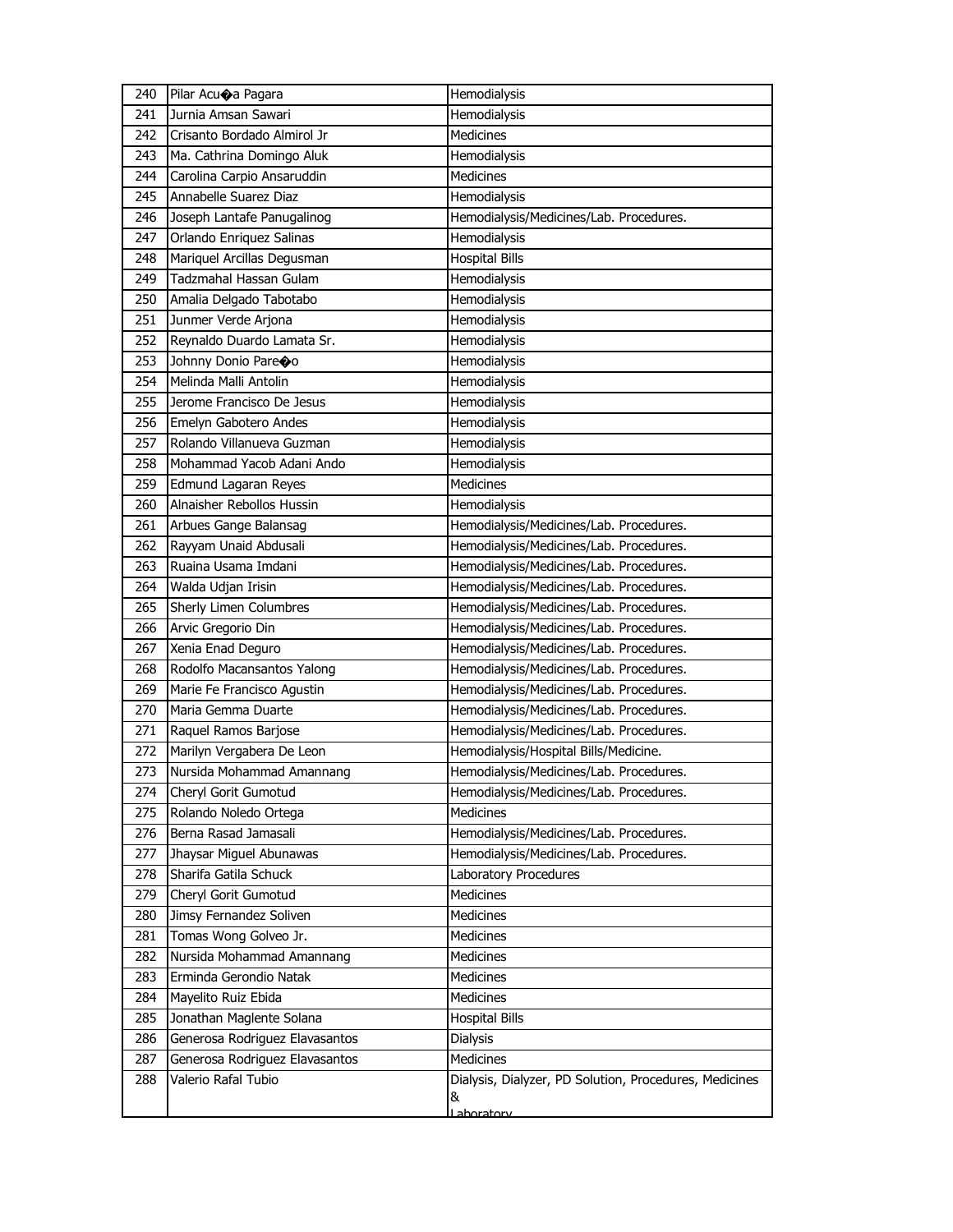| 289 | Abdulmuin Asmawil Patta        | <b>Dialysis</b>                                                  |
|-----|--------------------------------|------------------------------------------------------------------|
| 290 | Joseph Lantafe Panugalinog     | Hemodialysis                                                     |
| 291 | Reynaldo Duardo Lamata Sr.     | Hospital Bill, Laboratory and Diagnostic Procedure,<br>Medicine. |
| 292 | Joel Reyes Araneta             | Hemodialysis                                                     |
| 293 | Joel Reyes Araneta             | Hemodialysis                                                     |
| 294 | Erwin Duran Barro              | Hemodialysis                                                     |
| 295 | Sheila Ann Panaligan Tan       | Hemodialysis                                                     |
| 296 | Nadzmier Amjala Yunus          | Hemodialysis                                                     |
| 297 | Maria Lourdes Larracochea Liao | Hemodialysis                                                     |
| 298 | Ma. Ana Herrera                | <b>Medicines</b>                                                 |
| 299 | Rey Regencia Palalon           | <b>Medicines</b>                                                 |
| 300 | Raul Decipulo Agraviador       | Hemodialysis/Medicines/Lab. Procedures.                          |
| 301 | Annabelle Suarez Diaz          | Hemodialysis/Medicines/Lab. Procedures.                          |
| 302 | Florinda Destora Manlangit     | Hemodialysis/Medicines/Lab. Procedures.                          |
| 303 | Maria Ana Binarao Herrera      | Hemodialysis/Medicines/Lab. Procedures.                          |
| 304 | Alnaisher Rebollos Hussin      | Hemodialysis/Medicines/Lab. Procedures.                          |
| 305 | Harijam Kahalun Naser          | Hemodialysis/Medicines/Lab. Procedures.                          |
| 306 | Jurnia Amsan Sawari            | Hemodialysis/Medicines/Lab. Procedures.                          |
| 307 | Arnulfo Aquino Teofilo         | Hemodialysis/Medicines/Lab. Procedures.                          |
| 308 | Jay-ar Jose Barillo Lorca      | Hemodialysis/Medicines/Lab. Procedures.                          |
| 309 | Manuelito Baylomo Manuel       | Hemodialysis/Medicines/Lab. Procedures.                          |
| 310 | Rizza Mae Maxino Lacastesantos | Hemodialysis/Medicines/Lab. Procedures.                          |
| 311 | Erwin Duran Barro              | Hemodialysis/Medicines/Lab. Procedures.                          |
| 312 | Gay Sta. Teresa Damian         | Hemodialysis/Medicines/Lab. Procedures.                          |
| 313 | Malin Patria Musa              | <b>Hospital Bills</b>                                            |
| 314 | Michelle Bastador Caoete       | Laboratory and Medicines                                         |
| 315 | Carmilo Renilo Besing          | <b>Hospital Bills</b>                                            |
| 316 | Jerico Monteverde Sr.          | Hemodialysis/Medicines/Lab. Procedures.                          |
| 317 | Rosenel Salvador Salazar       | <b>Hospital Bills</b>                                            |
| 318 | Antonette Carbonell Salomon    | <b>Hospital Bills</b>                                            |
| 319 | Joy Segiovia Montero           | Hemodialysis                                                     |
| 320 | Jonathan Maglente Solana       | Medicines                                                        |
| 321 | Julito Macarial Rivera         | <b>Medicines</b>                                                 |
| 322 | Leover Canario Bontilao        | Medicines                                                        |
| 323 | Bernardita Papas Visitacion    | Medicines                                                        |
| 324 | Marie Fe Francisco Agustin     | Hemodialysis                                                     |
| 325 | Rolando Villanueva Guzman      | Hemodialysis                                                     |
| 326 | Johnny Donio Pareco            | Medicines                                                        |
| 327 | Junmer Verde Arjona            | Hemodialysis                                                     |
| 328 | Marissa Daniel Olasiman        | Medicines                                                        |
| 329 | Arnalisa Munap Hanniyung       | Hemodialysis                                                     |
| 330 | Emily Apostol Calumpong        | Hemodialysis                                                     |
| 331 | Frida De Asis Eubank           | <b>Medicines</b>                                                 |
| 332 | Pilar Acuoa Pagara             | Hemodialysis                                                     |
| 333 | Roger Donio Pareoo             | Medicines                                                        |
| 334 | Cynthia Ignacio Amil           | Hemodialysis                                                     |
| 335 | May Sara Damasali Iralan       | Hemodialysis                                                     |
| 336 | Ma. Cathrina Domingo Aluk      | Hemodialysis                                                     |
| 337 | Roseller Ledesma Angeles       | laboratory/medicines/central supplies.                           |
| 338 | Dennis Raz Gaspar              | Medicines                                                        |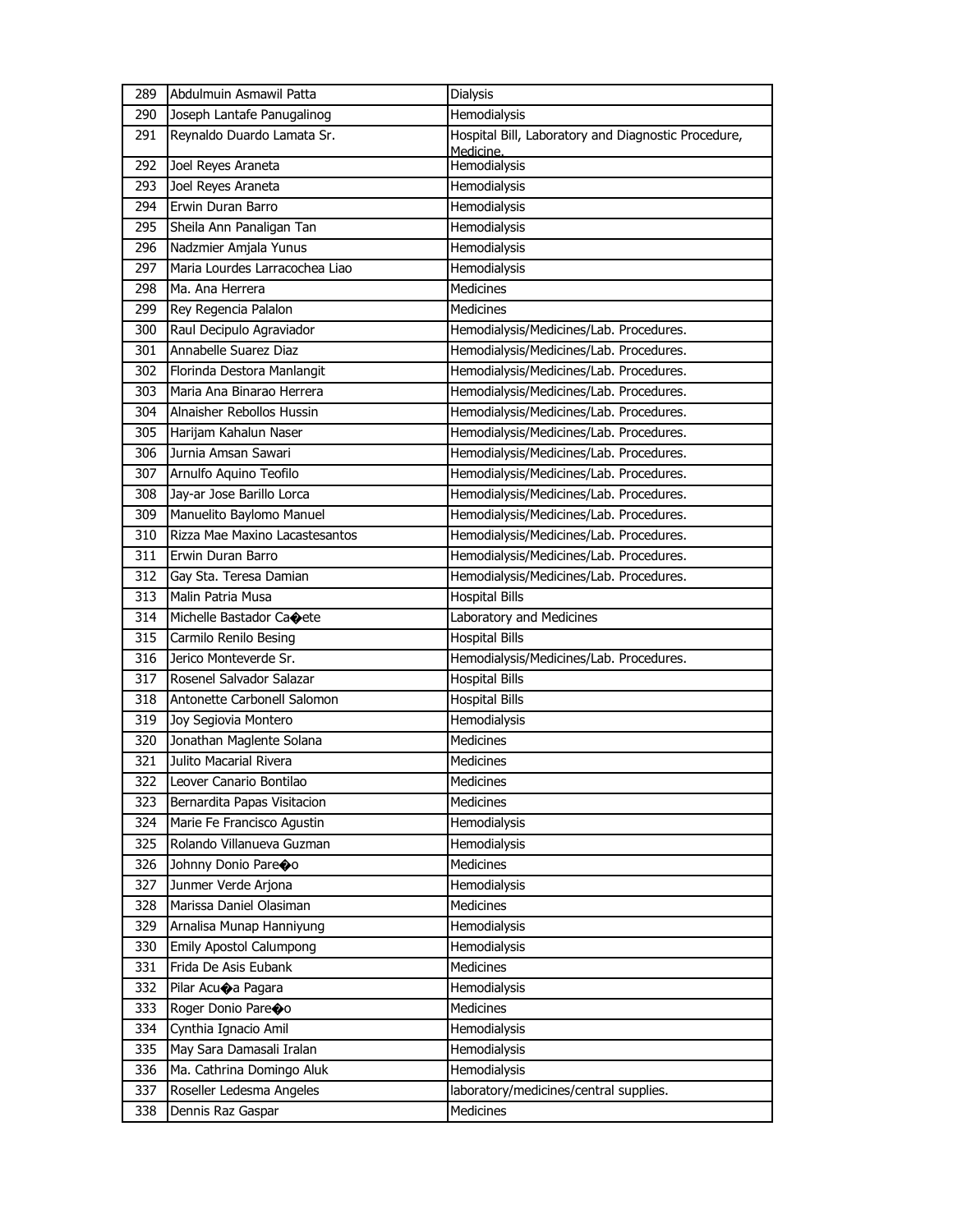| 339 | Mohammad Yacob Adani Ando      | Hemodialysis                            |
|-----|--------------------------------|-----------------------------------------|
| 340 | Reynaldo Duardo Lamata Sr.     | Hemodialysis                            |
| 341 | Melinda Malli Antolin          | <b>Hemodialysis</b>                     |
| 342 | Tadzmahal Hassan Gulam         | <b>Medicines</b>                        |
| 343 | Amalia Delgado Tabotabo        | Hemodialysis                            |
| 344 | Tadzmahal Hassan Gulam         | <b>Hemodialysis</b>                     |
| 345 | Bienvenido Ramos Guevarra      | <b>Hospital Bills</b>                   |
| 346 | Darlene Brillantes Lagumbay    | <b>Hospital Bills</b>                   |
| 347 | Lovely Lomo                    | <b>Dialysis</b>                         |
| 348 | Generosa Rodriguez Elavasantos | Dialysis.                               |
| 349 | Valerio Rafal Tubio            | Medicines                               |
| 350 | Julieta Reyes Tecson           | <b>Medicines</b>                        |
| 351 | Christian Escalona Flores      | X-Ray                                   |
| 352 | Jhaysar Miguel Abunawas        | Hemodialysis                            |
| 353 | Joseph Lantafe Panugalinog     | Hemodialysis                            |
| 354 | Cheryl Gorit Gumotud           | <b>Hemodialysis</b>                     |
| 355 | Sergio Reyes Francisco         | Medicines                               |
| 356 | Sheila Pabatang Arquiza        | <b>Medicines</b>                        |
| 357 | Berna Rasad Jamasali           | Hemodialysis                            |
| 358 | Abdulmuin Asmawil Patta        | Hemodialysis                            |
| 359 | Lilibeth Aloguinsan Canete     | <b>Medicines</b>                        |
| 360 | Felicisimo Aquiatan Elman      | <b>Medicines</b>                        |
| 361 | Ruel. Atordido Mendoza         | <b>Medicines</b>                        |
| 362 | Rayyam Unaid Abdusali          | Hemodialysis                            |
| 363 | Ruaina Usama Imdani            | Hemodialysis                            |
| 364 | Emily Saraza Tan               | <b>Hospital Bills</b>                   |
| 365 | Arbues Gange Balansag          | Hemodialysis                            |
| 366 | Lydia Osorio Fernandez         | Medicines                               |
| 367 | Fredezwina Martinez Madrooal   | <b>Medicines</b>                        |
| 368 | Mariam Padilla Montemor        | <b>Hospital Bills</b>                   |
| 369 | Marilyn Vergabera De Leon      | Hemodialysis / Kidney Dialysis          |
| 370 | Marilyn Vergabera De Leon      | <b>Medicines</b>                        |
| 371 | Xenia Enad Deguro              | Hemodialysis                            |
| 372 | Magdalena., Bandian Mendoza    | Medicines                               |
| 373 | Jaime. Tammang Guzman          | Hemodialysis/Medicines/Lab. Procedures. |
| 374 | Joel Reyes Araneta             | Hemodialysis/Medicines/Lab. Procedures. |
| 375 | Expidito Tii Inoh              | <b>Hospital Bills</b>                   |
| 376 | Farida Jalmaani Alonzo         | <b>Hospital Bills</b>                   |
| 377 | Adsar Degusman                 | <b>Hospital Bills</b>                   |
| 378 | Hassan Addari Jaynuddin        | <b>Hospital Bills</b>                   |
| 379 | Reynaldo Duardo Lamata Sr.     | Hemodialysis/Medicines/Lab. Procedures. |
| 380 | Maria Lourdes Larracochea Liao | Hemodialysis/Medicines/Lab. Procedures. |
| 381 | Rey Regencia Palalon           | Hemodialysis/Medicines/Lab. Procedures. |
| 382 | Jerico Monteverde Sr.          | Hemodialysis/Medicines/Lab. Procedures. |
| 383 | Orlando Enriquez Salinas       | Hemodialysis/Medicines/Lab. Procedures. |
| 384 | Annabelle Suarez Diaz          | Hemodialysis/Medicines/Lab. Procedures. |
| 385 | Maria Ana Binarao Herrera      | Hemodialysis/Medicines/Lab. Procedures. |
| 386 | Florinda Destora Manlangit     | Hemodialysis/Medicines/Lab. Procedures. |
| 387 |                                |                                         |
|     | Elen Escudero Toribio          | <b>Hospital Bills</b>                   |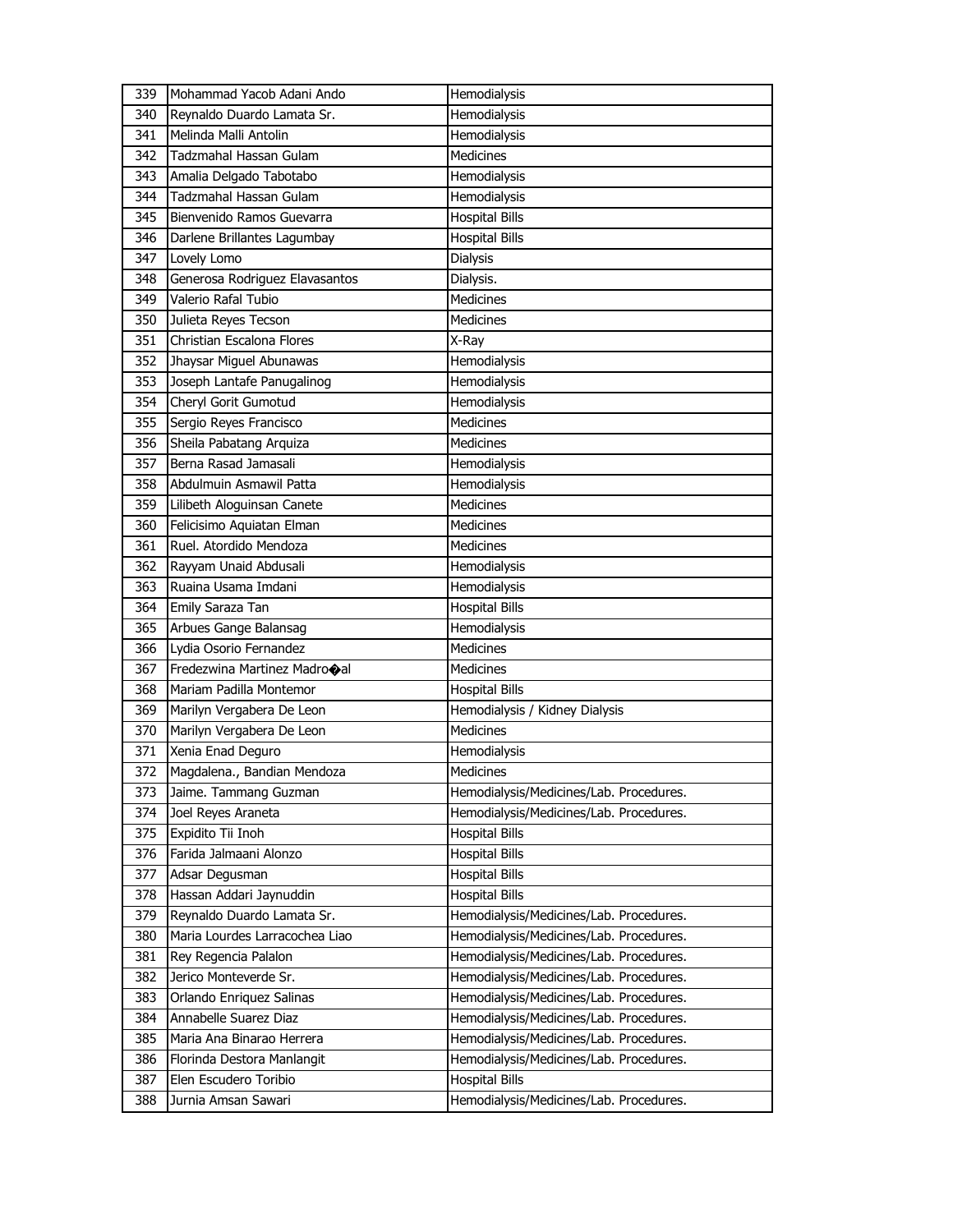| 389 | Freddie Amata Paras            | Hemodialysis/Medicines/Lab. Procedures.         |
|-----|--------------------------------|-------------------------------------------------|
| 390 | Jenalyn Langrio Daraug         | Hemodialysis/Medicines/Lab. Procedures.         |
| 391 | Jovie Dela Pedra Rovero        | Hemodialysis/Medicines/Lab. Procedures.         |
| 392 | Maribeth Oliveros Rom          | Hemodialysis/Medicines/Lab. Procedures.         |
| 393 | Fe Villanueva Galvez           | Hemodialysis/Medicines/Lab. Procedures.         |
| 394 | Rizza Mae Maxino Lacastesantos | Hemodialysis/Medicines/Lab. Procedures.         |
| 395 | Lishel Gagya                   | Hemodialysis/Medicines/Lab. Procedures.         |
| 396 | Alnaisher Rebollos Hussin      | Hemodialysis/Medicines/Lab. Procedures.         |
| 397 | Manuelito Baylomo Manuel       | Hemodialysis/Medicines/Lab. Procedures.         |
| 398 | Jenalyn Langrio Daraug         | Hemodialysis/Medicines/Lab. Procedures.         |
| 399 | Geraldine Rubio Tanoy          | Hemodialysis/Medicines/Lab. Procedures.         |
| 400 | Sheila Ann Panaligan Tan       | Hemodialysis/Medicines/Lab. Procedures.         |
| 401 | Nida Borres Dignom             | Hemodialysis/Medicines/Lab. Procedures.         |
| 402 | Hussien Ekiram Andiling        | Hemodialysis/Medicines/Lab. Procedures.         |
| 403 | Nadzmier Amjala Yunus          | Hemodialysis/Medicines/Lab. Procedures.         |
| 404 | Arnalisa Munap Hanniyung       | Hemodialysis/Medicines/Lab. Procedures.         |
| 405 | Nasher Abil Jikiri             | Hemodialysis/Medicines/Lab. Procedures.         |
| 406 | Amalia Delgado Tabotabo        | Hemodialysis/Medicines/Lab. Procedures.         |
| 407 | George Carlos Ventura          | <b>Hospital Bills</b>                           |
| 408 | Rosette Joy Tantiado Jaralve   | <b>Hospital Bills</b>                           |
| 409 | Auring Bayani Edris            | <b>Hospital Bills</b>                           |
| 410 | Fatma Alipin Salih             | <b>Hospital Bills</b>                           |
| 411 | Paterno Silmaro Caga-anan      | <b>Hospital Bills</b>                           |
| 412 | Catherine Santos Dedula        | <b>Hospital Bills</b>                           |
| 413 | Angelina Pangilinan Escabarte  | <b>Hospital Bills</b>                           |
|     |                                |                                                 |
| 414 | Chery May Araneta Ramos        | <b>Hospital Bills</b>                           |
| 415 | Hector L. Delos Reyes          | Medicines                                       |
| 416 | Pilar Acuoa Pagara             | Hemodialysis/Medicines/Lab. Procedures.         |
| 417 | Annabelle Suarez Diaz          | Hemodialysis/Medicines/Lab. Procedures.         |
| 418 | Rolando Prez Isidro            | <b>Hospital Bills</b>                           |
| 419 | Raul Decipulo Agraviador       | Hemodialysis/Medicines/Lab. Procedures.         |
| 420 | Maria Lourdes Larracochea Liao | Hemodialysis/Medicines/Lab. Procedures.         |
| 421 | Joel Jumala Alibasa            | <b>Hospital Bills</b>                           |
| 422 | Yolly Lacastesantos Francisco  | <b>Hospital Bills</b>                           |
| 423 | Asiri Habibuddin Jailani       | <b>Hospital Bills</b>                           |
| 424 | Caga-anan Silmao Paterno       | Medicines                                       |
| 425 | Kahal Sampang Abdurasad        | <b>Hospital Bills</b>                           |
| 426 | Cherryna Anjal Pakaral         | <b>Hospital Bills</b>                           |
| 427 | Jerome Francisco De Jesus      | hemodialysis/hospital bills/meds/lab/procedure. |
| 428 | Orlando Enriquez Salinas       | Hemodialysis/Medicines/Lab. Procedures.         |
| 429 | Cheenee Lagne Torres Octaviano | Hemodialysis/Medicines/Lab. Procedures.         |
| 430 | Morito Camral Medina           | Hemodialysis/Medicines/Lab. Procedures.         |
| 431 | Alnaisher Rebollos Hussin      | Hemodialysis/Medicines/Lab. Procedures.         |
| 432 | Mohammad Yacob Adani Ando      | Hemodialysis/Medicines/Lab. Procedures.         |
| 433 | Tiburcio Olinares Cantay       | Hemodialysis/Medicines/Lab. Procedures.         |
| 434 | Melinda Malli Antolin          | Hemodialysis/Medicines/Lab. Procedures.         |
| 435 | Judith Ramis Laya              | <b>Blood Assistance</b>                         |
| 436 | Johnny Donio Pareoo            | Hemodialysis/Medicines/Lab. Procedures.         |
| 437 | Junmer Verde Arjona            | Hemodialysis/Medicines/Lab. Procedures.         |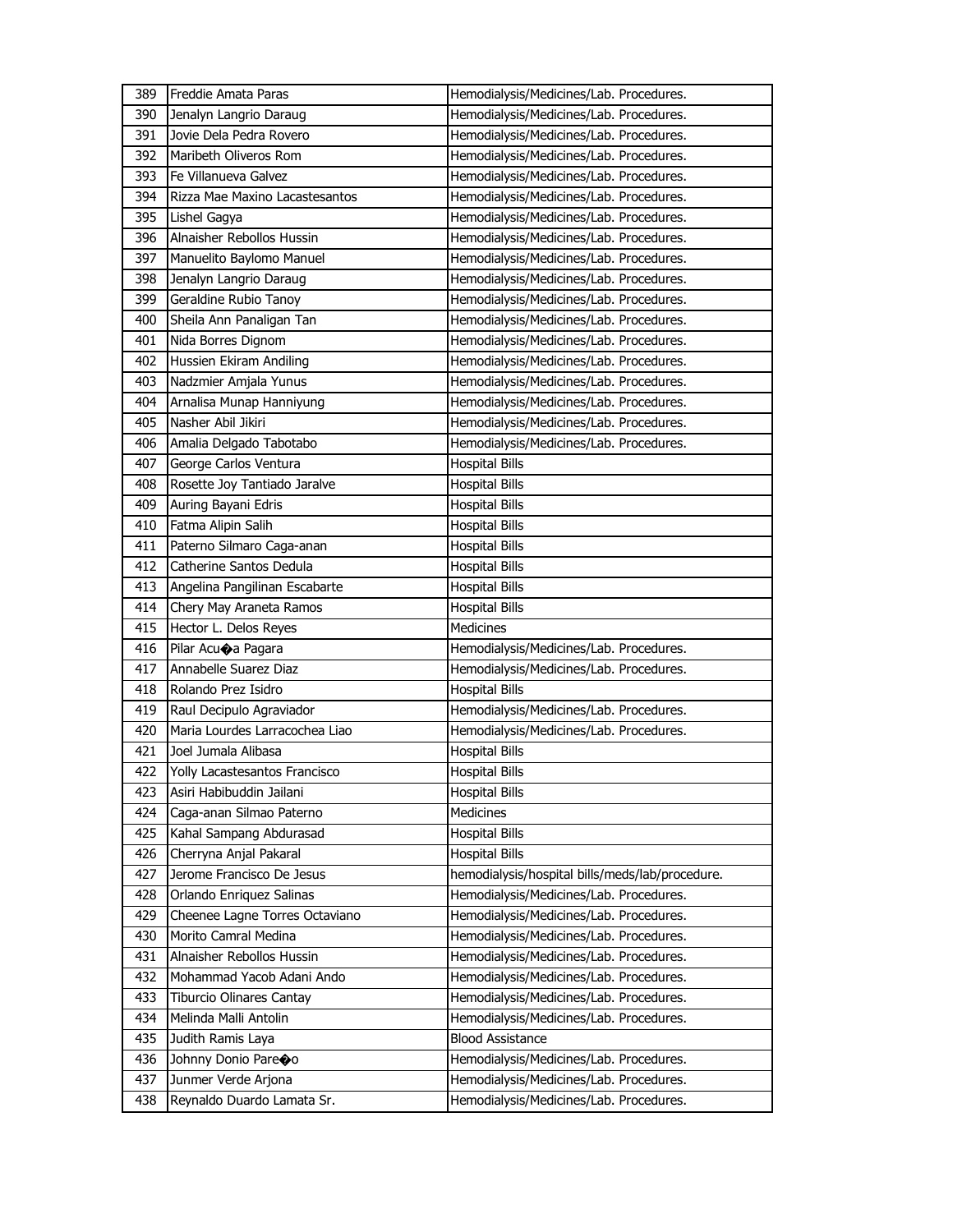| 439 | Giovanni Sanson Guevara          | Hemodialysis/Medicines/Lab. Procedures.         |
|-----|----------------------------------|-------------------------------------------------|
| 440 | Joseph Lantafe Panugalinog       | Hemodialysis/Medicines/Lab. Procedures.         |
| 441 | Amalia Delgado Tabotabo          | Hemodialysis/Medicines/Lab. Procedures.         |
| 442 | Renjameel Baguinda Munar         | Hemodialysis/Medicines/Lab. Procedures.         |
| 443 | Ma. Cathrina Domingo Aluk        | <b>Hospital Bills</b>                           |
| 444 | Ma Cathrina Domingo Aluk         | Hemodialysis/Medicines/Lab. Procedures.         |
| 445 | Julbarri Asakil Idjirani         | <b>Medicines</b>                                |
| 446 | Nurdelyn Absari Tahassam         | Medicines                                       |
| 447 | Albert Marcos Maquilan           | Medicines                                       |
| 448 | Manuelito Baylomo Manuel         | Dialysis                                        |
| 449 | Richard Angeles Reyes            | Medicines                                       |
| 450 | Jurnia Amsan Sawari              | Dialysis                                        |
| 451 | <b>Emily Apostol Calumpong</b>   | Dialysis                                        |
| 452 | Evangeline Concepcion Jardioline | Medicines                                       |
| 453 | Alibasa Diya Jumlaya             | <b>Hospital Bills</b>                           |
| 454 | Eruela Enriquez Gloria           | <b>Hospital Bills</b>                           |
| 455 | Ansilan Alabata Jon-jon          | <b>Hospital Bills</b>                           |
| 456 | Attit Bin Yakub                  | <b>Hospital Bills</b>                           |
| 457 | Khen Rosal Bonghanoy             | <b>Hospital Bills</b>                           |
| 458 | Juan Aligado Compra Jr           | hemodialysis/hospital bills/meds/lab/procedure. |
| 459 | Geraldine Rubio Tanoy            | Hemodialysis/Medicines/Lab. Procedures.         |
| 460 | Abdulmuin Asmawil Patta          | Hemodialysis/Medicines/Lab. Procedures.         |
| 461 | Rayyam Unaid Abdusali            | Hemodialysis/Medicines/Lab. Procedures.         |
| 462 | Ruaina Usama Imdani              | Hemodialysis/Medicines/Lab. Procedures.         |
| 463 | Jhaysar Miguel Abunawas          | Hemodialysis/Medicines/Lab. Procedures.         |
| 464 | Cheryl Gorit Gumotud             | Hemodialysis/Medicines/Lab. Procedures.         |
|     |                                  |                                                 |
| 465 | Berna Rasad Jamasali             | Hemodialysis/Medicines/Lab. Procedures.         |
| 466 | Alvin Teodoro Billones           | <b>Hospital Bills</b>                           |
| 467 | Jemilyn Sunga Casimiro           | Hemodialysis/Medicines/Lab. Procedures.         |
| 468 | Arbues Gange Balansag            | Hemodialysis/Medicines/Lab. Procedures.         |
| 469 | Ma. Elena Apolinario Ramos       | Hemodialysis/Medicines/Lab. Procedures.         |
| 470 | Generosa Rodriguez Elavasantos   | Hemodialysis/Medicines/Lab. Procedures.         |
| 471 | Marie Fe Francisco Agustin       | Hemodialysis/Medicines/Lab. Procedures.         |
| 472 | Marilyn Vergabera De Leon        | Hemodialysis/Medicines/Lab. Procedures.         |
| 473 | Walda Udjan Irisin               | Hemodialysis/Medicines/Lab. Procedures.         |
| 474 | Xenia Enad Deguro                | Hemodialysis/Medicines/Lab. Procedures.         |
| 475 | Romeo Sayre Abianares            | Hemodialysis/Medicines/Lab. Procedures.         |
| 476 | <b>Sherly Limen Columbres</b>    | Medicines                                       |
| 477 | <b>Shirley Columbres</b>         | Hemodialysis/Medicines/Lab. Procedures.         |
| 478 | Flordeliza Fabian Villegas       | Hemodialysis/Medicines/Lab. Procedures.         |
| 479 | Lishel Gagya                     | Hemodialysis/Medicines/Lab. Procedures.         |
| 480 | Arnalisa Munap Hanniyung         | Hemodialysis/Medicines/Lab. Procedures.         |
| 481 | Hilda Alvarez Almonte            | <b>Hospital Bills</b>                           |
| 482 | Concepcion Manalo Apolinario     | <b>Hospital Bills</b>                           |
| 483 | Nurwina Jalilul Abdurasa         | <b>Hospital Bills</b>                           |
| 484 | Baby Boy Bacabis                 | <b>Hospital Bills</b>                           |
| 485 | Edwin Duran Barro                | Dialysis                                        |
| 486 | Jurnia Amsan Sawari              | Dialysis                                        |
| 487 | Sheila Ann Panaligan Tan         | Dialysis                                        |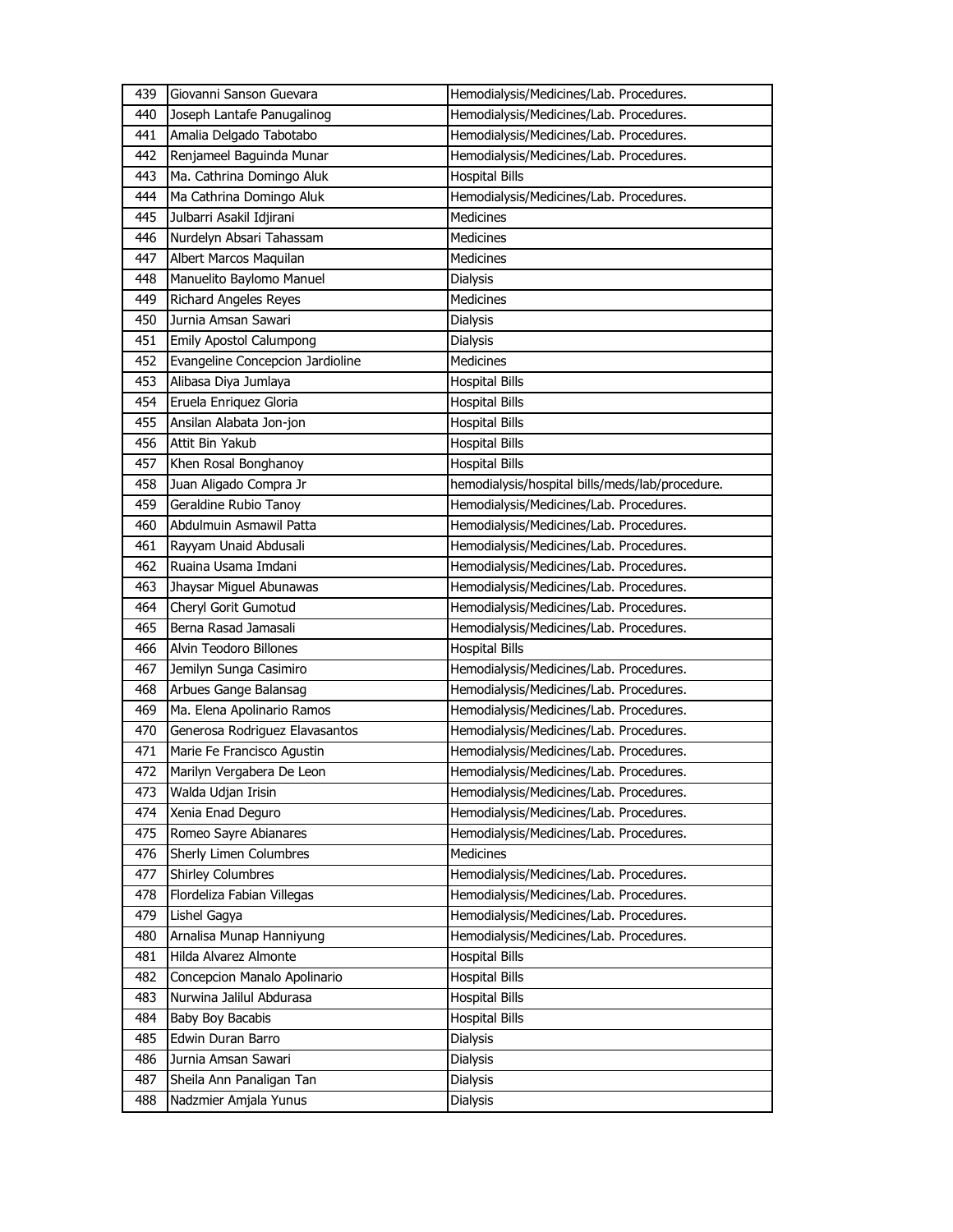| 489 | Joel Reyes Araneta             | Dialysis                                               |
|-----|--------------------------------|--------------------------------------------------------|
| 490 | Maria Lourdes Larracochea Liao | Dialysis                                               |
| 491 | Jerico Monteverde Sr.          | Dialysis                                               |
| 492 | Carl Wendell Abarri Macrohon   | <b>Hospital Bills</b>                                  |
| 493 | Rizza Mae Maxino Lacastesantos | Dialysis                                               |
| 494 | Freddie Amata Paras            | Dialysis                                               |
| 495 | Alnaisher Rebollos Hussin      | Dialysis                                               |
| 496 | Annabelle Suarez Diaz          | Dialysis                                               |
| 497 | Joseph Lantafe Panugalinog     | <b>Dialysis</b>                                        |
| 498 | Florinda Destora Manlangit     | Dialysis                                               |
| 499 | Maria Ana Binarao Herrera      | Dialysis                                               |
| 500 | Renjameel Baguinda Munar       | Hemodialysis                                           |
| 501 | Cheenee Lagne Torres Octaviano | Hemodialysis                                           |
| 502 | Reynaldo Duardo Lamata Sr.     | Hemodialysis                                           |
| 503 | Joseph Santos Columbres        | <b>Medicines</b>                                       |
| 504 | Melinda Malli Antolin          | Dialysis.                                              |
| 505 | May Sara Damasali Iralan       | Dialysis.                                              |
| 506 | Cynthia Ignacio Amil           | Dialysis.                                              |
| 507 | <b>Emily Apostol Calumpong</b> | Dialysis.                                              |
| 508 | Arnalisa Munap Hanniyung       | Hemodialysis.                                          |
| 509 | Glenbert Balasabas Del Rosario | <b>Hospital Bills</b>                                  |
| 510 | Geraldine Rubio Tanoy          | Dialysis.                                              |
| 511 | Lishel Gagya                   | Dialysis.                                              |
| 512 | Pilar Acuoa Pagara             | Dialysis.                                              |
| 513 | Adelina Casinillo Villanueva   | Hemodialysis/Medicine                                  |
| 514 | Judith Ramis Laya              | <b>Medicines</b>                                       |
| 515 | Junmer Verde Arjona            | Dialysis.                                              |
| 516 | Linda Aldeon Duka              | Medicines                                              |
| 517 | Marie Fe Francisco Agustin     | Dialysis.                                              |
| 518 | Emelyn Gabotero Andes          | Dialysis.                                              |
| 519 | Marie Fe Francisco Agustin     | <b>Medicines</b>                                       |
| 520 | Nurdelyn Absari Tahassam       | Medicines                                              |
| 521 | Julieta Faustino Carabana      | Medicines                                              |
| 522 | Veronica Tenerife Dela Cruz    | <b>Medicines</b>                                       |
| 523 | Inocente Alejandro Saavedra    | <b>Hospital Bills</b>                                  |
| 524 | Jerome Francisco De Jesus      | Dialysis, Dialyzer, PD Solution, Procedures, Medicines |
|     |                                | &                                                      |
| 525 | Jayman Jilhani Antanabi        | Laboratory<br><b>Hospital Bills</b>                    |
| 526 | Lovely Lomo                    | <b>Hospital Bills</b>                                  |
| 527 | Lovely Lomo                    | <b>Hospital Bills</b>                                  |
| 528 | Baby Girl Salazar              | <b>Hospital Bills</b>                                  |
| 529 | Cecilia De Elon Velez          | <b>Hospital Bills</b>                                  |
| 530 | Jerome Tomogsok Tomarong       | <b>Hospital Bills</b>                                  |
| 531 | Giovanni Sanson Guevara        | Hemodialysis                                           |
| 532 | Amalia Delgado Tabotabo        | Hemodialysis                                           |
| 533 | Pacencia Polentinos Julian     | <b>Hospital Bills</b>                                  |
| 534 | Cleotildo Antonio Tarro        | Medicines                                              |
| 535 | Relyn Lapinid Gingco           | Laboratory Procedures                                  |
| 536 | Jim Ho Lu Tan                  | <b>Hospital Bills</b>                                  |
| 537 | Ma Samantha Infante Bonifacio  | Hospital Bills                                         |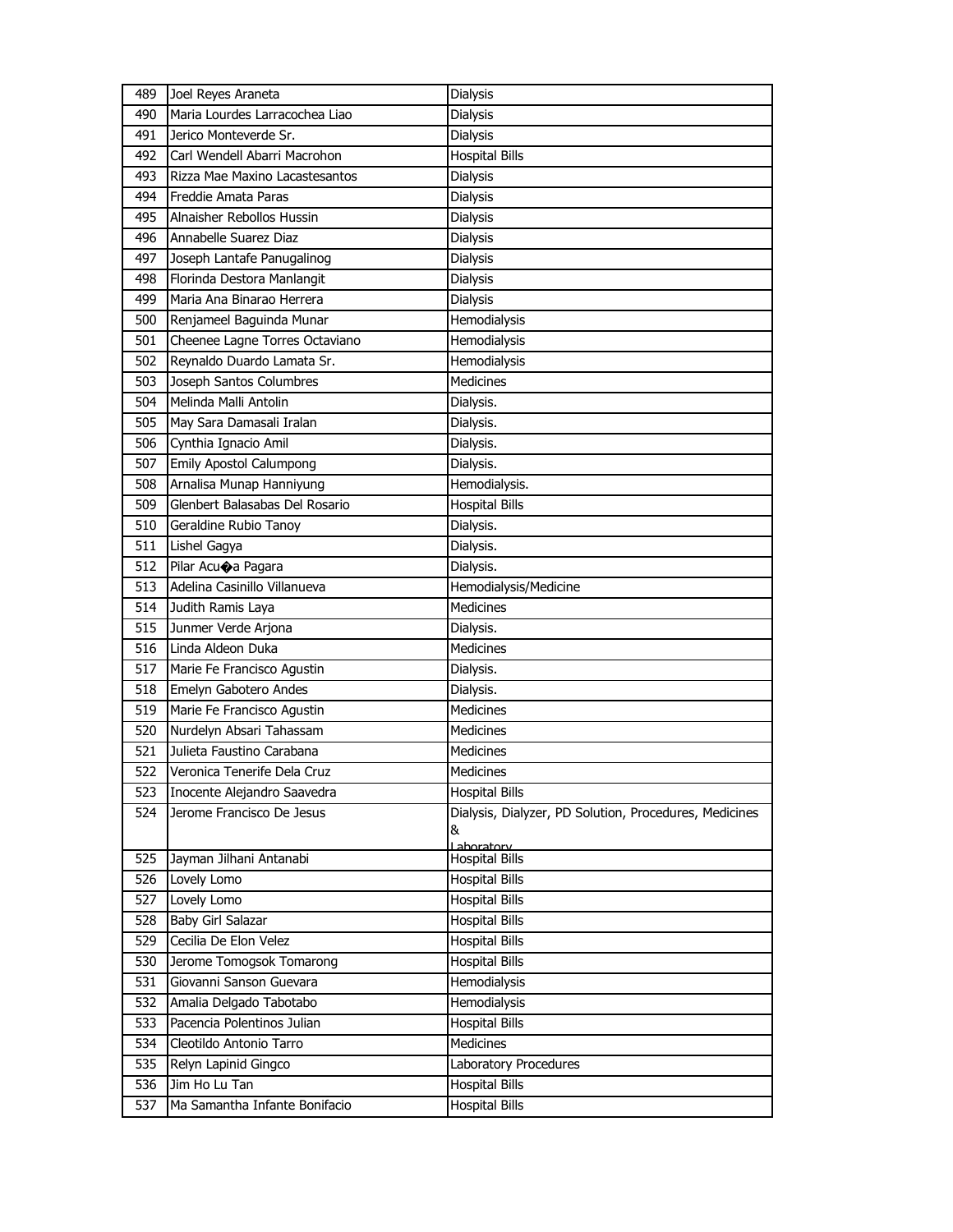| 538 | Joy Segiovia Montero           | <b>Medicines</b>         |
|-----|--------------------------------|--------------------------|
| 539 | Mayelito Ruiz Ebida            | Medicines                |
| 540 | Generosa Rodriguez Elavasantos | Dialysis.                |
| 541 | Jezreel Barredo Bucoy          | <b>Hospital Bills</b>    |
| 542 | Walda Udjan Irisin             | Dialysis.                |
| 543 | Arbues Gange Balansag          | Dialysis.                |
| 544 | Tomas Wong Golveo Jr.          | <b>Medicines</b>         |
| 545 | Xenia Enad Deguro              | Dialysis.                |
| 546 | Edmund Lagaran Reyes           | Medicines                |
| 547 | Ma. Cathrina Domingo Aluk      | Dialysis.                |
| 548 | Marilyn Vergabera De Leon      | Dialysis.                |
| 549 | Berna Rasad Jamasali           | Dialysis.                |
| 550 | Abdulmuin Asmawil Patta        | Dialysis                 |
| 551 | Ruaina Usama Imdani            | Dialysis                 |
| 552 | Rayyam Unaid Abdusali          | Dialysis                 |
| 553 | Cheryl Gorit Gumotud           | <b>Dialysis</b>          |
| 554 | Jemilyn Sunga Casimiro         | Dialysis                 |
| 555 | Purificacion Carpio Dongallo   | <b>Hospital Bills</b>    |
| 556 | Jasmin Caballero Salvador      | <b>Hospital Bills</b>    |
| 557 | Jhaysar Miguel Abunawas        | Dialysis                 |
| 558 | Lemuel Jairus Eubank Montesor  | <b>Hospital Bills</b>    |
| 559 | Joseph Lantafe Panugalinog     | Dialysis                 |
| 560 | Emma Verayo Abad               | <b>Medicines</b>         |
| 561 | Arnulfo Aquino Teofilo         | Medicines                |
| 562 | Lishel Gagya                   | Dialysis.                |
| 563 | Geraldine Rubio Tanoy          | Dialysis.                |
| 564 | Freddie Amata Paras            | Dialysis.                |
| 565 | Raul Decipulo Agraviador       | Medicines                |
| 566 | Rizza Mae Maxino Lacastesantos | Dialysis.                |
| 567 | Dennis Raz Gaspar              | Dialysis.                |
| 568 | Rey Regencia Palalon           | Dialysis.                |
| 569 | Maria Ana Binarao Herrera      | Dialysis.                |
| 570 | Florinda Destora Manlangit     | Dialysis.                |
| 571 | Annabelle Suarez Diaz          | Dialysis.                |
| 572 | Sheila Ann Panaligan Tan       | Dialysis.                |
| 573 | Walda Udjan Irisin             | Hemodialysis             |
| 574 | Joel Reyes Araneta             | Dialysis.                |
| 575 | Suraida Ismula Salih           | Medicines                |
| 576 | Mohammad Rahim Jamilul Sammi   | <b>Hospital Bills</b>    |
| 577 | Abdurahman Enriquez Ummal      | <b>Hospital Bills</b>    |
| 578 | Gearomme Bayot Depositario     | <b>Hospital Bills</b>    |
| 579 | Joemarie Falcatan Sumagui      | Hospital Bills           |
| 580 | Sawila Sahak Alih              | <b>Hospital Bills</b>    |
| 581 | Emilie Pedro Lavasantos        | <b>Hospital Bills</b>    |
| 582 | Emelyn Gabotero Andes          | Hemodialysis / Dialyzer. |
| 583 | Leyda Salon Francisco          | <b>Hospital Bills</b>    |
| 584 | Melinda Malli Antolin          | <b>Hemodialysis</b>      |
| 585 | Reynaldo Duardo Lamata Sr.     | Hemodialysis             |
| 586 | Junmer Verde Arjona            | Hemodialysis             |
| 587 | Junmer Verde Arjona            | Medicines                |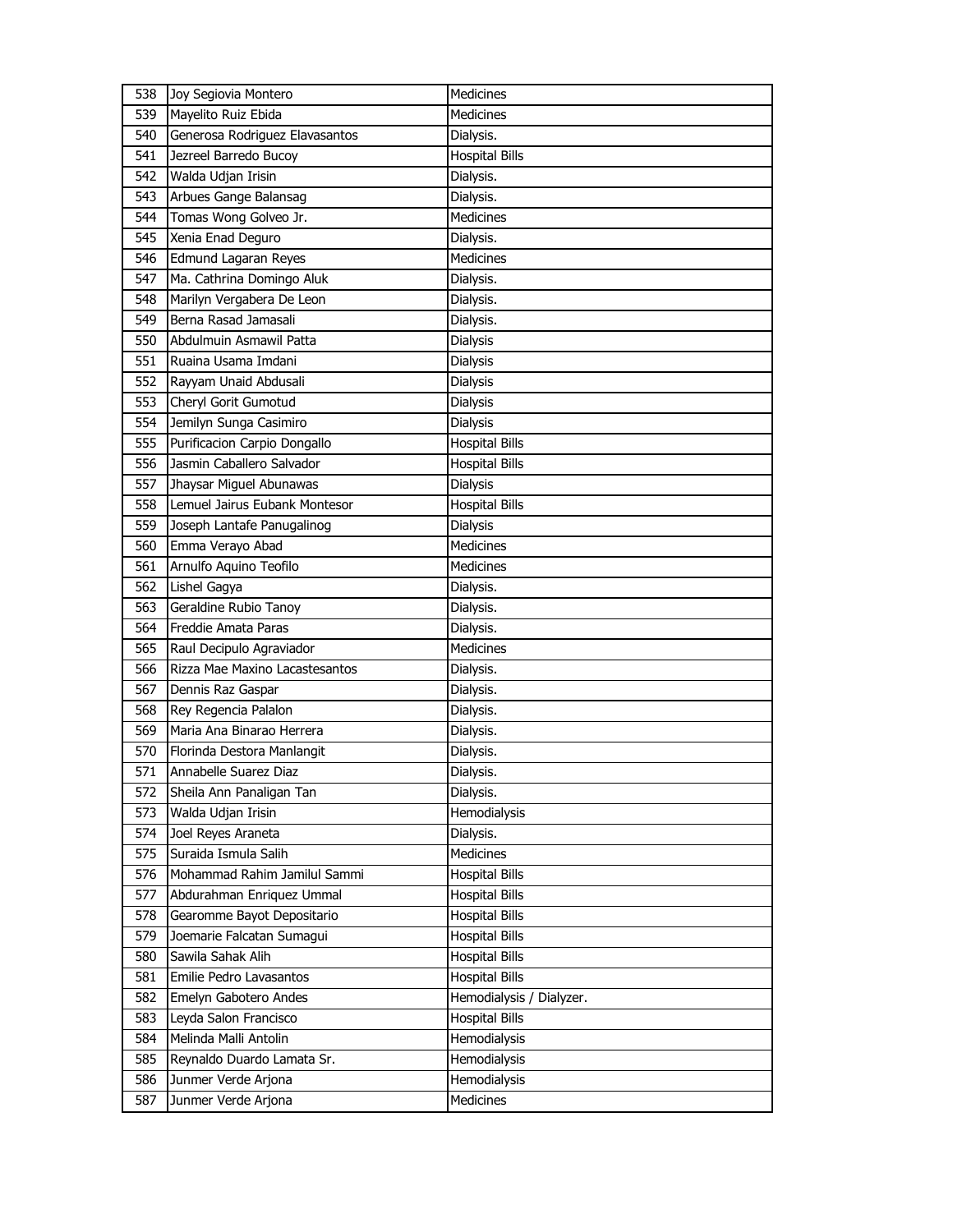| 588 | Alnaisher Rebollos Hussin       | Hemodialysis.                           |
|-----|---------------------------------|-----------------------------------------|
| 589 | Renjameel Baguinda Munar        | <b>Medicines</b>                        |
| 590 | Jemilyn Sunga Casimiro          | Hemodialysis                            |
| 591 | Arlene Perez Agot               | <b>Hospital Bills</b>                   |
| 592 | Pilar Acuoa Pagara              | Hemodialysis                            |
| 593 | Ma. Cathrina Domingo Aluk       | Hemodialysis                            |
| 594 | <b>Emily Apostol Calumpong</b>  | Hemodialysis                            |
| 595 | Cheenee Lagne Torres Octaviano  | Hemodialysis                            |
| 596 | Renjameel Baguinda Munar        | Hemodialysis                            |
| 597 | Giovanni Sanson Guevara         | Hemodialysis                            |
| 598 | May Sara Damasali Iralan        | Hemodialysis.                           |
| 599 | Renjameel Baguinda Munar        | Hemodialysis.                           |
| 600 | Sheila Ann Panaligan Tan        | Medicines                               |
| 601 | Noor Aisa Osorio Jailani        | Hemodialysis                            |
| 602 | Sheila Pabatang Arquiza         | <b>Medicines</b>                        |
| 603 | Ahmadmajan Musa Bakil           | <b>Hospital Bills</b>                   |
| 604 | Jose Romel Enriquez Delos Reyes | <b>Medicines</b>                        |
| 605 | Mohammad Isa Nasi Abdul         | <b>Hospital Bills</b>                   |
| 606 | Dennis Raz Gaspar               | Dialysis                                |
| 607 | Cheryl Gorit Gumotud            | Hemodialysis/Medicines/Lab. Procedures. |
| 608 | Arnalisa Munap Hanniyung        | Hemodialysis/Medicines/Lab. Procedures. |
| 609 | Jemilyn Sunga Casimiro          | Hemodialysis/Medicines/Lab. Procedures. |
| 610 | Berna Rasad Jamasali            | Hemodialysis/Medicines/Lab. Procedures. |
| 611 | Abdulmuin Asmawil Patta         | Hemodialysis/Medicines/Lab. Procedures. |
| 612 | Edralyn Daligdig Alimas         | <b>Hospital Bills</b>                   |
|     |                                 |                                         |
| 613 | Rayyam Unaid Abdusali           | Hemodialysis/Medicines/Lab. Procedures. |
| 614 | Xenia Enad Deguro               | Hemodialysis/Medicines/Lab. Procedures. |
| 615 | Ruaina Usama Imdani             | Hemodialysis/Medicines/Lab. Procedures. |
| 616 | Nasher Abil Jikiri              | Hemodialysis/Medicines/Lab. Procedures. |
| 617 | Jhaysar Miguel Abunawas         | Hemodialysis/Medicines/Lab. Procedures. |
| 618 | Geraldine Rubio Tanoy           | Hemodialysis/Medicines/Lab. Procedures. |
| 619 | Arbues Gange Balansag           | Hemodialysis/Medicines/Lab. Procedures. |
| 620 | Dennis Del Rosario Gaspar       | Hemodialysis/Medicines/Lab. Procedures. |
| 621 | Lishel Gagya                    | Hemodialysis/Medicines/Lab. Procedures. |
| 622 | Edwina Mendoza Eijansantos      | Hemodialysis/Medicines/Lab. Procedures. |
| 623 | Nasher Abil Jikiri              | Hemodialysis/Medicines/Lab. Procedures. |
| 624 | Walda Udjan Irisin              | Hemodialysis/Medicines/Lab. Procedures. |
| 625 | Maria Gemma Duarte              | Hemodialysis/Medicines/Lab. Procedures. |
| 626 | Generosa Rodriguez Elavasantos  | Hemodialysis/Medicines/Lab. Procedures. |
| 627 | Marie Fe Francisco Agustin      | Hemodialysis/Medicines/Lab. Procedures. |
| 628 | Joy Segiovia Montero            | Hemodialysis/Medicines/Lab. Procedures. |
| 629 | Marilyn Vergabera De Leon       | Hemodialysis/Medicines/Lab. Procedures. |
| 630 | Maria Ana Binarao Herrera       | Hemodialysis/Medicines/Lab. Procedures. |
| 631 | Jaime. Tammang Guzman           | Hemodialysis/Medicines/Lab. Procedures. |
| 632 | Jerico Monteverde Sr.           | Hemodialysis/Medicines/Lab. Procedures. |
| 633 | Annabelle Suarez Diaz           | Hemodialysis/Medicines/Lab. Procedures. |
| 634 | Florinda Destora Manlangit      | Hemodialysis/Medicines/Lab. Procedures. |
| 635 | Lovely Lomo                     | Hemodialysis/Medicines/Lab. Procedures. |
| 636 | Alnaisher Rebollos Hussin       | Hemodialysis/Medicines/Lab. Procedures. |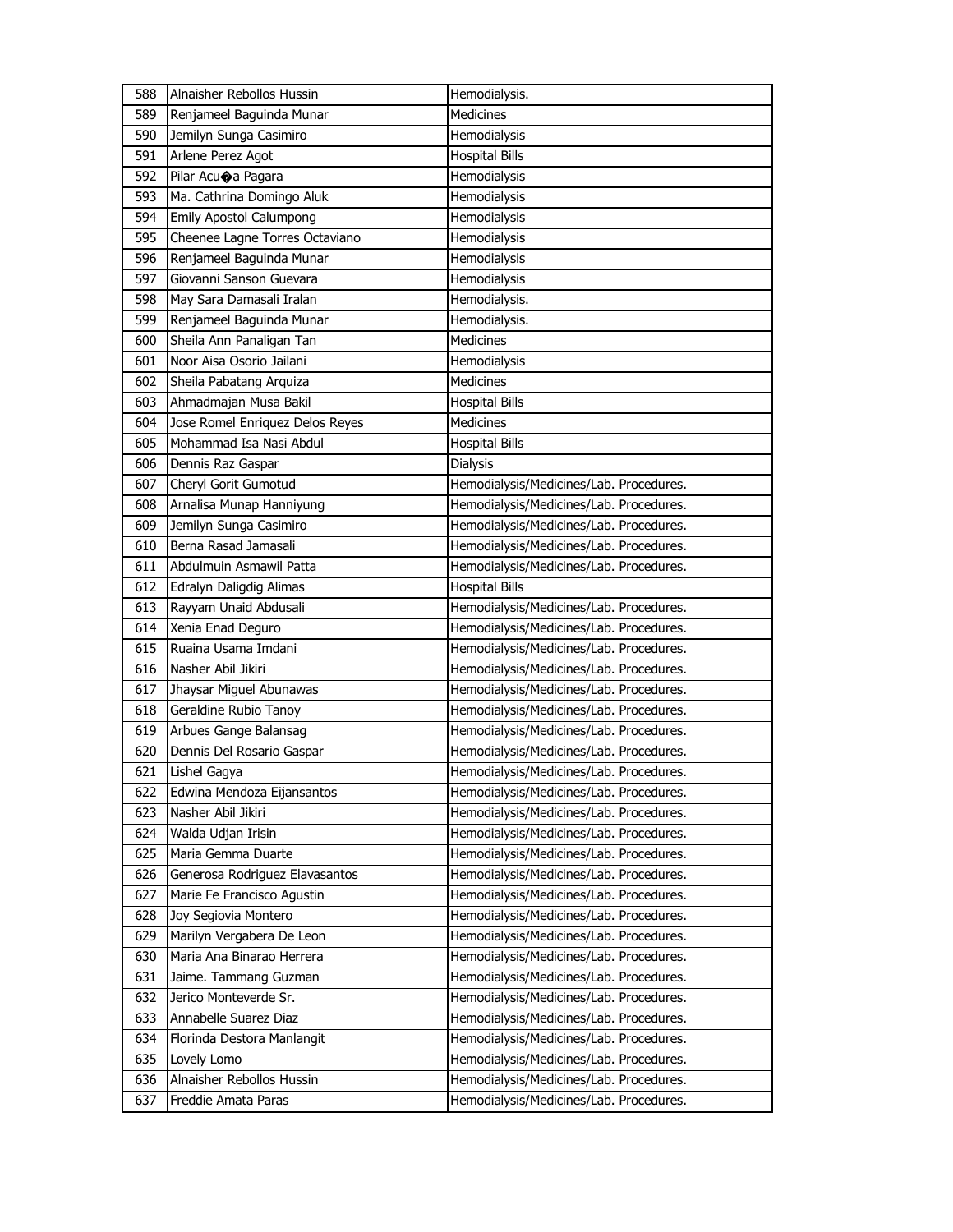| 638 | Rizza Mae Maxino Lacastesantos | Hemodialysis/Medicines/Lab. Procedures.                |
|-----|--------------------------------|--------------------------------------------------------|
| 639 | Reymar Sarmiento Gallosa       | Laboratory/Procedures/Medicines.                       |
| 640 | Sahi Babun Wadzna              | <b>Hospital Bills</b>                                  |
| 641 | Manuelito Baylomo Manuel       | Hemodialysis/Medicines/Lab. Procedures.                |
| 642 | Edwin Duran Barro              | Hemodialysis/Medicines/Lab. Procedures.                |
| 643 | Nadzmier Amjala Yunus          | Hemodialysis/Medicines/Lab. Procedures.                |
| 644 | Sheila Ann Panaligan Tan       | Hemodialysis/Medicines/Lab. Procedures.                |
| 645 | Fernando Villar Langomez       | <b>Hospital Bills</b>                                  |
| 646 | Cesar Saavedra Buscas          | Hemodialysis/Medicines/Lab. Procedures.                |
| 647 | Rahima Maadil Baptisma         | Hemodialysis/Medicine                                  |
| 648 | Joel Reyes Araneta             | Hemodialysis/Medicines/Lab. Procedures.                |
| 649 | Rey Regencia Palalon           | Hemodialysis/Medicines/Lab. Procedures.                |
| 650 | Simon Estrebella Ventura       | Medical Assistance.                                    |
| 651 | Renjameel Baguinda Munar       | <b>Dialysis</b>                                        |
| 652 | Cheenee Lagne Torres Octaviano | <b>Dialysis</b>                                        |
| 653 | May Sara Damasali Iralan       | Dialysis, Dialyzer, PD Solution, Procedures, Medicines |
|     |                                | &<br>Laboratory                                        |
| 654 | Giovanni Sanson Guevara        | Dialysis                                               |
| 655 | Reynaldo Duardo Lamata Sr.     | <b>Dialysis</b>                                        |
| 656 | Melinda Malli Antolin          | <b>Dialysis</b>                                        |
| 657 | Lishel Gagya                   | <b>Dialysis</b>                                        |
| 658 | Cynthia Ignacio Amil           | <b>Dialysis</b>                                        |
| 659 | Roseller Ledesma Angeles       | <b>Medicines</b>                                       |
| 660 | Pilar Acuoa Pagara             | <b>Dialysis</b>                                        |
| 661 | Dennis Raz Gaspar              | <b>Dialysis</b>                                        |
| 662 | Frida De Asis Eubank           | <b>Medicines</b>                                       |
| 663 | Aila Jean Clemente Estocapio   | <b>Medicines</b>                                       |
| 664 | Junmer Verde Arjona            | <b>Dialysis</b>                                        |
| 665 | Bernardita Papas Visitacion    | <b>Medicines</b>                                       |
|     |                                |                                                        |
| 666 | Marie Fe Francisco Agustin     | <b>Dialysis</b>                                        |
| 667 | Salvador Guerrero Mabasa       | <b>Medicines</b>                                       |
| 668 | John Rhaine Vicente Caoada     | <b>Medical Assistance</b>                              |

Total Patient: 668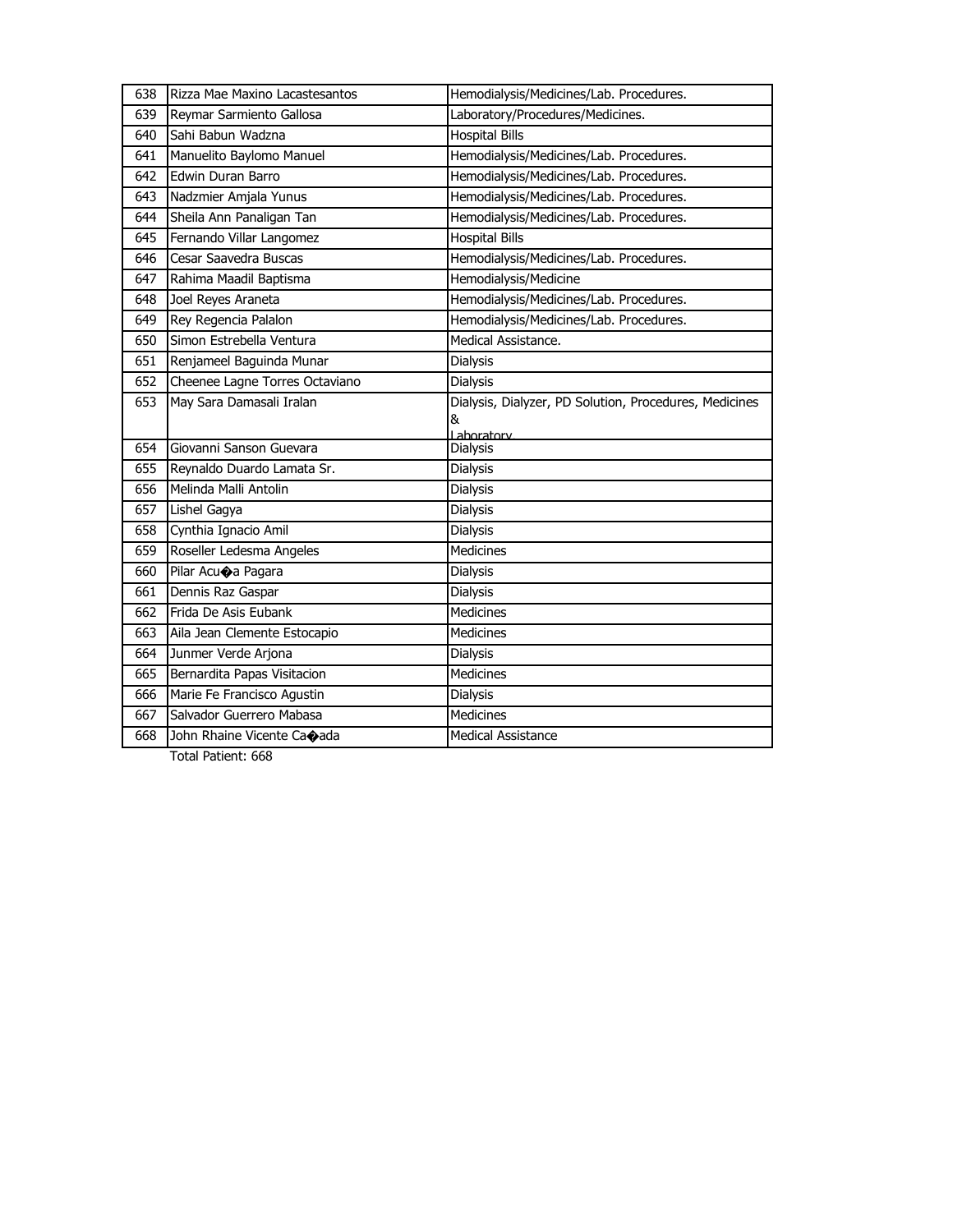

# ZAMBOANGA CITY MEDICAL CENTER

For the month of May year 2020

| No #           | <b>Name of Patient</b>         | <b>Assistance</b>                |
|----------------|--------------------------------|----------------------------------|
| 1              | Ma. Cathrina Domingo Aluk      | <b>Dialysis</b>                  |
| $\overline{2}$ | Joseph Lantafe Panugalinog     | Dialysis.                        |
| 3              | Jemilyn Sunga Casimiro         | <b>Dialysis</b>                  |
| 4              | Tito Mamukay Ambabang          | <b>Hospital Bills</b>            |
| 5              | Berna Rasad Jamasali           | Dialysis.                        |
| 6              | Abdulmuin Asmawil Patta        | Dialysis                         |
| 7              | Rayyam Unaid Abdusali          | <b>Dialysis</b>                  |
| 8              | Ruaina Usama Imdani            | <b>Dialysis</b>                  |
| 9              | Jhaysar Miguel Abunawas        | Dialysis.                        |
| 10             | Arbues Gange Balansag          | Dialysis                         |
| 11             | Abdulmuin Asmawil Patta        | Dialysis                         |
| 12             | Harijam Kahalun Naser          | <b>Medicines</b>                 |
| 13             | Letecia Macaambac Garcia       | <b>Medicines</b>                 |
| 14             | Flordeliza Fabian Villegas     | <b>Medicines</b>                 |
| 15             | Noor Aisa Osorio Jailani       | Dialysis                         |
| 16             | Generosa Rodriguez Elavasantos | Dialysis                         |
| 17             | Valerio Rafal Tubio            | <b>Medicines</b>                 |
| 18             | Xenia Enad Deguro              | <b>Dialysis</b>                  |
| 19             | Marilyn Vergabera De Leon      | <b>Dialysis</b>                  |
| 20             | Arnalisa Munap Hanniyung       | <b>Hospital Bills</b>            |
| 21             | Jay-ar Jose Barillo Lorca      | Laboratory / Blood Transfusion   |
| 22             | Elena Santos Bernardo          | <b>Hospital Bills</b>            |
| 23             | Yolanda Azuelo Alvarez         | <b>Hospital Bills</b>            |
| 24             | Mohammad Dammang Salih         | <b>Hospital Bills</b>            |
| 25             | Joel Reyes Araneta             | Hemodialysis                     |
| 26             | Sheila Ann Panaligan Tan       | Hemodialysis                     |
| 27             | Rolando Corcuera Rebollos      | <b>Hospital Bills</b>            |
| 28             | Razelle Guerra Limen           | <b>Hospital Bills</b>            |
| 29             | Kathleen Jayra Atibin          | <b>Hospital Bills</b>            |
| 30             | Angeli Cordovin Sinchez        | <b>Hospital Bills</b>            |
| 31             | Eufracia Bian Rosellenas       | <b>Hospital Bills</b>            |
| 32             | Farid Nasir Adti               | <b>Hospital Bills</b>            |
| 33             | Celina Delos Reyes Luna        | Laboratory/Procedures/Medicines. |
| 34             | Manalo Sapayla Eleonor         | <b>Hospital Bills</b>            |
| 35             | Geraldine Rubio Tanoy          | Hemodialysis                     |
| 36             | Nida Borres Dignom             | Medicines                        |
| 37             | Rizza Mae Maxino Lacastesantos | Medicines                        |
| 38             | Jurnia Amsan Sawari            | Medicines                        |
| 39             | Rizza Mae Maxino Lacastesantos | Hemodialysis                     |
| 40             | Rey Regencia Palalon           | Hemodialysis                     |
| 41             | Florinda Destora Manlangit     | Hemodialysis                     |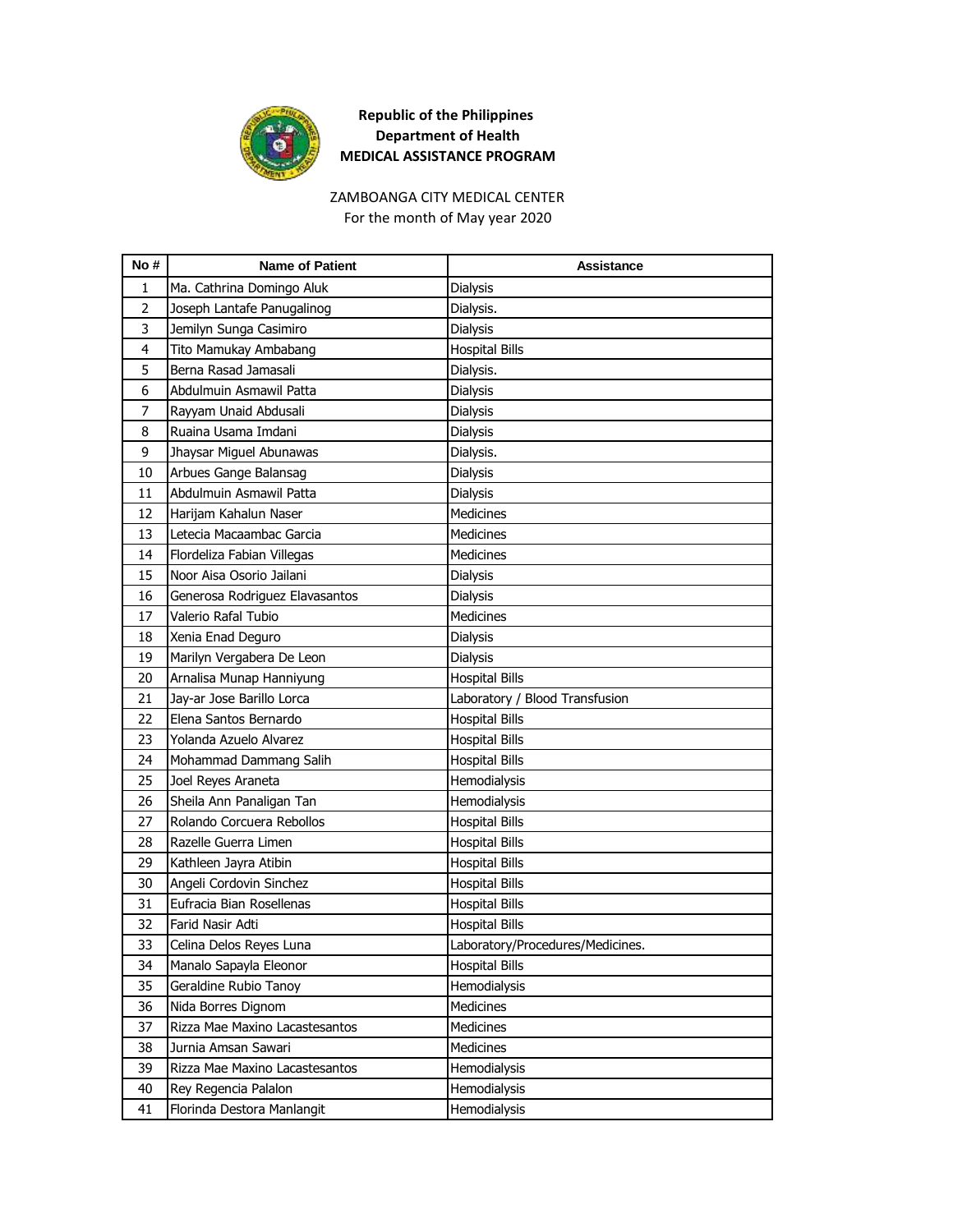| 42 | Maria Ana Binarao Herrera      | Hemodialysis                                                            |
|----|--------------------------------|-------------------------------------------------------------------------|
| 43 | Giovanni Sanson Guevara        | Hemodialysis                                                            |
| 44 | Annabelle Suarez Diaz          | Hemodialysis                                                            |
| 45 | Maribeth Oliveros Rom          | Medicines                                                               |
| 46 | Alnaisher Rebollos Hussin      | Hemodialysis                                                            |
| 47 | Manuelito Baylomo Manuel       | Hemodialysis                                                            |
| 48 | Nadzmier Amjala Yunus          | Hemodialysis                                                            |
| 49 | Perla Nopueto Evangelista      | <b>Medicines</b>                                                        |
| 50 | Lishel Gagya                   | Hemodialysis                                                            |
| 51 | Freddie Amata Paras            | Hemodialysis                                                            |
| 52 | Arnalisa Munap Hanniyung       | Hemodialysis                                                            |
| 53 | Sherly Limen Columbres         | <b>Medicines</b>                                                        |
| 54 | Gloria Enriquez Eruela         | <b>Hospital Bills</b>                                                   |
| 55 | Lovely Ytang Anieve            | <b>Hospital Bills</b>                                                   |
| 56 | Evaresto Dela Justa Cabrera    | <b>Hospital Bills</b>                                                   |
| 57 | Joseph Lantafe Panugalinog     | Hemodialysis                                                            |
| 58 | Giovanni Sanson Guevara        | Hemodialysis/Medicines/Lab. Procedures.                                 |
| 59 | Johnny Donio Pareco            | Hemodialysis/Medicines/Lab. Procedures.                                 |
| 60 | Renjameel Baguinda Munar       | Hemodialysis/Medicines/Lab. Procedures.                                 |
| 61 | Cheenee Lagne Torres Octaviano | Hemodialysis/Medicines/Lab. Procedures.                                 |
| 62 | Melinda Malli Antolin          | Hemodialysis/Medicines/Lab. Procedures.                                 |
| 63 | Noor Aisa Osorio Jailani       | Hemodialysis/Medicines/Lab. Procedures.                                 |
| 64 | Edwin Caldito Duran            | Hemodialysis/Medicines/Lab. Procedures.                                 |
| 65 | Edmund Lagaran Reyes           | Hemodialysis/Medicine                                                   |
| 66 | Lilibeth Aloguinsan Canete     | Hemodialysis/Medicines/Lab. Procedures.                                 |
| 67 | Pilar Acuoa Pagara             | Hemodialysis/Medicines/Lab. Procedures.                                 |
| 68 | Emily Apostol Calumpong        | Hemodialysis/Medicines/Lab. Procedures.                                 |
| 69 | Ma. Cathrina Domingo Aluk      | Hemodialysis/Medicines/Lab. Procedures.                                 |
| 70 | Jerome Francisco De Jesus      | Hemodialysis/Medicines/Lab. Procedures.                                 |
| 71 | Emelyn Gabotero Andes          | Hemodialysis/Medicines/Lab. Procedures.                                 |
| 72 | Prisco Atilano Lago            | Hemodialysis/Medicines/Lab. Procedures.                                 |
| 73 | Vilma Casquejo Linda           | Radiotherapy                                                            |
| 74 | Fausto Apolinario Ocampo       | <b>Hospital Bills</b>                                                   |
| 75 | Rhoda Enga�o Sorsoni           | <b>Hospital Bills</b>                                                   |
| 76 | Nasra Piyasta Cuevas           | <b>Hospital Bills</b>                                                   |
| 77 | Ronald Lomo                    | <b>Hospital Bills</b>                                                   |
| 78 | Jennibel Bazan Gonzales        | <b>Medical Assistance</b>                                               |
| 79 | Georgina Guevara Lacno         | <b>Medical Assistance</b>                                               |
| 80 | Linda Casquejo Vilma           | Medical Assistance                                                      |
| 81 | Jay-r Eijansantos Lavasantos   | <b>Hospital Bills</b>                                                   |
| 82 | Earl Ian Delgado Eraham        | <b>Hospital Bills</b>                                                   |
| 83 | Nur-iya Birin Pulalon          | <b>Hospital Bills</b>                                                   |
| 84 | Linda Casquejo Vilma           | <b>Medical Assistance</b>                                               |
| 85 | Patrocinio Sanchez Garcia      | <b>Hospital Bills</b>                                                   |
| 86 | Berna Rasad Jamasali           | <b>Dialysis</b>                                                         |
| 87 | Dennis Raz Gaspar              | Dialysis, Dialyzer, PD Solution, Procedures, Medicines<br>& Laboratory. |
| 88 | Abdulmuin Asmawil Patta        | Dialysis                                                                |
| 89 | Lydia Osorio Fernandez         | Medicines                                                               |
| 90 | Lishel Gagya                   | Dialysis                                                                |
| 91 | Jemilyn Sunga Casimiro         | <b>Medicines</b>                                                        |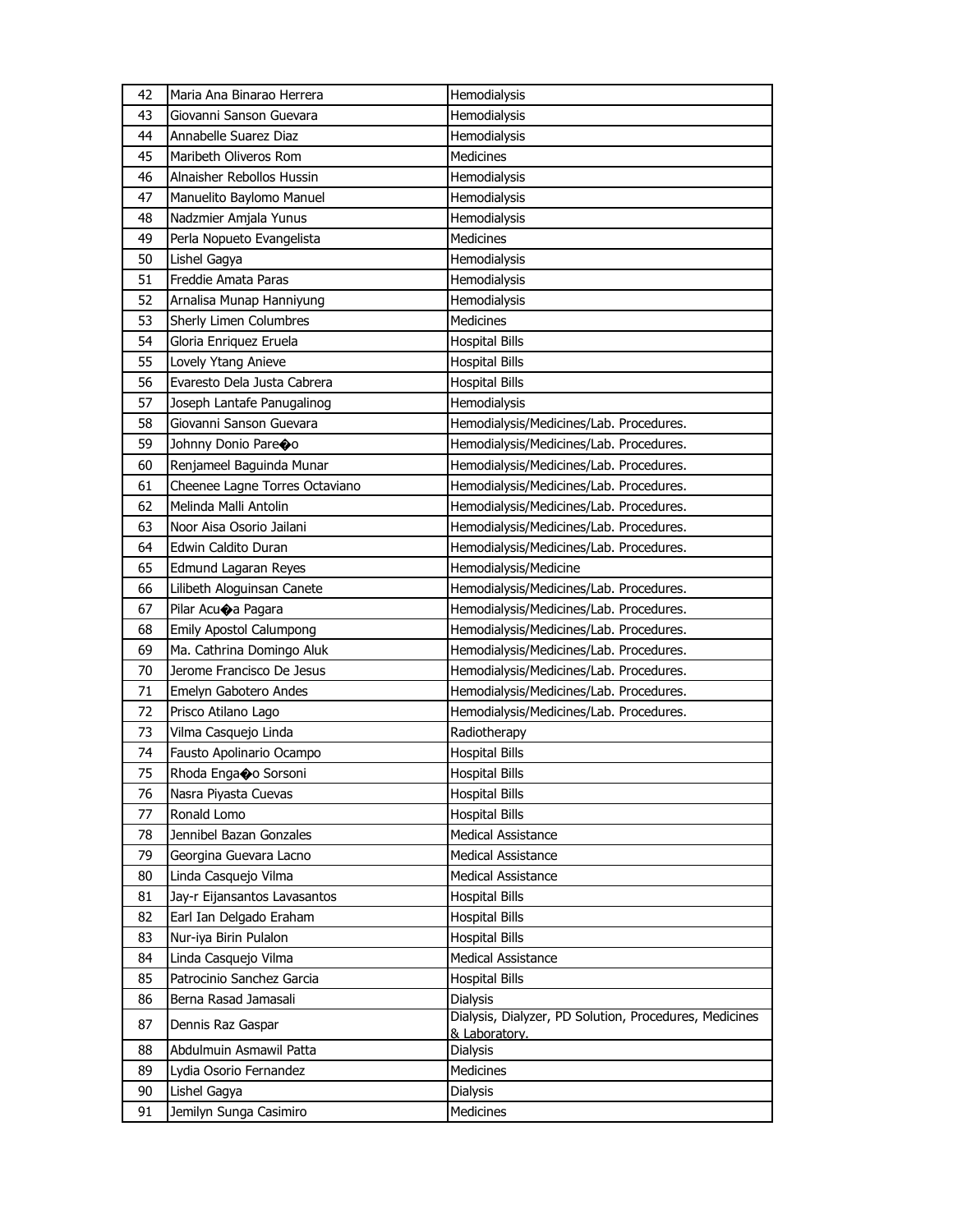| 92  | Dear Vansalao Lozares           | <b>Hospital Bills</b>                                  |
|-----|---------------------------------|--------------------------------------------------------|
| 93  | Berna Rasad Jamasali            | <b>Medicines</b>                                       |
| 94  | Ruel. Atordido Mendoza          | <b>Medicines</b>                                       |
| 95  | Arbues Gange Balansag           | Dialysis                                               |
| 96  | Xenia Enad Deguro               | Dialysis                                               |
| 97  | Nikki Joy Bejerano Bazan        | Medicines                                              |
| 98  | Proculo Dionson Patagoc         | Laboratory/Procedures/Medicines.                       |
| 99  | Joseph Nabong Jardin            | <b>Medicines</b>                                       |
| 100 | Ruaina Usama Imdani             | <b>Medicines</b>                                       |
| 101 | Rayyam Unaid Abdusali           | Dialysis                                               |
| 102 | Generosa Rodriguez Elavasantos  | <b>Dialysis</b>                                        |
| 103 | Joy Segiovia Montero            | Dialysis, Dialyzer, PD Solution, Procedures, Medicines |
|     |                                 | & Laboratory.                                          |
| 104 | Ronilo Delos Reyes Portaleza    | X-Ray                                                  |
| 105 | Kyla Tolin                      | <b>Hospital Bills</b>                                  |
| 106 | Jocelyn Sabran Tolin            | <b>Hospital Bills</b>                                  |
| 107 | Gloria Bazan Aguedan            | Medicines                                              |
| 108 | Abdul Abubakar Jawari           | <b>Medicines</b>                                       |
| 109 | Ramona Inut Tulod               | Medicines                                              |
| 110 | Faida Jammang Jalil             | <b>Hospital Bills</b>                                  |
| 111 | Judith Ann Dela Peoa Castillo   | <b>Hospital Bills</b>                                  |
| 112 | Diana Grace Frejoles Guevara    | <b>Hospital Bills</b>                                  |
| 113 | Erwin Duran Barro               | Dialysis                                               |
| 114 | Catalina Araneta Tura           | Medicines                                              |
| 115 | Annabelle Suarez Diaz           | Dialysis                                               |
| 116 | Rizza Mae Maxino Lacastesantos  | Dialysis                                               |
| 117 | Jerico Monteverde Sr.           | Dialysis                                               |
| 118 | Maria Ana Binarao Herrera       | Dialysis                                               |
| 119 | Florinda Destora Manlangit      | Dialysis                                               |
| 120 | Rey Regencia Palalon            | Dialysis                                               |
| 121 | Joseph Lantafe Panugalinog      | <b>Dialysis</b>                                        |
| 122 | Cynthia Ignacio Amil            | Hemodialysis                                           |
| 123 | Narsisa Janalhatib Sabdilun     | <b>Hospital Bills</b>                                  |
| 124 | Reynaldo Duardo Lamata Sr.      | Dialysis/Laboratory/Diagnostic                         |
|     |                                 | Procedures/Medicine/Hospital Bill.                     |
| 125 | Purification Carpio Villanueva. | <b>Hospital Bills</b>                                  |
| 126 | Jimpaul Hipolito Enriquez       | <b>Hospital Bills</b>                                  |
| 127 | Tadzmahal Hassan Gulam          | Hemodialysis                                           |
| 128 | Sitti Normina Mustafa Mawadali  | <b>Hospital Bills</b>                                  |
| 129 | Saysing Tan Chiong              | Medicines                                              |
| 130 | Johnny Donio Pareco             | Hemodialysis                                           |
| 131 | Melinda Malli Antolin           | Hemodialysis                                           |
| 132 | May Sara Damasali Iralan        | Hemodialysis                                           |
| 133 | Giovanni Sanson Guevara         | Hemodialysis                                           |
| 134 | Renjameel Baguinda Munar        | Hemodialysis                                           |
| 135 | Orlando Enriquez Salinas        | Hemodialysis                                           |
| 136 | Dennis Raz Gaspar               | Hemodialysis                                           |
| 137 | Cheenee Lagne Torres Octaviano  | Hemodialysis                                           |
| 138 | Julito Macarial Rivera          | Hemodialysis                                           |
| 139 | Marie Fe Francisco Agustin      | Medicines                                              |
| 140 | Jerome Francisco De Jesus       | Hemodialysis                                           |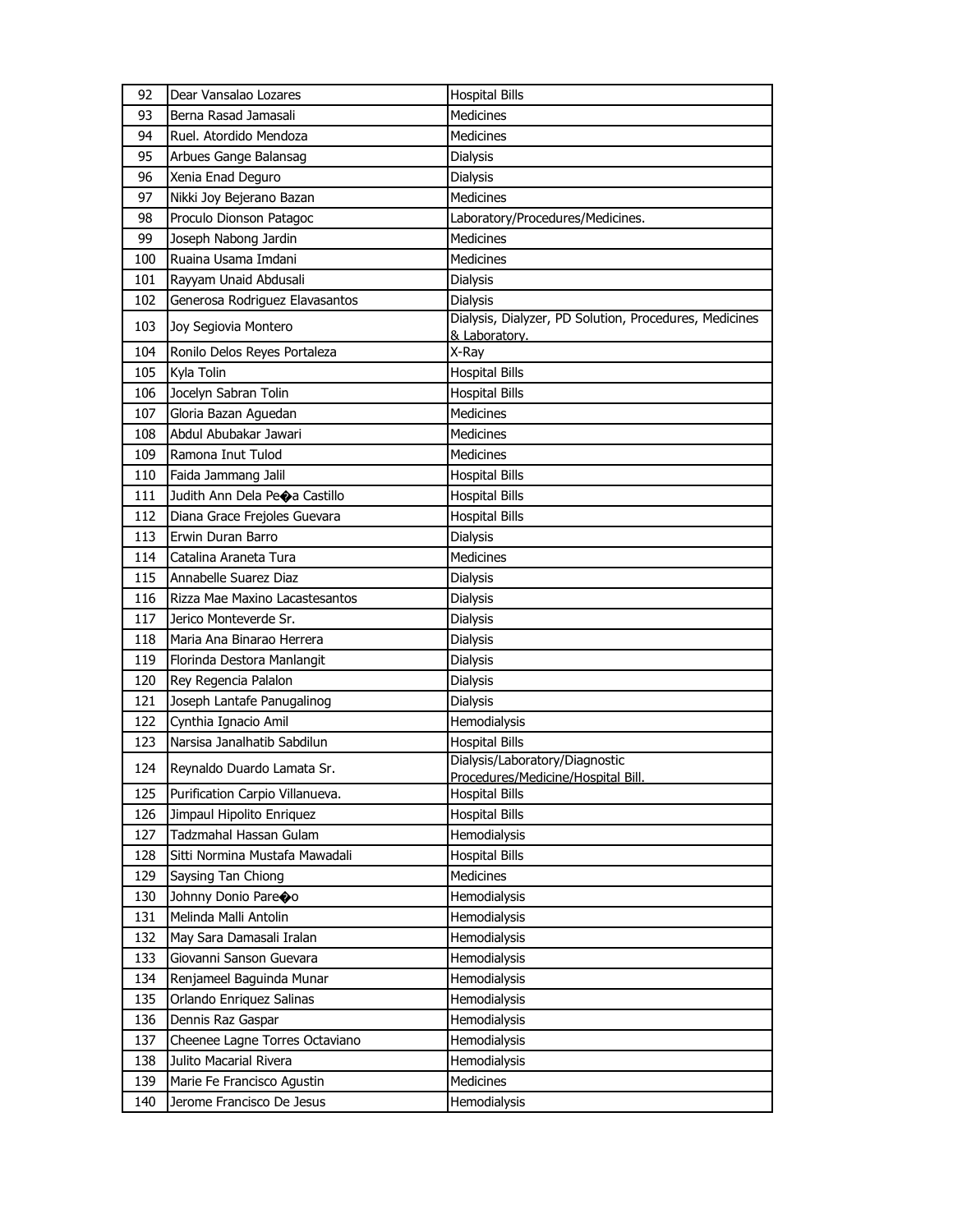| 141 | Julbarri Asakil Idjirani                               | Medicines                                              |
|-----|--------------------------------------------------------|--------------------------------------------------------|
| 142 | Carlos Jr. Rojas Pascua                                | Medicines                                              |
| 143 | Lishel Gagya                                           | <b>Medicines</b>                                       |
| 144 | Ruaina Usama Imdani                                    | Hemodialysis                                           |
| 145 | Rayyam Unaid Abdusali                                  | Hemodialysis                                           |
| 146 | Arbues Gange Balansag                                  | Hemodialysis                                           |
| 147 | Ricky Mawalil Lahaman                                  | <b>Hospital Bills</b>                                  |
| 148 | <b>Hussien Andiling</b>                                | <b>Medicines</b>                                       |
| 149 | Inocente Alejandro Saavedra                            | <b>Medicines</b>                                       |
| 150 | <b>Boy Fernandez</b>                                   | <b>Hospital Bills</b>                                  |
| 151 | Xenia Enad Deguro                                      | Hemodialysis                                           |
| 152 | Romeo Sayre Abianares                                  | Medicines                                              |
| 153 | Generosa Rodriguez Elavasantos                         | Hemodialysis                                           |
| 154 | Arvic Gregorio Din                                     | <b>Medicines</b>                                       |
| 155 | Valerio Rafal Tubio                                    | <b>Hospital Bills</b>                                  |
| 156 | Jolito Caroro Ferrer                                   | <b>Hospital Bills</b>                                  |
| 157 | Elman Aquiatan Felicisimo                              | <b>Medicines</b>                                       |
| 158 | Joseph Lantafe Panugalinog                             | Hemodialysis                                           |
| 159 | Sergio Reyes Francisco                                 | Medicines                                              |
| 160 | Jonathan Maglente Solana                               | Hemodialysis                                           |
| 161 | Leover Canario Bontilao                                | Medicines                                              |
| 162 | Jemilyn Sunga Casimiro                                 | Hemodialysis                                           |
| 163 | Mariel Viilanueva Mondarte                             | <b>Medicines</b>                                       |
| 164 | Linda Aldeon Duka                                      | Laboratory Procedures                                  |
| 165 | Noor-aisa Osorio Jailani                               | Hemodialysis                                           |
|     |                                                        |                                                        |
| 166 | Abdulmuin Asmawil Patta                                | Hemodialysis                                           |
| 167 | George Jasminez Francisco                              | <b>Hospital Bills</b>                                  |
| 168 | Mateo Pilanga Rojas                                    | <b>Hospital Bills</b>                                  |
| 169 | Jimsy Fernandez Soliven                                | Medicines                                              |
| 170 | Dennis Raz Gaspar                                      | Dialysis, Dialyzer, PD Solution, Procedures, Medicines |
| 171 | Jerico Monteverde Sr.                                  | & Laboratory.<br>Hemodialysis                          |
| 172 | Florinda Destora Manlangit                             | <b>Dialysis</b>                                        |
| 173 | Annabelle Suarez Diaz                                  | Hemodialysis/Medicine                                  |
| 174 |                                                        | Dialysis                                               |
| 175 | Rizza Mae Maxino Lacastesantos<br>Hairun Ibrahin Alian | Medicines                                              |
| 176 | Rey Regencia Palalon                                   | Dialysis                                               |
| 177 | Maria Ana Binarao Herrera                              | Dialysis, Dialyzer, PD Solution, Procedures, Medicines |
| 178 | Arnulfo Aquino Teofilo                                 | & Laboratory.<br>Medicines                             |
| 179 | Iniego Dominice                                        | Medicines                                              |
| 180 | Jay-ar Jose Barillo Lorca                              | <b>Medicines</b>                                       |
| 181 | Roxan Silaya Miguel                                    | <b>Hospital Bills</b>                                  |
| 182 | Saralyn Alejabo Tan                                    | <b>Hospital Bills</b>                                  |
| 183 | Luigi Carpio Atilano                                   | Hospital bills.                                        |
| 184 | Roselhian Francisco Napolereyes                        | <b>Hospital Bills</b>                                  |
| 185 | Tadzmahal Sali Albi                                    | <b>Hospital Bills</b>                                  |
| 186 | Herzonio Durante Nebres                                | <b>Hospital Bills</b>                                  |
| 187 | Jordan Cristobal Oliveros                              | <b>Hospital Bills</b>                                  |
| 188 | Ma Gelie Ann Velez Almonicar                           | <b>Hospital Bills</b>                                  |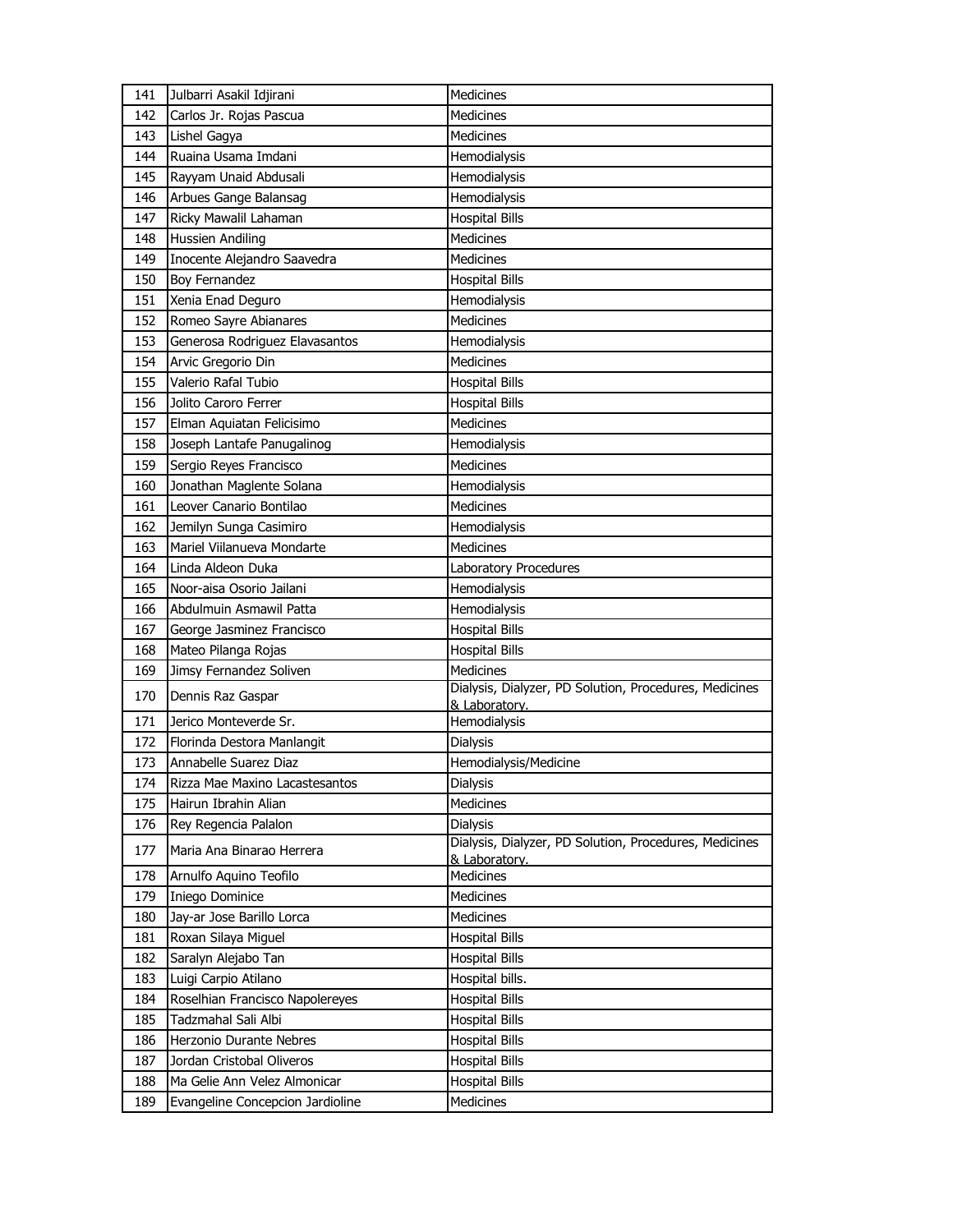| 190 | Felipe Empa Apostol                | <b>Hospital Bills</b>                                  |
|-----|------------------------------------|--------------------------------------------------------|
| 191 | Noor Aisa Osorio Jailani           | Hemodialysis                                           |
| 192 | Renjameel Baguinda Munar           | Hemodialysis                                           |
| 193 | Orlando Enriquez Salinas           | Hemodialysis                                           |
| 194 | Glicelda Balayo Malolot            | Medicines                                              |
| 195 | Erwin Duran Barro                  | Hemodialysis                                           |
| 196 | Tadzmahal Hassan Gulam             | Hemodialysis                                           |
| 197 | <b>Thomas Antonio Manuel</b>       | <b>Medicines</b>                                       |
| 198 | Giovanni Sanson Guevara            | Hemodialysis                                           |
| 199 | Melinda Malli Antolin              | Hemodialysis                                           |
| 200 | Regie Padayogdog Hipolito          | <b>Medicines</b>                                       |
| 201 | Jerome Francisco De Jesus          | Hemodialysis                                           |
| 202 | Emelyn Gabotero Andes              | Hemodialysis                                           |
| 203 | Marieta Sunaz Perello              | <b>Hospital Bills</b>                                  |
| 204 | Ruaina Usama Imdani                | Hemodialysis                                           |
| 205 | Arbues Gange Balansag              | Hemodialysis                                           |
| 206 | Generosa Rodriguez Elavasantos     | Hemodialysis/Medicine                                  |
| 207 | Prince Xavier Beltran Panunggaling | <b>Hospital Bills</b>                                  |
| 208 | Batasan Jal-ani                    | <b>Hospital Bills</b>                                  |
| 209 | Edwin Abalos Jailani               | <b>Hospital Bills</b>                                  |
| 210 | Dennis Raz Gaspar                  | Dialysis                                               |
| 211 | <b>Lizel Gonzales Soler</b>        | Medicines                                              |
| 212 | Mary Lea Flores Santiago           | <b>Hospital Bills</b>                                  |
| 213 | Jemilyn Sunga Casimiro             | Dialysis                                               |
|     |                                    | Dialysis, Dialyzer, PD Solution, Procedures, Medicines |
| 214 | Abdulmuin Asmawil Patta            | & Laboratory.                                          |
| 215 | Arnalisa Munap Hanniyung           | <b>Medicines</b>                                       |
| 216 | Xenia Enad Deguro                  | Dialysis.                                              |
| 217 | Richard Fernandez Tablando         | <b>Medicines</b>                                       |
| 218 | Maria Gemma Duarte                 | Medicines                                              |
| 219 | Mary Lea Flores Santiago           | <b>Hospital Bills</b>                                  |
| 220 | Montano Sampigan Anna Grace        | <b>Hospital Bills</b>                                  |
| 221 | Rayyam Unaid Abdusali              | Hemodialysis                                           |
| 222 | Sandy Pobre De Jesus               | Medicines                                              |
| 223 | Segundino Jr Rojas Puna            | <b>Hospital Bills</b>                                  |
| 224 | Efren Loberiano Digo               | Medicines                                              |
| 225 | Rizza Mae Maxino Lacastesantos     | Hemodialysis                                           |
| 226 | Fe Villanueva Galvez               | <b>Medicines</b>                                       |
| 227 | Jerico Monteverde Sr.              | Hemodialysis                                           |
| 228 | Maria Ana Binarao Herrera          | Hemodialysis                                           |
| 229 | Annabelle Suarez Diaz              | Dialysis.                                              |
| 230 | Rey Regencia Palalon               | Hemodialysis                                           |
| 231 | Cheenee Lagne Torres Octaviano     | Hemodialysis                                           |
| 232 | Tadzmahal Hassan Gulam             | Medicines                                              |
| 233 | Crisanto Bordado Almirol Jr        | Medicines                                              |
| 234 | Johnny Donio Pareoo                | Hemodialysis                                           |
| 235 | Normina Jaapar Omar                | <b>Hospital Bills</b>                                  |
| 236 | Michael Kenneth Dumail Medija      | Hospital Bills                                         |
| 237 | Michael Kenneth Dumail Medija      | <b>Hospital Bills</b>                                  |
| 238 | Hamja Jalmaani Asmad               | <b>Hospital Bills</b>                                  |
| 239 | Vilma Delos Reyes Quiamco          | Medicines                                              |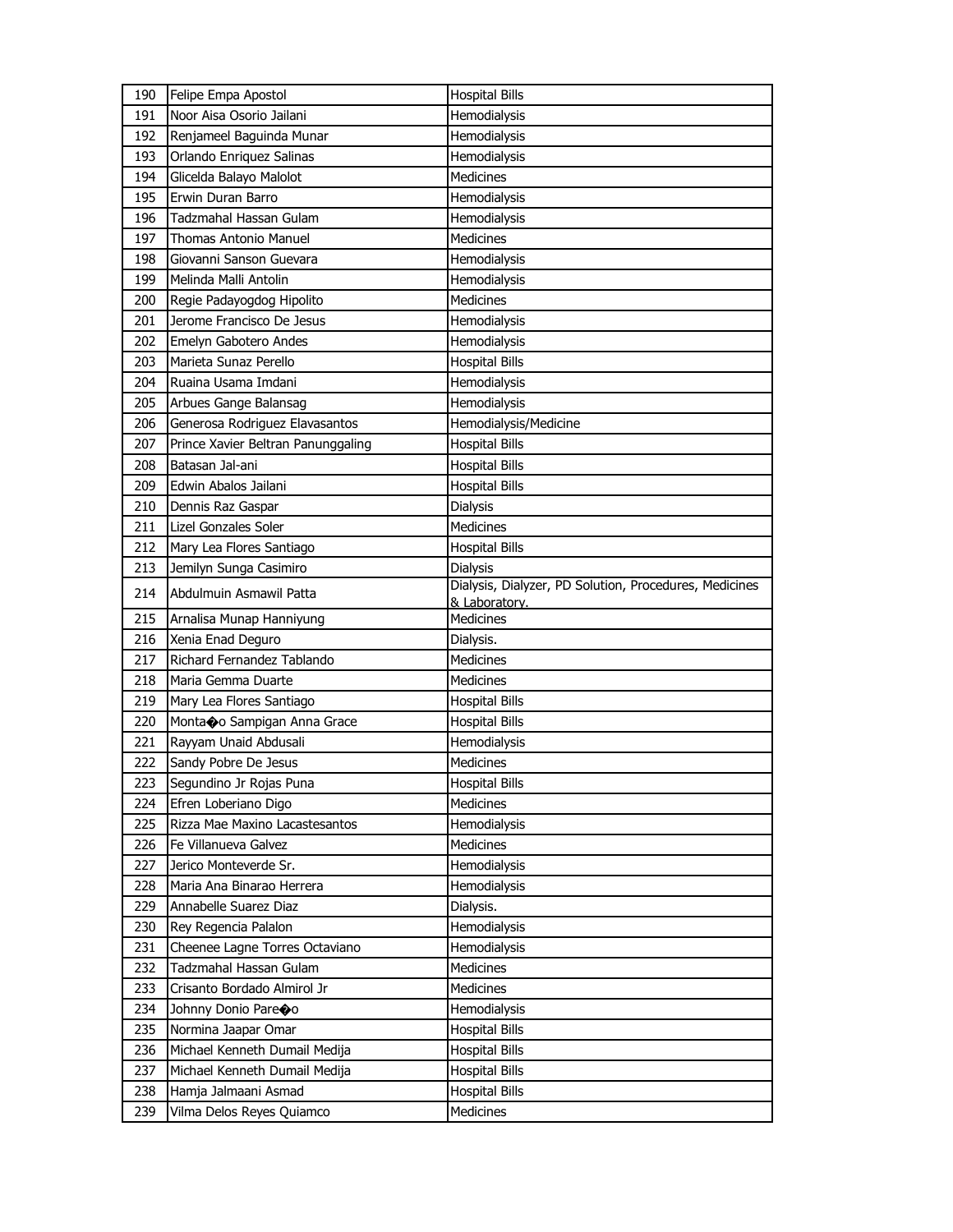| 240 | Clarita Fernandez Garcia       | <b>Hospital Bills</b>                   |
|-----|--------------------------------|-----------------------------------------|
| 241 | Austin Atilano Chiong          | <b>Hospital Bills</b>                   |
| 242 | Rolando Noledo Ortega          | Medicines                               |
| 243 | Miraflor Lito Eballena         | <b>Hospital Bills</b>                   |
| 244 | Norma Ferrer Romerosa          | Medical Assistance.                     |
| 245 | Gerry Gilbert Sanapan Muta     | <b>Hospital Bills</b>                   |
| 246 | Mohammad Amien Sulaiman Mijan  | <b>Hospital Bills</b>                   |
| 247 | Jemilyn Sunga Casimiro         | Hemodialysis/Medicines/Lab. Procedures. |
| 248 | Harijam Kahalun Naser          | <b>Medicines</b>                        |
| 249 | Walda Udjan Irisin             | Hemodialysis/Medicines/Lab. Procedures. |
| 250 | Ma. Elena Apolinario Ramos     | <b>Medicines</b>                        |
| 251 | Joseph Lantafe Panugalinog     | Hemodialysis/Medicines/Lab. Procedures. |
| 252 | Generosa Rodriguez Elavasantos | Hemodialysis/Medicines/Lab. Procedures. |
| 253 | Mohammad Yacob Adani Ando      | Hemodialysis/Medicines/Lab. Procedures. |
| 254 | Xenia Enad Deguro              | Hemodialysis/Medicines/Lab. Procedures. |
| 255 | Arbues Gange Balansag          | Hemodialysis/Medicines/Lab. Procedures. |
| 256 | Noor Aisa Osorio Jailani       | Hemodialysis/Medicines/Lab. Procedures. |
| 257 | Abdulmuin Asmawil Patta        | Hemodialysis/Medicines/Lab. Procedures. |
| 258 | Rayyam Unaid Abdusali          | Hemodialysis/Medicines/Lab. Procedures. |
| 259 | Ruaina Usama Imdani            | Hemodialysis/Medicines/Lab. Procedures. |
| 260 | Jerry Bacolod Pontillar        | <b>Hospital Bills</b>                   |
| 261 | Jhona May Galvez Maglangit     | <b>Hospital Bills</b>                   |
| 262 | Sitti Normina Mustafa Mawadali | <b>Hospital Bills</b>                   |
| 263 | Maria Ana Binarao Herrera      | Hemodialysis                            |
| 264 | Florinda Destora Manlangit     | Hemodialysis                            |
|     |                                |                                         |
| 265 | Florinda Destora Manlangit     | Medicines                               |
| 266 | Rey Regencia Palalon           | Hemodialysis                            |
| 267 | Dennis Raz Gaspar              | Hemodialysis.                           |
| 268 | Jerico Monteverde Sr.          | Hemodialysis                            |
| 269 | Amalia Delgado Tabotabo        | Hemodialysis                            |
| 270 | Annabelle Suarez Diaz          | Hemodialysis                            |
| 271 | Jerico Monteverde Sr.          | <b>Medicines</b>                        |
| 272 | Jovie Dela Pedra Rovero        | Medicines                               |
| 273 | Emelyn Gabotero Andes          | Hemodialysis                            |
| 274 | Nursida Mohammad Amannang      | Medicines                               |
| 275 | Marissa Daniel Olasiman        | Medicines                               |
| 276 | Rizza Mae Maxino Lacastesantos | Hemodialysis                            |
| 277 | Sherly Limen Columbres         | Medicines                               |
| 278 | Rolando Villanueva Guzman      | Hemodialysis/Medicines/Lab. Procedures. |
| 279 | Fatima Delos Reyes Dularte     | <b>Hospital Bills</b>                   |
| 280 | Abdulmuin Asmawil Patta        | Hemodialysis/Medicines/Lab. Procedures. |
| 281 | Ussih Jainahum Asmad           | <b>Hospital Bills</b>                   |
| 282 | Orlando Enriquez Salinas       | Hemodialysis/Medicines/Lab. Procedures. |
| 283 | Noor Aisa Osorio Jailani       | Hemodialysis/Medicines/Lab. Procedures. |
| 284 | Renjameel Baguinda Munar       | Hemodialysis/Medicines/Lab. Procedures. |
| 285 | Tadzmahal Hassan Gulam         | Hemodialysis/Medicines/Lab. Procedures. |
| 286 | Giovanni Sanson Guevara        | Hemodialysis/Medicines/Lab. Procedures. |
| 287 | Joseph Lantafe Panugalinog     | Hemodialysis                            |
| 288 | Marieta Sunaz Perello          | Hemodialysis                            |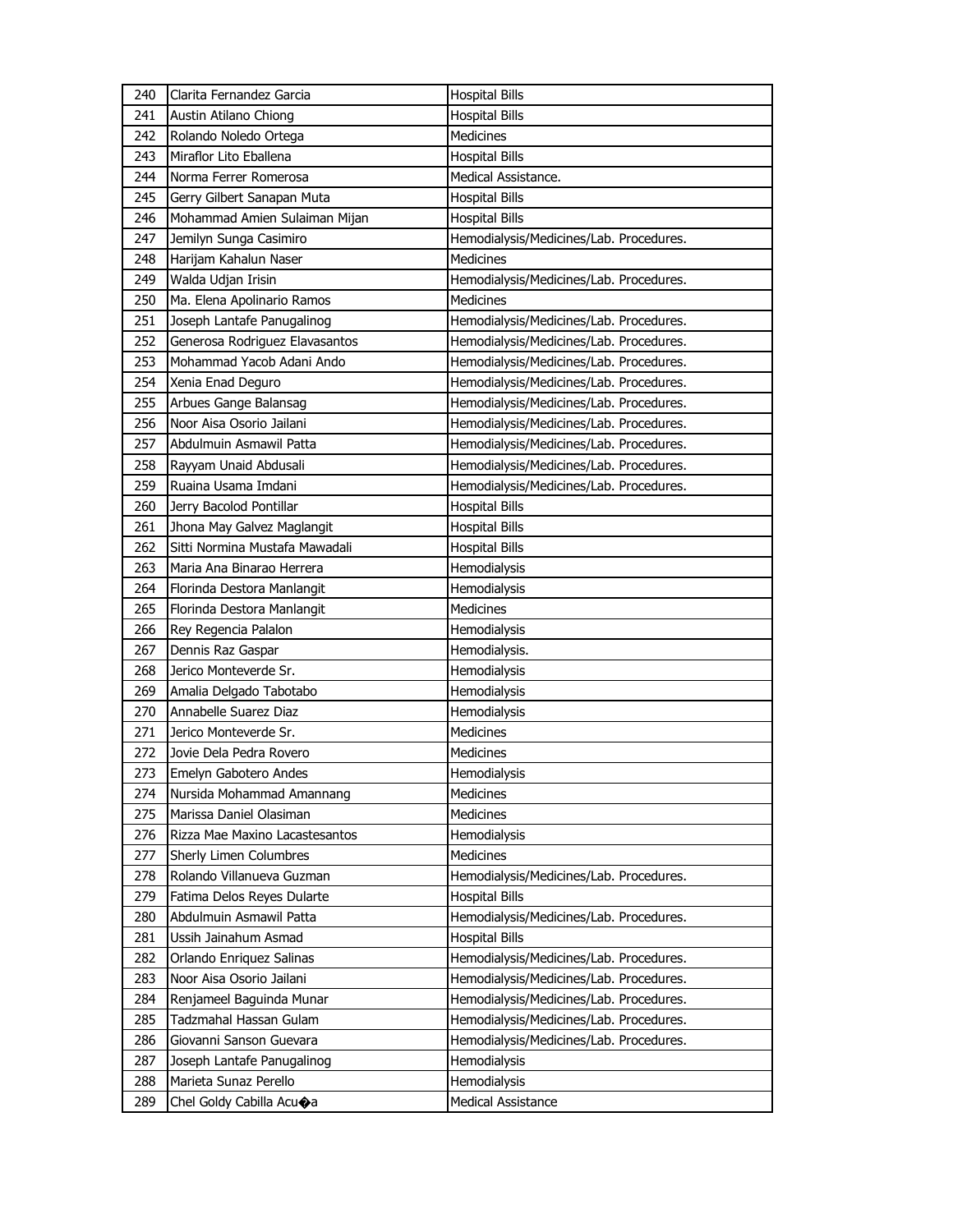| 291<br>Sarah Jane Labastin<br><b>Hospital Bills</b><br>292<br>Florencia Talic Falconete<br>Laboratory Procedures<br>293<br>Mohammad Yacob Ando<br>Hemodialysis/Medicines/Lab. Procedures.<br>294<br>Nursida Mohammad Amannang<br>Hemodialysis/Medicines/Lab. Procedures.<br>295<br>Johnny Donio Pareoo<br>Hemodialysis/Medicines/Lab. Procedures.<br>296<br>Melinda Malli Antolin<br>Hemodialysis/Medicines/Lab. Procedures.<br>297<br>Cheenee Lagne Torres Octaviano<br>Hemodialysis/Medicines/Lab. Procedures.<br>Ariel Lareno Balbon<br>298<br>X-Ray<br>Estela Galabin Meidija<br>299<br>X-Ray<br>Dialysis, Dialyzer, PD Solution, Procedures, Medicines<br>300<br>Jemilyn Sunga Casimiro<br>& Laboratory.<br>301<br>Merlinda Maglipac Bayulos<br>X-Ray<br>Julie Ellazo Balbuena<br>302<br>X-Ray<br>303<br>Cristelle Tuazon Servinio<br>X-Ray<br>Fatima Calites Alih<br>304<br>X-Ray<br>305<br>Farhana Tasbin Abdulla<br>X-Rav<br>306<br><b>Hospital Bills</b><br>Sheila Pabatang Arquiza<br>307<br>Maria Ana Binarao Herrera<br>Dialysis<br>308<br>Joseph Lantafe Panugalinog<br><b>Dialysis</b><br>309<br>Annabelle Suarez Diaz<br><b>Dialysis</b><br>310<br>Jerico Monteverde Sr.<br><b>Dialysis</b><br>311<br>Rey Regencia Palalon<br><b>Dialysis</b><br>Florinda Destora Manlangit<br>312<br>Dialysis<br>313<br>Perla Nopueto Evangelista<br><b>Medicines</b><br>Julieta Faustino Carabana<br>314<br><b>Medicines</b><br>315<br>Rizza Mae Maxino Lacastesantos<br>Dialysis<br>316<br>Arlin Bustamante Basisto<br><b>Hospital Bills</b><br>Jay Salcedo<br>317<br><b>Hospital Bills</b><br>Allan Galicia Macrohon<br>318<br><b>Hospital Bills</b><br>Medicines<br>319<br>Lilibeth Aloguinsan Canete<br>320<br>Lydia Osorio Fernandez<br>Medicines<br>321<br>Mildred Ibrahim<br><b>Medical Assistance</b><br>322<br>Edwina Mendoza Eijansantos<br>Medicines<br>323<br>Diana Lou Gomez Lezares<br><b>Hospital Bills</b><br>324<br>Shila Amilussin Lakibul<br><b>Hospital Bills</b><br>325<br>Jemilyn Sunga Casimiro<br>Hemodialysis<br>326<br>Rose Ann San Miguel Fernandez<br><b>Hospital Bills</b><br>327<br>Xenia Enad Deguro<br>Dialysis<br>328<br>Generosa Rodriguez Elavasantos<br><b>Dialysis</b><br>329<br>Walda Udjan Irisin<br><b>Dialysis</b><br>330<br>Noor-aisa Osorio Jailani<br>Hemodialysis<br>331<br>Arbues Gange Balansag<br>Dialysis<br>332<br>Rayyam Unaid Abdusali<br>Dialysis.<br>Ruaina Usama Imdani<br>333<br>Dialysis<br>334<br>Teodito Tubog<br>Medicines<br>Dialysis, Dialyzer, PD Solution, Procedures, Medicines<br>335<br>Noor Aisa Osorio Jailani<br>& Laboratory.<br>Laboratory/Procedures/Medicines.<br>336<br>Lyza Villanueva Alip<br>337<br>Joy Segiovia Montero<br><b>Medicines</b><br>338<br>Rolando Noledo Ortega<br>Laboratory/Procedures/Medicines. | 290 | Muktar Nuhasan Muharram | <b>Medical Assistance</b> |
|-------------------------------------------------------------------------------------------------------------------------------------------------------------------------------------------------------------------------------------------------------------------------------------------------------------------------------------------------------------------------------------------------------------------------------------------------------------------------------------------------------------------------------------------------------------------------------------------------------------------------------------------------------------------------------------------------------------------------------------------------------------------------------------------------------------------------------------------------------------------------------------------------------------------------------------------------------------------------------------------------------------------------------------------------------------------------------------------------------------------------------------------------------------------------------------------------------------------------------------------------------------------------------------------------------------------------------------------------------------------------------------------------------------------------------------------------------------------------------------------------------------------------------------------------------------------------------------------------------------------------------------------------------------------------------------------------------------------------------------------------------------------------------------------------------------------------------------------------------------------------------------------------------------------------------------------------------------------------------------------------------------------------------------------------------------------------------------------------------------------------------------------------------------------------------------------------------------------------------------------------------------------------------------------------------------------------------------------------------------------------------------------------------------------------------------------------------------------------------------------------------------------------------------------------------------------------------------------------------------------------------------------------------------------------------------------------------------------------------------------------------------------------------------------------|-----|-------------------------|---------------------------|
|                                                                                                                                                                                                                                                                                                                                                                                                                                                                                                                                                                                                                                                                                                                                                                                                                                                                                                                                                                                                                                                                                                                                                                                                                                                                                                                                                                                                                                                                                                                                                                                                                                                                                                                                                                                                                                                                                                                                                                                                                                                                                                                                                                                                                                                                                                                                                                                                                                                                                                                                                                                                                                                                                                                                                                                                 |     |                         |                           |
|                                                                                                                                                                                                                                                                                                                                                                                                                                                                                                                                                                                                                                                                                                                                                                                                                                                                                                                                                                                                                                                                                                                                                                                                                                                                                                                                                                                                                                                                                                                                                                                                                                                                                                                                                                                                                                                                                                                                                                                                                                                                                                                                                                                                                                                                                                                                                                                                                                                                                                                                                                                                                                                                                                                                                                                                 |     |                         |                           |
|                                                                                                                                                                                                                                                                                                                                                                                                                                                                                                                                                                                                                                                                                                                                                                                                                                                                                                                                                                                                                                                                                                                                                                                                                                                                                                                                                                                                                                                                                                                                                                                                                                                                                                                                                                                                                                                                                                                                                                                                                                                                                                                                                                                                                                                                                                                                                                                                                                                                                                                                                                                                                                                                                                                                                                                                 |     |                         |                           |
|                                                                                                                                                                                                                                                                                                                                                                                                                                                                                                                                                                                                                                                                                                                                                                                                                                                                                                                                                                                                                                                                                                                                                                                                                                                                                                                                                                                                                                                                                                                                                                                                                                                                                                                                                                                                                                                                                                                                                                                                                                                                                                                                                                                                                                                                                                                                                                                                                                                                                                                                                                                                                                                                                                                                                                                                 |     |                         |                           |
|                                                                                                                                                                                                                                                                                                                                                                                                                                                                                                                                                                                                                                                                                                                                                                                                                                                                                                                                                                                                                                                                                                                                                                                                                                                                                                                                                                                                                                                                                                                                                                                                                                                                                                                                                                                                                                                                                                                                                                                                                                                                                                                                                                                                                                                                                                                                                                                                                                                                                                                                                                                                                                                                                                                                                                                                 |     |                         |                           |
|                                                                                                                                                                                                                                                                                                                                                                                                                                                                                                                                                                                                                                                                                                                                                                                                                                                                                                                                                                                                                                                                                                                                                                                                                                                                                                                                                                                                                                                                                                                                                                                                                                                                                                                                                                                                                                                                                                                                                                                                                                                                                                                                                                                                                                                                                                                                                                                                                                                                                                                                                                                                                                                                                                                                                                                                 |     |                         |                           |
|                                                                                                                                                                                                                                                                                                                                                                                                                                                                                                                                                                                                                                                                                                                                                                                                                                                                                                                                                                                                                                                                                                                                                                                                                                                                                                                                                                                                                                                                                                                                                                                                                                                                                                                                                                                                                                                                                                                                                                                                                                                                                                                                                                                                                                                                                                                                                                                                                                                                                                                                                                                                                                                                                                                                                                                                 |     |                         |                           |
|                                                                                                                                                                                                                                                                                                                                                                                                                                                                                                                                                                                                                                                                                                                                                                                                                                                                                                                                                                                                                                                                                                                                                                                                                                                                                                                                                                                                                                                                                                                                                                                                                                                                                                                                                                                                                                                                                                                                                                                                                                                                                                                                                                                                                                                                                                                                                                                                                                                                                                                                                                                                                                                                                                                                                                                                 |     |                         |                           |
|                                                                                                                                                                                                                                                                                                                                                                                                                                                                                                                                                                                                                                                                                                                                                                                                                                                                                                                                                                                                                                                                                                                                                                                                                                                                                                                                                                                                                                                                                                                                                                                                                                                                                                                                                                                                                                                                                                                                                                                                                                                                                                                                                                                                                                                                                                                                                                                                                                                                                                                                                                                                                                                                                                                                                                                                 |     |                         |                           |
|                                                                                                                                                                                                                                                                                                                                                                                                                                                                                                                                                                                                                                                                                                                                                                                                                                                                                                                                                                                                                                                                                                                                                                                                                                                                                                                                                                                                                                                                                                                                                                                                                                                                                                                                                                                                                                                                                                                                                                                                                                                                                                                                                                                                                                                                                                                                                                                                                                                                                                                                                                                                                                                                                                                                                                                                 |     |                         |                           |
|                                                                                                                                                                                                                                                                                                                                                                                                                                                                                                                                                                                                                                                                                                                                                                                                                                                                                                                                                                                                                                                                                                                                                                                                                                                                                                                                                                                                                                                                                                                                                                                                                                                                                                                                                                                                                                                                                                                                                                                                                                                                                                                                                                                                                                                                                                                                                                                                                                                                                                                                                                                                                                                                                                                                                                                                 |     |                         |                           |
|                                                                                                                                                                                                                                                                                                                                                                                                                                                                                                                                                                                                                                                                                                                                                                                                                                                                                                                                                                                                                                                                                                                                                                                                                                                                                                                                                                                                                                                                                                                                                                                                                                                                                                                                                                                                                                                                                                                                                                                                                                                                                                                                                                                                                                                                                                                                                                                                                                                                                                                                                                                                                                                                                                                                                                                                 |     |                         |                           |
|                                                                                                                                                                                                                                                                                                                                                                                                                                                                                                                                                                                                                                                                                                                                                                                                                                                                                                                                                                                                                                                                                                                                                                                                                                                                                                                                                                                                                                                                                                                                                                                                                                                                                                                                                                                                                                                                                                                                                                                                                                                                                                                                                                                                                                                                                                                                                                                                                                                                                                                                                                                                                                                                                                                                                                                                 |     |                         |                           |
|                                                                                                                                                                                                                                                                                                                                                                                                                                                                                                                                                                                                                                                                                                                                                                                                                                                                                                                                                                                                                                                                                                                                                                                                                                                                                                                                                                                                                                                                                                                                                                                                                                                                                                                                                                                                                                                                                                                                                                                                                                                                                                                                                                                                                                                                                                                                                                                                                                                                                                                                                                                                                                                                                                                                                                                                 |     |                         |                           |
|                                                                                                                                                                                                                                                                                                                                                                                                                                                                                                                                                                                                                                                                                                                                                                                                                                                                                                                                                                                                                                                                                                                                                                                                                                                                                                                                                                                                                                                                                                                                                                                                                                                                                                                                                                                                                                                                                                                                                                                                                                                                                                                                                                                                                                                                                                                                                                                                                                                                                                                                                                                                                                                                                                                                                                                                 |     |                         |                           |
|                                                                                                                                                                                                                                                                                                                                                                                                                                                                                                                                                                                                                                                                                                                                                                                                                                                                                                                                                                                                                                                                                                                                                                                                                                                                                                                                                                                                                                                                                                                                                                                                                                                                                                                                                                                                                                                                                                                                                                                                                                                                                                                                                                                                                                                                                                                                                                                                                                                                                                                                                                                                                                                                                                                                                                                                 |     |                         |                           |
|                                                                                                                                                                                                                                                                                                                                                                                                                                                                                                                                                                                                                                                                                                                                                                                                                                                                                                                                                                                                                                                                                                                                                                                                                                                                                                                                                                                                                                                                                                                                                                                                                                                                                                                                                                                                                                                                                                                                                                                                                                                                                                                                                                                                                                                                                                                                                                                                                                                                                                                                                                                                                                                                                                                                                                                                 |     |                         |                           |
|                                                                                                                                                                                                                                                                                                                                                                                                                                                                                                                                                                                                                                                                                                                                                                                                                                                                                                                                                                                                                                                                                                                                                                                                                                                                                                                                                                                                                                                                                                                                                                                                                                                                                                                                                                                                                                                                                                                                                                                                                                                                                                                                                                                                                                                                                                                                                                                                                                                                                                                                                                                                                                                                                                                                                                                                 |     |                         |                           |
|                                                                                                                                                                                                                                                                                                                                                                                                                                                                                                                                                                                                                                                                                                                                                                                                                                                                                                                                                                                                                                                                                                                                                                                                                                                                                                                                                                                                                                                                                                                                                                                                                                                                                                                                                                                                                                                                                                                                                                                                                                                                                                                                                                                                                                                                                                                                                                                                                                                                                                                                                                                                                                                                                                                                                                                                 |     |                         |                           |
|                                                                                                                                                                                                                                                                                                                                                                                                                                                                                                                                                                                                                                                                                                                                                                                                                                                                                                                                                                                                                                                                                                                                                                                                                                                                                                                                                                                                                                                                                                                                                                                                                                                                                                                                                                                                                                                                                                                                                                                                                                                                                                                                                                                                                                                                                                                                                                                                                                                                                                                                                                                                                                                                                                                                                                                                 |     |                         |                           |
|                                                                                                                                                                                                                                                                                                                                                                                                                                                                                                                                                                                                                                                                                                                                                                                                                                                                                                                                                                                                                                                                                                                                                                                                                                                                                                                                                                                                                                                                                                                                                                                                                                                                                                                                                                                                                                                                                                                                                                                                                                                                                                                                                                                                                                                                                                                                                                                                                                                                                                                                                                                                                                                                                                                                                                                                 |     |                         |                           |
|                                                                                                                                                                                                                                                                                                                                                                                                                                                                                                                                                                                                                                                                                                                                                                                                                                                                                                                                                                                                                                                                                                                                                                                                                                                                                                                                                                                                                                                                                                                                                                                                                                                                                                                                                                                                                                                                                                                                                                                                                                                                                                                                                                                                                                                                                                                                                                                                                                                                                                                                                                                                                                                                                                                                                                                                 |     |                         |                           |
|                                                                                                                                                                                                                                                                                                                                                                                                                                                                                                                                                                                                                                                                                                                                                                                                                                                                                                                                                                                                                                                                                                                                                                                                                                                                                                                                                                                                                                                                                                                                                                                                                                                                                                                                                                                                                                                                                                                                                                                                                                                                                                                                                                                                                                                                                                                                                                                                                                                                                                                                                                                                                                                                                                                                                                                                 |     |                         |                           |
|                                                                                                                                                                                                                                                                                                                                                                                                                                                                                                                                                                                                                                                                                                                                                                                                                                                                                                                                                                                                                                                                                                                                                                                                                                                                                                                                                                                                                                                                                                                                                                                                                                                                                                                                                                                                                                                                                                                                                                                                                                                                                                                                                                                                                                                                                                                                                                                                                                                                                                                                                                                                                                                                                                                                                                                                 |     |                         |                           |
|                                                                                                                                                                                                                                                                                                                                                                                                                                                                                                                                                                                                                                                                                                                                                                                                                                                                                                                                                                                                                                                                                                                                                                                                                                                                                                                                                                                                                                                                                                                                                                                                                                                                                                                                                                                                                                                                                                                                                                                                                                                                                                                                                                                                                                                                                                                                                                                                                                                                                                                                                                                                                                                                                                                                                                                                 |     |                         |                           |
|                                                                                                                                                                                                                                                                                                                                                                                                                                                                                                                                                                                                                                                                                                                                                                                                                                                                                                                                                                                                                                                                                                                                                                                                                                                                                                                                                                                                                                                                                                                                                                                                                                                                                                                                                                                                                                                                                                                                                                                                                                                                                                                                                                                                                                                                                                                                                                                                                                                                                                                                                                                                                                                                                                                                                                                                 |     |                         |                           |
|                                                                                                                                                                                                                                                                                                                                                                                                                                                                                                                                                                                                                                                                                                                                                                                                                                                                                                                                                                                                                                                                                                                                                                                                                                                                                                                                                                                                                                                                                                                                                                                                                                                                                                                                                                                                                                                                                                                                                                                                                                                                                                                                                                                                                                                                                                                                                                                                                                                                                                                                                                                                                                                                                                                                                                                                 |     |                         |                           |
|                                                                                                                                                                                                                                                                                                                                                                                                                                                                                                                                                                                                                                                                                                                                                                                                                                                                                                                                                                                                                                                                                                                                                                                                                                                                                                                                                                                                                                                                                                                                                                                                                                                                                                                                                                                                                                                                                                                                                                                                                                                                                                                                                                                                                                                                                                                                                                                                                                                                                                                                                                                                                                                                                                                                                                                                 |     |                         |                           |
|                                                                                                                                                                                                                                                                                                                                                                                                                                                                                                                                                                                                                                                                                                                                                                                                                                                                                                                                                                                                                                                                                                                                                                                                                                                                                                                                                                                                                                                                                                                                                                                                                                                                                                                                                                                                                                                                                                                                                                                                                                                                                                                                                                                                                                                                                                                                                                                                                                                                                                                                                                                                                                                                                                                                                                                                 |     |                         |                           |
|                                                                                                                                                                                                                                                                                                                                                                                                                                                                                                                                                                                                                                                                                                                                                                                                                                                                                                                                                                                                                                                                                                                                                                                                                                                                                                                                                                                                                                                                                                                                                                                                                                                                                                                                                                                                                                                                                                                                                                                                                                                                                                                                                                                                                                                                                                                                                                                                                                                                                                                                                                                                                                                                                                                                                                                                 |     |                         |                           |
|                                                                                                                                                                                                                                                                                                                                                                                                                                                                                                                                                                                                                                                                                                                                                                                                                                                                                                                                                                                                                                                                                                                                                                                                                                                                                                                                                                                                                                                                                                                                                                                                                                                                                                                                                                                                                                                                                                                                                                                                                                                                                                                                                                                                                                                                                                                                                                                                                                                                                                                                                                                                                                                                                                                                                                                                 |     |                         |                           |
|                                                                                                                                                                                                                                                                                                                                                                                                                                                                                                                                                                                                                                                                                                                                                                                                                                                                                                                                                                                                                                                                                                                                                                                                                                                                                                                                                                                                                                                                                                                                                                                                                                                                                                                                                                                                                                                                                                                                                                                                                                                                                                                                                                                                                                                                                                                                                                                                                                                                                                                                                                                                                                                                                                                                                                                                 |     |                         |                           |
|                                                                                                                                                                                                                                                                                                                                                                                                                                                                                                                                                                                                                                                                                                                                                                                                                                                                                                                                                                                                                                                                                                                                                                                                                                                                                                                                                                                                                                                                                                                                                                                                                                                                                                                                                                                                                                                                                                                                                                                                                                                                                                                                                                                                                                                                                                                                                                                                                                                                                                                                                                                                                                                                                                                                                                                                 |     |                         |                           |
|                                                                                                                                                                                                                                                                                                                                                                                                                                                                                                                                                                                                                                                                                                                                                                                                                                                                                                                                                                                                                                                                                                                                                                                                                                                                                                                                                                                                                                                                                                                                                                                                                                                                                                                                                                                                                                                                                                                                                                                                                                                                                                                                                                                                                                                                                                                                                                                                                                                                                                                                                                                                                                                                                                                                                                                                 |     |                         |                           |
|                                                                                                                                                                                                                                                                                                                                                                                                                                                                                                                                                                                                                                                                                                                                                                                                                                                                                                                                                                                                                                                                                                                                                                                                                                                                                                                                                                                                                                                                                                                                                                                                                                                                                                                                                                                                                                                                                                                                                                                                                                                                                                                                                                                                                                                                                                                                                                                                                                                                                                                                                                                                                                                                                                                                                                                                 |     |                         |                           |
|                                                                                                                                                                                                                                                                                                                                                                                                                                                                                                                                                                                                                                                                                                                                                                                                                                                                                                                                                                                                                                                                                                                                                                                                                                                                                                                                                                                                                                                                                                                                                                                                                                                                                                                                                                                                                                                                                                                                                                                                                                                                                                                                                                                                                                                                                                                                                                                                                                                                                                                                                                                                                                                                                                                                                                                                 |     |                         |                           |
|                                                                                                                                                                                                                                                                                                                                                                                                                                                                                                                                                                                                                                                                                                                                                                                                                                                                                                                                                                                                                                                                                                                                                                                                                                                                                                                                                                                                                                                                                                                                                                                                                                                                                                                                                                                                                                                                                                                                                                                                                                                                                                                                                                                                                                                                                                                                                                                                                                                                                                                                                                                                                                                                                                                                                                                                 |     |                         |                           |
|                                                                                                                                                                                                                                                                                                                                                                                                                                                                                                                                                                                                                                                                                                                                                                                                                                                                                                                                                                                                                                                                                                                                                                                                                                                                                                                                                                                                                                                                                                                                                                                                                                                                                                                                                                                                                                                                                                                                                                                                                                                                                                                                                                                                                                                                                                                                                                                                                                                                                                                                                                                                                                                                                                                                                                                                 |     |                         |                           |
|                                                                                                                                                                                                                                                                                                                                                                                                                                                                                                                                                                                                                                                                                                                                                                                                                                                                                                                                                                                                                                                                                                                                                                                                                                                                                                                                                                                                                                                                                                                                                                                                                                                                                                                                                                                                                                                                                                                                                                                                                                                                                                                                                                                                                                                                                                                                                                                                                                                                                                                                                                                                                                                                                                                                                                                                 |     |                         |                           |
|                                                                                                                                                                                                                                                                                                                                                                                                                                                                                                                                                                                                                                                                                                                                                                                                                                                                                                                                                                                                                                                                                                                                                                                                                                                                                                                                                                                                                                                                                                                                                                                                                                                                                                                                                                                                                                                                                                                                                                                                                                                                                                                                                                                                                                                                                                                                                                                                                                                                                                                                                                                                                                                                                                                                                                                                 |     |                         |                           |
|                                                                                                                                                                                                                                                                                                                                                                                                                                                                                                                                                                                                                                                                                                                                                                                                                                                                                                                                                                                                                                                                                                                                                                                                                                                                                                                                                                                                                                                                                                                                                                                                                                                                                                                                                                                                                                                                                                                                                                                                                                                                                                                                                                                                                                                                                                                                                                                                                                                                                                                                                                                                                                                                                                                                                                                                 |     |                         |                           |
|                                                                                                                                                                                                                                                                                                                                                                                                                                                                                                                                                                                                                                                                                                                                                                                                                                                                                                                                                                                                                                                                                                                                                                                                                                                                                                                                                                                                                                                                                                                                                                                                                                                                                                                                                                                                                                                                                                                                                                                                                                                                                                                                                                                                                                                                                                                                                                                                                                                                                                                                                                                                                                                                                                                                                                                                 |     |                         |                           |
|                                                                                                                                                                                                                                                                                                                                                                                                                                                                                                                                                                                                                                                                                                                                                                                                                                                                                                                                                                                                                                                                                                                                                                                                                                                                                                                                                                                                                                                                                                                                                                                                                                                                                                                                                                                                                                                                                                                                                                                                                                                                                                                                                                                                                                                                                                                                                                                                                                                                                                                                                                                                                                                                                                                                                                                                 |     |                         |                           |
|                                                                                                                                                                                                                                                                                                                                                                                                                                                                                                                                                                                                                                                                                                                                                                                                                                                                                                                                                                                                                                                                                                                                                                                                                                                                                                                                                                                                                                                                                                                                                                                                                                                                                                                                                                                                                                                                                                                                                                                                                                                                                                                                                                                                                                                                                                                                                                                                                                                                                                                                                                                                                                                                                                                                                                                                 |     |                         |                           |
|                                                                                                                                                                                                                                                                                                                                                                                                                                                                                                                                                                                                                                                                                                                                                                                                                                                                                                                                                                                                                                                                                                                                                                                                                                                                                                                                                                                                                                                                                                                                                                                                                                                                                                                                                                                                                                                                                                                                                                                                                                                                                                                                                                                                                                                                                                                                                                                                                                                                                                                                                                                                                                                                                                                                                                                                 |     |                         |                           |
|                                                                                                                                                                                                                                                                                                                                                                                                                                                                                                                                                                                                                                                                                                                                                                                                                                                                                                                                                                                                                                                                                                                                                                                                                                                                                                                                                                                                                                                                                                                                                                                                                                                                                                                                                                                                                                                                                                                                                                                                                                                                                                                                                                                                                                                                                                                                                                                                                                                                                                                                                                                                                                                                                                                                                                                                 |     |                         |                           |
|                                                                                                                                                                                                                                                                                                                                                                                                                                                                                                                                                                                                                                                                                                                                                                                                                                                                                                                                                                                                                                                                                                                                                                                                                                                                                                                                                                                                                                                                                                                                                                                                                                                                                                                                                                                                                                                                                                                                                                                                                                                                                                                                                                                                                                                                                                                                                                                                                                                                                                                                                                                                                                                                                                                                                                                                 |     |                         |                           |
|                                                                                                                                                                                                                                                                                                                                                                                                                                                                                                                                                                                                                                                                                                                                                                                                                                                                                                                                                                                                                                                                                                                                                                                                                                                                                                                                                                                                                                                                                                                                                                                                                                                                                                                                                                                                                                                                                                                                                                                                                                                                                                                                                                                                                                                                                                                                                                                                                                                                                                                                                                                                                                                                                                                                                                                                 |     |                         |                           |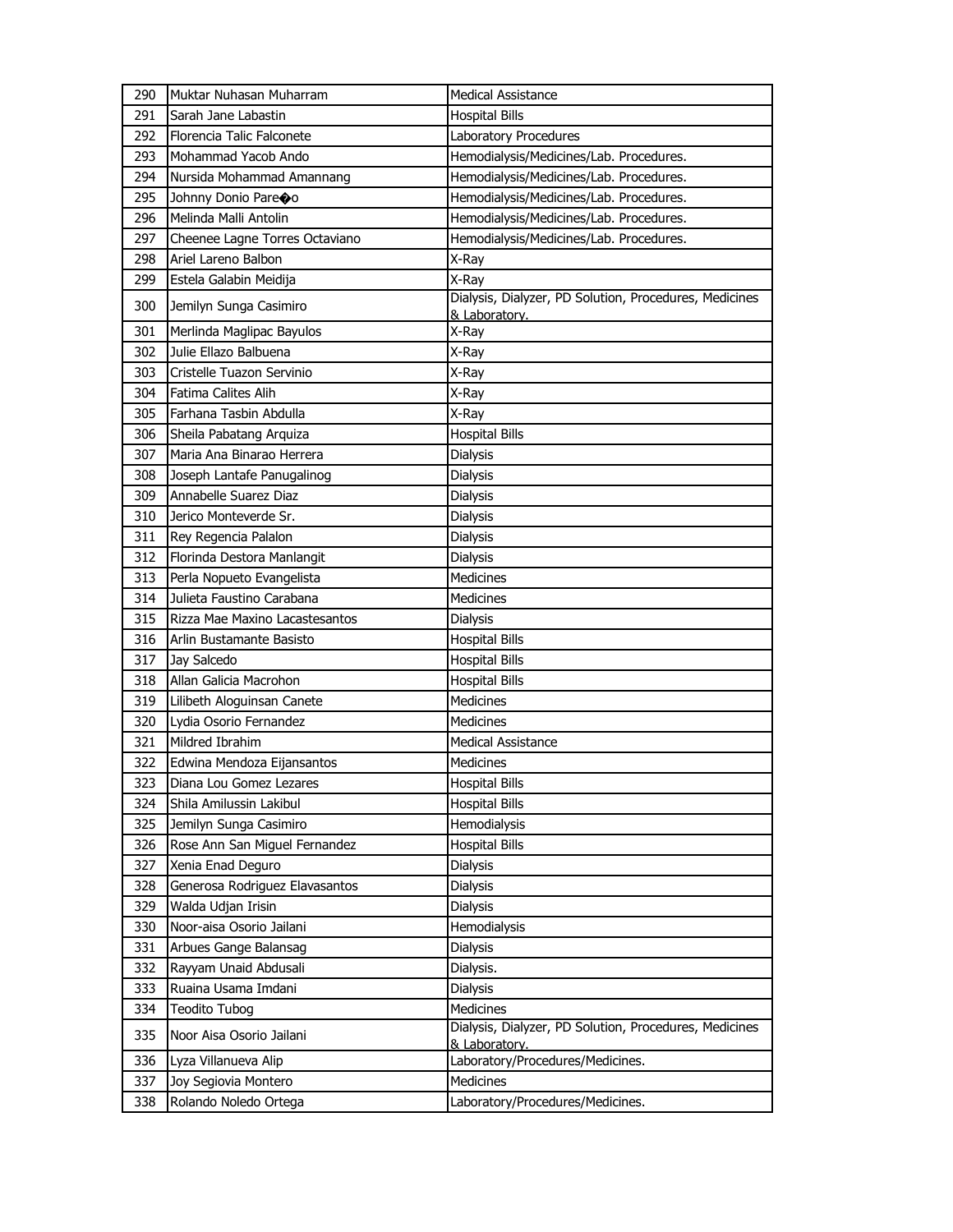| 339        | Mariam Padilla Montemor                     | <b>Hospital Bills</b>                     |
|------------|---------------------------------------------|-------------------------------------------|
| 340        | Mariam Padilla Montemor                     | <b>Hospital Bills</b>                     |
| 341        | Rommel Bangay Raganas                       | <b>Hospital Bills</b>                     |
| 342        | Benito Portabis Donessa                     | <b>Hospital Bills</b>                     |
| 343        | Roseller Ledesma Angeles                    | <b>Hospital Bills</b>                     |
| 344        | Jimmy Haradji Johan                         | <b>Hospital Bills</b>                     |
| 345        | Jenny Rose Francisco Baguio                 | <b>Hospital Bills</b>                     |
| 346        | Annabelle Suarez Diaz                       | Medicines                                 |
| 347        | Recyl Declines Dignum                       | <b>Medicines</b>                          |
| 348        | Rizza Mae Maxino Lacastesantos              | <b>Dialysis</b>                           |
| 349        | Walda Udjan Irisin                          | Dialysis                                  |
| 350        | Amalia Delgado Tabotabo                     | Dialysis                                  |
| 351        | Rey Regencia Palalon                        | <b>Medicines</b>                          |
| 352        | Nida Borres Dignom                          | <b>Medicines</b>                          |
| 353        | Jerico Monteverde Sr.                       | <b>Dialysis</b>                           |
| 354        | Annabelle Suarez Diaz                       | Dialysis                                  |
| 355        | Giovanni Sanson Guevara                     | <b>Dialysis</b>                           |
| 356        | Florinda Destora Manlangit                  | Dialysis                                  |
| 357        | Rey Regencia Palalon                        | <b>Dialysis</b>                           |
| 358        | Maria Ana Binarao Herrera                   | <b>Dialysis</b>                           |
| 359        | Romeo Jr Bonifacio Moreno                   | <b>Hospital Bills</b>                     |
| 360        | Frida De Asis Eubank                        | Hemodialysis/Medicines/Lab. Procedures.   |
| 361        | Inocente Alejandro Saavedra                 | Hemodialysis/Medicines/Lab. Procedures.   |
| 362        | Dedeo Mahilum Macapas                       | <b>Hospital Bills</b>                     |
| 363        | Abdulmuin Asmawil Patta                     | <b>Blood Assistance</b>                   |
|            |                                             |                                           |
|            |                                             |                                           |
| 364        | Cheenee Lagne Torres Octaviano              | Hemodialysis/Medicines/Lab. Procedures.   |
| 365        | Noor-aisa Osorio Jailani                    | Hemodialysis/Medicines/Lab. Procedures.   |
| 366        | Melinda Malli Antolin                       | Hemodialysis/Medicines/Lab. Procedures.   |
| 367        | Mohammad Yacob Adani Ando                   | Hemodialysis/Medicines/Lab. Procedures.   |
| 368        | Giovanni Sanson Guevara                     | Hemodialysis/Medicines/Lab. Procedures.   |
| 369        | Renjameel Baguinda Munar                    | Hemodialysis/Medicines/Lab. Procedures.   |
| 370        | Amalia Delgado Tabotabo                     | <b>Hospital Bills</b>                     |
| 371        | Joel Reyes Araneta                          | Hemodialysis                              |
| 372        | Johnny Donio Pareco                         | Hemodialysis/Medicines/Lab. Procedures.   |
| 373        | Tadzmahal Hassan Gulam                      | Hemodialysis/Medicines/Lab. Procedures.   |
| 374        | Carlos Jr. Rojas Pascua                     | Hemodialysis/Medicines/Lab. Procedures.   |
| 375        | Orlando Enriquez Salinas                    | Hemodialysis/Medicines/Lab. Procedures.   |
| 376        | Eduardo Madrioan Abella                     | <b>Hospital Bills</b>                     |
| 377        | Ernesto Bantog Montejo                      | <b>Hospital Bills</b>                     |
| 378        | Ernesto Bantog Montejo                      | <b>Hospital Bills</b>                     |
| 379        | Ernesto Bantog Montejo                      | <b>Hospital Bills</b>                     |
| 380        | <b>Richard Angeles Reyes</b>                | Hemodialysis/Medicines/Lab. Procedures.   |
| 381        | Rolando Villanueva Guzman                   | Hemodialysis/Medicines/Lab. Procedures.   |
| 382        | Linda Aldeon Duka                           | Hemodialysis/Medicines/Lab. Procedures.   |
| 383        | Josephine Lapitan Jumalon                   | Medical Assistance                        |
| 384        | Charito Patrocenio Sidaya                   | Laboratory Procedures                     |
| 385        | Aranas Bagares Roderick                     | <b>Medicines</b>                          |
| 386        | Daniel Bariacion Bohol                      | <b>Medical Assistance</b>                 |
| 387<br>388 | Efren Vitara Buenia<br>Erlenda Allones Iran | <b>Medicines</b><br><b>Hospital Bills</b> |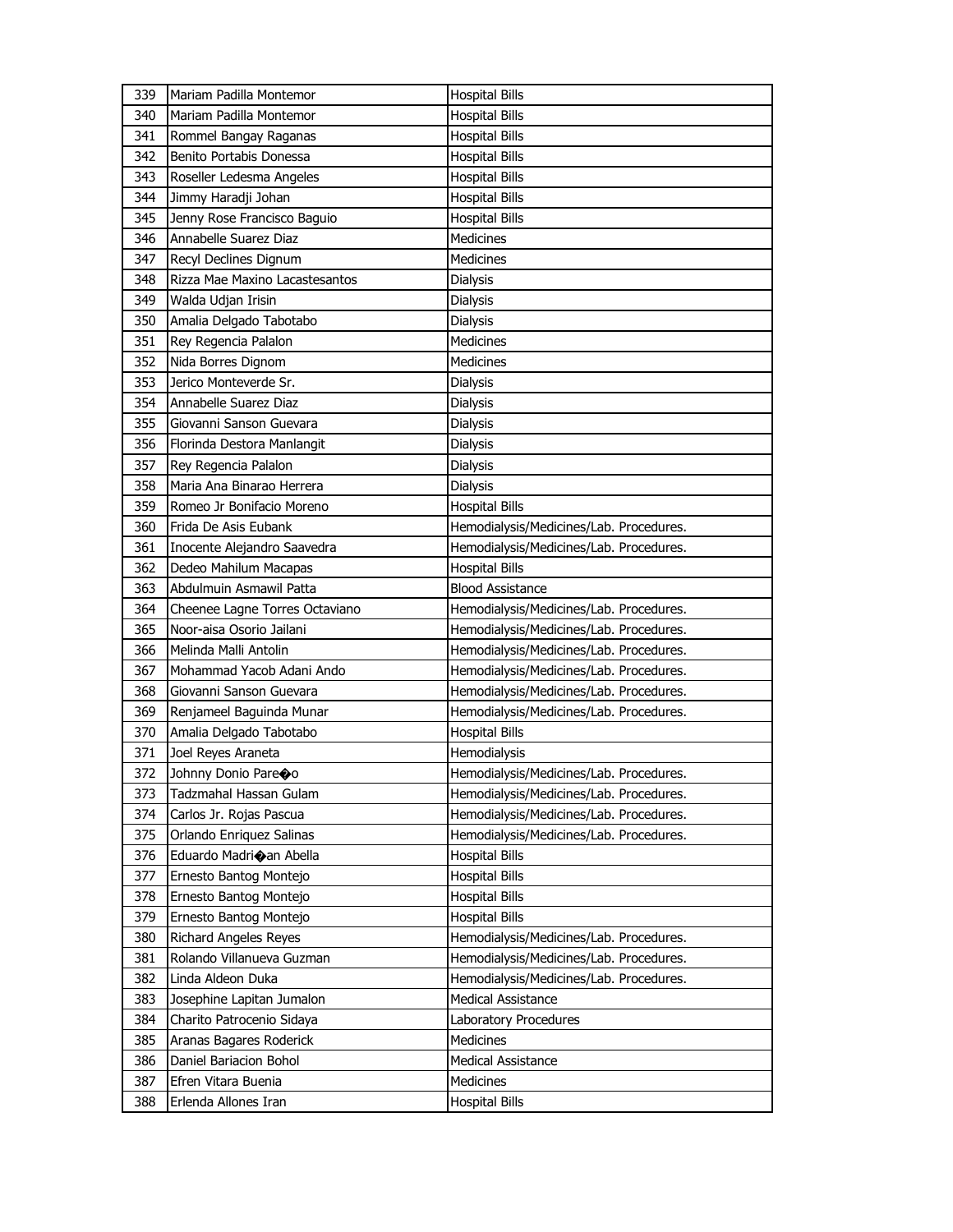| 389 | Bin-ameer Tackong Adala        | <b>Hospital Bills</b>                   |
|-----|--------------------------------|-----------------------------------------|
| 390 | Sihan Aiyub Mossoh             | <b>Hospital Bills</b>                   |
| 391 | Sihan Aiyub Mossoh             | <b>Hospital Bills</b>                   |
| 392 | Efren Loberiano Digo           | Medicines                               |
| 393 | Jerico Monteverde Sr.          | Hemodialysis                            |
| 394 | Joseph Lantafe Panugalinog     | <b>Hemodialvsis</b>                     |
| 395 | Florinda Destora Manlangit     | Hemodialysis                            |
| 396 | Maria Ana Binarao Herrera      | Hemodialysis                            |
| 397 | Emelyn Gabotero Andes          | <b>Medicines</b>                        |
| 398 | Rizza Mae Maxino Lacastesantos | <b>Dialysis</b>                         |
| 399 | Honorio Paluhod Carioo Jr      | Medicines                               |
| 400 | Usman Salaksakan Al-mira       | <b>Hospital Bills</b>                   |
| 401 | Maria Gemma Duarte             | <b>Medicines</b>                        |
| 402 | Nurdelyn Absari Tahassam       | Medicines                               |
| 403 | Rolando Villanueva Guzman      | Hemodialysis                            |
| 404 | Rahima Maadil Baptisma         | Medicines                               |
| 405 | Duwina Nasali Hawari           | <b>Hospital Bills</b>                   |
| 406 | Duwina Nasali Hawari           | <b>Hospital Bills</b>                   |
| 407 | Duwina Nasali Hawari           | <b>Hospital Bills</b>                   |
| 408 | Jennifer Hamad Menzuais        | <b>Hospital Bills</b>                   |
| 409 | Michelle Gansabot Albarina     | <b>Hospital Bills</b>                   |
| 410 | Mary Ann Torres Tejada         | <b>Hospital Bills</b>                   |
| 411 | Renjameel Baguinda Munar       | Hemodialysis                            |
| 412 | Amalia Delgado Tabotabo        | Hemodialysis                            |
| 413 | Orlando Enriquez Salinas       | Hemodialysis                            |
| 414 | Giovani Guevara                | Hemodialysis                            |
| 415 | Tadzmahal Hassan Gulam         | Hemodialysis                            |
| 416 | Cheenee Lagne Torres Octaviano | Hemodialysis                            |
| 417 | Mohammad Yacob Ando            | Hemodialysis                            |
| 418 | Johnny Donio Pareoo            | Hemodialysis                            |
| 419 | Melinda Malli Antolin          | Hemodialysis                            |
| 420 | Renjameel Baguinda Munar       | Hemodialysis                            |
| 421 | Maria Fe Francisco Agustin     | Hemodialysis                            |
| 422 | Flordeliza Fabian Villegas     | Hemodialysis/Medicine                   |
| 423 | Arbues Gange Balansag          | Hemodialysis/Medicines/Lab. Procedures. |
| 424 | Dela Cruz Francisco            | <b>Medicines</b>                        |
| 425 | Xenia Enad Deguro              | Hemodialysis/Medicines/Lab. Procedures. |
| 426 | Abdulmuin Asmawil Patta        | Hemodialysis/Medicines/Lab. Procedures. |
| 427 | Abdulmuin Asmawil Patta        | Hemodialysis/Medicines/Lab. Procedures. |
| 428 | Ruaina Usama Imdani            | Hemodialysis/Medicines/Lab. Procedures. |
| 429 | Rayyam Unaid Abdusali          | Hemodialysis/Medicines/Lab. Procedures. |
| 430 | Lizel Estrellas Fuentebella    | Hemodialysis/Medicines/Lab. Procedures. |
| 431 | Elman Aquiatan Felicisimo      | Hemodialysis/Medicines/Lab. Procedures. |
| 432 | Lydia Osorio Fernandez         | Laboratory/Procedures/Medicines.        |
| 433 | Joseph Lantafe Panugalinog     | Hemodialysis/Medicines/Lab. Procedures. |
| 434 | Jemilyn Sunga Casimiro         | Hemodialysis/Medicines/Lab. Procedures. |
| 435 | Noor Aisa Osorio Jailani       | Hemodialysis/Medicines/Lab. Procedures. |
| 436 | Generosa Rodriguez Elavasantos | Hemodialysis                            |
| 437 | Crisostomo Aspi Pono           | <b>Hospital Bills</b>                   |
| 438 | Margani Arok Sampang           | <b>Hospital Bills</b>                   |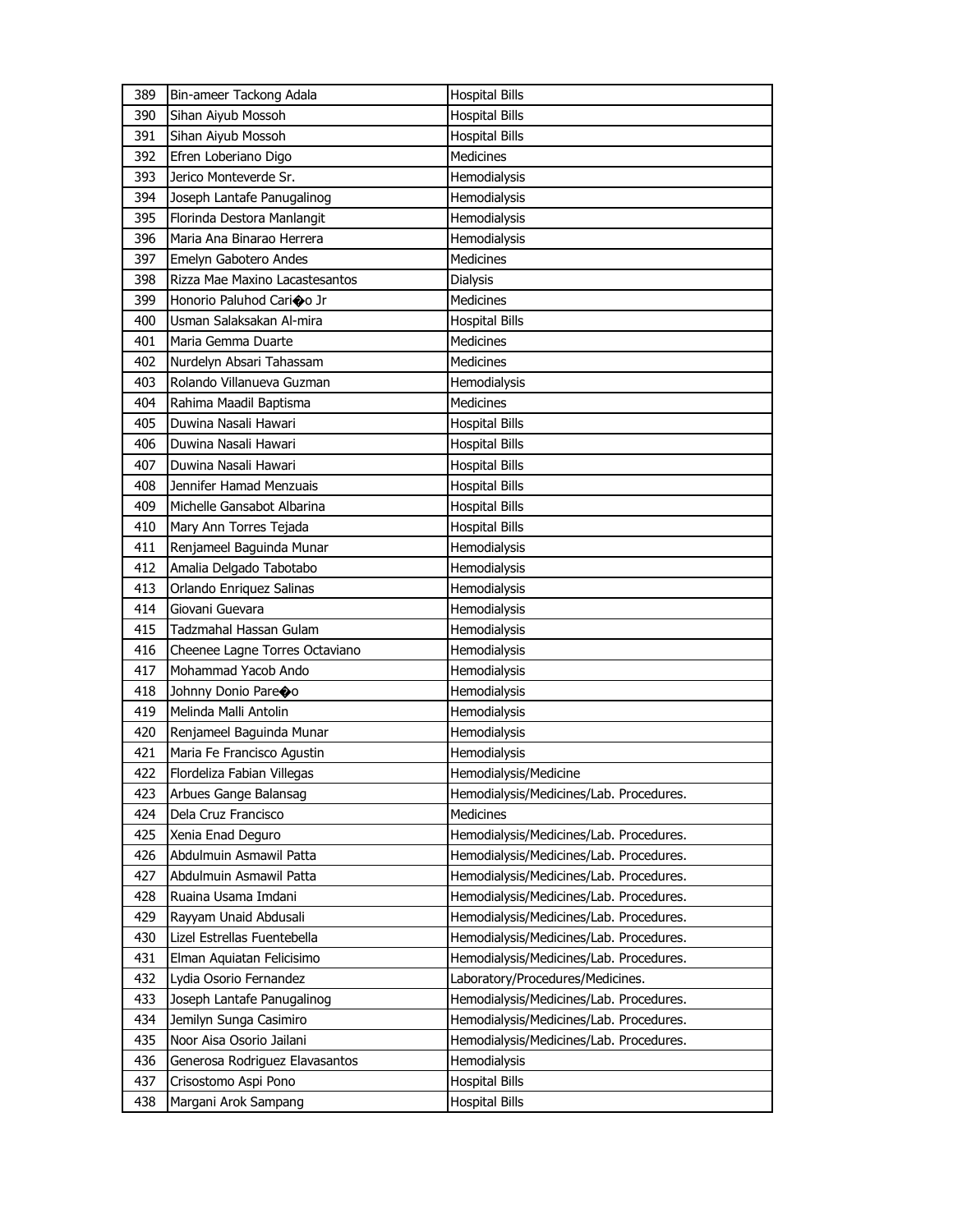| 439 | Edilberto A. Estrella          | <b>Blood Assistance</b>                 |
|-----|--------------------------------|-----------------------------------------|
| 440 | Galib Usman Ramalan            | <b>Hospital Bills</b>                   |
| 441 | Sitti Jamela Hayre Espinosa    | CT-Scan                                 |
| 442 | Zhandra Faijal                 | <b>Hospital Bills</b>                   |
| 443 | Nur-ridzma Tahil Jalis         | <b>Hospital Bills</b>                   |
| 444 | Carla Angela Candido           | <b>Medical Assistance</b>               |
| 445 | Florinda Destora Manlangit     | Hemodialysis/Medicines/Lab. Procedures. |
| 446 | Maria Ana Binarao Herrera      | Hemodialysis/Medicines/Lab. Procedures. |
| 447 | Rey Regencia Palalon           | Hemodialysis/Medicines/Lab. Procedures. |
| 448 | Arnulfo Aquino Teofilo         | Hemodialysis/Medicines/Lab. Procedures. |
| 449 | Rizza Mae Maxino Lacastesantos | Hemodialysis/Medicines/Lab. Procedures. |
| 450 | Amalia Delgado Tabotabo        | Hemodialysis/Medicines/Lab. Procedures. |
| 451 | Dennis Raz Gaspar              | Hemodialysis/Medicine                   |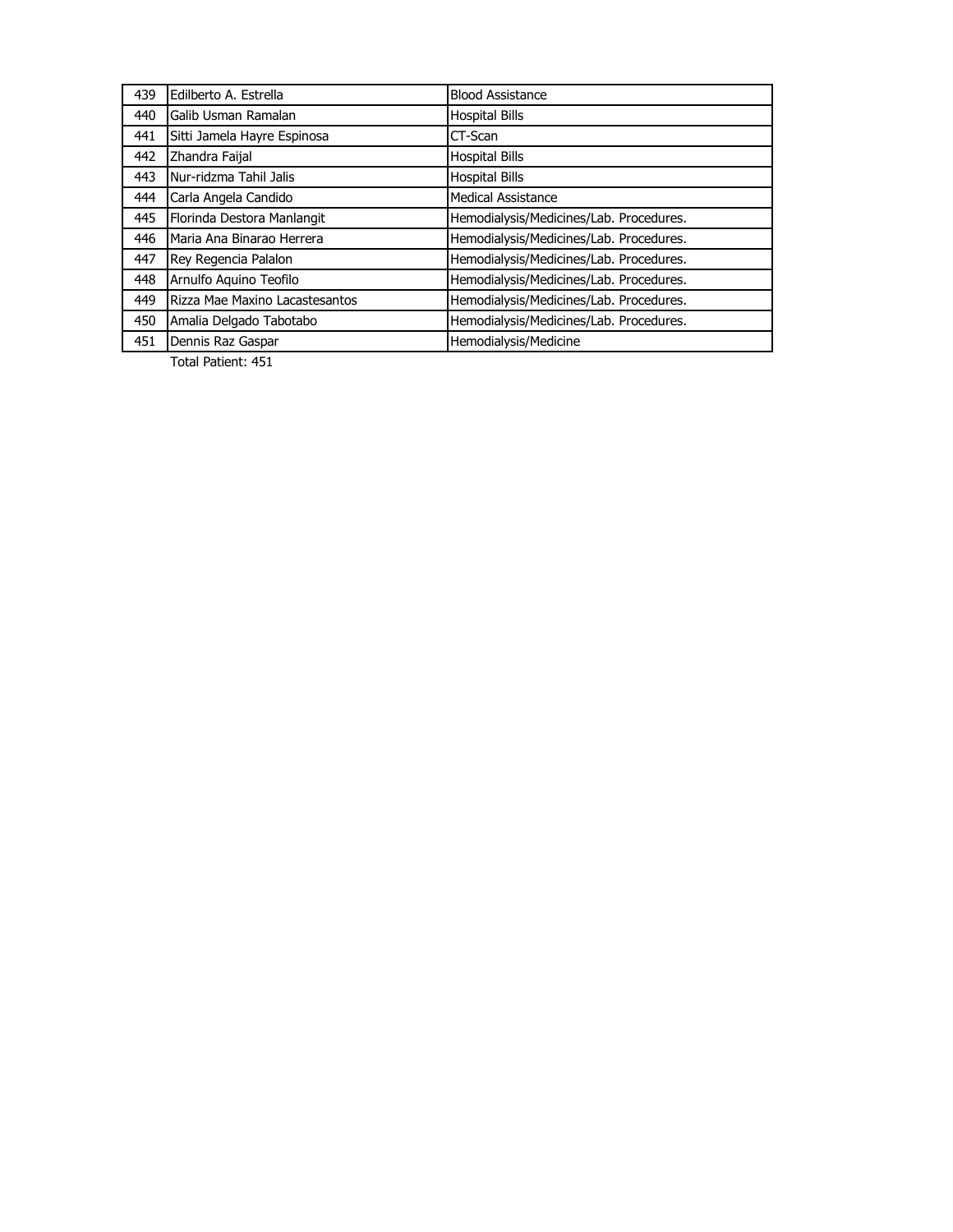

# ZAMBOANGA CITY MEDICAL CENTER

For the month of June year 2020

| No#            | <b>Name of Patient</b>         | Assistance                              |
|----------------|--------------------------------|-----------------------------------------|
| $\mathbf{1}$   | Mac Aaron Docdoc               | <b>Hospital Bills</b>                   |
| $\overline{2}$ | Hector L. Delos Reyes          | <b>Medicines</b>                        |
| 3              | Paulino Bongabong Tacloban     | <b>Medicines</b>                        |
| 4              | Roger Donio Pareoo             | <b>Medicines</b>                        |
| 5              | Prisco Atilano Lago            | <b>Medicines</b>                        |
| 6              | Jonathan Maglente Solana       | PD Solution.                            |
| 7              | Salvador Guerrero Mabasa       | <b>Medicines</b>                        |
| 8              | Melinda Malli Antolin          | Hemodialysis                            |
| 9              | Orlando Enriquez Salinas       | Hemodialysis                            |
| 10             | Mohammad Yacob Adani Ando      | Hemodialysis                            |
| 11             | Johnny Donio Pare�o            | Hemodialysis                            |
| 12             | Thomas Antonio Manuel          | <b>Medicines</b>                        |
| 13             | Cheenee Lagne Torres Octaviano | Hemodialysis                            |
| 14             | Giovani Guevara                | Hemodialysis                            |
| 15             | Renjameel Baguinda Munar       | Hemodialysis                            |
| 16             | Amalia Delgado Tabotabo        | Hemodialysis                            |
| 17             | Tadzmahal Hassan Gulam         | Hemodialysis                            |
| 18             | Noor Aisa Osorio Jailani       | Hemodialysis                            |
| 19             | Joseph Lantafe Panugalinog     | Hemodialysis                            |
| 20             | Veronica Tenerife Dela Cruz    | <b>Medicines</b>                        |
| 21             | Arnalisa Munap Hanniyung       | Hemodialysis/Medicines/Lab. Procedures. |
| 22             | Arvic Gregorio Din             | Hemodialysis/Medicines/Lab. Procedures. |
| 23             | Paul Patrick Francisco Aguilar | <b>Medicines</b>                        |
| 24             | Raquel Ramos Barjose           | Hemodialysis/Medicines/Lab. Procedures. |
| 25             | Generosa Rodriguez Elavasantos | Hemodialysis/Medicines/Lab. Procedures. |
| 26             | Walda Udjan Irisin             | Hemodialysis/Medicines/Lab. Procedures. |
| 27             | Rayyam Unaid Abdusali          | Hemodialysis/Medicines/Lab. Procedures. |
| 28             | Arbues Gange Balansag          | Hemodialysis/Medicines/Lab. Procedures. |
| 29             | Saturnino Santos Sapuan        | Hemodialysis/Medicines/Lab. Procedures. |
| 30             | Ruaina Usama Imdani            | Hemodialysis/Medicines/Lab. Procedures. |
| 31             | Henry Vidas Martinez           | Hemodialysis/Medicines/Lab. Procedures. |
| 32             | Marie Fe Francisco Agustin     | Hemodialysis/Medicines/Lab. Procedures. |
| 33             | Jenalyn Langrio Daraug         | Hemodialysis/Medicines/Lab. Procedures. |
| 34             | Abdulmuin Asmawil Patta        | Hemodialysis/Medicines/Lab. Procedures. |
| 35             | Ruel. Atordido Mendoza         | Hemodialysis/Medicines/Lab. Procedures. |
| 36             | Sherly Limen Columbres         | Hemodialysis/Medicines/Lab. Procedures. |
| 37             | Xenia Enad Deguro              | Hemodialysis/Medicines/Lab. Procedures. |
| 38             | Dennis Raz Gaspar              | Hemodialysis/Medicines/Lab. Procedures. |
| 39             | Jemilyn Sunga Casimiro         | Hemodialysis/Medicines/Lab. Procedures. |
| 40             | Raymond Francisco Locson       | Medical Assistance.                     |
| 41             | Mario Andatao Maricol          | Medical Assistance                      |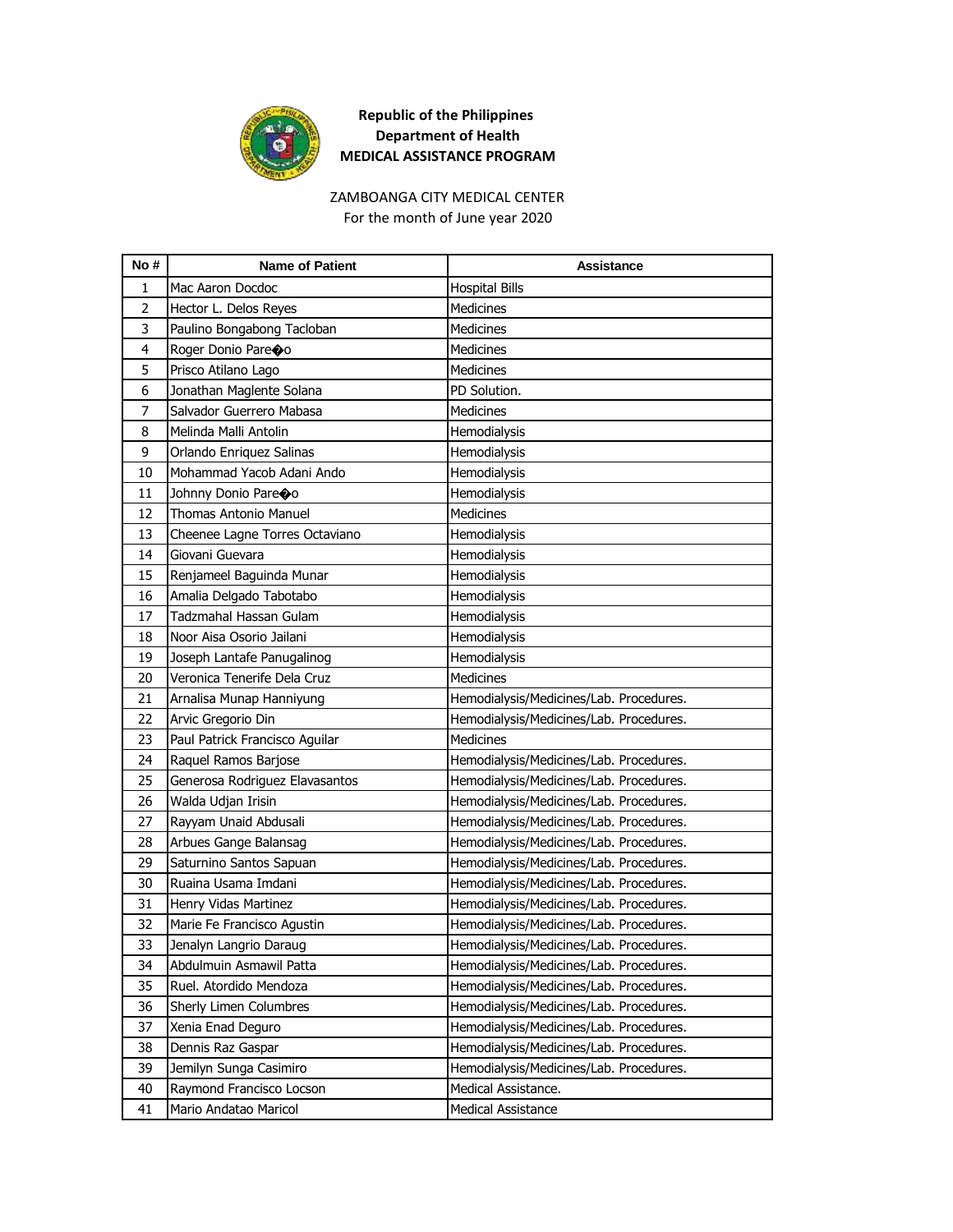| 42 | Caridad Espidido Tanpua         | <b>Medical Assistance</b>               |
|----|---------------------------------|-----------------------------------------|
| 43 | Pedro Omiping Tornera           | <b>Hospital Bills</b>                   |
| 44 | Ambrie Misil Tul                | <b>Hospital Bills</b>                   |
| 45 | Aila Jean Clemente Estocapio    | Medicines                               |
| 46 | Rizza Mae Maxino Lacastesantos  | Hemodialysis                            |
| 47 | Aila Jean Clemente Estocapio    | Medicines                               |
| 48 | Iniego Dominice                 | Medicines                               |
| 49 | Jay-ar Jose Barillo Lorca       | Laboratory/Procedures/Medicines.        |
| 50 | Florinda Destora Manlangit      | Hemodialysis                            |
| 51 | Maria Ana Binarao Herrera       | Hemodialysis                            |
| 52 | Jerico Monteverde Sr.           | Hemodialysis                            |
| 53 | Florinda Destora Manlangit      | <b>Medicines</b>                        |
| 54 | Ma. Mercedita Mendoza Hervacio  | <b>Hospital Bills</b>                   |
| 55 | Jonie Vicente Denosca           | <b>Hospital Bills</b>                   |
| 56 | Erolyn Lumbre Pagotaisidro      | Hemodialysis                            |
| 57 | Jessel Jane Bete Hayohoy        | <b>Hospital Bills</b>                   |
| 58 | Degayo Ecle Danny               | <b>Hospital Bills</b>                   |
| 59 | Mary Lea Flores Santiago        | Medicines                               |
| 60 | Sandy Pobre De Jesus            | Medicines                               |
| 61 | Nasser Sarael Sampang           | <b>Hospital Bills</b>                   |
| 62 | Nasser Sarael Sampang           | <b>Hospital Bills</b>                   |
| 63 | Gretchen Ledesma Delos Reyes    | <b>Hospital Bills</b>                   |
| 64 | Gretchen Ledesma Delos Reyes    | <b>Hospital Bills</b>                   |
| 65 | Edgardo Paragat Papa            | <b>Hospital Bills</b>                   |
| 66 | Edgardo Paragat Papa            | <b>Hospital Bills</b>                   |
|    |                                 |                                         |
| 67 | Susan Concepcion Pobre          | Medicines                               |
| 68 | Vener Vince Delos Santos Balisi | <b>Hospital Bills</b>                   |
| 69 | Henry Vidas Martinez            | <b>Hospital Bills</b>                   |
| 70 | Lilibeth Aloguinsan Canete      | Hemodialysis/Medicines/Lab. Procedures. |
| 71 | Jimsy Fernandez Soliven         | Hemodialysis/Medicines/Lab. Procedures. |
| 72 | Jimsy Fernandez Soliven         | Hemodialysis/Medicines/Lab. Procedures. |
| 73 | Letecia Macaambac Garcia        | Hemodialysis/Medicines/Lab. Procedures. |
| 74 | Ruaina Usama Imdani             | Hemodialysis/Medicines/Lab. Procedures. |
| 75 | Rayyam Unaid Abdusali           | Hemodialysis/Medicines/Lab. Procedures. |
| 76 | Abdulmuin Asmawil Patta         | Hemodialysis/Medicines/Lab. Procedures. |
| 77 | Inocente Alejandro Saavedra     | Hemodialysis/Medicines/Lab. Procedures. |
| 78 | Henry Vidas Martinez            | Hemodialysis                            |
| 79 | Arbues Gange Balansag           | Hemodialysis                            |
| 80 | Armand H. Lee                   | Laboratory Procedures                   |
| 81 | Armand H. Lee                   | Laboratory Procedures                   |
| 82 | Generosa Rodriguez Elavasantos  | Hemodialysis                            |
| 83 | Xenia Enad Deguro               | Hemodialysis                            |
| 84 | Emelyn Gabotero Andes           | Hemodialysis/Medicines/Lab. Procedures. |
| 85 | Maria Ana Binarao Herrera       | Hemodialysis/Medicines/Lab. Procedures. |
| 86 | Dennis Raz Gaspar               | Hemodialysis/Medicines/Lab. Procedures. |
| 87 | Jerico Monteverde Sr.           | Hemodialysis/Medicines/Lab. Procedures. |
| 88 | Florinda Destora Manlangit      | Hemodialysis/Medicines/Lab. Procedures. |
| 89 | Lishel Gagya                    | Hemodialysis/Medicines/Lab. Procedures. |
| 90 | Hairun Ibrahin Alian            | Hemodialysis/Medicines/Lab. Procedures. |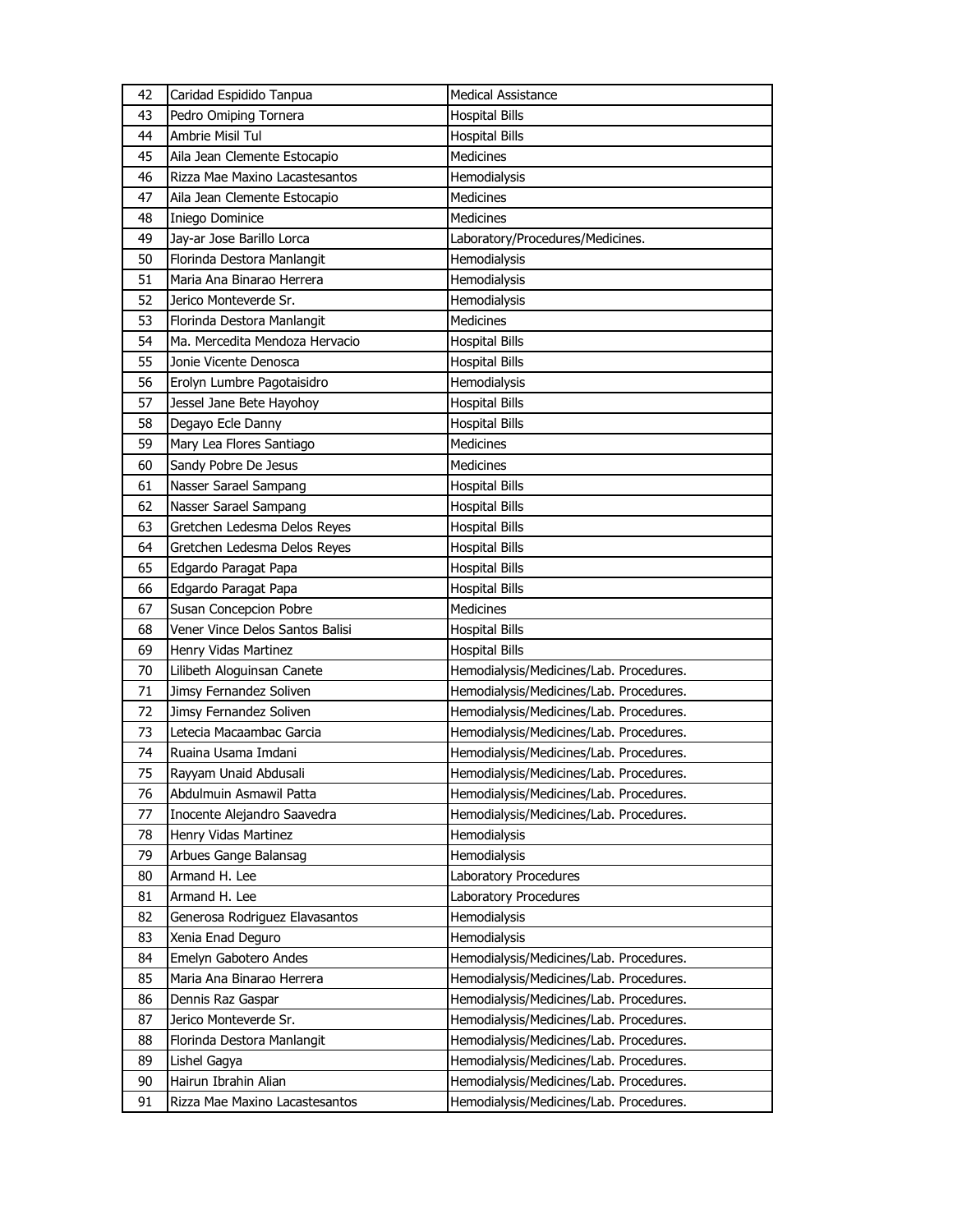| 92  | Amalia Delgado Tabotabo        | Hemodialysis/Medicines/Lab. Procedures. |
|-----|--------------------------------|-----------------------------------------|
| 93  | Vilma Delos Reyes Quiamco      | Hemodialysis/Medicines/Lab. Procedures. |
| 94  | Suraida Ismula Salih           | Hemodialysis/Medicines/Lab. Procedures. |
| 95  | Baby Girl Francisco            | <b>Hospital Bills</b>                   |
| 96  | Ana Duma Laja                  | <b>Hospital Bills</b>                   |
| 97  | Ana Duma Laja                  | <b>Hospital Bills</b>                   |
| 98  | Ludivina Cabayacruz Ejansantos | Ct Scan with Contrast.                  |
| 99  | Efren Sali Purisima            | <b>Medicines</b>                        |
| 100 | Linda Tubog Rigodon            | Medicines                               |
| 101 | Johnny Donio Pareco            | Dialysis.                               |
| 102 | Reneboy Laride Agan            | <b>Hospital Bills</b>                   |
| 103 | Eloida Pilanga Rojas Mateo     | <b>Hospital Bills</b>                   |
| 104 | Nasher Ammad Dayto             | Medicines                               |
| 105 | Eloida Pilanga Rojas Mateo     | <b>Hospital Bills</b>                   |
| 106 | Mervin Cuenca Bautista         | Laboratory Procedures                   |
| 107 | Luzviminda Encisco Francisco   | <b>Hospital Bills</b>                   |
| 108 | Arcillas Urulaza Liezl         | <b>Medicines</b>                        |
| 109 | Jerico Monteverde Sr.          | Dialysis                                |
| 110 | Rolando Noledo Ortega          | Laboratory/Procedures/Medicines.        |
| 111 | Ash Gabriel Nuguit Araneta     | <b>Hospital Bills</b>                   |
| 112 | Romelyn Dinopol Tabuco         | <b>Hospital Bills</b>                   |
| 113 | Adella Apolinario Oraoola      | <b>Hospital Bills</b>                   |
| 114 | Leslie Manalim Pizon           | <b>Hospital Bills</b>                   |
| 115 | Dhenmike Sumindan Arcayan      | <b>Hospital Bills</b>                   |
| 116 | Myrna Palahuddin Angeles       | <b>Hospital Bills</b>                   |
| 117 | Rizza Mae Maxino Lacastesantos | <b>Dialysis</b>                         |
| 118 | Nancy Rubio Tenorio            | Laboratory/Procedures/Medicines.        |
| 119 | Henry Vidas Martinez           | Medicines                               |
| 120 | Arbues Gange Balansag          | <b>Dialysis</b>                         |
| 121 | Florinda Destora Manlangit     | Dialysis                                |
| 122 |                                |                                         |
|     | Jessica Ignacio Lozada         | Laboratory/Procedures/Medicines.        |
| 123 | Maria Ana Binarao Herrera      | <b>Dialysis</b>                         |
| 124 | Vidal Pueblo Juan              | Laboratory/Procedures/Medicines.        |
| 125 | Luciano Alberto Olayon         | Medicines                               |
| 126 | Fe Villanueva Galvez           | Medicines                               |
| 127 | Ainalyn Albani Hairul          | <b>Hospital Bills</b>                   |
| 128 | Ainalyn Albani Hairul          | <b>Hospital Bills</b>                   |
| 129 | Anrada Bairulla Alawaddin      | <b>Hospital Bills</b>                   |
| 130 | Dave Torres Ramos              | <b>Hospital Bills</b>                   |
| 131 | Cynthia Ignacio Amil           | Dialysis                                |
| 132 | John Marco Tubino Reyes        | Laboratory/Procedures/Medicines.        |
| 133 | Bernardita Papas Visitacion    | <b>Medicines</b>                        |
| 134 | Hector L. Delos Reyes          | Medicines                               |
| 135 | Thelma Robin Rojas             | Medicines                               |
| 136 | Anihal Mursidi Sali            | <b>Hospital Bills</b>                   |
| 137 | Roland Arilas Amangas          | <b>Hospital Bills</b>                   |
| 138 | Rami Nawara Alhari             | Hospital Bills                          |
| 139 | Rami Nawara Alhari             | <b>Hospital Bills</b>                   |
| 140 | Donald Echavez Baguio          | <b>Hospital Bills</b>                   |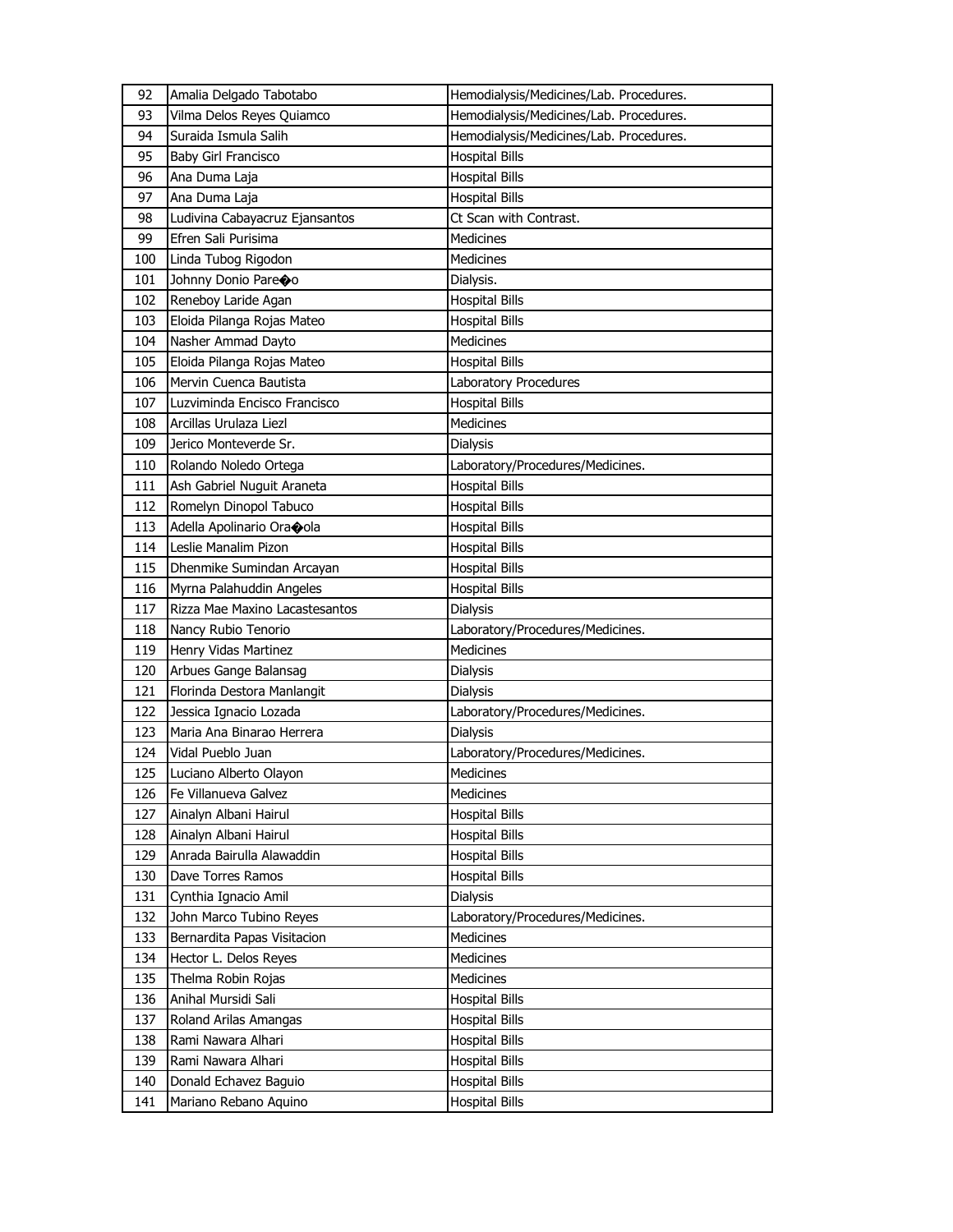| 142        | Armaida Sabbirul Alijam                           | <b>Hospital Bills</b>                          |
|------------|---------------------------------------------------|------------------------------------------------|
| 143        | Alejandro Delima Sali                             | <b>Hospital Bills</b>                          |
| 144        | Mary Rose Lima Lima Vere                          | <b>Hospital Bills</b>                          |
| 145        | Francisco Bondawog Betty                          | <b>Hospital Bills</b>                          |
| 146        | Maria Ana Binarao Herrera                         | Dialysis                                       |
| 147        | Florinda Destora Manlangit                        | Dialysis                                       |
| 148        | Jerico Monteverde Sr.                             | Dialysis                                       |
| 149        | Annabelle Suarez Diaz                             | Dialysis                                       |
| 150        | Rey Regencia Palalon                              | Dialysis                                       |
| 151        | Jovie Dela Pedra Rovero                           | <b>Medicines</b>                               |
| 152        | Annabelle Suarez Diaz                             | Medicines                                      |
| 153        | Rey Regencia Palalon                              | Medicines                                      |
| 154        | Rizza Mae Maxino Lacastesantos                    | Dialysis                                       |
| 155        | Generosa Rodriguez Elavasantos                    | Dialysis                                       |
| 156        | Ruth Carnaza Ple $\bullet$ ago                    | <b>Hospital Bills</b>                          |
| 157        | Ruth Carnaza Pleoago                              | <b>Hospital Bills</b>                          |
| 158        | Ruth Carnaza Pleoago                              | <b>Hospital Bills</b>                          |
| 159        | Orlando Enriquez Salinas                          | Hemodialysis                                   |
| 160        | Tadzmahal Hassan Gulam                            | Hemodialysis                                   |
| 161        | Noor-aisa Osorio Jailani                          | Hemodialysis                                   |
| 162        | Joseph Lantafe Panugalinog                        | Hemodialysis                                   |
| 163        | May Sara Damasali Iralan                          | Hemodialysis                                   |
| 164        | Annabelle Suarez Diaz                             | Hemodialysis                                   |
| 165        | Mohammad Yacob Ando                               | Hemodialysis                                   |
| 166        | Morito Camral Medina                              | Medicines                                      |
|            |                                                   |                                                |
|            |                                                   |                                                |
| 167        | Melinda Malli Antolin                             | Hemodialysis                                   |
| 168        | Nurdelyn Absari Tahassam                          | Laboratory/Procedures/Medicines.               |
| 169        | Jerome Francisco De Jesus                         | Hemodialysis                                   |
| 170        | Jovie Dela Pedra Rovero                           | Diagnostic Procedure/Laboratory/Medicine.      |
| 171        | Gay Sta. Teresa Damian                            | Dialysis                                       |
| 172        | Lianne Cassey Gaganting Legaspi                   | Laboratory/Procedures/Medicines.               |
| 173        | Ma. Rosa Romero Acasio                            | <b>Hospital Bills</b>                          |
| 174        | Jomar Mendoza Manalo<br>Alexis Rosil Basalo       | Laboratory/Procedures/Medicines.               |
| 175        |                                                   | Laboratory/Procedures/Medicines.               |
| 176        | Celina Delos Reyes Luna                           | Medicines                                      |
| 177        | Javier Lipae Ladjawan                             | <b>Hospital Bills</b>                          |
| 178        | Arnulfo Aquino Reofilo                            | <b>Hospital Bills</b>                          |
| 179        | Melca Matulac Amilasan                            | Laboratory/Procedures/Medicines.               |
| 180        | Benigno Rodriguez Nitro                           | <b>Medicines</b>                               |
| 181        | Ailyn Cedonio Samson                              | <b>Hospital Bills</b><br><b>Hospital Bills</b> |
| 182        | Hadjala Maulana Jamahali                          |                                                |
| 183        | Betty Bondawog Francisco                          | Medicines                                      |
| 184        | Edwin Hiser Dar                                   | Laboratory Procedures                          |
| 185        | Milagros Bollozos Dar                             | Laboratory/Procedures/Medicines.               |
| 186        | Milagros Bollozos Dar                             | Medicines                                      |
| 187        | Romeliz Sontellinosa Ranara                       | Hospital bills / Medicines.                    |
| 188        | Jonathan Maglente Solana                          | PD Solution.                                   |
| 189        | Walda Udjan Irisin                                | Hemodialysis.                                  |
| 190<br>191 | Abdulmuin Asmawil Patta<br>Jemilyn Sunga Casimiro | Hemodialysis<br>Medicines                      |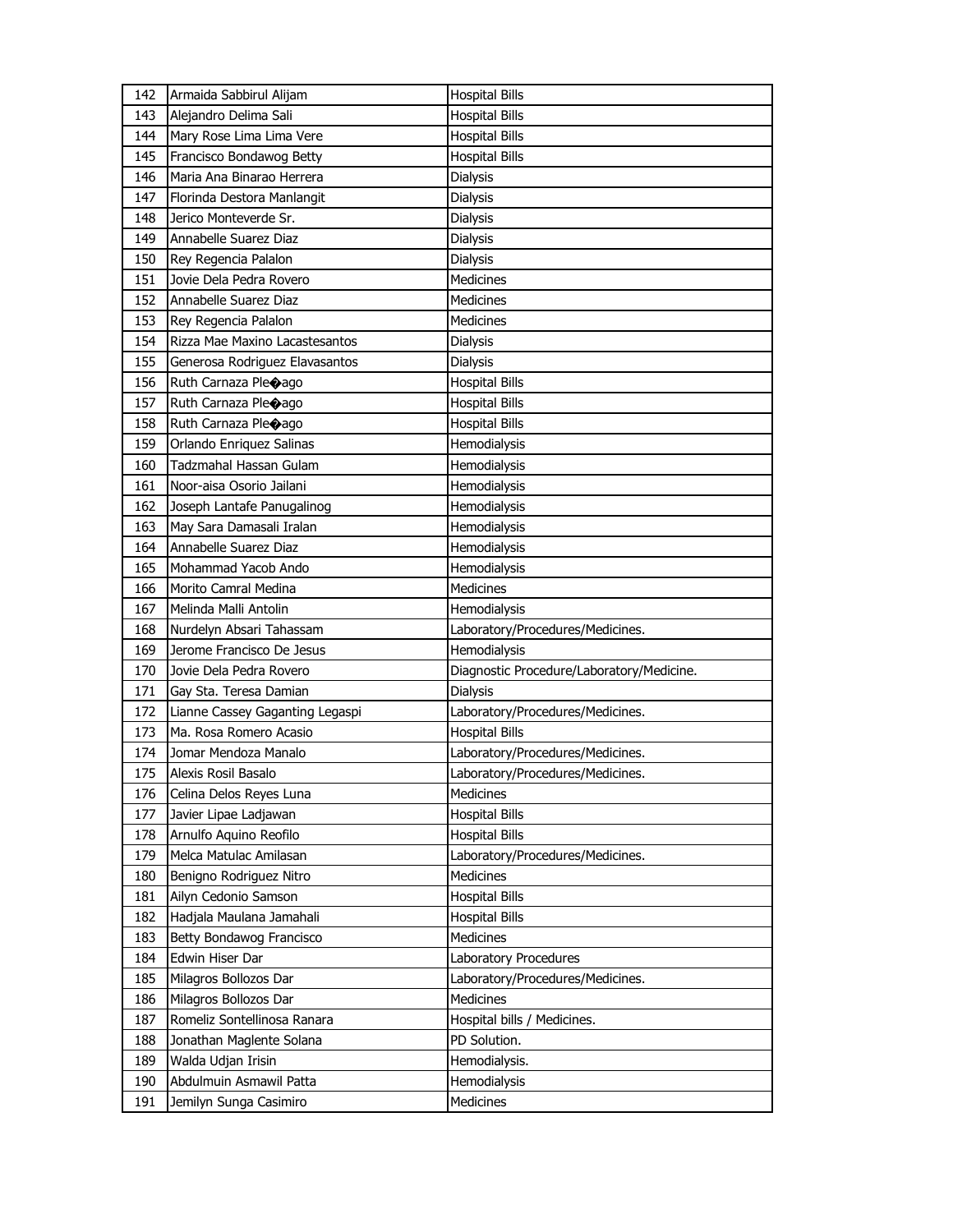| 192 | Lizel Estrellas Fuentebella    | Medicines                                           |
|-----|--------------------------------|-----------------------------------------------------|
| 193 | Sadjara Juhadil Aliasgar       | <b>Hospital Bills</b>                               |
| 194 | Joseph Lantafe Panugalinog     | Hemodialysis                                        |
| 195 | Noor Aisa Osorio Jailani       | Hemodialysis                                        |
| 196 | Rolando Noledo Ortega          | Laboratory Procedures                               |
| 197 | Erwin Basilio Sanson           | <b>Hospital Bills</b>                               |
| 198 | Ruaina Usama Imdani            | Hemodialysis/Medicines/Lab. Procedures.             |
| 199 | Veronica Tenerife Dela Cruz    | <b>Hospital Bills</b>                               |
| 200 | Rayyam Unaid Abdusali          | Hemodialysis/Medicines/Lab. Procedures.             |
| 201 | Orlando Enriquez Salinas       | hemodialysis, medicines and other needs.            |
| 202 | Arbues Gange Balansag          | Hemodialysis/Medicine                               |
| 203 | Rolando. Gaquit. Santiago      | Hemodialysis/Medicines/Lab. Procedures.             |
| 204 | Rolando. Gaquit. Santiago      | Hemodialysis/Medicines/Lab. Procedures.             |
| 205 | Mary Ann Quintos Arcilla       | <b>Hospital Bills</b>                               |
| 206 | Jonathan Corpuz Sadiao         | Laboratory Procedures                               |
| 207 | Nurhayana Martonia Yusup       | Hospital Bills                                      |
| 208 | Myra Garcia Samla              | <b>Hospital Bills</b>                               |
| 209 | Rajid Munjala Salih            | <b>Hospital Bills</b>                               |
| 210 | Jandehle Torres Loreto         | <b>Medical Assistance</b>                           |
| 211 | Nida Calbi Abdullah            | Hospital Bill / Laboratory / Procedures / Medicine. |
| 212 | Celina Delos Reyes Luna        | Chemotherapy & Medicines                            |
| 213 | Gretchel Ann Gomez Maratas     | Laboratory/Procedures/Medicines.                    |
| 214 | Gretchel Ann Gomez Maratas     | CT-Scan                                             |
| 215 | Carlo Padua Castillo           | Hospital bills / Medicines.                         |
| 216 | Emelyn Abello Claro            | <b>Hospital Bills</b>                               |
|     |                                |                                                     |
| 217 | Argen Quere-quere Quilap       | <b>Hospital Bills</b>                               |
| 218 | Redzma Alfad Maitim            | <b>Hospital Bills</b>                               |
| 219 | Gretchel Ann Gomez Maratas     | Laboratory/Procedures/Medicines.                    |
| 220 | Expedito Villalon Espinosa, Jr | <b>Hospital Bills</b>                               |
| 221 | Jerome Francisco De Jesus      | Hemodialysis/Medicines/Lab. Procedures.             |
| 222 | May Sara Damasali Iralan       | Hemodialysis/Medicines/Lab. Procedures.             |
| 223 | Orlando Enriquez Salinas       | Hemodialysis/Medicines/Lab. Procedures.             |
| 224 | Jimmy Haradji Johan            | Hemodialysis/Medicines/Lab. Procedures.             |
| 225 | Salvador Guerrero Mabasa       | Hemodialysis/Medicine                               |
| 226 | Marissa Daniel Olasiman        | Hemodialysis/Medicines/Lab. Procedures.             |
| 227 | Paulino Bongabong Tacloban     | Hemodialysis/Medicines/Lab. Procedures.             |
| 228 | Prisco Atilano Lago            | Hemodialysis/Medicines/Lab. Procedures.             |
| 229 | Jessica Pepito Balnig          | Hemodialysis/Medicines/Lab. Procedures.             |
| 230 | Frida De Asis Eubank           | Hemodialysis/Medicines/Lab. Procedures.             |
| 231 | Melinda Malli Antolin          | Hemodialysis/Medicines/Lab. Procedures.             |
| 232 | Tadzmahal Hassan Gulam         | Hemodialysis/Medicines/Lab. Procedures.             |
| 233 | Noor Aisa Osorio Jailani       | Hemodialysis/Medicines/Lab. Procedures.             |
| 234 | Joseph Lantafe Panugalinog     | Hemodialysis/Medicines/Lab. Procedures.             |
| 235 | Giovanni Sanson Guevara        | Hemodialysis/Medicines/Lab. Procedures.             |
| 236 | Ansaruddin Carpio Carolina     | <b>Hospital Bills</b>                               |
| 237 | Minette Alabat Tago            | Hospital Bills                                      |
| 238 | Elaine Joy Lozano Bellen       | Laboratory Procedures                               |
| 239 | Flordeliza Rebutazo Payopelin  | Medical Assistance                                  |
| 240 | Felipe Villesca Alejandro      | Laboratory/Procedures/Medicines.                    |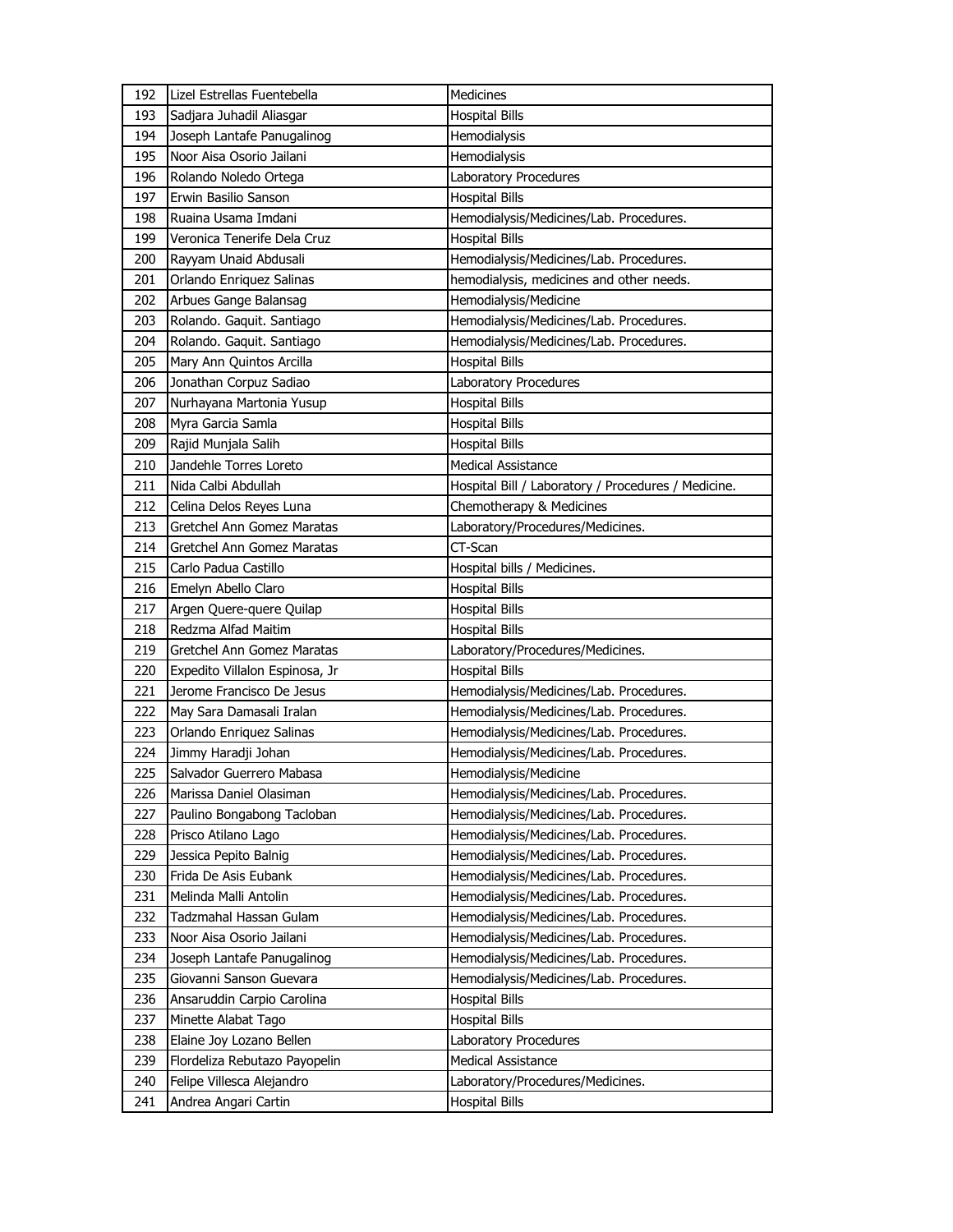| 242 | Rufino Villamento Jr Daanoy     | <b>Hospital Bills</b>                   |
|-----|---------------------------------|-----------------------------------------|
| 243 | Mary Lea Flores Santiago        | <b>Medicines</b>                        |
| 244 | Fely Jaitti Bastiong            | <b>Medicines</b>                        |
| 245 | Leemuel Jairus Eubank Montesor  | <b>Medicines</b>                        |
| 246 | De Guzman Rojas Silvestre       | CT-Scan                                 |
| 247 | Ailyn Sanson Lumactod           | Laboratory Procedures.                  |
| 248 | Efren Vitaro Buemia             | <b>Medicines</b>                        |
| 249 | Reynaldo Duardo Lamata Sr.      | Laboratory/Procedures/Medicines.        |
| 250 | Renato Masilid Brioso           | <b>Medical Assistance</b>               |
| 251 | Julito Macarial Rivera          | <b>Hospital Bills</b>                   |
| 252 | Juan Lucas Lorenzo Valois       | <b>Hospital Bills</b>                   |
| 253 | Carolina Carpio Ansaruddin      | <b>Hospital Bills</b>                   |
| 254 | Sandy Pobre De Jesus            | <b>Medicines</b>                        |
| 255 | Epifanio Mondanza De Jesus      | <b>Medicines</b>                        |
| 256 | Merlyn Sebusana Manginsay       | <b>Medicines</b>                        |
| 257 | Vincent Fernandez Limen         | Laboratory Procedures                   |
| 258 | Vincent Fernandez Limen         | Laboratory Procedures                   |
| 259 | Xenia Enad Deguro               | Hemodialysis/Medicines/Lab. Procedures. |
| 260 | Arbues Gange Balansag           | Hemodialysis/Medicines/Lab. Procedures. |
| 261 | Abdulmuin Asmawil Patta         | Medicines                               |
| 262 | <b>Teodito Tubog</b>            | Hemodialysis/Medicines/Lab. Procedures. |
| 263 | Lilibeth Aloguinsan Canete      | Hemodialysis/Medicines/Lab. Procedures. |
| 264 | Walda Udjan Irisin              | Hemodialysis/Medicines/Lab. Procedures. |
| 265 | Fatima Abdula Silungan          | Medical Assistance.                     |
| 266 | John Michael Magno Delos Santos | <b>Medical Assistance</b>               |
| 267 | Princess Pioquinto Laurio       | <b>Hospital Bills</b>                   |
| 268 | Fatima Latip Kaigasan           | <b>Hospital Bills</b>                   |
| 269 | Catalan Russel Arthur           | Medicines                               |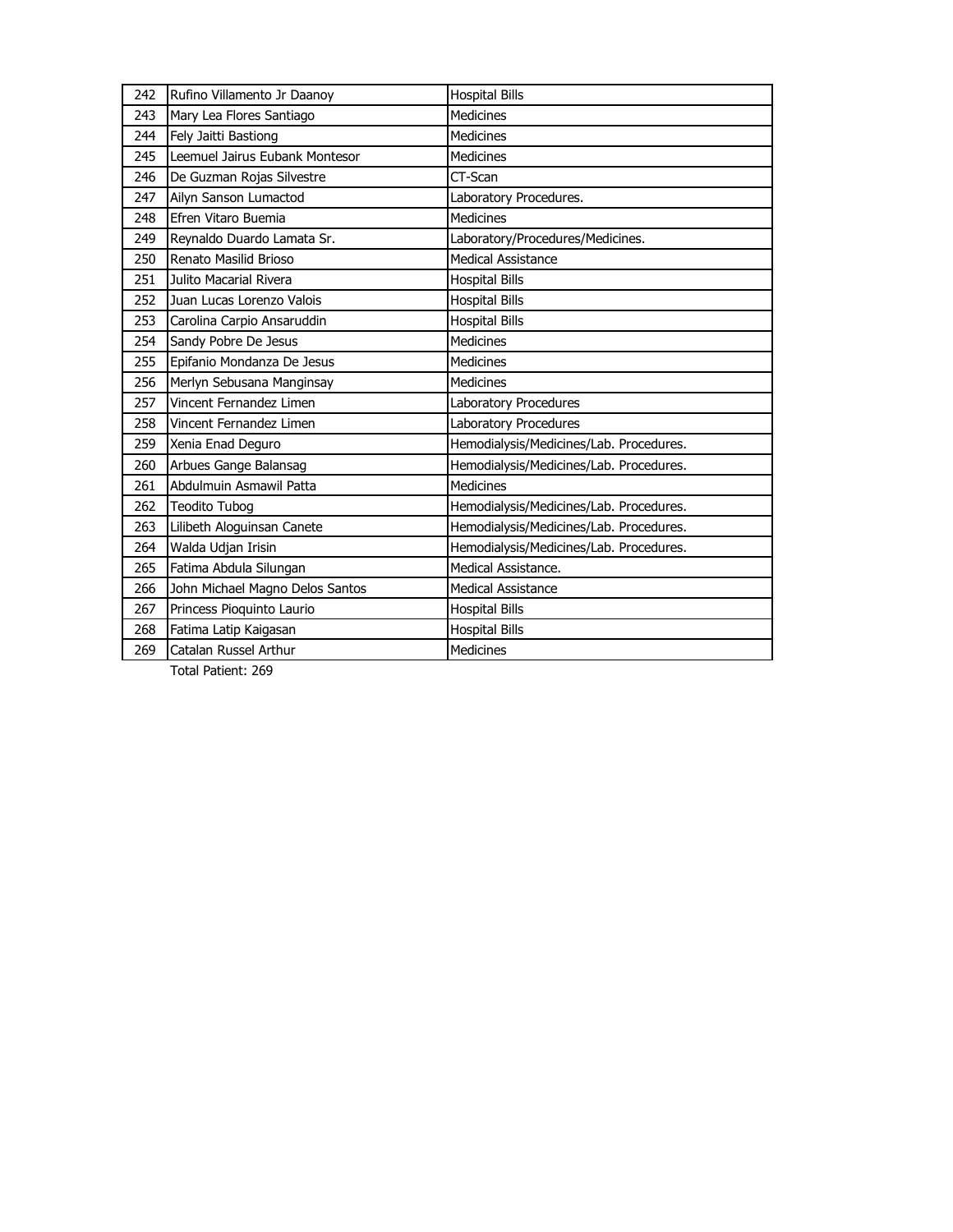

# ZAMBOANGA CITY MEDICAL CENTER

For the month of July year 2020

| No#            | <b>Name of Patient</b>        | Assistance                              |
|----------------|-------------------------------|-----------------------------------------|
| 1              | Marissa Daniel Olasiman       | LABORATORY.                             |
| $\overline{2}$ | Nurhasan Kipli Hamid          | <b>Hospital Bills</b>                   |
| 3              | Nurhasan Kipli Hamid          | <b>Hospital Bills</b>                   |
| 4              | Rien Antonet Almendras        | Laboratory/Procedures/Medicines.        |
| 5              | Maria Ana Binarao Herrera     | Hemodialysis                            |
| 6              | Florinda Destora Manlangit    | Hemodialysis                            |
| 7              | Jerico Monteverde Sr.         | Hemodialysis                            |
| 8              | Cynthia Ignacio Amil          | <b>Medicines</b>                        |
| 9              | Efren Loberiano Digo          | <b>Medicines</b>                        |
| 10             | Prisco Atilano Lago           | Medicines                               |
| 11             | Eddel Kris Laborada Delgado   | Laboratory / Procedures.                |
| 12             | Reymark Vicente               | <b>Medicines</b>                        |
| 13             | Bernardita Papas Visitacion   | <b>Medicines</b>                        |
| 14             | Marieta Sunaz Perello         | <b>Hospital Bills</b>                   |
| 15             | Sara Hamsirani                | Medicines                               |
| 16             | Gina Paragamac Maningo        | Laboratory/Procedures/Medicines.        |
| 17             | Monica Ramos Limen            | Laboratory/Procedures/Medicines.        |
| 18             | Ciriaca Tuble Camohoy         | <b>Hospital Bills</b>                   |
| 19             | Atika Tahang Alih             | Laboratory/Procedures/Medicines.        |
| 20             | Chester Ginot Labayan         | <b>Hospital Bills</b>                   |
| 21             | Cecille Ma-ang Quiapo         | <b>Hospital Bills</b>                   |
| 22             | Jemilyn Sunga Casimiro        | Medicines                               |
| 23             | Lizel Estrellas Fuentebella   | Hemodialysis/Medicines/Lab. Procedures. |
| 24             | Edwina Mendoza Eijansantos    | Hemodialysis/Medicines/Lab. Procedures. |
| 25             | Jenalyn Langrio Daraug        | Hemodialysis/Medicines/Lab. Procedures. |
| 26             | Dennis Raz Gaspar             | Hemodialysis/Medicines/Lab. Procedures. |
| 27             | Abdulmuin Asmawil Patta       | Hemodialysis/Medicines/Lab. Procedures. |
| 28             | Roices Senon H. Dela Cruz     | Medicines                               |
| 29             | Noor Aisa Osorio Jailani      | Hemodialysis                            |
| 30             | Abdulmuin Asmawil Patta       | Hemodialysis                            |
| 31             | Arbues Gange Balansag         | Hemodialysis                            |
| 32             | Xenia Enad Deguro             | Hemodialysis                            |
| 33             | <b>Sherly Limen Columbres</b> | <b>Medicines</b>                        |
| 34             | Lucia Bello Parema            | Medical Assistance.                     |
| 35             | Mohammad Yacob Adani Ando     | Hemodialysis/Medicines/Lab. Procedures. |
| 36             | Gretchel Ann Gomez Maratas    | Laboratory/Procedures/Medicines.        |
| 37             | Carlos Jr. Rojas Pascua       | Medicines                               |
| 38             | Linda Aldeon Duka             | <b>Medicines</b>                        |
| 39             | Tiburcio Olinares Cantay      | Medicines                               |
| 40             | Jimmy Haradji Johan           | Medicines                               |
| 41             | Jerome Francisco De Jesus     | Medicines                               |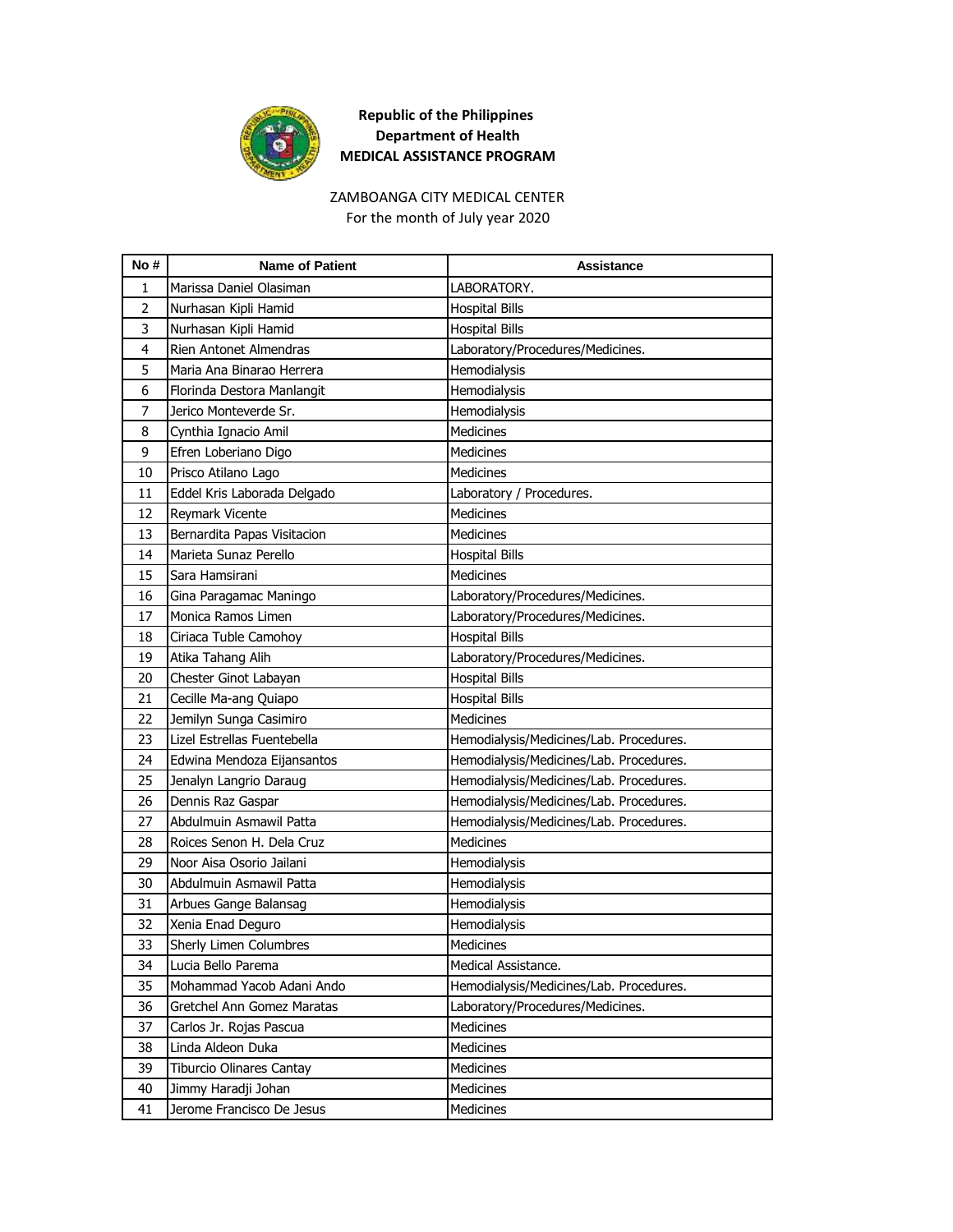| 42 | Parida Majer Allahari                | <b>Hospital Bills</b>                             |
|----|--------------------------------------|---------------------------------------------------|
| 43 | <b>Richard Angeles Reyes</b>         | <b>Medicines</b>                                  |
| 44 | Paulino Bongabong Tacloban           | <b>Medicines</b>                                  |
| 45 | Nursida Mohammad Amannang            | <b>Medicines</b>                                  |
| 46 | Tadzmahal Hassan Gulam               | <b>Medicines</b>                                  |
| 47 | Noor-aisa Osorio Jailani             | Hospital Bill / Laboratory Procedures / Medicines |
| 48 | Amalia Delgado Tabotabo              | Hemodialysis/Medicines/Lab. Procedures.           |
| 49 | Johnny Donio Pareoo                  | Hemodialysis.                                     |
| 50 | May Sara Damasali Iralan             | Hemodialysis                                      |
| 51 | Joseph Lantafe Panugalinog           | Dialysis                                          |
| 52 | Marissa Daniel Olasiman              | Laboratory/Procedures/Medicines.                  |
| 53 | Rolando Villanueva Guzman            | Laboratory/Procedures/Medicines.                  |
| 54 | Jubairiya Abdurahman Suali           | <b>Hospital Bills</b>                             |
| 55 | Michellejoy Tubugara Falcasantos     | Hemodialysis                                      |
| 56 | Alicia Alvarez Angeles               | <b>Medicines</b>                                  |
| 57 | Erick Canisarez Pantaleon            | <b>Hospital Bills</b>                             |
| 58 | Johnny Donio Pareoo                  | Hemodialysis                                      |
| 59 | Orlando Enriquez Salinas             | Hemodialysis                                      |
| 60 | Melinda Malli Antolin                | Hemodialysis                                      |
| 61 | Mohammad Yacob Ando                  | Hemodialysis                                      |
| 62 | Ma Rosa Romero Acasio                | Laboratory/Procedures/Medicines.                  |
| 63 | Luciano Orot Luaton                  | <b>Hospital Bills</b>                             |
| 64 | Harijam Kahalun Naser                | <b>Medicines</b>                                  |
| 65 | Elyzaldy Falcasantos Siason          | Laboratory Procedures                             |
| 66 | Rose Ann Eijansantos Lacanelaosantos | Laboratory/Procedures/Medicines.                  |
| 67 | Mary Jane Saldo Iraham               | <b>Hospital Bills</b>                             |
| 68 | Mary Jane Saldo Iraham               | <b>Hospital Bills</b>                             |
| 69 | Norlyn Saliling Salihon              | <b>Hospital Bills</b>                             |
| 70 | Angel Sueco Alvarez                  | Laboratory/Procedures/Medicines.                  |
| 71 | Michael James Tablon Villacruz       | <b>Hospital Bills</b>                             |
| 72 | Joseph Nabong Jardin                 | <b>Medicines</b>                                  |
| 73 | Arbues Gange Balansag                | Hemodialysis solutions / Medicines.               |
| 74 | Abdulmuin Asmawil Patta              | Hemodialysis/Medicines/Injection.                 |
| 75 | Felicisimo Aquiatan Elman            | Medicines                                         |
| 76 | Letecia Macaambac Garcia             | Epoetin Injections/Medicines.                     |
| 77 | George Jasminez Francisco            | Medicines                                         |
| 78 | Julieta Faustino Carabana            | Medicines                                         |
| 79 | Renjameel Baguinda Munar             | Medicines                                         |
| 80 | Joseph Nabong Jardin                 | Medicines                                         |
| 81 | Maria Gemma Duarte                   | Epoetin Injections/Medicines.                     |
| 82 | Joseph Lantafe Panugalinog           | Hemodialysis/Medicine                             |
| 83 | Maria Ana Binarao Herrera            | Hemodialysis                                      |
| 84 | Florinda Destora Manlangit           | Hemodialysis                                      |
| 85 | Cynthia Ignacio Amil                 | Hemodialysis                                      |
| 86 | Emelyn Gabotero Andes                | Medicines                                         |
| 87 | Reynier Bautista Perez               | Medicines                                         |
| 88 | Arnulfo Aquino Teofilo               | Medicines                                         |
| 89 | Vilma Delos Reyes Quiamco            | Medicines                                         |
| 90 | Leover Canario Bontilao              | <b>Medicines</b>                                  |
| 91 | Rahima Maadil Baptisma               | Medicines                                         |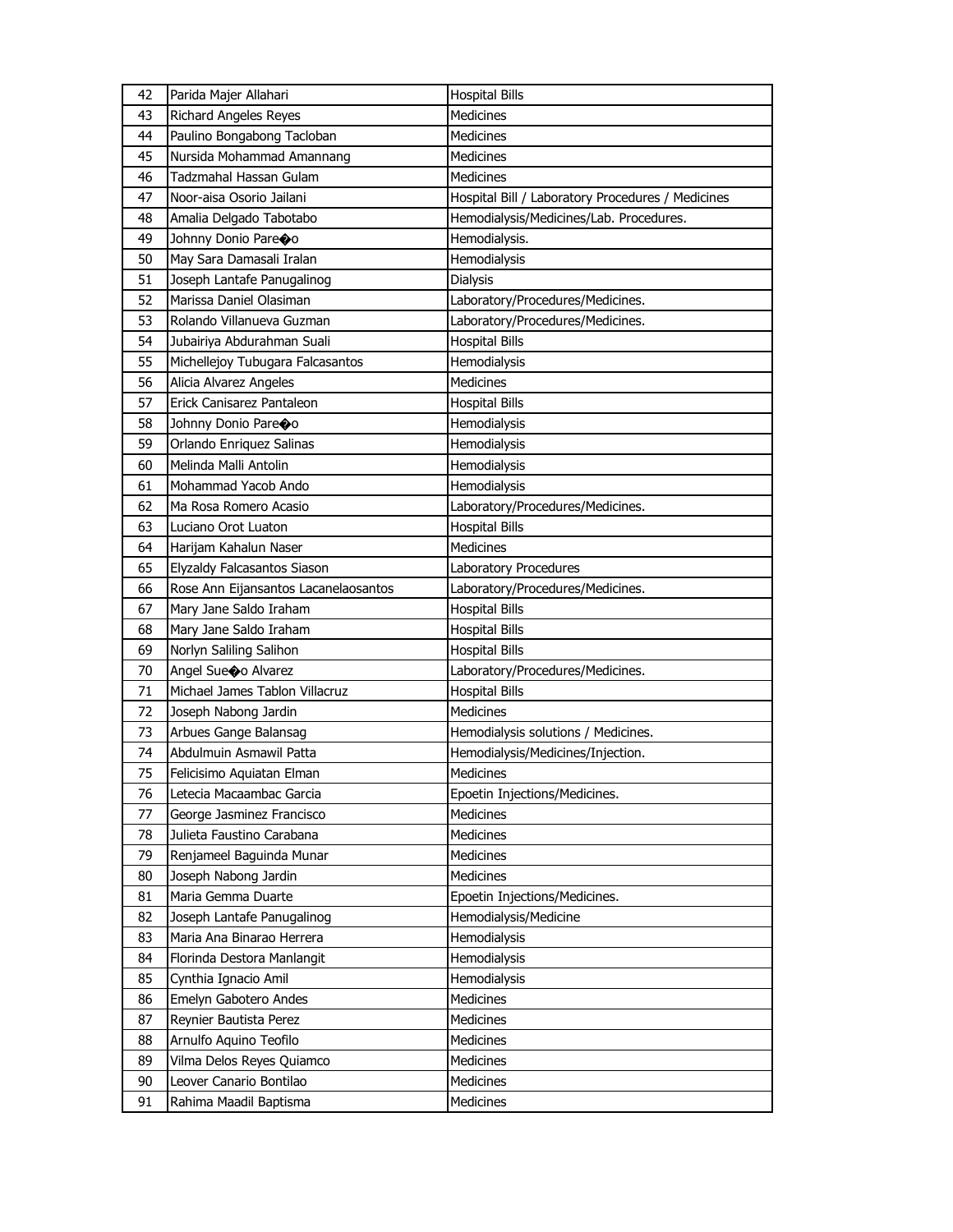| 92  | Florencia Talic Falconete            | Laboratory Procedures                               |
|-----|--------------------------------------|-----------------------------------------------------|
| 93  | Lishel Gagya                         | Hemodialysis                                        |
| 94  | Rose Ann Eijansantos Lacanelaosantos | Medicines                                           |
| 95  | Abdurahman Taib Isa                  | <b>Medicines</b>                                    |
| 96  | Mary Jane Bainosa Sabirulla          | <b>Hospital Bills</b>                               |
| 97  | Clarese Olasiman                     | Laboratory/Procedures/Medicines.                    |
| 98  | Anisa Julain Narawi                  | <b>Hospital Bills</b>                               |
| 99  | Alnadzmeer Aud Borani                | <b>Hospital Bills</b>                               |
| 100 | John Carlo. Sumili Aranges           | <b>Hospital Bills</b>                               |
| 101 | Princess Repolledo Abellanosa        | <b>Hospital Bills</b>                               |
| 102 | Javines Manuel Gildie                | <b>Medicines</b>                                    |
| 103 | Javines Manuel Gildie                | Medicines                                           |
| 104 | Nasser Laja Alamiya                  | <b>Hospital Bills</b>                               |
| 105 | Arjun Halungkay Mantang              | <b>Hospital Bills</b>                               |
| 106 | Vilma Casquejo Linda                 | Laboratory Procedures                               |
| 107 | Giovanni Sanson Guevara              | Hemodialysis                                        |
| 108 | Amalia Delgado Tabotabo              | Hemodialysis                                        |
| 109 | Jerico Monteverde Sr.                | Medicines                                           |
| 110 | Jenalyn Langrio Daraug               | Hemodialysis                                        |
| 111 | Rizza Mae Maxino Lacastesantos       | Medicines                                           |
| 112 | Maria Ana Binarao Herrera            | Hemodialysis                                        |
| 113 | Jhon Brix Gaganaocruz Talisaysay     | <b>Hospital Bills</b>                               |
| 114 | Mariel Viilanueva Mondarte           | <b>Medicines</b>                                    |
| 115 | Raul Responte Espinosa               | Medicines                                           |
| 116 | Mannan Jumlan Nasser                 | <b>Medicines</b>                                    |
| 117 | Ma Rosa Romero Acasio                | Laboratory Procedures                               |
| 118 | Ma Rosa Romero Acasio                | Laboratory Procedures                               |
| 119 | Rhoda Enga�o Sorsoni                 | <b>Medicines</b>                                    |
| 120 | Abdul Arak Jasani                    | Laboratory Procedures.                              |
| 121 | Elena Verar Ramirez.                 | Medical Assistance.                                 |
| 122 | Vivian Ewayan Dela Cruz              | <b>Hospital Bills</b>                               |
| 123 | Aila Jean Clemente Estocapio         | Laboratory/Procedures/Medicines.                    |
| 124 | Felisa Portuito Factora              | Laboratory Procedures                               |
| 125 | Jacky Tabilani Agging                | <b>Hospital Bills</b>                               |
| 126 | Omar Muqtar Hayudini Loong           | Hospital Bill / Laboratory / Procedures / Medicine. |
| 127 | Sariya Mohammad Askali               | Laboratory Procedures                               |
| 128 | Evelyn Nicken Villanueva             | Medicine & Laboratory                               |
| 129 | Regie Padayogdog Hipolito            | Medicines / Dialysis.                               |
| 130 | Tadzmahal Hassan Gulam               | Hemodialysis                                        |
| 131 | Cheenee Lagne Torres Octaviano       | Hemodialysis                                        |
| 132 | Melinda Malli Antolin                | Hemodialysis                                        |
| 133 | Dionisio Alboria Salazar             | <b>Medicines</b>                                    |
| 134 | Evangeline Concepcion Jardioline     | Medicines                                           |
| 135 | Tadzmahal Hassan Gulam               | <b>Medicines</b>                                    |
| 136 | Jessica Pepito Balnig                | <b>Medicines</b>                                    |
| 137 | Marieta Sunaz Perello                | Medicines                                           |
| 138 | Ruaina Usama Imdani                  | Hemodialysis                                        |
| 139 | Rayyam Unaid Abdusali                | Hemodialysis                                        |
| 140 | Carla Angela Candido                 | <b>Hospital Bills</b>                               |
| 141 | Lalaine Ramos                        | Medicines                                           |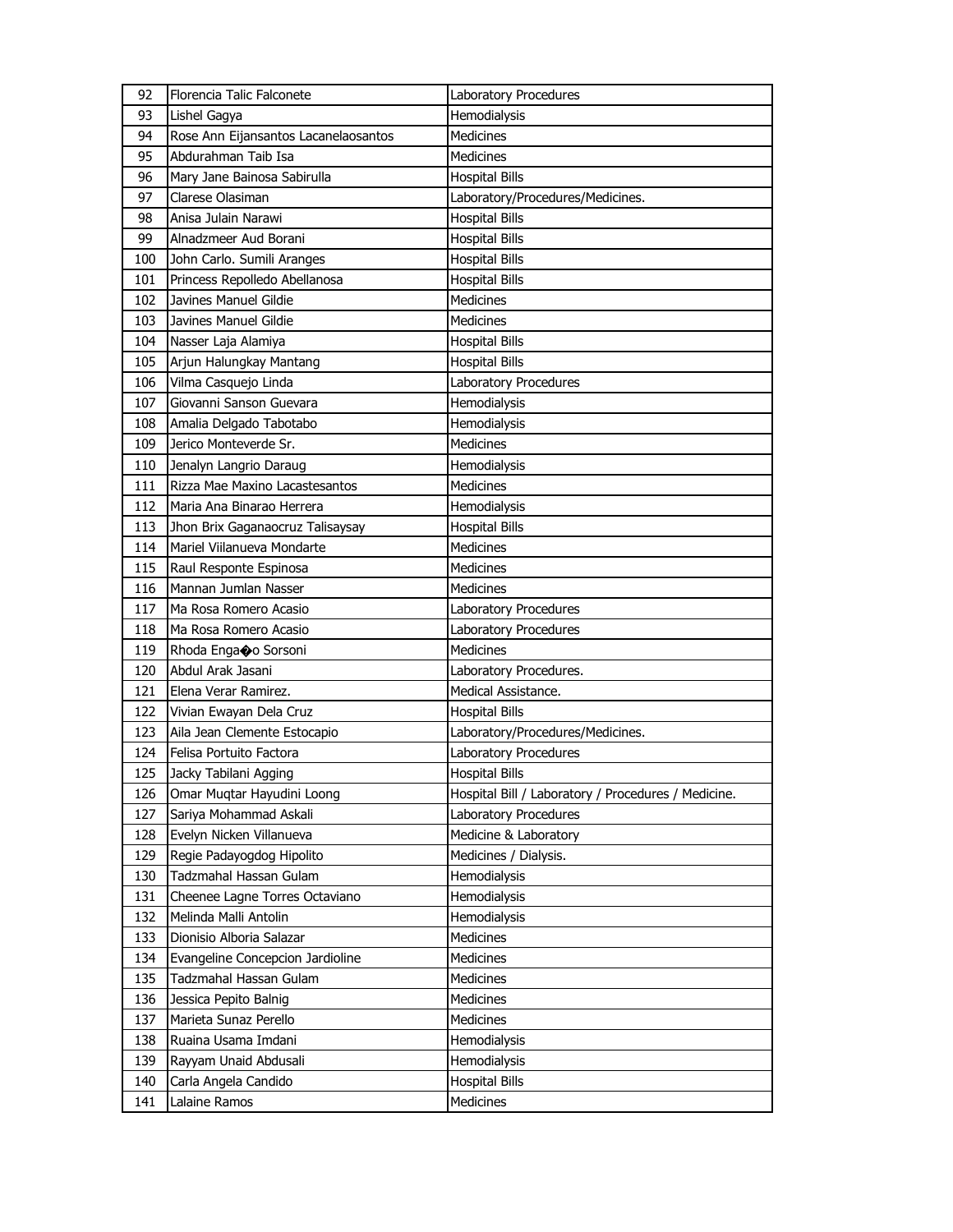| 142 | Mark Kenneth Luna                | Medicines                               |
|-----|----------------------------------|-----------------------------------------|
| 143 | Walda Udjan Irisin               | Hemodialysis/Medicines/Lab. Procedures. |
| 144 | Maria Ana Binarao Herrera        | Hemodialysis / Dialyzer.                |
| 145 | Florinda Destora Manlangit       | Hemodialysis/Medicines/Lab. Procedures. |
| 146 | Evelyn Nicken Villanueva         | Hemodialysis/Medicines/Lab. Procedures. |
| 147 | Nida Borres Dignom               | Medicines                               |
| 148 | Perla Nopueto Evangelista        | Medicines                               |
| 149 | Jenalyn Langrio Daraug           | Hemodialysis/Medicines/Lab. Procedures. |
| 150 | Carolina Carpio Ansaruddin       | Laboratory Procedures                   |
| 151 | Raul Responte Espinosa           | <b>Medicines</b>                        |
| 152 | Comisas Babala Raiza             | Laboratory Procedures.                  |
| 153 | Rolando Noledo Ortega            | Laboratory/Procedures/Medicines.        |
| 154 | Niall Kurt Lauron Engana         | <b>Hospital Bills</b>                   |
| 155 | Parecia Jumala Janadil           | Laboratory Procedures                   |
| 156 | Parecia Jumala Janadil           | Laboratory Procedures                   |
| 157 | Rolando Noledo Ortega            | Laboratory/Procedures/Medicines.        |
| 158 | Ma. Rosa Romero Acasio           | Laboratory Procedures                   |
| 159 | Ma. Rosa Romero Acasio           | Laboratory Procedures                   |
| 160 | Bernardita Papas Visitacion      | Medicines                               |
| 161 | <b>Richard Angeles Reyes</b>     | <b>Medicines</b>                        |
| 162 | Nurhayana Martonia Yusup         | <b>Hospital Bills</b>                   |
| 163 | Anacleto D. Reyes                | <b>Medicines</b>                        |
| 164 | Mary Jane Saldo Iraham           | <b>Medicines</b>                        |
| 165 | Arbues Gange Balansag            | Hemodialysis                            |
| 166 | Ruaina Usama Imdani              | Medicines                               |
|     |                                  |                                         |
| 167 | Walda Udjan Irisin               | Hemodialysis                            |
| 168 | Flordeliza Fabian Villegas       | Hemodialysis                            |
| 169 | Ainunnisa Mamiala Pawaki         | <b>Hospital Bills</b>                   |
| 170 | Flordeliza Fabian Villegas       | Hemodialysis                            |
| 171 | Real Umpal Lina                  | <b>Hospital Bills</b>                   |
| 172 | Edwina Mendoza Eijansantos       | Hemodialysis/Medicines/Lab. Procedures. |
| 173 | Maria Gemma Duarte               | Hemodialysis/Medicines/Lab. Procedures. |
| 174 | Jay-ar Aripin Jalali             | Medicines                               |
| 175 | Dayto Delos Santos Jan Christian | <b>Medical Assistance</b>               |
| 176 | Daniel Calvo Pacilan             | Laboratory/Procedures/Medicines.        |
| 177 | Jun Mark Lapitan Jumalon         | <b>Hospital Bills</b>                   |
| 178 | Jun Mark Lapitan Jumalon         | <b>Hospital Bills</b>                   |
| 179 | Ainunnisa Mamiala Pawaki         | <b>Hospital Bills</b>                   |
| 180 | Ali Amlaji                       | <b>Hospital Bills</b>                   |
| 181 | Ramona Sarmiento Marcos          | Medicines                               |
| 182 | Eden Lamorin Lorenzano           | <b>Hospital Bills</b>                   |
| 183 | Eden Lamorin Lorenzano           | <b>Hospital Bills</b>                   |
| 184 | Florinda Destora Manlangit       | Hemodialysis                            |
| 185 | Joseph Lantafe Panugalinog       | Hemodialysis                            |
| 186 | <b>Richard Angeles Reyes</b>     | Medicines                               |
| 187 | Maria Ana Binarao Herrera        | Hemodialysis                            |
| 188 | Cynthia Ignacio Amil             | Hemodialysis                            |
| 189 | Arnalisa Munap Hanniyung         | Medicines                               |
| 190 | Tadzmahal Hassan Gulam           | Hemodialysis                            |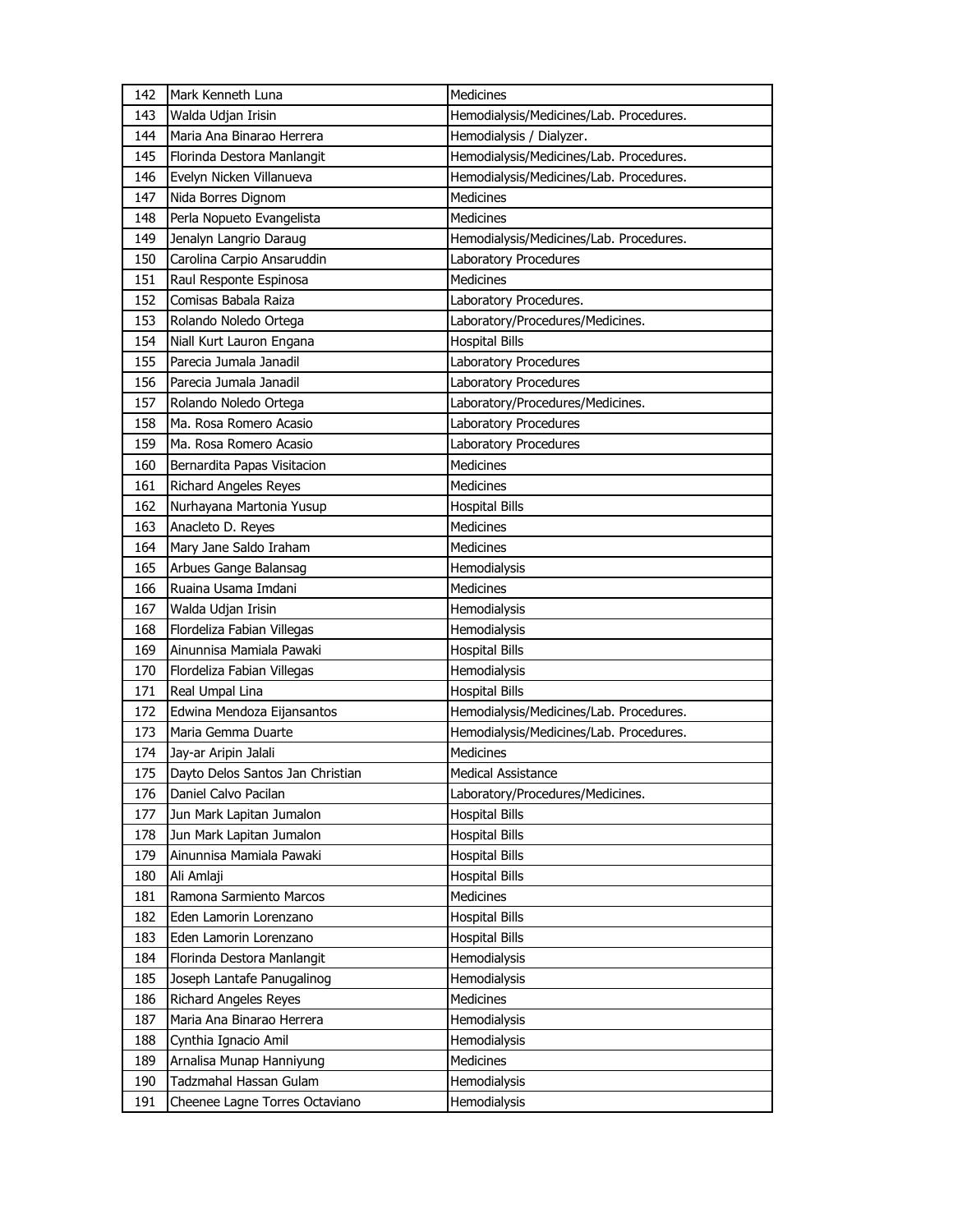| 192 | Amalia Delgado Tabotabo        | Hemodialysis                                        |
|-----|--------------------------------|-----------------------------------------------------|
| 193 | Regie Padayogdog Hipolito      | Hemodialysis                                        |
| 194 | Joseph Santos Columbres        | <b>Medicines</b>                                    |
| 195 | Cheenee Lagne Torres Octaviano | Hemodialysis                                        |
| 196 | Frida De Asis Eubank           | Medicines                                           |
| 197 | Linda Aldeon Duka              | Medicines                                           |
| 198 | Jerome Francisco De Jesus      | <b>Medicines</b>                                    |
| 199 | Rolando Villanueva Guzman      | <b>Medicines</b>                                    |
| 200 | Maria Ana Binarao Herrera      | Hemodialysis                                        |
| 201 | Amalia Delgado Tabotabo        | Hemodialysis                                        |
| 202 | Emelyn Gabotero Andes          | Medicines                                           |
| 203 | Dennis Raz Gaspar              | Hemodialysis                                        |
| 204 | Richard Lazaga                 | <b>Medicines</b>                                    |
| 205 | Jenalyn Langrio Daraug         | Hemodialysis                                        |
| 206 | Shirley Mae Castillo           | <b>Hospital Bills</b>                               |
| 207 | Auna Mustafa Abdulgani         | Laboratory Procedures                               |
| 208 | Bahaliya Ladjahibung Putunga   | Medicines                                           |
| 209 | Eden Lamorin Lorenzana         | Laboratory Procedures                               |
| 210 | Minhan Hamsiraji Manajil       | <b>Hospital Bills</b>                               |
| 211 | Glina Delos Reyes Luna         | Laboratory/Procedures/Medicines.                    |
| 212 | Glenmar Jr Culasito Araneta    | <b>Hospital Bills</b>                               |
| 213 | Berlyn Fortos Perez            | Laboratory/Procedures/Medicines.                    |
| 214 | Noor Aisa Osorio Jailani       | Hemodialysis/Medicines/Lab. Procedures.             |
| 215 | Joseph Lantafe Panugalinog     | Hemodialysis/Medicines/Lab. Procedures.             |
| 216 | Felicisimo Aquiatan Elman      | Hemodialysis/Medicines/Lab. Procedures.             |
|     |                                |                                                     |
| 217 | Lizel Estrellas Fuentebella    | Hemodialysis/Medicine                               |
| 218 | Clint Dave Bello Perez         | <b>Hospital Bills</b>                               |
| 219 | Arbues Gange Balansag          | Hemodialysis/Medicines/Lab. Procedures.             |
| 220 | Rien Antonet Calud Almendras   | <b>Hospital Bills</b>                               |
| 221 | Rien Antonet Calud Almendras   | <b>Hospital Bills</b>                               |
| 222 | Arnalisa Munap Hanniyung       | Hemodialysis/Medicines/Lab. Procedures.             |
| 223 | Arnalisa Munap Hanniyung       | Hemodialysis/Medicines/Lab. Procedures.             |
| 224 | Rayyam Unaid Abdusali          | Hemodialysis/Medicines/Lab. Procedures.             |
| 225 | Arnold Jr Abdurajan Atubang    | <b>Hospital Bills</b>                               |
| 226 | Arnel Flores Caloyloy          | <b>Hospital Bills</b>                               |
| 227 | Hilario Dele�a Tuba�a          | <b>Hospital Bills</b>                               |
| 228 | Majida Lelleng Lauddin         | <b>Hospital Bills</b>                               |
| 229 | Allan Andon Torres             | <b>Hospital Bills</b>                               |
| 230 | Usman Isnain Sangkula          | <b>Hospital Bills</b>                               |
| 231 | Willimar Camohoy Chavez        | Laboratory/Procedures/Medicines.                    |
| 232 | Abdul Karim Malik Intang       | <b>Hospital Bills</b>                               |
| 233 | Mengpy Usin Usman              | <b>Hospital Bills</b>                               |
| 234 | Abdulrafi A Dianalan           | <b>Hospital Bills</b>                               |
| 235 | Armin Daimon Jahad             | <b>Hospital Bills</b>                               |
| 236 | Akmad Sandoval Santos          | <b>Hospital Bills</b>                               |
| 237 | Roberto Dablo Lubaton          | Hospital Bills                                      |
| 238 | Renato D Gallintes             | Hospital Bills                                      |
| 239 | Bari Nu�o Abdurahim            | Hospital Bill / Laboratory / Procedures / Medicine. |
| 240 | Boy Barakan Mannan             | Hospital Bill / Laboratory / Procedures / Medicine. |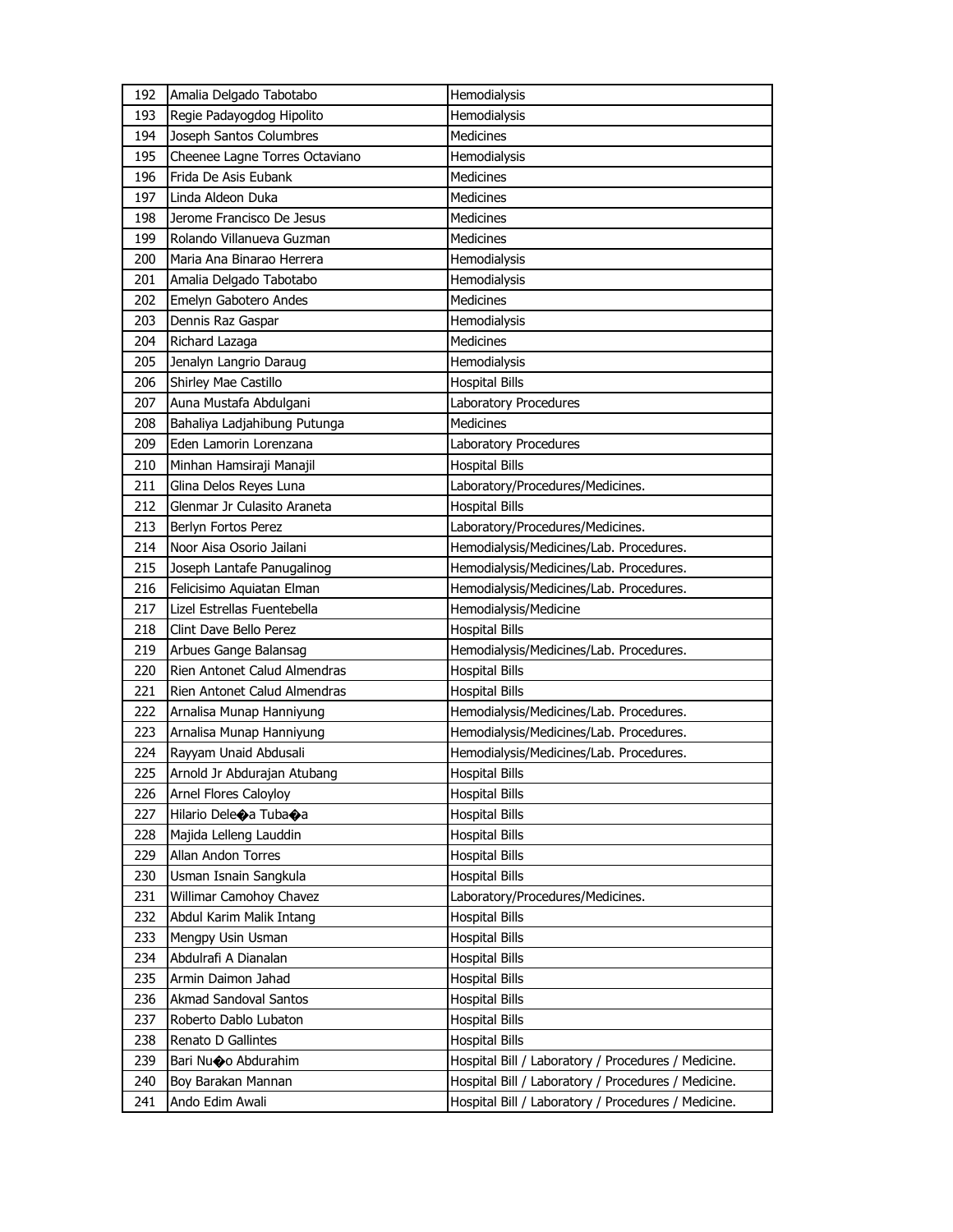| 242 | Joel Flores Cordova            | Hospital Bill / Laboratory / Procedures / Medicine. |
|-----|--------------------------------|-----------------------------------------------------|
| 243 | John Edward Lumales Moneba     | Hospital Bill / Laboratory / Procedures / Medicine. |
| 244 | Efren Loberiano Digo           | Medicines                                           |
| 245 | Vilma Delos Reyes Quiamco      | <b>Medicines</b>                                    |
| 246 | Lishel Gagya                   | Laboratory/Procedures/Medicines.                    |
| 247 | Jenalyn Langrio Daraug         | Medicines                                           |
| 248 | <b>Hussien Andiling</b>        | Medicines                                           |
| 249 | Walda Udjan Irisin             | Dialysis                                            |
| 250 | Macaria Alvarez Luciano        | <b>Medicines</b>                                    |
| 251 | Al-ghamdy Anawie Dimaporo      | <b>Hospital Bills</b>                               |
| 252 | Florinda Destora Manlangit     | Hemodialysis                                        |
| 253 | Joel Ramos Caoete              | <b>Hospital Bills</b>                               |
| 254 | Joel Ramos Caoete              | <b>Hospital Bills</b>                               |
| 255 | Dimar Ibrahim Siay             | Laboratory Procedures                               |
| 256 | Allan Natividad Garcia         | <b>Laboratory Procedures</b>                        |
| 257 | Belso R. Ibno                  | <b>Hospital Bills</b>                               |
| 258 | Anthony Paul Potenciano Mandin | <b>Hospital Bills</b>                               |
| 259 | Romnick Santiago Solomon       | <b>Hospital Bills</b>                               |
| 260 | Alvin Esperat Guanzon          | <b>Hospital Bills</b>                               |
| 261 | Fermin Jr Luna Reyes           | <b>Medicines</b>                                    |
| 262 | Mark Jayson Roca Jayari        | Laboratory/Procedures/Medicines.                    |
| 263 | Ronald Plata Carreon           | <b>Hospital Bills</b>                               |
| 264 | Marjon Dela Cruz Dela Rosa     | <b>Hospital Bills</b>                               |
| 265 | Gester Jaukani Espinosa        | <b>Hospital Bills</b>                               |
| 266 | Jesse Auman Cruz               | <b>Hospital Bills</b>                               |
| 267 | Crisanto Vicente Bernardo      | Laboratory Procedures                               |
| 268 | Reneboy Calado Tabaoag         | Laboratory Procedures                               |
| 269 | Al-jimar Lulu Laimuddin        | Laboratory Procedures                               |
| 270 | Marjune Calimpong Corbo        | Laboratory Procedures                               |
| 271 | Sajid Dikki Ali                | Laboratory Procedures                               |
| 272 | Renee Despalo                  | Laboratory Procedures                               |
| 273 | Raden Yacob Arip               | Laboratory Procedures                               |
| 274 | Oppin Gadjali Mohammad         | Laboratory Procedures                               |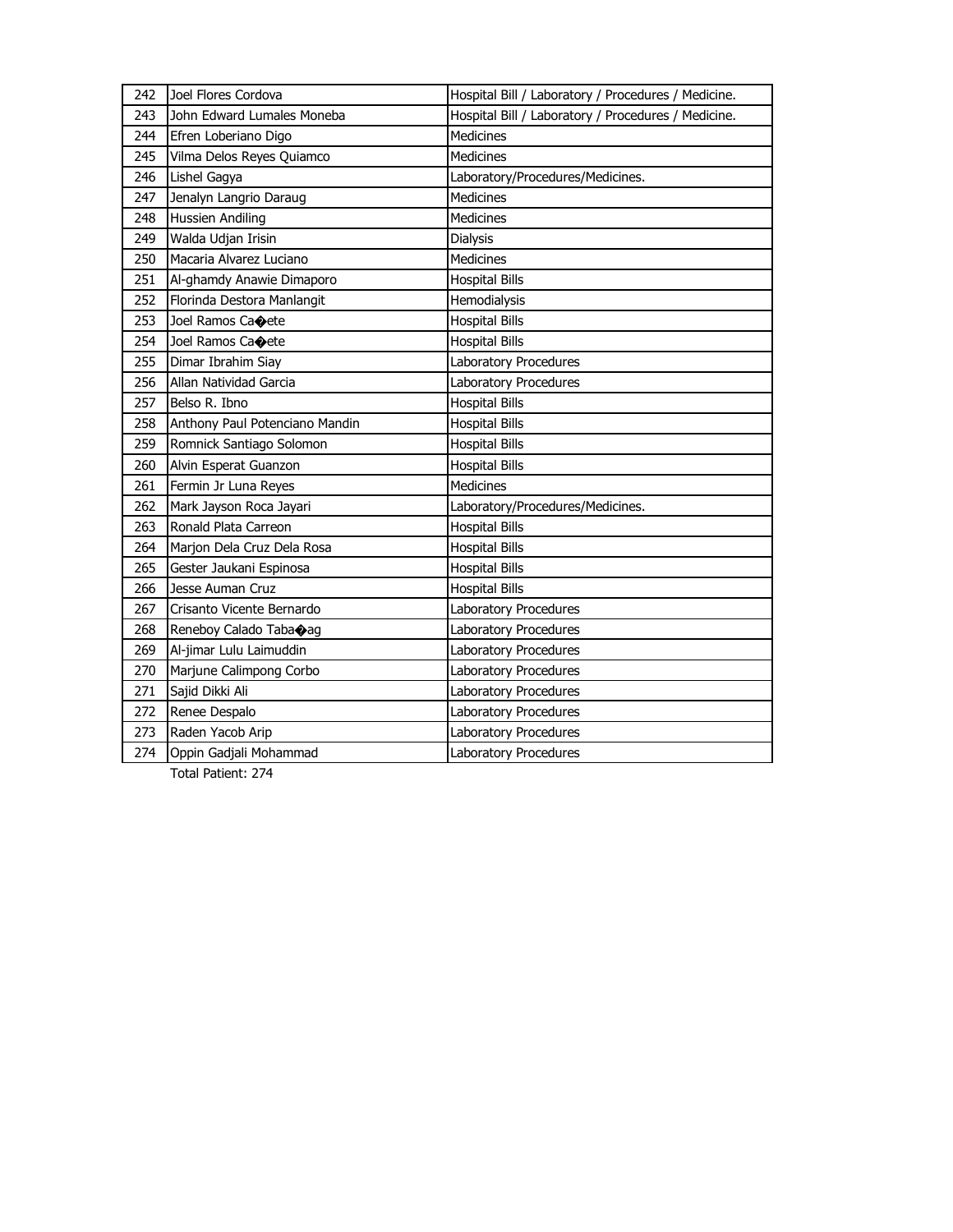

#### ZAMBOANGA CITY MEDICAL CENTER For the month of August year 2020

| No#            | <b>Name of Patient</b>         | Assistance                                          |
|----------------|--------------------------------|-----------------------------------------------------|
| 1              | Paul Patrick Francisco Aguilar | Medicines                                           |
| $\overline{2}$ | Vilma Casquejo Linda           | Blood Typing and Cross Matching                     |
| 3              | Vilma Casquejo Linda           | Blood Typing and Cross Matching                     |
| 4              | Flordeliza Fabian Villegas     | <b>Dialysis</b>                                     |
| 5              | Jeffrey Donguila Sibud         | <b>Hospital Bills</b>                               |
| 6              | Claribel Tuban Tual            | <b>Hospital Bills</b>                               |
| 7              | Joseph Lantafe Panugalinog     | Hemodialysis                                        |
| 8              | Mario Tolentino Tumacmol Jr    | <b>Hospital Bills</b>                               |
| 9              | Florinda Destora Manlangit     | Hemodialysis                                        |
| 10             | Epifanio Mondanza De Jesus     | <b>Medicines</b>                                    |
| 11             | Dennis Raz Gaspar              | Hemodialysis/Medicines/Lab. Procedures.             |
| 12             | Jessica Pepito Balnig          | Hemodialysis/Medicines/Lab. Procedures.             |
| 13             | Rolando Arca Ararao            | Ct Scan with Contrast.                              |
| 14             | Jessica Pepito Balnig          | Hemodialysis/Medicines/Lab. Procedures.             |
| 15             | Jessica Pepito Balnig          | Hemodialysis/Medicines/Lab. Procedures.             |
| 16             | Reynaldo Duardo Lamata Sr.     | Hospital Bill / Laboratory / Procedures / Medicine. |
| 17             | Jakira Jikiri Abdurasid        | Medicines                                           |
| 18             | Eliza Jean Florita Despalo     | Laboratory/Procedures/Medicines.                    |
| 19             | Bernalou Villaverde Dagalea    | Laboratory/Procedures/Medicines.                    |
| 20             | Melinda Malli Antolin          | CT-Scan                                             |
| 21             | Marissa Daniel Olasiman        | Dialysis                                            |
| 22             | Rizza Mae Maxino Lacastesantos | Dialysis                                            |
| 23             | Delos Reyes Quijano Christian  | <b>Medicines</b>                                    |
| 24             | Mannan Jumlan Nasser           | <b>Medicines</b>                                    |
| 25             | Nenita Ferrer Manuel           | Medicines                                           |
| 26             | Jandehle Torres Loreto         | Laboratory/Procedures/Medicines.                    |
| 27             | Amalia Delgado Tabotabo        | <b>Dialysis</b>                                     |
| 28             | Cheenee Lagne Torres Octaviano | Dialysis                                            |
| 29             | Tadzmahal Hassan Gulam         | <b>Dialysis</b>                                     |
| 30             | Shiela Mae Abdul Delos Reyes   | Laboratory/Procedures/Medicines.                    |
| 31             | Jennifer Aquino Panganiban.    | Radiotherapy                                        |
| 32             | Johnny Donio Pareoo            | <b>Dialysis</b>                                     |
| 33             | Flordeliza Rebutazo Payopelin  | Laboratory Procedures/Diagnostic Procedures.        |
| 34             | Darrel Paul De Zena Uro        | <b>Hospital Bills</b>                               |
| 35             | Mitchelle Aganos Pinsoy        | <b>Hospital Bills</b>                               |
| 36             | Sherwin Jay Doria Pamil        | <b>Hospital Bills</b>                               |
| 37             | Monina Buhat Sanopao           | <b>Hospital Bills</b>                               |
| 38             | Manuel Degamo Jaudian          | <b>Hospital Bills</b>                               |
| 39             | Regie Padayogdog Hipolito      | Hemodialysis                                        |
| 40             | Dennis Raz Gaspar              | Dialysis                                            |
| 41             | Jerome Francisco De Jesus      | Medicines                                           |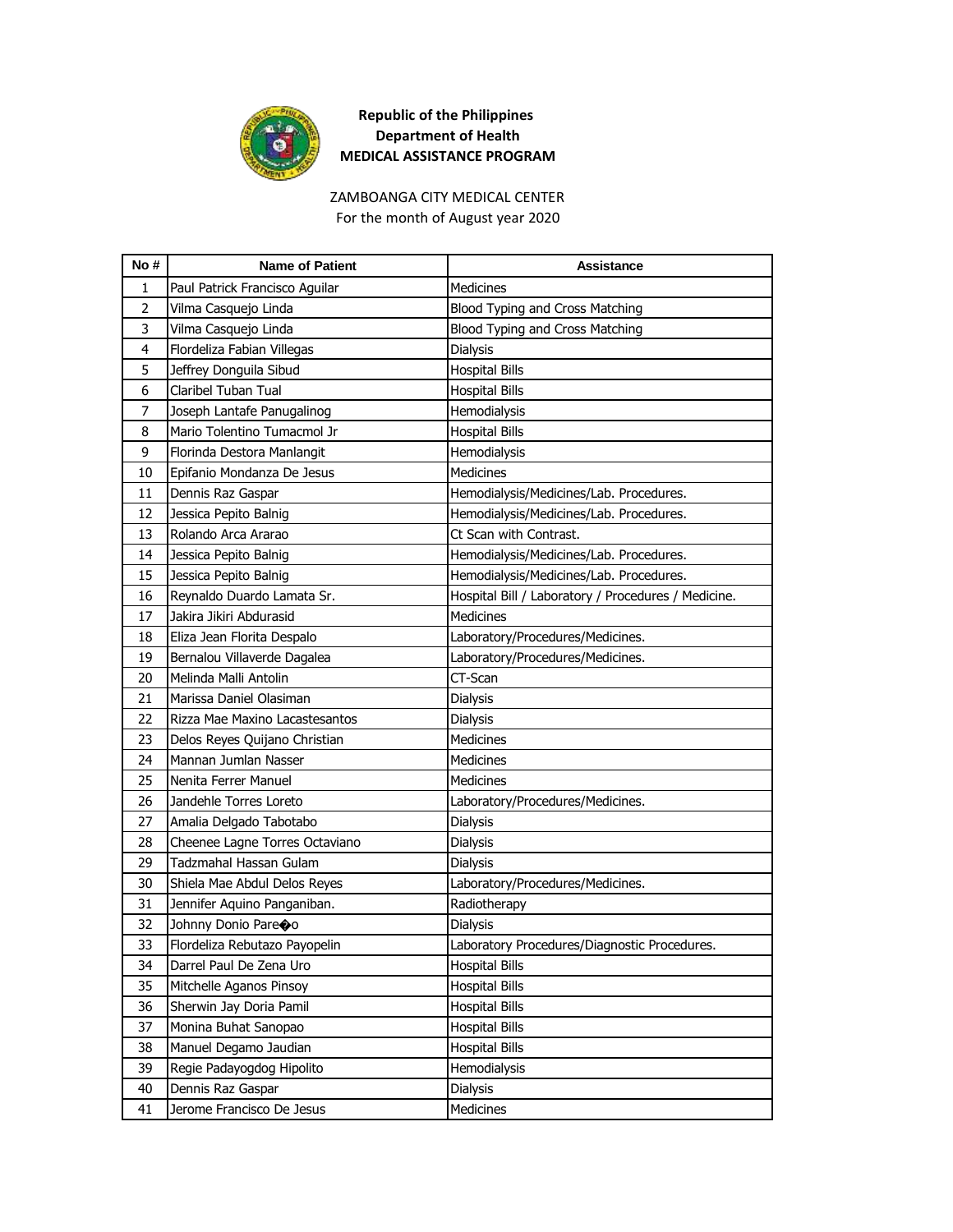| 42 | Arnalisa Munap Hanniyung         | <b>Dialysis</b>                  |
|----|----------------------------------|----------------------------------|
| 43 | Mary Jane Saldo Iraham           | Laboratory Procedures.           |
| 44 | Rosa Salvador Potenciano         | <b>Medicines</b>                 |
| 45 | Rosa Salvador Potenciano         | Medicines                        |
| 46 | Masria Abumnawas Arani           | <b>Hospital Bills</b>            |
| 47 | Inocente Sebastian Cabalfin      | <b>Hospital Bills</b>            |
| 48 | Rizaldi Francisco Bello          | <b>Hospital Bills</b>            |
| 49 | Veronica Tenerife Dela Cruz      | Laboratory Procedures            |
| 50 | Rolando Villanueva Guzman        | Laboratory Procedures            |
| 51 | Bernardita Papas Visitacion      | Laboratory Procedures            |
| 52 | Linda Aldeon Duka                | Laboratory Procedures            |
| 53 | Paulino Bongabong Tacloban       | <b>Laboratory Procedures</b>     |
| 54 | Khristine Balbon Baylon          | <b>Hospital Bills</b>            |
| 55 | Alyssa Marie Segura Dovia        | Laboratory/Procedures/Medicines. |
| 56 | Mersid Sali Mohamad              | <b>Medicines</b>                 |
| 57 | Evangeline Concepcion Jardioline | <b>Hospital Bills</b>            |
| 58 | Dionisio Alboria Salazar         | <b>Hospital Bills</b>            |
| 59 | Noor Aisa Osorio Jailani         | Dialysis                         |
| 60 | Joseph Lantafe Panugalinog       | Dialysis                         |
| 61 | Lilibeth Aloguinsan Canete       | Dialysis                         |
| 62 | Haiji Maidin Radda Sairul        | <b>Medicines</b>                 |
| 63 | Ralph Justine Langgam Gabrines   | Laboratory/Procedures/Medicines. |
| 64 | Lilito Pamatian Leocario         | <b>Medicines</b>                 |
| 65 | Maria Ana Binarao Herrera        | Hemodialysis                     |
| 66 | Amalia Delgado Tabotabo          | Hemodialysis                     |
| 67 | Dennis Raz Gaspar                | Hemodialysis                     |
| 68 | Rizza Mae Maxino Lacastesantos   | Hemodialysis                     |
| 69 | Aquino Ibbo Sahiya               | <b>Hospital Bills</b>            |
| 70 | Lilia Tacurian Jimenez           | Medicines                        |
| 71 | Florinda Destora Manlangit       | Dialysis                         |
| 72 | Cynthia Ignacio Amil             | Dialysis                         |
| 73 | Hairun Ibrahin Alian             | Dialysis                         |
| 74 | Marissa Daniel Olasiman          | Dialysis                         |
| 75 | Edgar Atiz Alcoriza              | <b>Hospital Bills</b>            |
| 76 | Edsel Ebol Wee                   | Medicines                        |
| 77 | Baby Boy Asan Jalaali            | <b>Hospital Bills</b>            |
| 78 | Joseph Santos Columbres          | <b>Dialysis</b>                  |
| 79 | Abdulmuin Asmawil Patta          | Dialysis                         |
| 80 | Ruaina Usama Imdani              | Dialysis                         |
| 81 | Rayyam Unaid Abdusali            | Dialysis                         |
| 82 | Nadzra Lagayan Jairi             | <b>Hospital Bills</b>            |
| 83 | Orlando Rick Jeff Toribio Yu     | <b>Hospital Bills</b>            |
| 84 | Jan Christian Delos Santos Dayto | Laboratory Procedures            |
| 85 | Celina Delos Reyes Luna          | Laboratory/Procedures/Medicines. |
| 86 | Vilma Casquejo Linda             | Medicines                        |
| 87 | Rhoda Enga�o Sorsoni             | CT-Scan                          |
| 88 | Jinki Dinopol Delos Reyes        | Medicines                        |
| 89 | Ricardo Monteverde Acuyado       | Medicines                        |
| 90 | Mary Jane Saldo Iraham           | Blood Typing and Cross Matching  |
| 91 | Mary Jane Saldo Iraham           | Blood Typing and Cross Matching  |
|    |                                  |                                  |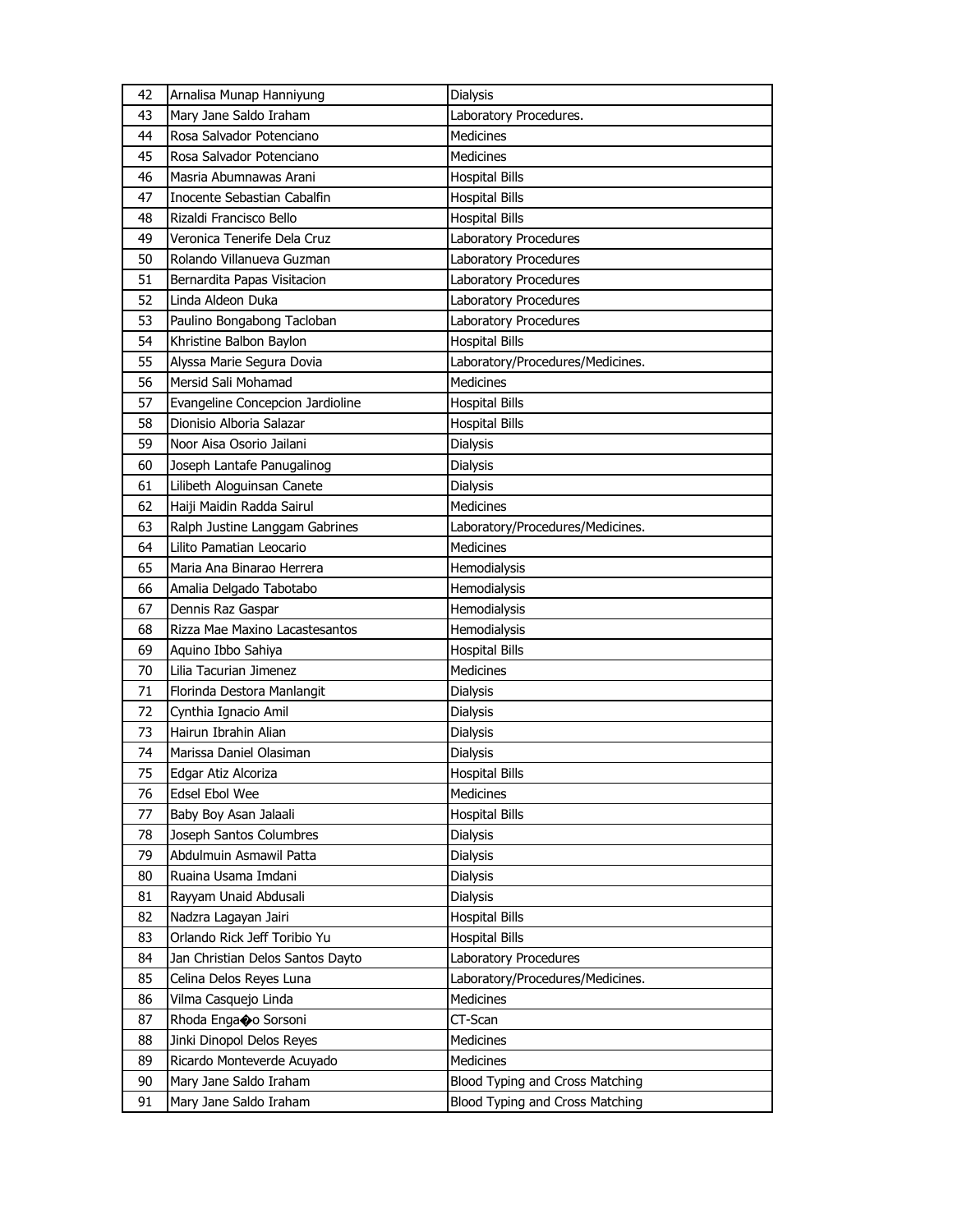| 92         | Dennis Raz Gaspar                                                | Dialysis                                       |
|------------|------------------------------------------------------------------|------------------------------------------------|
| 93         | Jenalyn Langrio Daraug                                           | <b>Dialysis</b>                                |
| 94         | Florinda Destora Manlangit                                       | Dialysis                                       |
| 95         | Maria Ana Binarao Herrera                                        | <b>Dialysis</b>                                |
| 96         | Jemilyn Sunga Casimiro                                           | <b>Medicines</b>                               |
| 97         | Fe Villanueva Galvez                                             | Laboratory/Procedures/Medicines.               |
| 98         | Rizza Mae Maxino Lacastesantos                                   | <b>Dialysis</b>                                |
| 99         | Eugene Dignadice Tubog                                           | <b>LABORATORY AND X-RAY</b>                    |
| 100        | Reymar Sarmiento Gallosa                                         | Laboratory/Procedures/Medicines.               |
| 101        | Rolando Noledo Ortega                                            | CT-Scan                                        |
| 102        | Arnulfo Aquino Teofilo                                           | Laboratory/Procedures/Medicines.               |
| 103        | Shiela Mae Abdul Delos Reyes                                     | Laboratory Procedures                          |
| 104        | Joycell Ilaida Ituraldez                                         | <b>Hospital Bills</b>                          |
| 105        | Daniel Bariacion Bohol                                           | Laboratory/Procedures/Medicines.               |
| 106        | Daniel Bariacion Bohol                                           | Laboratory/Procedures/Medicines.               |
| 107        | Efren Bernardo Velez                                             | Medicines                                      |
| 108        | Daryll John Mondido Viernes                                      | Laboratory Procedures                          |
| 109        | Renjameel Baguinda Munar                                         | Hemodialysis                                   |
| 110        | Abelardo Medalle Ii Fernandez                                    | Hemodialysis                                   |
| 111        | Danilo Rodriguez Nicolas                                         | Hemodialysis                                   |
| 112        | Hussien Andiling                                                 | <b>Medicines</b>                               |
| 113        | Hussien Andiling                                                 | <b>Medicines</b>                               |
| 114        | Efren Loberiano Digo                                             | <b>Medicines</b>                               |
| 115        | Roger Donio Pareoo                                               | <b>Medicines</b>                               |
| 116        | Bernardita Papas Visitacion                                      | Medicines                                      |
| 117        | Noor Aisa Osorio Jailani                                         | Hemodialysis                                   |
|            |                                                                  |                                                |
|            |                                                                  | Hospital Bill/Laboratory                       |
| 118        | Jenalyn Langrio Daraug                                           | Procedures/Medicines/Diagnostic, Therapeutic & |
|            |                                                                  | Rehabilitative Procedures.                     |
| 119        | Florencia Talic Falconete                                        | Hemodialysis                                   |
| 120        | Rayyam Unaid Abdusali                                            | Hemodialysis                                   |
| 121        | Ruaina Usama Imdani                                              | Hemodialysis                                   |
| 122        | Ma. Rosa Romero Acasio                                           | <b>Hospital Bills</b>                          |
| 123        | Edzramier Salasani, Pae                                          | <b>Hospital Bills</b>                          |
| 124        | Tautoh Andis Nidzmar                                             | <b>Hospital Bills</b>                          |
| 125        | Jay-ar Aripin Jalali                                             | Medicines                                      |
| 126        | Edris Lumantao Misharry                                          | <b>Hospital Bills</b>                          |
| 127        | Tirmidhie Lumantao Edris                                         | <b>Hospital Bills</b>                          |
| 128        | Yusuf Lumantao Edris                                             | <b>Hospital Bills</b>                          |
| 129        | Dampayla Feliciano Geraldine                                     | <b>Hospital Bills</b>                          |
| 130        | Aliya Lumantao Edris                                             | <b>Hospital Bills</b>                          |
| 131        | Musadamil Asadil Abubakar                                        | <b>Hospital Bills</b>                          |
| 132        | Rommel Cases Jamolod                                             | <b>Hospital Bills</b>                          |
| 133        | Zenaida Pascual Diong                                            | <b>Hospital Bills</b>                          |
| 134        | Omar Tulaman Mujala                                              | <b>Hospital Bills</b>                          |
| 135        | Ainal Umad Alipalbangsa                                          | Laboaratory/medicines/ Dietary Supplement.     |
| 136        | Amilbangsa Umad Alipalbangsa                                     | LABORATORY, MEDICINES/ THERAPY                 |
| 137        | Alex Columbres Abujen, Jr                                        | LABORATORY.                                    |
| 138        | Amil Umad Abdul                                                  | laboratory/medicines/central supplies.         |
| 139<br>140 | Generosa Rodriguez Elavasantos<br>Rizza Mae Maxino Lacastesantos | Medicines<br>Hemodialysis                      |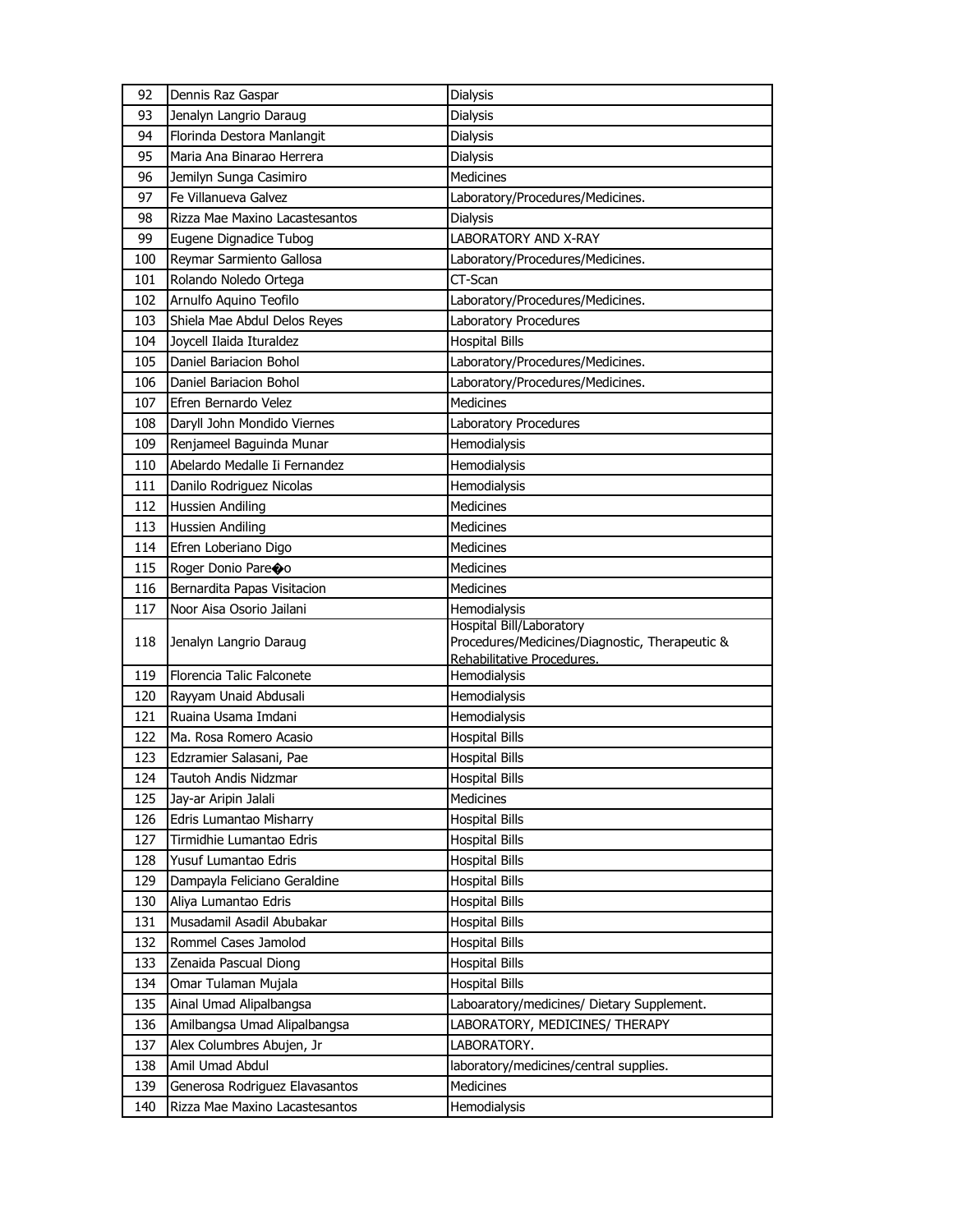| 141 | Saturnino Santos Sapuan          | Medicines                                                               |
|-----|----------------------------------|-------------------------------------------------------------------------|
| 142 | Perla Nopueto Evangelista        | Medicines                                                               |
| 143 | Hairun Ibrahin Alian             | <b>Medicines</b>                                                        |
| 144 | Annabelle Suarez Diaz            | Hemodialysis                                                            |
| 145 | Giovanni Sanson Guevara          | Dialysis, Dialyzer, PD Solution, Procedures, Medicines<br>& Laboratory. |
| 146 | Maria Ana Binarao Herrera        | Hemodialysis                                                            |
| 147 | Florinda Destora Manlangit       | Hemodialysis                                                            |
| 148 | Marissa Daniel Olasiman          | <b>Medicines</b>                                                        |
| 149 | Marissa Daniel Olasiman          | <b>Medicines</b>                                                        |
| 150 | Ma. Jannet Luna Yao              | <b>Medicines</b>                                                        |
| 151 | Baby Girl Esparpe                | <b>Hospital Bills</b>                                                   |
| 152 | Rena May Acuoa Escarpe           | <b>Hospital Bills</b>                                                   |
| 153 | Emma Verayo Abad                 | Hemodialysis/Medicines/Lab. Procedures.                                 |
| 154 | Linda Aldeon Duka                | Hemodialysis/Medicines/Lab. Procedures.                                 |
| 155 | Jessica Pepito Balnig            | Hemodialysis/Medicines/Lab. Procedures.                                 |
| 156 | Orlando Enriquez Salinas         | <b>Medicines</b>                                                        |
| 157 | <b>Richard Angeles Reyes</b>     | Medicines                                                               |
| 158 | Nursida Mohammad Amannang        | Medicines                                                               |
| 159 | Frida De Asis Eubank             | Medicines                                                               |
| 160 | Regie Padayogdog Hipolito        | Hemodialysis                                                            |
| 161 | Sherly Limen Columbres           | Hemodialysis                                                            |
| 162 | Marilyn Calonge                  | Laboratory Procedures                                                   |
| 163 | Mary Jane Saldo Iraham           | Medicines.                                                              |
| 164 | Ridzmalyn Juhan Dalis            | <b>Hospital Bills</b>                                                   |
| 165 | Jessica Pepito Balnig            | Laboratory/Procedures/Medicines.                                        |
| 166 | Johnny Donio Pareoo              | <b>Medicines</b>                                                        |
| 167 | <b>Teodito Tubog</b>             | Laboratory/Procedures/Medicines.                                        |
| 168 | Evangeline Concepcion Jardioline | Medicines                                                               |
| 169 | Dionisio Alboria Salazar         | <b>Medicines</b>                                                        |
| 170 | Nursiya Baribo Maujun            | <b>Hospital Bills</b>                                                   |
| 171 | Regie Padayogdog Hipolito        | <b>Dialysis</b>                                                         |
| 172 | Noor Aisa Osorio Jailani         | Hemodialysis                                                            |
| 173 | Cheenee Lagne Torres Octaviano   | Hemodialysis                                                            |
| 174 | May Sara Damasali Iralan         | Hemodialysis                                                            |
| 175 | May Sara Damasali Iralan         | Medicines                                                               |
| 176 | Mohammad Yacob Ando              | Hemodialysis                                                            |
| 177 | Ardiano Jr Cantabeja Losdoc      | Laboratory Procedures.                                                  |
| 178 | Carlos Jr. Rojas Pascua          | Medicines                                                               |
| 179 | Danilo Rodriguez Nicolas         | Laboratory/Procedures/Medicines.                                        |
| 180 | Paulino Bongabong Tacloban       | Medicines                                                               |
| 181 | Jenalyn Langrio Daraug           | Hemodialysis                                                            |
| 182 | Dennis Raz Gaspar                | Hemodialysis                                                            |
| 183 | Jimmy Haradji Johan              | <b>Hospital Bills</b>                                                   |
| 184 | <b>Thomas Antonio Manuel</b>     | Medicines                                                               |
| 185 | Jimsy Fernandez Soliven          | Medicines                                                               |
| 186 | Joseph Nabong Jardin             | Laboratory/Procedures/Medicines.                                        |
| 187 | Lilibeth Aloguinsan Canete       | Medicines                                                               |
| 188 | Hairun Ibrahin Alian             | Laboratory/Procedures/Medicines.                                        |
| 189 | Fe Villanueva Galvez             | Laboratory/Procedures/Medicines.                                        |
| 190 | Ruaina Usama Imdani              | Hemodialysis                                                            |
|     |                                  |                                                                         |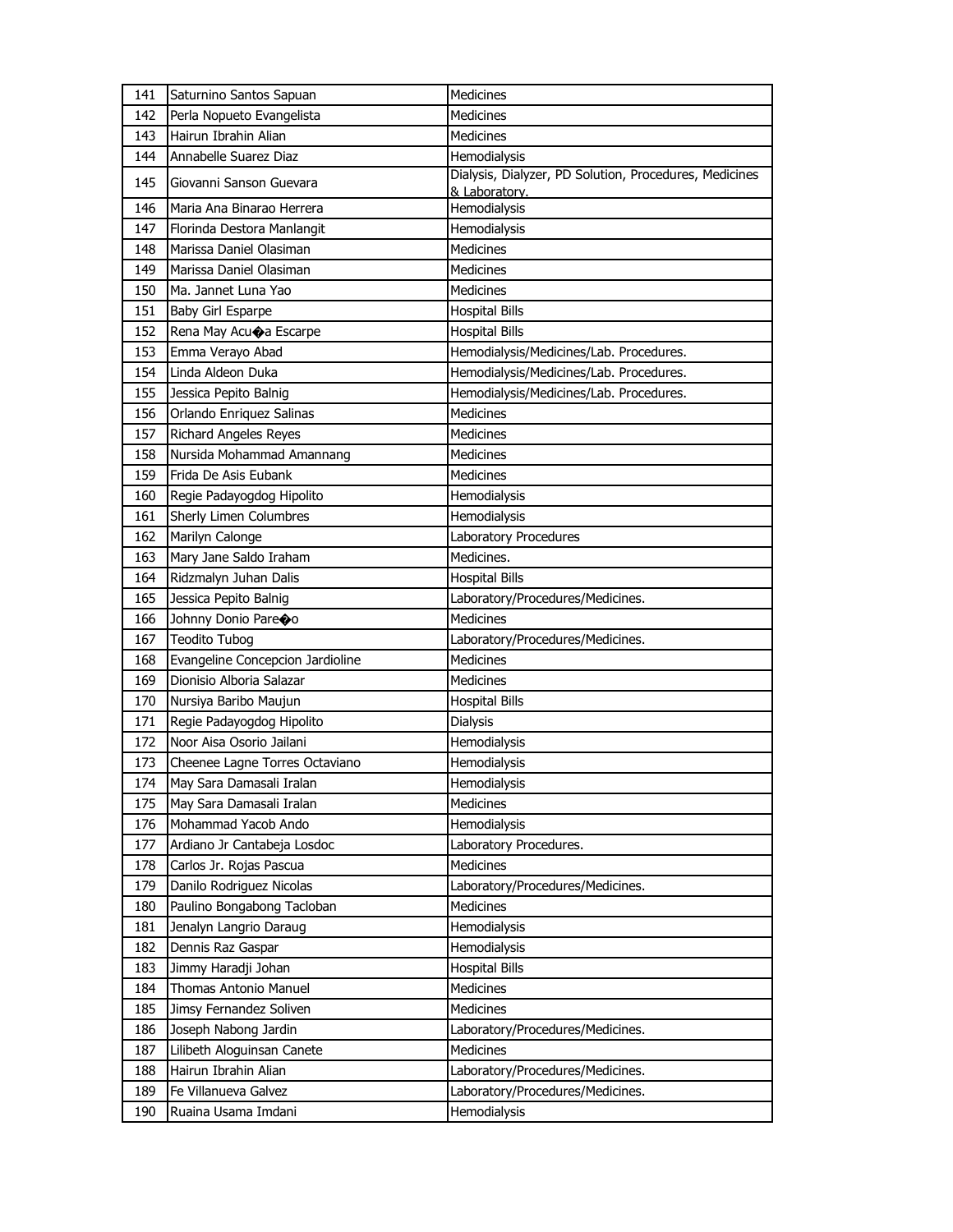| 191 | Macaria Alvarez Luciano        | Medicines                                                               |
|-----|--------------------------------|-------------------------------------------------------------------------|
| 192 | Sheila Pabatang Arguiza        | Medicines                                                               |
| 193 | George Jasminez Francisco      | <b>Medicines</b>                                                        |
| 194 | Letecia Macaambac Garcia       | Medicines                                                               |
| 195 | Xenia Enad Deguro              | Medicines                                                               |
| 196 | Joy Segiovia Montero           | Medicines                                                               |
| 197 | Romeo Sayre Abianares          | Medicines                                                               |
| 198 | Edwina Mendoza Eijansantos     | <b>Medicines</b>                                                        |
| 199 | Ma. Elena Apolinario Ramos     | <b>Medicines</b>                                                        |
| 200 | Arvic Gregorio Din             | Medicines                                                               |
| 201 | Richard Fernandez Tablando     | <b>Medicines</b>                                                        |
| 202 | Lishel Gagya                   | Medicines                                                               |
| 203 | Corazon Delos Reyes De Leon    | <b>Medicines</b>                                                        |
| 204 | Warha Ilahin Junuban           | <b>Hospital Bills</b>                                                   |
| 205 | Zenaida Getigan Omongia        | Laboratory Procedures                                                   |
| 206 | Rommel Javier Rodero           | X-Ray                                                                   |
| 207 | Carla Angela Blanque Candido   | X-RAY.                                                                  |
| 208 | Marvin Ryan Saligan Biel       | Radiation Therapy                                                       |
| 209 | Jimhar Gapur Sakkalahul        | Laboratory Procedures                                                   |
| 210 | Ekmar Janang Sakib             | Laboratory Procedures                                                   |
| 211 | Ekmar Janang Sakib             | Laboratory Procedures.                                                  |
| 212 | Idymar Lastimosa Ilalto        | Laboratory Procedures                                                   |
| 213 | Cynthia Ignacio Amil           | Hemodialysis                                                            |
| 214 | Annabelle Suarez Diaz          | Hemodialysis                                                            |
| 215 | Maria Ana Binarao Herrera      | Hemodialysis                                                            |
| 216 | Florinda Destora Manlangit     | Hemodialysis                                                            |
| 217 | Emelyn Gabotero Andes          | Medicines                                                               |
| 218 | Julieta Faustino Carabana      | <b>Medicines</b>                                                        |
| 219 | Prisco Atilano Lago            | <b>Medicines</b>                                                        |
| 220 | Rizza Mae Maxino Lacastesantos | Hemodialysis                                                            |
| 221 | Suraida Ismula Salih           | Medicines                                                               |
| 222 | Marissa Daniel Olasiman        | Laboratory/Procedures/Medicines.                                        |
| 223 | Mary Jane Sagang Bulalang      | Radiotherapy / Hospital bill.                                           |
| 224 | Mary Jane Sagang Bulalang      | Radiotherapv                                                            |
| 225 | Mary Jane Sagang Bulalang      | Radiotherapy                                                            |
| 226 | Mary Jane Sagang Bulalang      | Radiotherapy                                                            |
| 227 | Salam Dugasan Abbas            | <b>Hospital Bills</b>                                                   |
| 228 | Laurel Saraji Ailani           | <b>Hospital Bills</b>                                                   |
| 229 | Roy Ochovillo Canillo          | Laboratory Procedures                                                   |
| 230 | Peralta Aguilar Baki           | <b>Medicines</b>                                                        |
| 231 | Jessica Pepito Balnig          | Medicines                                                               |
| 232 | Nida Borres Dignom             | Dialysis, Dialyzer, PD Solution, Procedures, Medicines<br>& Laboratory. |
| 233 | Jovie Dela Pedra Rovero        | Medicines                                                               |
| 234 | Rolando Villanueva Guzman      | <b>Medicines</b>                                                        |
| 235 | Jerome Francisco De Jesus      | Hemodialysis                                                            |
| 236 | Roseller Ledesma Angeles       | Dialysis, Dialyzer, PD Solution, Procedures, Medicines<br>& Laboratory. |
| 237 | Lerma Muharram Aminulla        | Medicines                                                               |
| 238 | Julbarri Asakil Idjirani       | <b>Medicines</b>                                                        |
| 239 | Mohammad Yacob Adani Ando      | Dialysis, Dialyzer, PD Solution, Procedures, Medicines<br>& Laboratory. |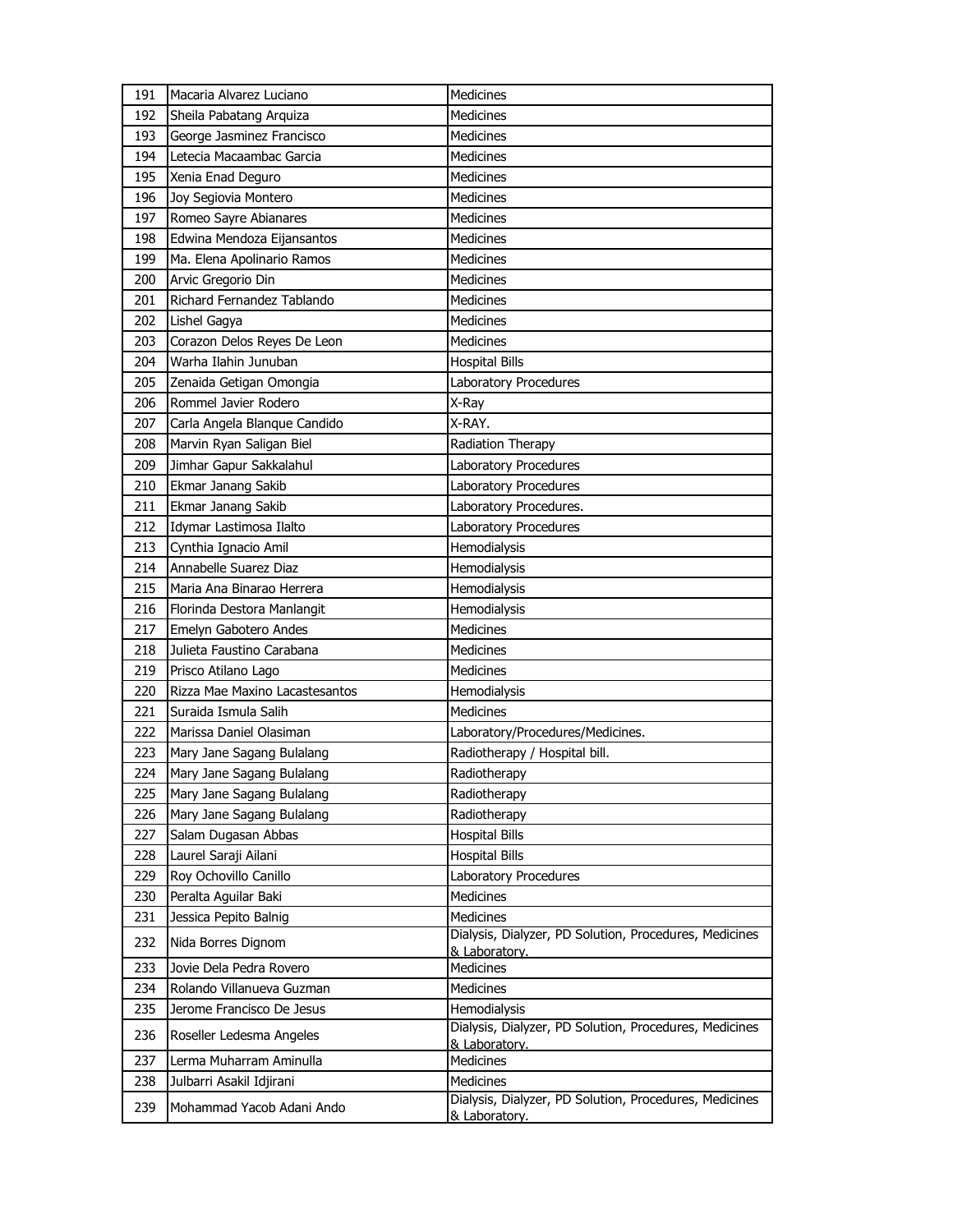| 240 | Mohammad Yacob Adani Ando      | Hemodialysis                                                                     |
|-----|--------------------------------|----------------------------------------------------------------------------------|
| 241 | Aila Jean Clemente Estocapio   | <b>Medicines</b>                                                                 |
| 242 | Dennis Raz Gaspar              | <b>Medicines</b>                                                                 |
| 243 | Dennis Raz Gaspar              | <b>Medicines</b>                                                                 |
| 244 | Dennis Raz Gaspar              | Hemodialysis                                                                     |
| 245 | Cheenee Lagne Torres Octaviano | Hemodialysis                                                                     |
| 246 | Regie Padayogdog Hipolito      | Hemodialysis                                                                     |
| 247 | <b>Tadzamahal Gulam</b>        | Hemodialysis                                                                     |
| 248 | Lilito Pamatian Leocario       | <b>Medicines</b>                                                                 |
| 249 | Noor Aisa Osorio Jailani       | Hemodialysis                                                                     |
| 250 | Lizel Estrellas Fuentebella    | Medicine/Laboratory cbc/Platelet count./ECG/X-<br>ray/Platelet Count/Creatinine/ |
| 251 | Ruaina Usama Imdani            | Hemodialysis                                                                     |
| 252 | Jenalyn Langrio Daraug         | Hemodialysis                                                                     |
| 253 | Jerome Francisco De Jesus      | Hemodialysis                                                                     |
| 254 | Musli Alih                     | Medicines                                                                        |
| 255 | Karen Espiritu Oliveros        | <b>Hospital Bills</b>                                                            |
| 256 | John Micheal Cantiller Gimena  | <b>Hospital Bills</b>                                                            |
| 257 | Romeo Jr Angeles Delos Santos  | <b>Hospital Bills</b>                                                            |
| 258 | Hamid Abdulla Anwari           | <b>Hospital Bills</b>                                                            |
| 259 | Hamid Abdulla Anwari           | <b>Hospital Bills</b>                                                            |
| 260 | Hamid Abdulla Anwari           | <b>Hospital Bills</b>                                                            |
| 261 | Angelo Adlawan Tarro           | Hemodialysis                                                                     |
| 262 | Kathrina D. Gonzales           | <b>Medicines</b>                                                                 |
| 263 | Cornelio Bangkal Salcedo       | <b>Hospital Bills</b>                                                            |
| 264 | Johny Jambi Salina             | Medicines                                                                        |
| 265 | Mary Jane Morales Balnig       | <b>Hospital Bills</b>                                                            |
| 266 | Marissa Daniel Olasiman        | <b>Blood Assistance</b>                                                          |
| 267 | Marissa Daniel Olasiman        | <b>Blood Assistance</b>                                                          |
| 268 | Marissa Daniel Olasiman        | <b>Blood Assistance</b>                                                          |
| 269 | Teresita Bantoto Temple        | Hemodialysis                                                                     |
| 270 | Bernardita Papas Visitacion    | Laboratory Procedures                                                            |
| 271 | Rizza Mae Maxino Lacastesantos | Hemodialysis                                                                     |
| 272 | Dennis Raz Gaspar              | Hemodialysis                                                                     |
| 273 | Maria Ana Binarao Herrera      | Hemodialysis                                                                     |
| 274 | Florinda Destora Manlangit     | Hemodialysis                                                                     |
| 275 | Nicole Reign Rollorata Carabio | <b>Hospital Bills</b>                                                            |
| 276 | Sonny Boy Galleposo Buntag     | <b>Hospital Bills</b>                                                            |
| 277 | Nimrod Baje Recamara           | <b>Hospital Bills</b>                                                            |
| 278 | Vincent Iturralde Miranda      | <b>Hospital Bills</b>                                                            |
| 279 | Albert Balase Sumandig         | <b>Hospital Bills</b>                                                            |
| 280 | Joel Salomom Paynaga           | <b>Hospital Bills</b>                                                            |
| 281 | Irenea Tabale Abadiano         | <b>Hospital Bills</b>                                                            |
| 282 | Jessica Pepito Balnig          | <b>Hospital Bills</b>                                                            |
| 283 | Maricris Balase Sumandig       | <b>Hospital Bills</b>                                                            |
| 284 | Nur-in Saddipin Hasan          | Medicines                                                                        |
| 285 | Aj Natalie Tangeres Sumandig   | <b>Hospital Bills</b>                                                            |
| 286 | Leonardo Panergo Lapinig       | <b>Hospital Bills</b>                                                            |
| 287 | Magsaysay Jukanain Valdez      | RT-Plan                                                                          |
| 288 | Clarissa Toring Gonzales       | Laboratory Procedures.                                                           |
| 289 | Mildred Ibrahim                | <b>Hospital Bills</b>                                                            |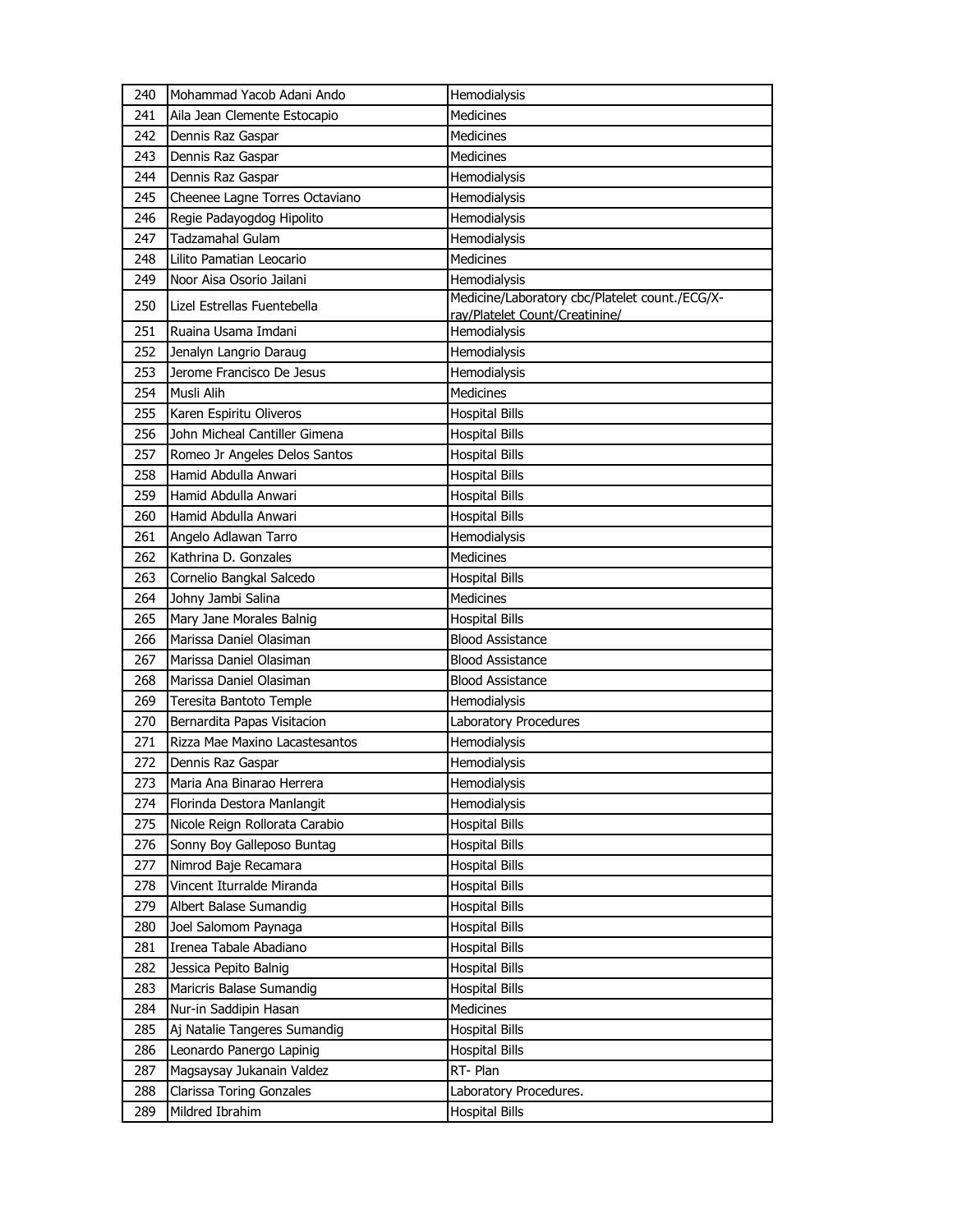| 290 | Mildred Ibrahim                  | Hospital Bill / Laboratory Procedures / Medicines |
|-----|----------------------------------|---------------------------------------------------|
| 291 | Mildred Ibrahim                  | <b>Hospital Bills</b>                             |
| 292 | Noor Aisa Osorio Jailani         | Hemodialysis                                      |
| 293 | Regie Padayogdog Hipolito        | <b>Dialysis</b>                                   |
| 294 | Veronica Tenerife Dela Cruz      | <b>Medicines</b>                                  |
| 295 | Marieta Sunaz Perello            | <b>Medicines</b>                                  |
| 296 | Gina Paragamac Maningo           | CT-Scan                                           |
| 297 | Mary Lea Flores Santiago         | <b>Medicines</b>                                  |
| 298 | Jonathan Roy Lim Mares           | Laboratory/Procedures/Medicines.                  |
| 299 | Efren Vitaro Buemia              | <b>Medicines</b>                                  |
| 300 | Arbuez Gange Balansag            | <b>Hospital Bills</b>                             |
| 301 | Xenia Enad Deguro                | Hemodialysis/Medicine                             |
| 302 | Donita Rose Resurreccion Candido | <b>Hospital Bills</b>                             |
| 303 | April Joy Lazaro Campullo        | <b>Hospital Bills</b>                             |
| 304 | Aiynun-rahman Garcia Adin        | <b>Hospital Bills</b>                             |
| 305 | Germaine German Lague            | <b>Hospital Bills</b>                             |
| 306 | Hideliza, Gonzales Dela Peoa     | <b>Medical Assistance</b>                         |
| 307 | Bienvenido Villanueva            | Medicines                                         |
| 308 | Cornelio Bangkal Salcedo         | <b>Hospital Bills</b>                             |
| 309 | Reiner Quiroga Bandejas          | Medical Assistance                                |
| 310 | Sheila Mari Natividad Lui        | Laboratory Procedures                             |
| 311 | Sandoval Macaso Sapayani         | <b>Hospital Bills</b>                             |
| 312 | Sandoval Macaso Sapayani         | <b>Hospital Bills</b>                             |
| 313 | Sandoval Macaso Sapayani         | <b>Hospital Bills</b>                             |
| 314 | John Luke Turnos Espinosa        | <b>Hospital Bills</b>                             |
| 315 | Mujija Jul Alaman                | <b>Hospital Bills</b>                             |
| 316 | Daniel Sinajon Dicen             | Laboratory/Procedures/Medicines.                  |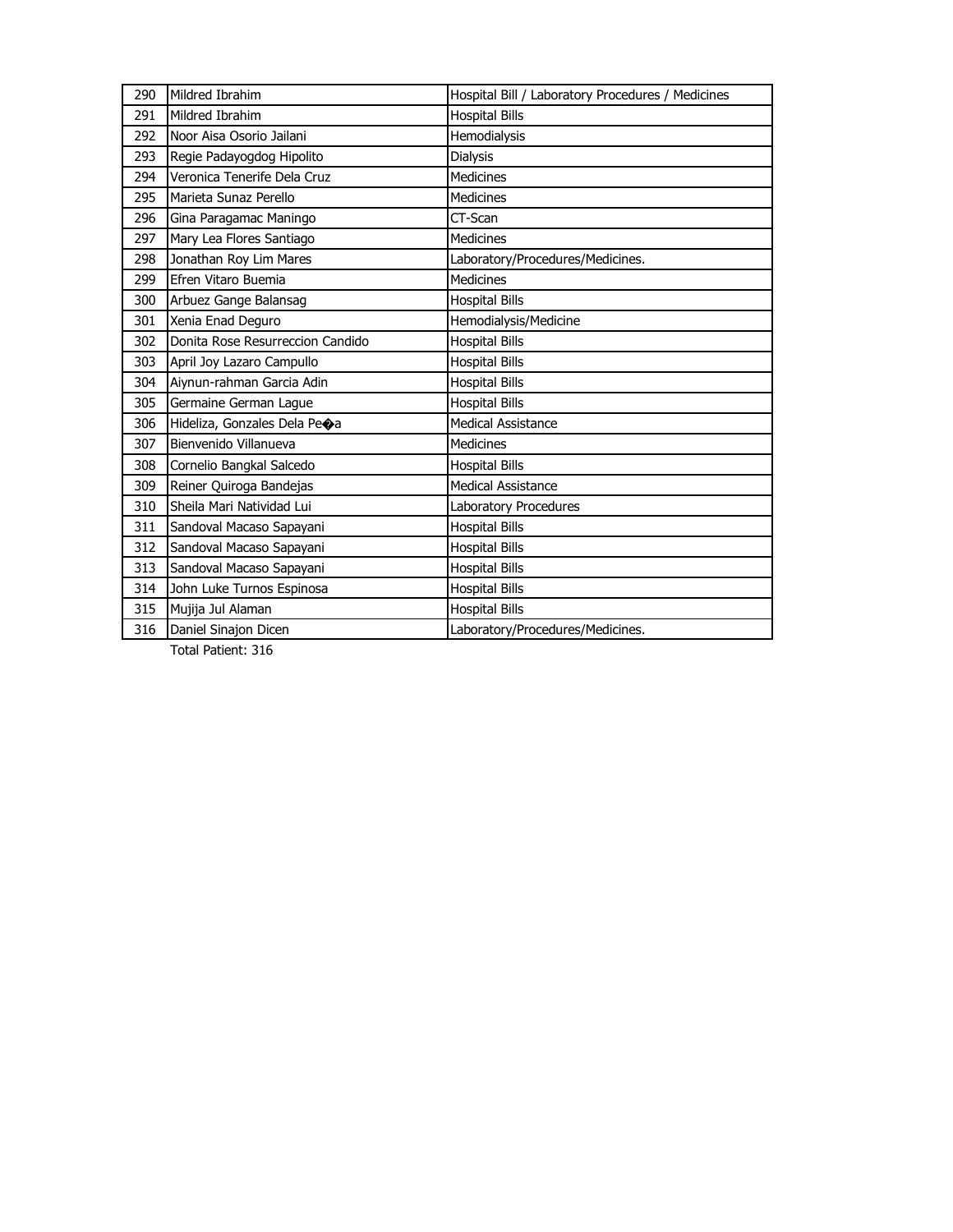

#### ZAMBOANGA CITY MEDICAL CENTER For the month of September year 2020

| No#            | <b>Name of Patient</b>          | <b>Assistance</b>                                                       |
|----------------|---------------------------------|-------------------------------------------------------------------------|
| 1              | Junrey Suico Tapau              | Rehabilitation                                                          |
| $\overline{2}$ | Mohammad Fauzan Bondon Apih     | <b>Hospital Bills</b>                                                   |
| 3              | Eugene Dignadice Tubog          | Laboratory/Procedures/Medicines.                                        |
| 4              | Anang M. Silungan               | Radiotherapy.                                                           |
| 5              | Alnizar Tampi Alih              | Laboratory/Procedures/Medicines.                                        |
| 6              | Hajaja Handang                  | <b>Medicines</b>                                                        |
| 7              | Marvin Bejerano Bonifacio       | Laboratory Procedures                                                   |
| 8              | Ekmar Janang Sakib              | Laboratory/Procedures/Medicines.                                        |
| 9              | Jhon Elmo Lopez Atilano         | <b>Hospital Bills</b>                                                   |
| 10             | Eugene Dignadice Tubog          | Laboratory/Procedures/Medicines.                                        |
| 11             | Romeo Sayre Abianares           | Medicines                                                               |
| 12             | Joselito Dina Warren            | <b>Medicines</b>                                                        |
| 13             | Nhorjmyczellein Camille         | <b>Medicines</b>                                                        |
| 14             | Joanna Gail Husain Moredo       | <b>Hospital Bills</b>                                                   |
| 15             | Inocente Alejandro Saavedra     | Medicines                                                               |
| 16             | Violeto Oro                     | <b>Hospital Bills</b>                                                   |
| 17             | Salha Baluan Tulawie            | <b>Hospital Bills</b>                                                   |
| 18             | Geraldine Rubio Tanoy           | Hemodialysis/Medicines/Lab. Procedures.                                 |
| 19             | Dennis Raz Gaspar               | Hemodialysis/Medicines/Lab. Procedures.                                 |
| 20             | Ruaina Usama Imdani             | Hemodialysis/Medicines/Lab. Procedures.                                 |
| 21             | <b>Thomas Antonio Manuel</b>    | Medines For Dialysis                                                    |
| 22             | Jose Romel Enriquez Delos Reyes | Hemodialysis/Medicines/Lab. Procedures.                                 |
| 23             | Jhaysar Miguel Abunawas         | Hemodialysis/Medicines/Lab. Procedures.                                 |
| 24             | Vicente Cabig Naces Jr          | Hemodialysis/Medicines/Lab. Procedures.                                 |
| 25             | Vicente Cabig Naces Jr          | Hemodialysis/Medicines/Lab. Procedures.                                 |
| 26             | Lilito Pamatian Leocario        | Hemodialysis/Medicines/Lab. Procedures.                                 |
| 27             | Roma Lim Galvez                 | <b>Hospital Bills</b>                                                   |
| 28             | Jhaysar Miguel Abunawas         | <b>Dialysis</b>                                                         |
| 29             | Maria Gemma Duarte              | <b>Medicines</b>                                                        |
| 30             | Jurnia Amsan Sawari             | Dialysis                                                                |
| 31             | Reynaldo Duardo Lamata Sr.      | <b>Dialysis</b>                                                         |
| 32             | Vilma Casquejo Linda            | Laboratory Procedures                                                   |
| 33             | Rubio Orosca Primitivo          | <b>Hospital Bills</b>                                                   |
| 34             | Vicente Cabig Naces Jr          | Dialysis                                                                |
| 35             | Aila Jean Clemente Estocapio    | Dialysis, Dialyzer, PD Solution, Procedures, Medicines<br>& Laboratory. |
| 36             | Angelo Adlawan Tarro            | Dialysis                                                                |
| 37             | Vilma Delos Reyes Quiamco       | Blood Transfusion / Medicines / Laboratory.                             |
| 38             | Vilma Delos Reyes Quiamco       | Blood Transfusion / Medicines / Laboratory.                             |
| 39             | Adriano Mariano Lorenzo         | <b>Hospital Bills</b>                                                   |
| 40             | Geraldine Rubio Tanoy           | Dialysis                                                                |
| 41             | Ruaina Usama Imdani             | Dialysis                                                                |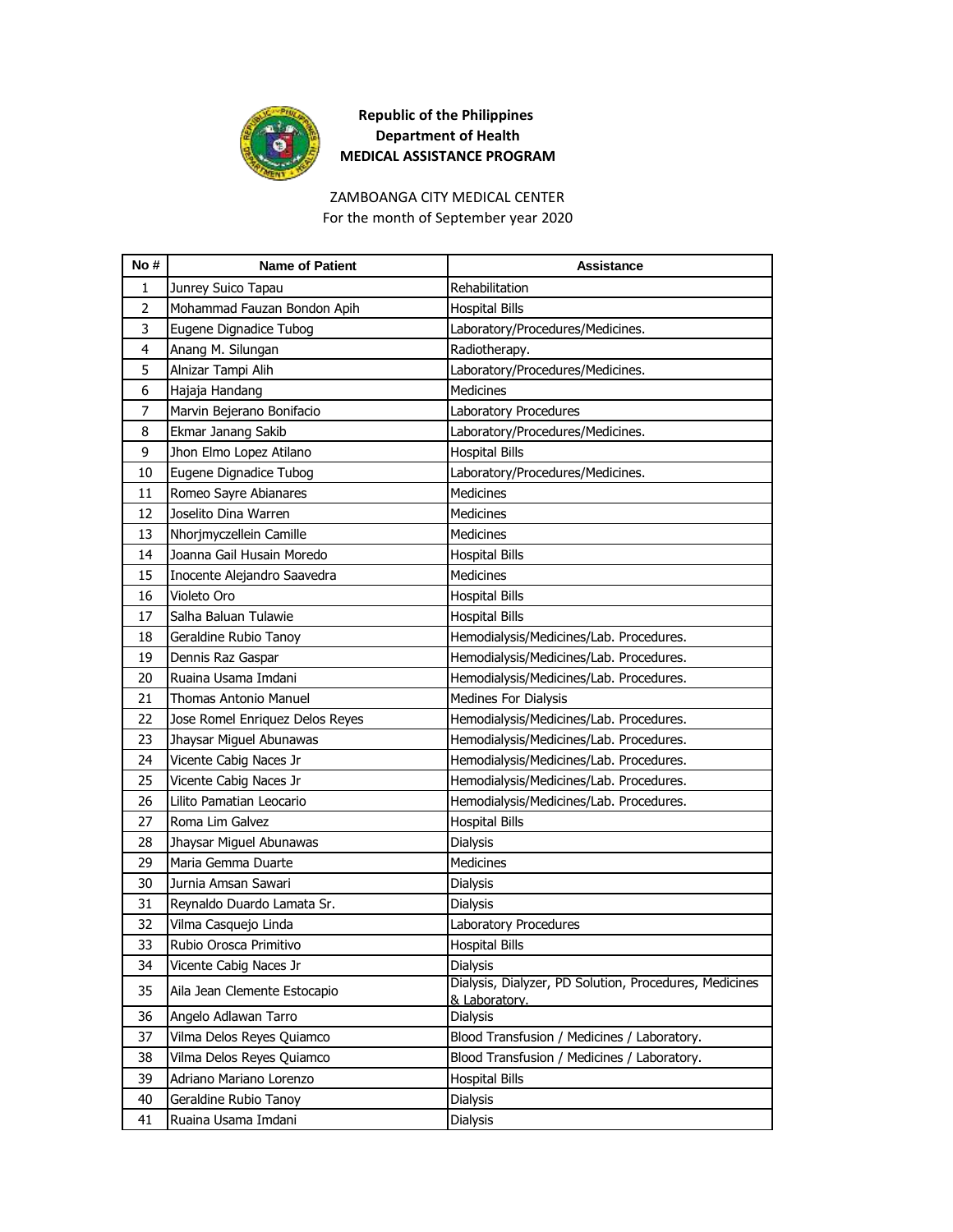| 42 | Jumadil Maji Pajura             | Medicines                                                               |
|----|---------------------------------|-------------------------------------------------------------------------|
| 43 | Letecia Macaambac Garcia        | Dialysis, Dialyzer, PD Solution, Procedures, Medicines<br>& Laboratory. |
| 44 | Joy Segiovia Montero            | Medicines                                                               |
| 45 | Joseph Lantafe Panugalinog      | Dialysis                                                                |
| 46 | Noor Aisa Osorio Jailani        | <b>Dialysis</b>                                                         |
| 47 | Johasan Bobon Walhakim          | Laboratory Procedures                                                   |
| 48 | Johasan Bobon Walhakim          | Laboratory Procedures                                                   |
| 49 | Corazon Delos Reyes De Leon     | <b>Medicines</b>                                                        |
| 50 | Jurnia Amsan Sawari             | <b>Dialysis</b>                                                         |
| 51 | Rosendo Marandi Compuesto       | <b>Hospital Bills</b>                                                   |
| 52 | Rosendo Marandi Compuesto       | <b>Hospital Bills</b>                                                   |
| 53 | Rosendo Marandi Compuesto       | <b>Hospital Bills</b>                                                   |
| 54 | Generosa Rodriguez Elavasantos  | <b>Medicines</b>                                                        |
| 55 | Rizza Mae Maxino Lacastesantos  | <b>Dialysis</b>                                                         |
| 56 | Maria Lourdes Larracochea Liao  | <b>Dialysis</b>                                                         |
| 57 | Manuelito Baylomo Manuel        | Dialysis                                                                |
| 58 | Hussien Ekiram Andiling         | <b>Medicines</b>                                                        |
| 59 | Annabelle Suarez Diaz           | <b>Dialysis</b>                                                         |
| 60 | Florencia Talic Falconete       | <b>Dialysis</b>                                                         |
| 61 | Ma. Rosalyn Bejerano Rojas      | <b>Hospital Bills</b>                                                   |
| 62 | Rosendo Marandi Compuesto       | <b>Hospital Bills</b>                                                   |
| 63 | Edmar Quiput Villanueva         | Laboratory/Procedures/Medicines.                                        |
| 64 | Baby Boy Dichoso                | <b>Hospital Bills</b>                                                   |
| 65 | Jasmin Alavado Molina           | <b>Hospital Bills</b>                                                   |
| 66 | Rhon Jay Hernalin Sarao         | <b>Hospital Bills</b>                                                   |
| 67 | Krishna Premadas Molbog         | Medicines                                                               |
| 68 | <b>Emmanuel Medina Macrohon</b> | <b>Hospital Bills</b>                                                   |
| 69 | Zenaida Layani Talib            | <b>Hospital Bills</b>                                                   |
| 70 | Rosalie Cruz Calaguian          | <b>Hospital Bills</b>                                                   |
| 71 | <b>Emmanuel Medina Macrohon</b> | <b>Hospital Bills</b>                                                   |
| 72 | Baby Girl Gegorio Almonte       | <b>Hospital Bills</b>                                                   |
| 73 | Emmanuel Medina Macrohon        | <b>Hospital Bills</b>                                                   |
| 74 | Emmanuel Medina Macrohon        | <b>Hospital Bills</b>                                                   |
| 75 | Sofia Santiago Bucoy            | <b>Hospital Bills</b>                                                   |
| 76 | Sofia Santiago Bucoy            | <b>Hospital Bills</b>                                                   |
| 77 | Arvin Francisco Carasca         | Medicines                                                               |
| 78 | Romeo Ligan Orpiano             | Laboratory Procedures                                                   |
| 79 | Apa Udin                        | <b>Medical Assistance</b>                                               |
| 80 | Al- Khalil Batulan Sali         | Laboratory Procedures                                                   |
| 81 | Zurilita Bullang Usman          | 2 D echo.                                                               |
| 82 | Mudzna Omar Lozano              | Medicines                                                               |
| 83 | Nurshida Balahim Hashim         | Medicines                                                               |
| 84 | Maryday Jakiran Uyag            | Medicines                                                               |
| 85 | Jonathan Paja Fernandez         | Medicines                                                               |
| 86 | Agot Saavedra Roxin             | <b>Medicines</b>                                                        |
| 87 | Caroolina Carpio Ansaruddin     | CT-Scan                                                                 |
| 88 | Farnaiza Ismael Taha            | MRI/CT SCAN/MEDICINES.                                                  |
| 89 | Baby Boy Sangcoya               | <b>Hospital Bills</b>                                                   |
| 90 | Zhahier Tiking Sulaya           | <b>Hospital Bills</b>                                                   |
| 91 | Juldastan Hajad Rasul           | <b>Hospital Bills</b>                                                   |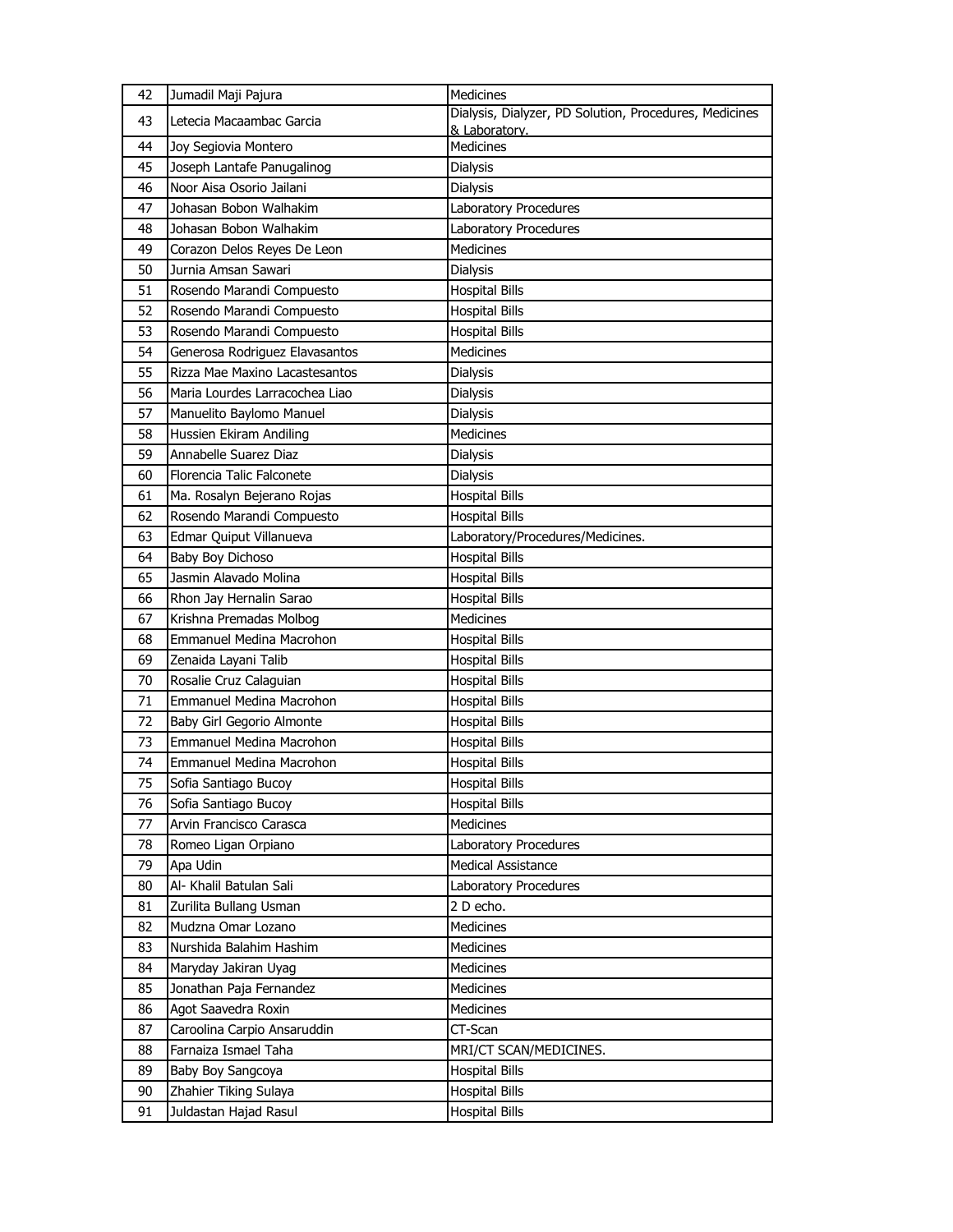| 92  | Sheila Mae Abecia           | <b>Hospital Bills</b>            |
|-----|-----------------------------|----------------------------------|
| 93  | Evelyn Habibulla            | <b>Hospital Bills</b>            |
| 94  | Monisa Tano Musa            | <b>Hospital Bills</b>            |
| 95  | Olivia Saavedra Rojas       | <b>Hospital Bills</b>            |
| 96  | Zyron Galvez Anoy           | <b>Hospital Bills</b>            |
| 97  | Ricardo Monteverde Acuyado  | <b>Medicines</b>                 |
| 98  | Reynaldo Duardo Lamata Sr.  | Laboratory/Procedures/Medicines. |
| 99  | Indira Fahda Yusop Hassan   | <b>Medicines</b>                 |
| 100 | Carlito Hortizano BraÑanola | <b>Hospital Bills</b>            |
| 101 |                             |                                  |
|     | Antonio Opamin Baterna      | <b>Hospital Bills</b>            |
| 102 | Mannan Jumlan Nasser        | <b>Medicines</b>                 |
| 103 | Efren Vitaro Buemia         | <b>Medicines</b>                 |
| 104 | Krishna Premadas Molbog     | <b>Medical Assistance</b>        |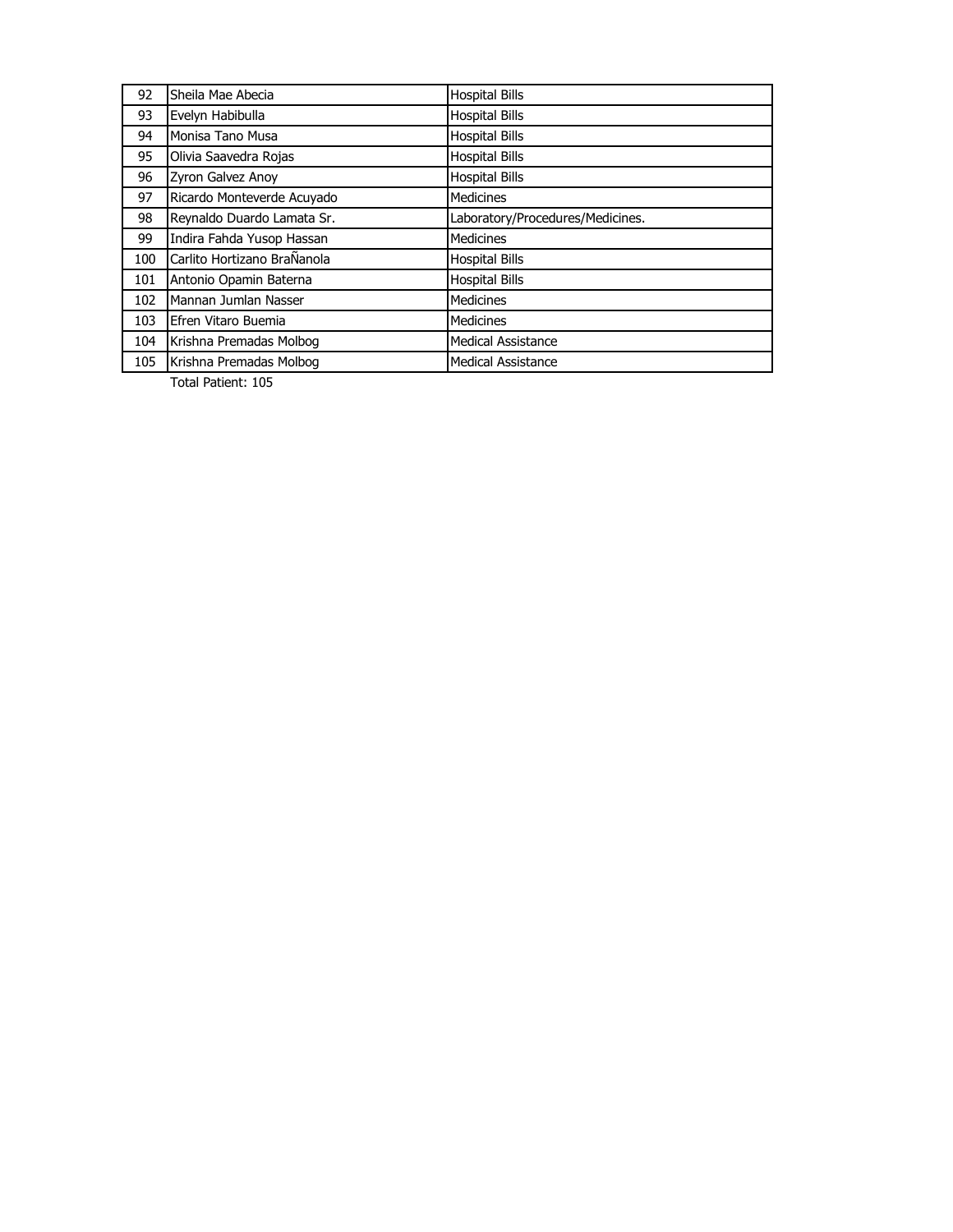

#### ZAMBOANGA CITY MEDICAL CENTER For the month of October year 2020

| No #           | <b>Name of Patient</b>          | <b>Assistance</b>                                   |
|----------------|---------------------------------|-----------------------------------------------------|
| 1              | Angelo Senora                   | Hospital Bill / Laboratory / Procedures / Medicine. |
| $\overline{2}$ | Mary Jenielle Manluza           | Hemodialysis                                        |
| 3              | Mohammad Pulalon Tempang        | Hemodialysis                                        |
| 4              | Norita Lozano Sario,            | <b>Hospital Bills</b>                               |
| 5              | Honorina Jerusalem Miro         | <b>Hospital Bills</b>                               |
| 6              | Mj Kevin Infante Sevilla        | Laboratory/Procedures/Medicines.                    |
| 7              | San Juan Lara Angelica Guevara  | Laboratory/Procedures/Medicines.                    |
| 8              | Shaira Satim Camsain            | <b>Hospital Bills</b>                               |
| 9              | Eric Serdan Marimon             | X-Ray                                               |
| 10             | Ricky Degumbes Ramos.           | X-Ray                                               |
| 11             | Tadzmahal Hassan Gulam          | Hemodialysis                                        |
| 12             | Renjameel Baguinda Munar        | Hemodialysis                                        |
| 13             | Amalia Delgado Tabotabo         | Hemodialysis                                        |
| 14             | Orlando Enriquez Salinas        | Hemodialysis                                        |
| 15             | Noor Aisa Osorio Jailani        | Hemodialysis                                        |
| 16             | May Sara Damasali Iralan        | Hemodialysis                                        |
| 17             | Julbarri Asakil Idjirani        | Medicines                                           |
| 18             | Johnny Donio Pareoo             | Hemodialysis                                        |
| 19             | Mohammad Yacob Ando             | Hemodialysis                                        |
| 20             | Edwin Caldito Duran             | Hemodialysis                                        |
| 21             | Prisco Atilano Lago             | Medicines                                           |
| 22             | Amalia Delgado Tabotabo         | Medicines                                           |
| 23             | Corazon Delos Reyes De Leon     | Hemodialysis                                        |
| 24             | Ian Vergil Mojado Serdan        | Laboratory/Procedures/Medicines.                    |
| 25             | Reynaldo Duardo Lamata Sr.      | Hemodialysis                                        |
| 26             | <b>Emily Apostol Calumpong</b>  | Hemodialysis                                        |
| 27             | Melinda Malli Antolin           | Hemodialysis                                        |
| 28             | Giovanni Sanson Guevara         | Hemodialysis                                        |
| 29             | Joseph Lantafe Panugalinog      | Hemodialysis                                        |
| 30             | Jurnia Amsan Sawari             | Hemodialysis                                        |
| 31             | Marissa Daniel Olasiman         | Hemodialysis/Medicines/Lab. Procedures.             |
| 32             | Jerome Francisco De Jesus       | Hemodialysis                                        |
| 33             | Xenia Enad Deguro               | Hemodialysis                                        |
| 34             | Ma. Lourdes Laracochea Liao     | Hemodialysis                                        |
| 35             | Manuelito Baylomo Manuel        | Hemodialysis                                        |
| 36             | Angelo Adlawan Tarro            | Hemodialysis                                        |
| 37             | Kian Clarkson Mendoza Rojas     | <b>Hospital Bills</b>                               |
| 38             | Cheryl Gorit Gumotud            | Hemodialysis                                        |
| 39             | Dennis Raz Gaspar               | Hemodialysis                                        |
| 40             | Joaquin Alfred Fernandez Corral | <b>Hospital Bills</b>                               |
| 41             | Vicente Isleno Agustin          | Medicines                                           |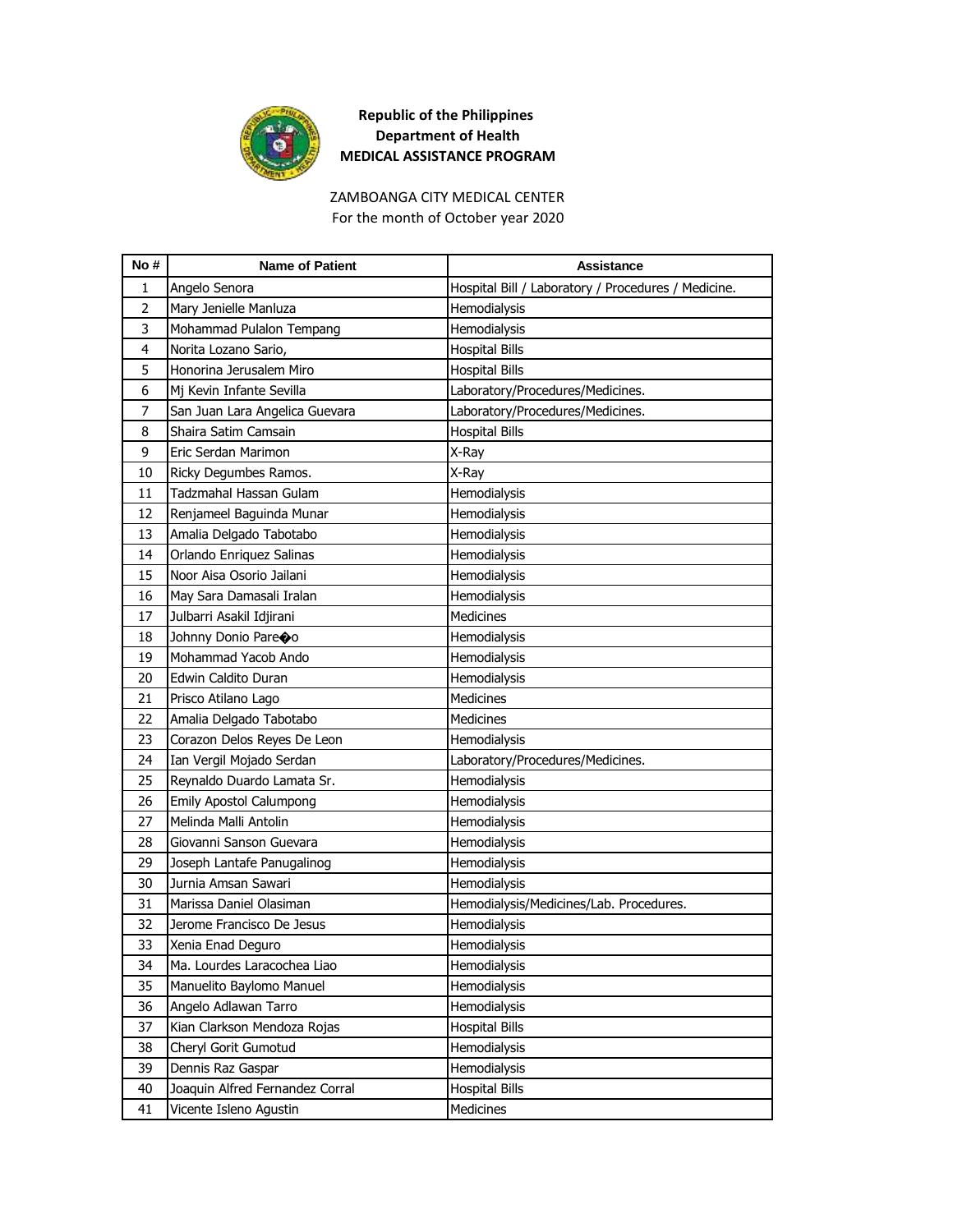| 42       | Mary Joy Tan Olaso                               | <b>Hospital Bills</b>     |
|----------|--------------------------------------------------|---------------------------|
| 43       | Alyana Montoro Saplan                            | <b>Hospital Bills</b>     |
| 44       | Jenalyn Langrio Daraug                           | Hemodialysis              |
| 45       | Eva-mae Unaid Abdusali                           | <b>Hospital Bills</b>     |
| 46       | Ligaya Ablong Jaafar                             | <b>Hospital Bills</b>     |
| 47       | Xenia Enad Deguro                                | Hemodialysis              |
| 48       | Jonan Bulawan Tadjah                             | <b>Hospital Bills</b>     |
| 49       | Saturnino Santos Sapuan                          | Hemodialysis              |
| 50       | Omar Lamala Suhud                                | <b>Hospital Bills</b>     |
| 51       | Louie Jay Balisi Salarda                         | <b>Hospital Bills</b>     |
| 52       | Jhaysar Miguel Abunawas                          | Hemodialysis              |
| 53       | Jhonny Santillan Javier                          | <b>Hospital Bills</b>     |
| 54       | Ahmad Madlahuddin Iii Mustafa                    | <b>Hospital Bills</b>     |
| 55       | Adelina Casinillo Villanueva                     | Hemodialysis              |
| 56       | Arbues Gange Balansag                            | Hemodialysis              |
| 57       | Geraldine Rubio Tanoy                            | Hemodialysis              |
| 58       | Lishel Gagya                                     | Hemodialysis              |
| 59       | Arnalisa Munap Hanniyung                         | Hemodialysis              |
| 60       | Maria Gemma Duarte                               | Hemodialysis              |
| 61       | Faradiwa S. Sasapan                              | Hemodialysis              |
| 62       | Jenalyn Langrio Daraug                           | Hemodialysis              |
| 63       | Vicente Cabig Naces Jr                           | Hemodialysis              |
| 64       | Priscilla Empuerto                               | Hemodialysis              |
| 65       | Priscilla Empuerto                               | Medicines                 |
| 66       | Michelle Joy Falcasantos                         | Hemodialysis              |
|          |                                                  |                           |
|          |                                                  |                           |
| 67       | Eduardo Alejandro Tolentino                      | Hemodialysis              |
| 68       | Macaria Alvarez Luciano                          | <b>Medicines</b>          |
| 69       | Maria Ana Binarao Herrera                        | Hemodialysis              |
| 70       | Joseph Lantafe Panugalinog                       | Hemodialysis              |
| 71       | Corazon Delos Reyes De Leon                      | Hemodialysis              |
| 72       | Annabelle Suarez Diaz                            | Hemodialysis              |
| 73       | Cynthia Ignacio Amil                             | Hemodialysis              |
| 74       | Harijam Kahalun Naser                            | Hemodialysis              |
| 75       | Reynaldo Duardo Lamata Sr.                       | Hemodialysis              |
| 76       | Marissa Daniel Olasiman                          | Hemodialysis              |
| 77       | Sheila Ann Panaligan Tan                         | Hemodialysis              |
| 78       | Alnaisher Rebollos Hussin                        | Hemodialysis              |
| 79       | Joel Reyes Araneta                               | Hemodialysis              |
| 80       | Manuelito Baylomo Manuel                         | Hemodialysis              |
| 81       | Ma. Lourdes Laracochea Liao                      | Hemodialysis              |
| 82       | Rizza Mae Maxino Lacastesantos                   | Hemodialysis              |
| 83       | Freddie Amata Paras                              | Hemodialysis              |
| 84       | Freddie Amata Paras                              | Hemodialysis              |
| 85       | Erwin Duran Barro                                | Hemodialysis              |
| 86       | Nadzmier Amjala Yunus                            | Hemodialysis              |
| 87       | Angelo Adlawan Tarro                             | Hemodialysis              |
| 88       | Ma. Cathrina Domingo Aluk                        | Hemodialysis              |
| 89       | Maluya Harri Bahani                              | Medicines                 |
| 90<br>91 | Jovie Dela Pedra Rovero<br>Gaudioso More Alejado | Hemodialysis<br>Medicines |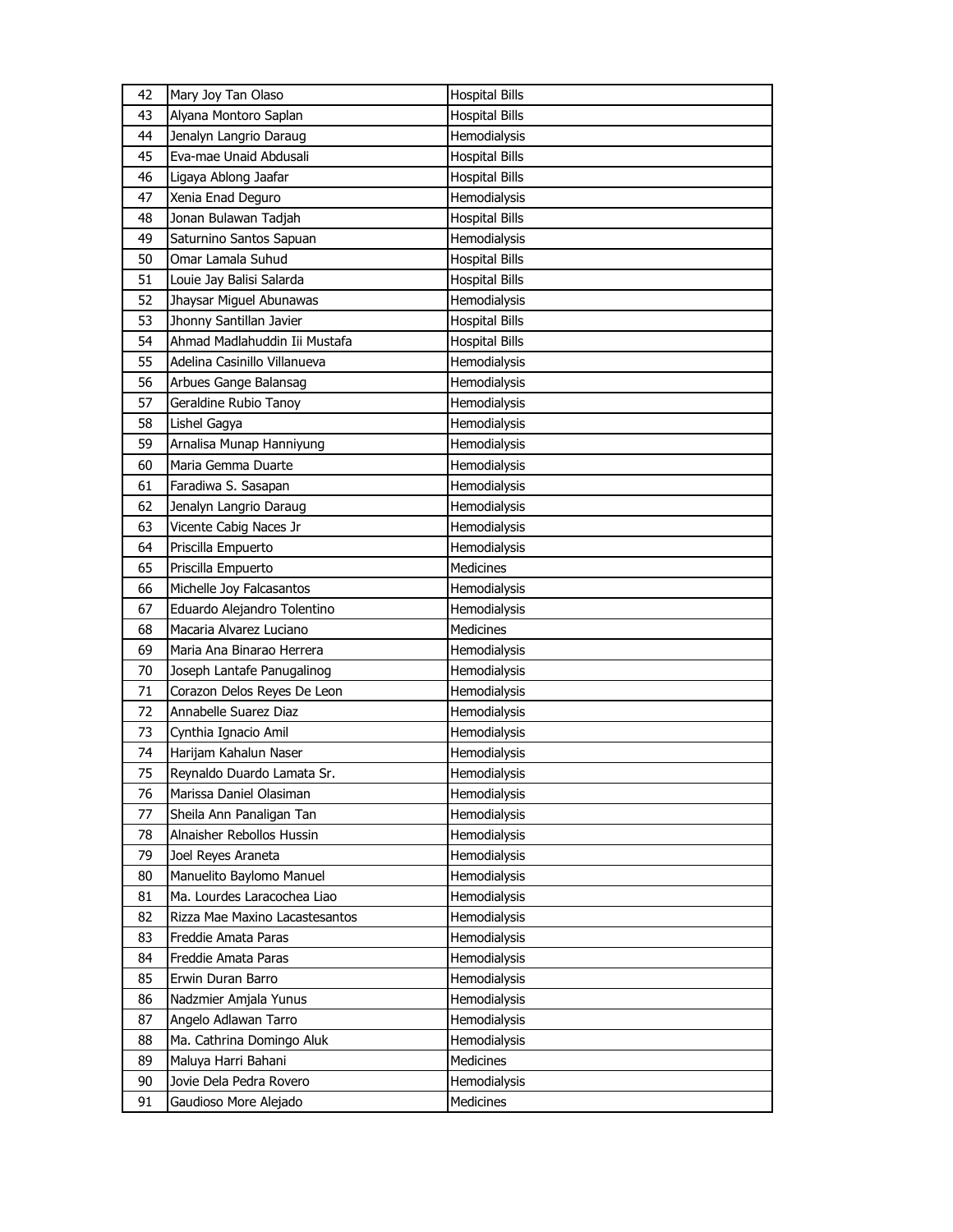| 92  | Gaudioso More Alejado            | Medicines                                           |
|-----|----------------------------------|-----------------------------------------------------|
| 93  | Clark Pelongo                    | <b>Hospital Bills</b>                               |
| 94  | Johnny Gemina Paculanang         | <b>Hospital Bills</b>                               |
| 95  | Nenita Francisco Abellanosa      | <b>Hospital Bills</b>                               |
| 96  | Angelie Rose Mani Barjose        | <b>Hospital Bills</b>                               |
| 97  | Sharlene Fair Detablan Sumalpong | <b>Hospital Bills</b>                               |
| 98  | Rhea Mani Gregorio               | <b>Hospital Bills</b>                               |
| 99  | Reynaldo Duardo Lamata Sr.       | Hemodialysis                                        |
| 100 | Xenia Enad Deguro                | Medicines                                           |
| 101 | Jhaysar Miguel Abunawas          | Hemodialysis                                        |
| 102 | Michelle Joy Falcasantos         | <b>Medicines</b>                                    |
| 103 | Harijam Kahalun Naser            | Hemodialysis                                        |
| 104 | Prisco Atilano Lago              | <b>Medicines</b>                                    |
| 105 | Eduardo Alejandro Tolentino      | Hemodialysis                                        |
| 106 | Richard Fernandez Tablando       | Medicines                                           |
| 107 | Angelo Adlawan Tarro             | Hemodialysis                                        |
| 108 | Saada Habil                      | Laboratory/Procedures/Medicines.                    |
| 109 | Mohammad Habil                   | CT Scan/Laboratory/Medicines.                       |
| 110 | Joseph Lantafe Panugalinog       | Hemodialysis                                        |
| 111 | Noor Aisa Osorio Jailani         | Hemodialysis                                        |
| 112 | Winssor Perez Delos Santos       | <b>Hospital Bills</b>                               |
| 113 | Winssor Perez Delos Santos       | <b>Hospital Bills</b>                               |
| 114 | Jimmy Haradji Johan              | <b>Hospital Bills</b>                               |
| 115 | Jimmy Haradji Johan              | <b>Hospital Bills</b>                               |
| 116 | Jimmy Haradji Johan              | <b>Hospital Bills</b>                               |
| 117 | Melecita Tapang Sajili           | <b>Hospital Bills</b>                               |
| 118 | Melecita Tapang Sajili           | Hospital Bills                                      |
| 119 | Melecita Tapang Sajili           | <b>Hospital Bills</b>                               |
| 120 | Jessica Pepito Balnig            | Hemodialysis                                        |
| 121 | <b>Thomas Antonio Manuel</b>     | Medicines                                           |
| 122 | Lilibeth Aloguinsan Canete       | Medicines                                           |
| 123 | Corazon Delos Reyes De Leon      | Hemodialysis                                        |
| 124 | Proculo Dionson Patagoc          | <b>Medicines</b>                                    |
| 125 | Adelina Casinillo Villanueva     | Hemodialysis                                        |
| 126 | Ma. Lourdes Calunod Pilanga      | Medical Assistance / Medicines.                     |
| 127 | Krishna Premadas Molbog          | Medical Assistance                                  |
| 128 | Mares Donato                     | Laboratory / Procedures.                            |
| 129 | Patricia Dongalio Ibno           | 2 D echo.                                           |
| 130 | Melca Matulac Amilasan           | Laboratory / Procedures.                            |
| 131 | Anang M. Silungan                | Hospital Bill / Laboratory / Procedures / Medicine. |
| 132 | Joel Torres Pioero               | Medicines                                           |
| 133 | Ma. Elena Apolinario Ramos       | Hemodialysis                                        |
| 134 | Jessica Pepito Balnig            | Medicines                                           |
| 135 | Dennis Raz Gaspar                | Hemodialysis                                        |
| 136 | Geraldine Rubio Tanoy            | Hemodialysis                                        |
| 137 | Jenalyn Langrio Daraug           | Hemodialysis                                        |
| 138 | Jhaysar Miguel Abunawas          | Hemodialysis                                        |
| 139 | Adelina Casinillo Villanueva     | Hemodialysis                                        |
| 140 | Nelia Pilapil Akalal             | Hemodialysis                                        |
| 141 | Faradiwa S. Sasapan              | Hemodialysis                                        |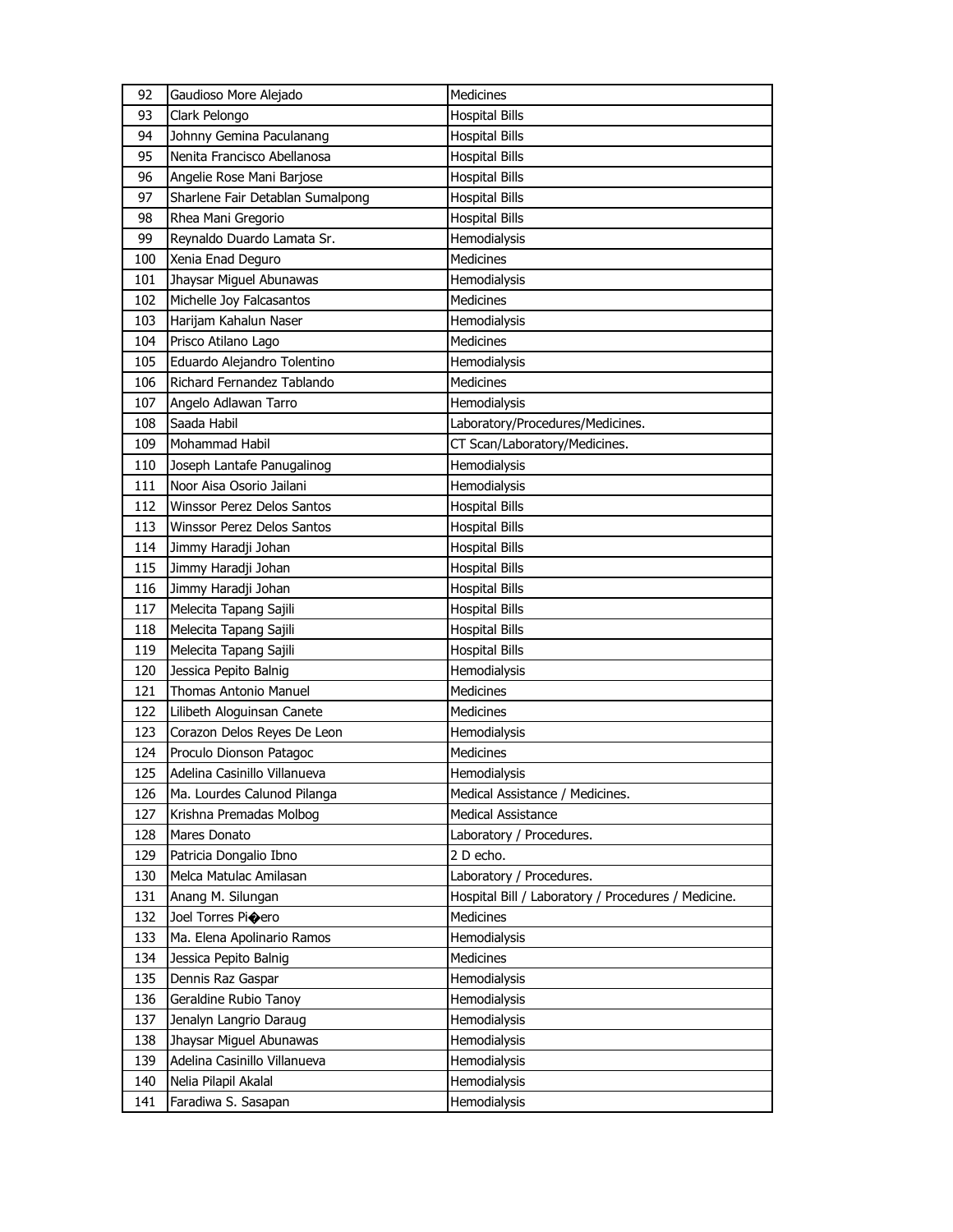| 142 | Maria Gemma Duarte              | Medicines                              |
|-----|---------------------------------|----------------------------------------|
| 143 | Jose Romel Enriquez Delos Reyes | Hemodialysis                           |
| 144 | Vicente Cabig Naces Jr          | Hemodialysis                           |
| 145 | Xenia Enad Deguro               | Hemodialysis                           |
| 146 | Michelle Joy Falcasantos        | Hemodialysis                           |
| 147 | Generosa Rodriguez Elavasantos  | <b>Medicines</b>                       |
| 148 | Arnalisa Munap Hanniyung        | Hemodialysis                           |
| 149 | Priscilla Empuerto              | Laboratory/Procedures/Medicines.       |
| 150 | Michelle Joy Falcasantos        | Laboratory Procedures.                 |
| 151 | Lydia Osorio Fernandez          | <b>Hospital Bills</b>                  |
| 152 | Adelina Casinillo Villanueva    | Hemodialysis                           |
| 153 | Nelia Pilapil Akalal            | Hemodialysis                           |
| 154 | Alfredo Nufable Acuoa           | <b>Hospital Bills</b>                  |
| 155 | Inocente Fernando Aballe        | <b>Hospital Bills</b>                  |
| 156 | Inocente Fernando Aballe        | <b>Hospital Bills</b>                  |
| 157 | Inocente Fernando Aballe        | <b>Hospital Bills</b>                  |
| 158 | Inocente Fernando Aballe        | <b>Hospital Bills</b>                  |
| 159 | Inocente Fernando Aballe        | <b>Hospital Bills</b>                  |
| 160 | Cherry D. Lagare                | Hospital bills / Medicines.            |
| 161 | Jerwin Banaat Toribio           | Radiotherapy                           |
| 162 | Lester Alvarez Ventura          | Laboratory / Procedures.               |
| 163 | Maria Ana Binarao Herrera       | Dialysis                               |
| 164 | Joseph Lantafe Panugalinog      | Hemodialysis                           |
| 165 | Corazon Delos Reyes De Leon     | Hemodialysis                           |
| 166 | Annabelle Suarez Diaz           | Hemodialysis                           |
|     | Cynthia Ignacio Amil            | Hemodialysis                           |
| 167 |                                 |                                        |
| 168 | Noor Aisa Osorio Jailani        | Hemodialysis                           |
| 169 | Arnulfo Aquino Teofilo          | PD Solution.                           |
| 170 | Aila Jean Clemente Estocapio    | <b>Medicines</b>                       |
| 171 | Alnaisher Rebollos Hussin       | <b>Medicines</b>                       |
| 172 | Reynaldo Duardo Lamata Sr.      | Hemodialysis                           |
| 173 | Marissa Daniel Olasiman         | Hemodialysis                           |
| 174 | Ma. Lourdes Laracochea Liao     | Hemodialysis                           |
|     |                                 | Hemodialysis                           |
| 175 | Rizza Mae Maxino Lacastesantos  | Laboratory / Procedures.               |
| 176 | Cesar Saavedra Buscas           | Medicines                              |
| 177 | Joel Reyes Araneta              | Laboratory / Procedures.               |
| 178 | Joel Reyes Araneta              | <b>Medicines</b>                       |
| 179 | Erwin Duran Barro               | Hemodialysis                           |
| 180 | Angelo Adlawan Tarro            | Hemodialysis                           |
| 181 | Ma. Cathrina Domingo Aluk       | Hemodialysis                           |
| 182 | Maria Lou Pelayo Cristal        | Hemodialysis                           |
| 183 | Nadzmier Amjala Yunus           | PD SOLUTION/MEDS.                      |
| 184 | Evelyn Fernandez Intay          | Laboratory Procedures.                 |
| 185 | Rodolfo Macansantos Yalong      | PERITONIAL DIALYSIS/MEDICAL ASSISTANCE |
| 186 | Amalia Delgado Tabotabo         | Hemodialysis                           |
| 187 | Giovanni Sanson Guevara         | Hemodialysis                           |
| 188 | Renjameel Baguinda Munar        | Hemodialysis                           |
| 189 | Noor Aisa Osorio Jailani        | Hemodialysis                           |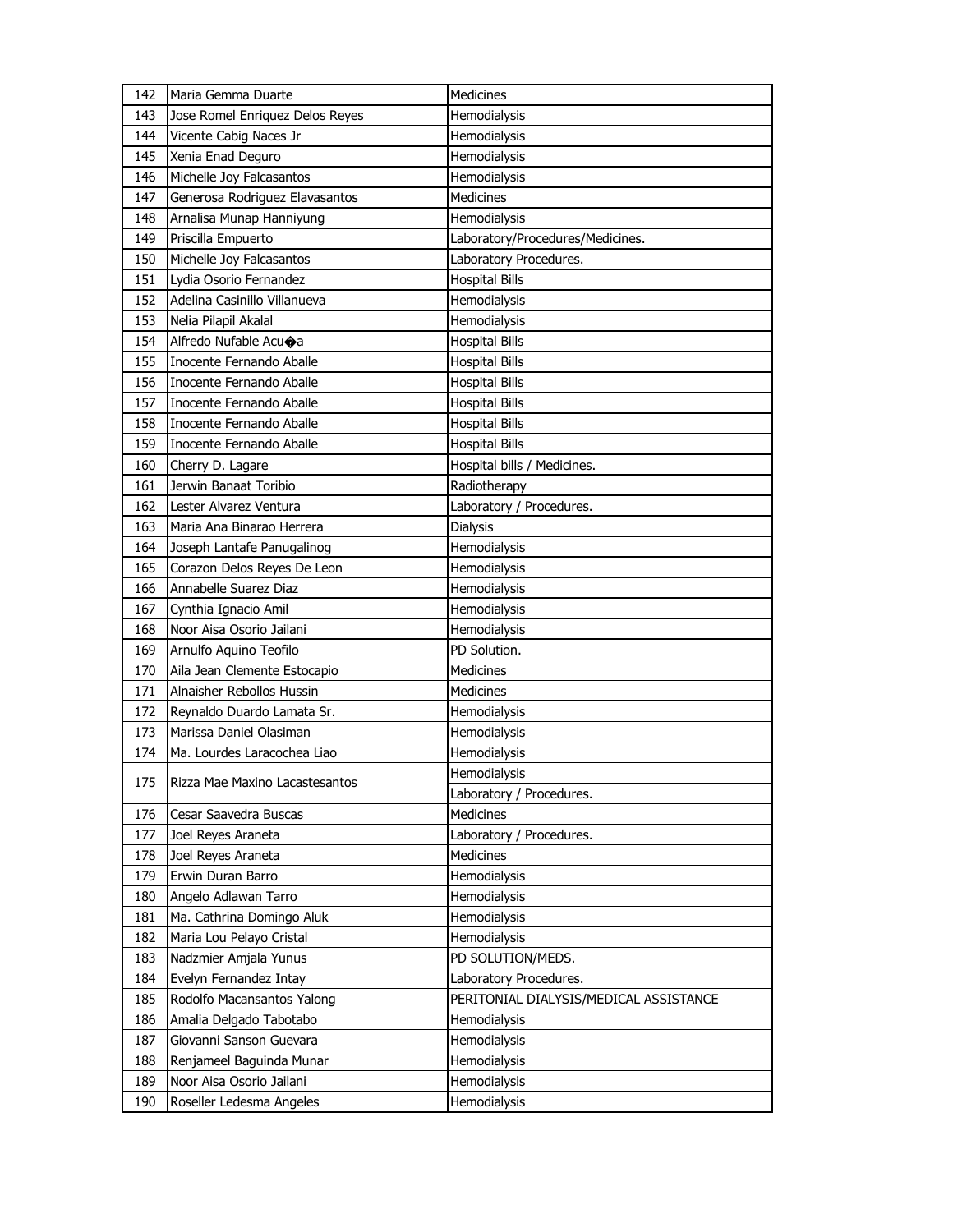| 191 | Luna Basaya Angeldave           | Medicines             |
|-----|---------------------------------|-----------------------|
| 192 | <b>Edwin Caldito Duran</b>      | Hemodialysis          |
| 193 | Tadzmahal Hassan Gulam          | Hemodialysis          |
| 194 | Cheenee Lagne Torres Octaviano  | Hemodialysis          |
| 195 | Corazon Delos Reyes De Leon     | Hemodialysis          |
| 196 | Tomas Wong Golveo Jr.           | Hemodialysis          |
| 197 | Gaudioso More Alejado           | Hemodialysis          |
| 198 | Melinda Malli Antolin           | Hemodialysis          |
| 199 | Johnny Donio Pareoo             | Hemodialysis          |
| 200 | Jovie Dela Pedra Rovero         | Hemodialysis          |
| 201 | Jurnia Amsan Sawari             | Hemodialysis          |
| 202 | Prisco Atilano Lago             | Hemodialysis          |
| 203 | Ma. Lourdes Laracochea Liao     | Hemodialysis          |
| 204 | <b>Emily Apostol Calumpong</b>  | Hemodialysis          |
| 205 | Manuelito Baylomo Manuel        | Medicines             |
| 206 | Valerio Rafal Tubio             | Hemodialysis          |
| 207 | Joseph Lantafe Panugalinog      | Hemodialysis          |
| 208 | Jimmy Malabarbas                | Hemodialysis          |
| 209 | Valerio Rafal Tubio             | Hemodialysis          |
| 210 | Angelo Adlawan Tarro            | Hemodialysis          |
| 211 | Jesus Argonsola                 | Hemodialysis          |
| 212 | Rolando Gaquit Santiago         | Hemodialysis          |
| 213 | Eduardo Alejandro Tolentino     | Hemodialysis          |
| 214 | Generosa Rodriguez Elavasantos  | Hemodialysis          |
| 215 | Jenalyn Langrio Daraug          | Hemodialysis          |
| 216 | Allan Yosores. Delos Reyes.     | <b>Hospital Bills</b> |
| 217 | Dennis Raz Gaspar               | Hemodialysis          |
| 218 | Berna Rasad Jamasali            | Hemodialysis          |
| 219 | Jessica Pepito Balnig           | Hemodialysis          |
| 220 | Joseph Nabong Jardin            | Hemodialysis          |
| 221 | Saturnino Santos Sapuan         | Hemodialysis          |
| 222 | Saturnino Santos Sapuan         | Hemodialysis          |
| 223 | Jhaysar Miguel Abunawas         | Hemodialysis          |
| 224 | Jose Romel Enriquez Delos Reyes | Hemodialysis          |
| 225 | Lishel Gagya                    | Hemodialysis          |
| 226 | Adelina Casinillo Villanueva    | Hemodialysis          |
| 227 | Geraldine Rubio Tanoy           | Hemodialysis          |
| 228 | Xenia Enad Deguro               | Hemodialysis          |
| 229 | Harijam Kahalun Naser           | Hemodialysis          |
| 230 | Nelia Pilapil Akalal            | Hemodialysis          |
| 231 | Arjhon Amsung Pedro             | Medicines             |
| 232 | Florielaine Poligrates Rosete   | <b>Hospital Bills</b> |
| 233 | Erica Jaji Jamjihi              | <b>Hospital Bills</b> |
| 234 | Johny Cataylo Balneg            | <b>Hospital Bills</b> |
| 235 | Mhadz Silvin Maut               | <b>Hospital Bills</b> |
| 236 | Jhemar Malih Abubakar           | <b>Hospital Bills</b> |
| 237 | Vicente Cabig Naces Jr          | Hemodialysis          |
| 238 | Priscilla Empuerto              | Medicines             |
| 239 | Ivan Wee. Reyes                 | <b>Hospital Bills</b> |
| 240 | Michelle Joy Falcasantos        | Hemodialysis          |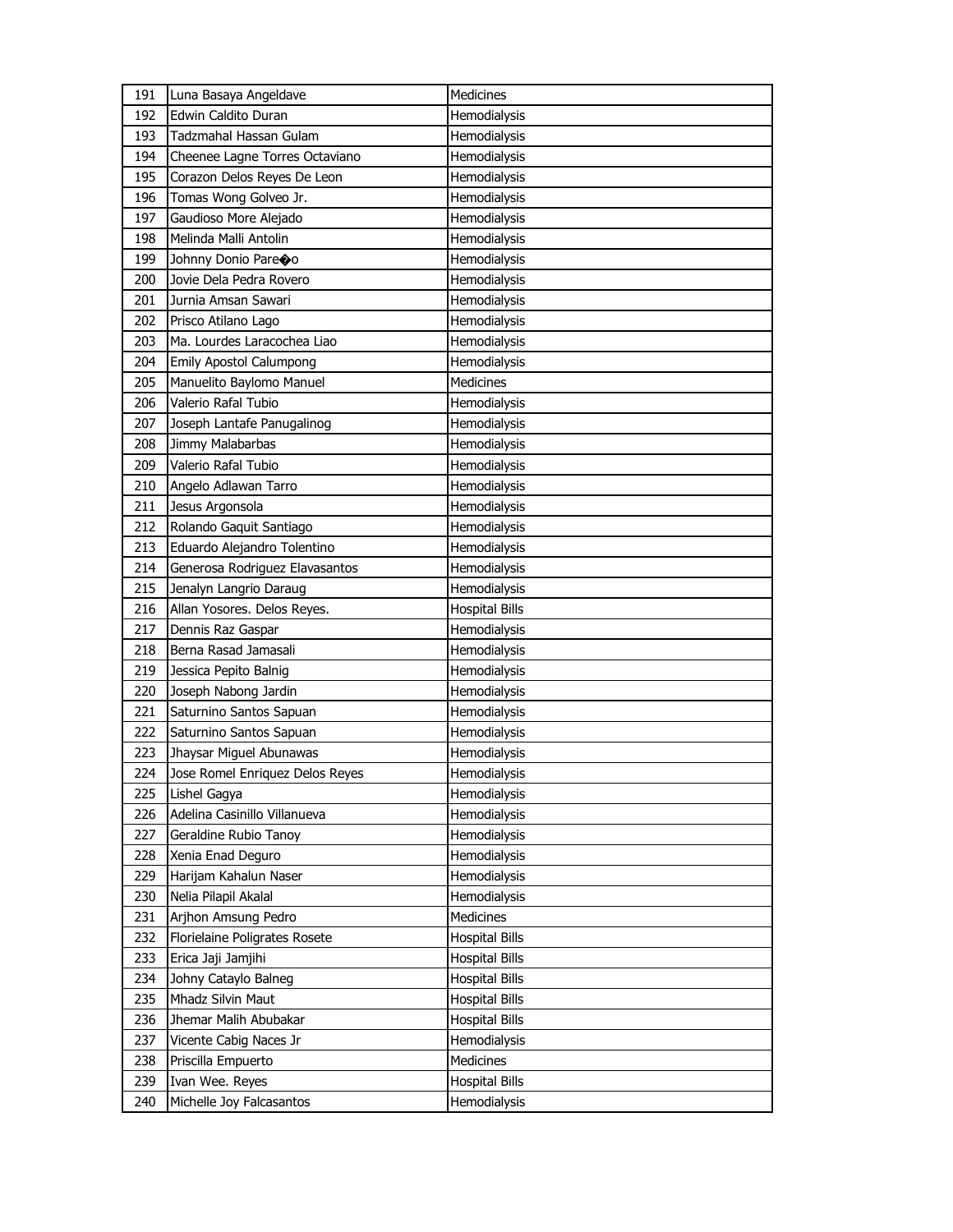| Medicines<br>242<br>Vicenta Paelmariano Tubilla<br>243<br>Paulino Nugas Molejon<br><b>Hospital Bills</b><br>244<br>Brent Patrick Pataleon Lumibao<br><b>Hospital Bills</b><br>245<br>Al-sharip Saililla Adjiril<br><b>Hospital Bills</b><br>Jannene Espinosa<br><b>Hospital Bills</b><br>246<br>Laboratory/Procedures/Medicines.<br>247<br>Mariam Lledo Reyes<br><b>Hospital Bills</b><br>248<br>Emeberto Suan Dalogdog<br>Laboratory/Procedures/Medicines.<br>249<br>Mariam Lledo Reyes<br><b>Hospital Bills</b><br>250<br>Paindah Dapie Abil<br>Dialysis, Dialyzer, PD Solution, Procedures, Medicines<br>251<br>Jaafar Yusop Bahang<br>& Laboratory.<br>252<br>Sarah Grace Molasco Gurrea<br><b>Hospital Bills</b><br>253<br>Al-basher Hamja Unni<br><b>Hospital Bills</b><br>Oliver Cuevas Saavedra<br>Medicines<br>254<br>255<br>Tadzmahal Hassan Gulam<br>Hemodialysis<br>256<br>Noor Aisa Osorio Jailani<br>Hemodialysis<br>257<br>Roseller Ledesma Angeles<br>Hemodialysis<br>258<br>Amalia Delgado Tabotabo<br>Hemodialysis<br>259<br>Giovanni Sanson Guevara<br>Medicines<br>260<br>Joseph Lantafe Panugalinog<br>Hemodialysis<br>261<br>Corazon Delos Reyes De Leon<br>Hemodialysis<br>262<br>Cheenee Lagne Torres Octaviano<br>Hemodialysis<br>263<br>Orlando Enriquez Salinas<br>Hemodialysis<br>Tomas Wong Golveo Jr.<br>Hemodialysis<br>264<br>Prisco Atilano Lago<br>Hemodialysis<br>265<br>Hemodialysis<br>266<br>Johnny Donio Pareoo<br><b>Medicines</b><br>267<br>Reynaldo Duardo Lamata Sr.<br>Medicines<br>268<br>Reynaldo Duardo Lamata Sr.<br>Melinda Malli Antolin<br>269<br>Hemodialysis<br>Edwin Caldito Duran<br>Hemodialysis<br>270<br>271<br>Mohammad Yacob Ando<br>Hemodialysis<br>272<br>Jurnia Amsan Sawari<br>Medicines<br>273<br><b>Emily Apostol Calumpong</b><br>Hemodialysis<br>Manuelito Baylomo Manuel<br>Hemodialysis<br>274<br>Gaudioso More Alejado<br>Hemodialysis<br>275<br>276<br>Nurdelyn Absari Tahassam<br>Medicines<br>Ma. Lourdes Laracochea Liao<br>277<br>Hemodialysis<br>Valerio Rafal Tubio<br>278<br>Hemodialysis<br>Jerome Francisco De Jesus<br>279<br>Hemodialysis<br>Jesus Argonsola<br>Hemodialysis<br>280<br>Hemodialysis<br>281<br>Jimmy Malabarbas<br>Angelo Adlawan Tarro<br>Hemodialysis<br>282<br>Nadine Jummi<br>Medicines<br>283<br>284<br>Nadine Jummi<br>Medicines<br>Nadine Jummi<br>285<br>Laboratory / Procedures.<br>286<br>Rolando Gaquit Santiago<br>Medicines<br>287<br>Rolando Gaquit Santiago<br>Hemodialysis<br>Berna Rasad Jamasali<br>288<br>Laboratory/Procedures/Medicines.<br>289<br>Jessica Pepito Balnig<br>Hemodialysis<br>Dennis Raz Gaspar<br>Hemodialysis<br>290 | 241 | Maria Gemma Duarte | Hemodialysis |
|-------------------------------------------------------------------------------------------------------------------------------------------------------------------------------------------------------------------------------------------------------------------------------------------------------------------------------------------------------------------------------------------------------------------------------------------------------------------------------------------------------------------------------------------------------------------------------------------------------------------------------------------------------------------------------------------------------------------------------------------------------------------------------------------------------------------------------------------------------------------------------------------------------------------------------------------------------------------------------------------------------------------------------------------------------------------------------------------------------------------------------------------------------------------------------------------------------------------------------------------------------------------------------------------------------------------------------------------------------------------------------------------------------------------------------------------------------------------------------------------------------------------------------------------------------------------------------------------------------------------------------------------------------------------------------------------------------------------------------------------------------------------------------------------------------------------------------------------------------------------------------------------------------------------------------------------------------------------------------------------------------------------------------------------------------------------------------------------------------------------------------------------------------------------------------------------------------------------------------------------------------------------------------------------------------------------------------------------------------------------------------------------------------------------------------------------------------------------------------------------------------------------------------------------------------------------------------------------------------------------------------------------------------------|-----|--------------------|--------------|
|                                                                                                                                                                                                                                                                                                                                                                                                                                                                                                                                                                                                                                                                                                                                                                                                                                                                                                                                                                                                                                                                                                                                                                                                                                                                                                                                                                                                                                                                                                                                                                                                                                                                                                                                                                                                                                                                                                                                                                                                                                                                                                                                                                                                                                                                                                                                                                                                                                                                                                                                                                                                                                                             |     |                    |              |
|                                                                                                                                                                                                                                                                                                                                                                                                                                                                                                                                                                                                                                                                                                                                                                                                                                                                                                                                                                                                                                                                                                                                                                                                                                                                                                                                                                                                                                                                                                                                                                                                                                                                                                                                                                                                                                                                                                                                                                                                                                                                                                                                                                                                                                                                                                                                                                                                                                                                                                                                                                                                                                                             |     |                    |              |
|                                                                                                                                                                                                                                                                                                                                                                                                                                                                                                                                                                                                                                                                                                                                                                                                                                                                                                                                                                                                                                                                                                                                                                                                                                                                                                                                                                                                                                                                                                                                                                                                                                                                                                                                                                                                                                                                                                                                                                                                                                                                                                                                                                                                                                                                                                                                                                                                                                                                                                                                                                                                                                                             |     |                    |              |
|                                                                                                                                                                                                                                                                                                                                                                                                                                                                                                                                                                                                                                                                                                                                                                                                                                                                                                                                                                                                                                                                                                                                                                                                                                                                                                                                                                                                                                                                                                                                                                                                                                                                                                                                                                                                                                                                                                                                                                                                                                                                                                                                                                                                                                                                                                                                                                                                                                                                                                                                                                                                                                                             |     |                    |              |
|                                                                                                                                                                                                                                                                                                                                                                                                                                                                                                                                                                                                                                                                                                                                                                                                                                                                                                                                                                                                                                                                                                                                                                                                                                                                                                                                                                                                                                                                                                                                                                                                                                                                                                                                                                                                                                                                                                                                                                                                                                                                                                                                                                                                                                                                                                                                                                                                                                                                                                                                                                                                                                                             |     |                    |              |
|                                                                                                                                                                                                                                                                                                                                                                                                                                                                                                                                                                                                                                                                                                                                                                                                                                                                                                                                                                                                                                                                                                                                                                                                                                                                                                                                                                                                                                                                                                                                                                                                                                                                                                                                                                                                                                                                                                                                                                                                                                                                                                                                                                                                                                                                                                                                                                                                                                                                                                                                                                                                                                                             |     |                    |              |
|                                                                                                                                                                                                                                                                                                                                                                                                                                                                                                                                                                                                                                                                                                                                                                                                                                                                                                                                                                                                                                                                                                                                                                                                                                                                                                                                                                                                                                                                                                                                                                                                                                                                                                                                                                                                                                                                                                                                                                                                                                                                                                                                                                                                                                                                                                                                                                                                                                                                                                                                                                                                                                                             |     |                    |              |
|                                                                                                                                                                                                                                                                                                                                                                                                                                                                                                                                                                                                                                                                                                                                                                                                                                                                                                                                                                                                                                                                                                                                                                                                                                                                                                                                                                                                                                                                                                                                                                                                                                                                                                                                                                                                                                                                                                                                                                                                                                                                                                                                                                                                                                                                                                                                                                                                                                                                                                                                                                                                                                                             |     |                    |              |
|                                                                                                                                                                                                                                                                                                                                                                                                                                                                                                                                                                                                                                                                                                                                                                                                                                                                                                                                                                                                                                                                                                                                                                                                                                                                                                                                                                                                                                                                                                                                                                                                                                                                                                                                                                                                                                                                                                                                                                                                                                                                                                                                                                                                                                                                                                                                                                                                                                                                                                                                                                                                                                                             |     |                    |              |
|                                                                                                                                                                                                                                                                                                                                                                                                                                                                                                                                                                                                                                                                                                                                                                                                                                                                                                                                                                                                                                                                                                                                                                                                                                                                                                                                                                                                                                                                                                                                                                                                                                                                                                                                                                                                                                                                                                                                                                                                                                                                                                                                                                                                                                                                                                                                                                                                                                                                                                                                                                                                                                                             |     |                    |              |
|                                                                                                                                                                                                                                                                                                                                                                                                                                                                                                                                                                                                                                                                                                                                                                                                                                                                                                                                                                                                                                                                                                                                                                                                                                                                                                                                                                                                                                                                                                                                                                                                                                                                                                                                                                                                                                                                                                                                                                                                                                                                                                                                                                                                                                                                                                                                                                                                                                                                                                                                                                                                                                                             |     |                    |              |
|                                                                                                                                                                                                                                                                                                                                                                                                                                                                                                                                                                                                                                                                                                                                                                                                                                                                                                                                                                                                                                                                                                                                                                                                                                                                                                                                                                                                                                                                                                                                                                                                                                                                                                                                                                                                                                                                                                                                                                                                                                                                                                                                                                                                                                                                                                                                                                                                                                                                                                                                                                                                                                                             |     |                    |              |
|                                                                                                                                                                                                                                                                                                                                                                                                                                                                                                                                                                                                                                                                                                                                                                                                                                                                                                                                                                                                                                                                                                                                                                                                                                                                                                                                                                                                                                                                                                                                                                                                                                                                                                                                                                                                                                                                                                                                                                                                                                                                                                                                                                                                                                                                                                                                                                                                                                                                                                                                                                                                                                                             |     |                    |              |
|                                                                                                                                                                                                                                                                                                                                                                                                                                                                                                                                                                                                                                                                                                                                                                                                                                                                                                                                                                                                                                                                                                                                                                                                                                                                                                                                                                                                                                                                                                                                                                                                                                                                                                                                                                                                                                                                                                                                                                                                                                                                                                                                                                                                                                                                                                                                                                                                                                                                                                                                                                                                                                                             |     |                    |              |
|                                                                                                                                                                                                                                                                                                                                                                                                                                                                                                                                                                                                                                                                                                                                                                                                                                                                                                                                                                                                                                                                                                                                                                                                                                                                                                                                                                                                                                                                                                                                                                                                                                                                                                                                                                                                                                                                                                                                                                                                                                                                                                                                                                                                                                                                                                                                                                                                                                                                                                                                                                                                                                                             |     |                    |              |
|                                                                                                                                                                                                                                                                                                                                                                                                                                                                                                                                                                                                                                                                                                                                                                                                                                                                                                                                                                                                                                                                                                                                                                                                                                                                                                                                                                                                                                                                                                                                                                                                                                                                                                                                                                                                                                                                                                                                                                                                                                                                                                                                                                                                                                                                                                                                                                                                                                                                                                                                                                                                                                                             |     |                    |              |
|                                                                                                                                                                                                                                                                                                                                                                                                                                                                                                                                                                                                                                                                                                                                                                                                                                                                                                                                                                                                                                                                                                                                                                                                                                                                                                                                                                                                                                                                                                                                                                                                                                                                                                                                                                                                                                                                                                                                                                                                                                                                                                                                                                                                                                                                                                                                                                                                                                                                                                                                                                                                                                                             |     |                    |              |
|                                                                                                                                                                                                                                                                                                                                                                                                                                                                                                                                                                                                                                                                                                                                                                                                                                                                                                                                                                                                                                                                                                                                                                                                                                                                                                                                                                                                                                                                                                                                                                                                                                                                                                                                                                                                                                                                                                                                                                                                                                                                                                                                                                                                                                                                                                                                                                                                                                                                                                                                                                                                                                                             |     |                    |              |
|                                                                                                                                                                                                                                                                                                                                                                                                                                                                                                                                                                                                                                                                                                                                                                                                                                                                                                                                                                                                                                                                                                                                                                                                                                                                                                                                                                                                                                                                                                                                                                                                                                                                                                                                                                                                                                                                                                                                                                                                                                                                                                                                                                                                                                                                                                                                                                                                                                                                                                                                                                                                                                                             |     |                    |              |
|                                                                                                                                                                                                                                                                                                                                                                                                                                                                                                                                                                                                                                                                                                                                                                                                                                                                                                                                                                                                                                                                                                                                                                                                                                                                                                                                                                                                                                                                                                                                                                                                                                                                                                                                                                                                                                                                                                                                                                                                                                                                                                                                                                                                                                                                                                                                                                                                                                                                                                                                                                                                                                                             |     |                    |              |
|                                                                                                                                                                                                                                                                                                                                                                                                                                                                                                                                                                                                                                                                                                                                                                                                                                                                                                                                                                                                                                                                                                                                                                                                                                                                                                                                                                                                                                                                                                                                                                                                                                                                                                                                                                                                                                                                                                                                                                                                                                                                                                                                                                                                                                                                                                                                                                                                                                                                                                                                                                                                                                                             |     |                    |              |
|                                                                                                                                                                                                                                                                                                                                                                                                                                                                                                                                                                                                                                                                                                                                                                                                                                                                                                                                                                                                                                                                                                                                                                                                                                                                                                                                                                                                                                                                                                                                                                                                                                                                                                                                                                                                                                                                                                                                                                                                                                                                                                                                                                                                                                                                                                                                                                                                                                                                                                                                                                                                                                                             |     |                    |              |
|                                                                                                                                                                                                                                                                                                                                                                                                                                                                                                                                                                                                                                                                                                                                                                                                                                                                                                                                                                                                                                                                                                                                                                                                                                                                                                                                                                                                                                                                                                                                                                                                                                                                                                                                                                                                                                                                                                                                                                                                                                                                                                                                                                                                                                                                                                                                                                                                                                                                                                                                                                                                                                                             |     |                    |              |
|                                                                                                                                                                                                                                                                                                                                                                                                                                                                                                                                                                                                                                                                                                                                                                                                                                                                                                                                                                                                                                                                                                                                                                                                                                                                                                                                                                                                                                                                                                                                                                                                                                                                                                                                                                                                                                                                                                                                                                                                                                                                                                                                                                                                                                                                                                                                                                                                                                                                                                                                                                                                                                                             |     |                    |              |
|                                                                                                                                                                                                                                                                                                                                                                                                                                                                                                                                                                                                                                                                                                                                                                                                                                                                                                                                                                                                                                                                                                                                                                                                                                                                                                                                                                                                                                                                                                                                                                                                                                                                                                                                                                                                                                                                                                                                                                                                                                                                                                                                                                                                                                                                                                                                                                                                                                                                                                                                                                                                                                                             |     |                    |              |
|                                                                                                                                                                                                                                                                                                                                                                                                                                                                                                                                                                                                                                                                                                                                                                                                                                                                                                                                                                                                                                                                                                                                                                                                                                                                                                                                                                                                                                                                                                                                                                                                                                                                                                                                                                                                                                                                                                                                                                                                                                                                                                                                                                                                                                                                                                                                                                                                                                                                                                                                                                                                                                                             |     |                    |              |
|                                                                                                                                                                                                                                                                                                                                                                                                                                                                                                                                                                                                                                                                                                                                                                                                                                                                                                                                                                                                                                                                                                                                                                                                                                                                                                                                                                                                                                                                                                                                                                                                                                                                                                                                                                                                                                                                                                                                                                                                                                                                                                                                                                                                                                                                                                                                                                                                                                                                                                                                                                                                                                                             |     |                    |              |
|                                                                                                                                                                                                                                                                                                                                                                                                                                                                                                                                                                                                                                                                                                                                                                                                                                                                                                                                                                                                                                                                                                                                                                                                                                                                                                                                                                                                                                                                                                                                                                                                                                                                                                                                                                                                                                                                                                                                                                                                                                                                                                                                                                                                                                                                                                                                                                                                                                                                                                                                                                                                                                                             |     |                    |              |
|                                                                                                                                                                                                                                                                                                                                                                                                                                                                                                                                                                                                                                                                                                                                                                                                                                                                                                                                                                                                                                                                                                                                                                                                                                                                                                                                                                                                                                                                                                                                                                                                                                                                                                                                                                                                                                                                                                                                                                                                                                                                                                                                                                                                                                                                                                                                                                                                                                                                                                                                                                                                                                                             |     |                    |              |
|                                                                                                                                                                                                                                                                                                                                                                                                                                                                                                                                                                                                                                                                                                                                                                                                                                                                                                                                                                                                                                                                                                                                                                                                                                                                                                                                                                                                                                                                                                                                                                                                                                                                                                                                                                                                                                                                                                                                                                                                                                                                                                                                                                                                                                                                                                                                                                                                                                                                                                                                                                                                                                                             |     |                    |              |
|                                                                                                                                                                                                                                                                                                                                                                                                                                                                                                                                                                                                                                                                                                                                                                                                                                                                                                                                                                                                                                                                                                                                                                                                                                                                                                                                                                                                                                                                                                                                                                                                                                                                                                                                                                                                                                                                                                                                                                                                                                                                                                                                                                                                                                                                                                                                                                                                                                                                                                                                                                                                                                                             |     |                    |              |
|                                                                                                                                                                                                                                                                                                                                                                                                                                                                                                                                                                                                                                                                                                                                                                                                                                                                                                                                                                                                                                                                                                                                                                                                                                                                                                                                                                                                                                                                                                                                                                                                                                                                                                                                                                                                                                                                                                                                                                                                                                                                                                                                                                                                                                                                                                                                                                                                                                                                                                                                                                                                                                                             |     |                    |              |
|                                                                                                                                                                                                                                                                                                                                                                                                                                                                                                                                                                                                                                                                                                                                                                                                                                                                                                                                                                                                                                                                                                                                                                                                                                                                                                                                                                                                                                                                                                                                                                                                                                                                                                                                                                                                                                                                                                                                                                                                                                                                                                                                                                                                                                                                                                                                                                                                                                                                                                                                                                                                                                                             |     |                    |              |
|                                                                                                                                                                                                                                                                                                                                                                                                                                                                                                                                                                                                                                                                                                                                                                                                                                                                                                                                                                                                                                                                                                                                                                                                                                                                                                                                                                                                                                                                                                                                                                                                                                                                                                                                                                                                                                                                                                                                                                                                                                                                                                                                                                                                                                                                                                                                                                                                                                                                                                                                                                                                                                                             |     |                    |              |
|                                                                                                                                                                                                                                                                                                                                                                                                                                                                                                                                                                                                                                                                                                                                                                                                                                                                                                                                                                                                                                                                                                                                                                                                                                                                                                                                                                                                                                                                                                                                                                                                                                                                                                                                                                                                                                                                                                                                                                                                                                                                                                                                                                                                                                                                                                                                                                                                                                                                                                                                                                                                                                                             |     |                    |              |
|                                                                                                                                                                                                                                                                                                                                                                                                                                                                                                                                                                                                                                                                                                                                                                                                                                                                                                                                                                                                                                                                                                                                                                                                                                                                                                                                                                                                                                                                                                                                                                                                                                                                                                                                                                                                                                                                                                                                                                                                                                                                                                                                                                                                                                                                                                                                                                                                                                                                                                                                                                                                                                                             |     |                    |              |
|                                                                                                                                                                                                                                                                                                                                                                                                                                                                                                                                                                                                                                                                                                                                                                                                                                                                                                                                                                                                                                                                                                                                                                                                                                                                                                                                                                                                                                                                                                                                                                                                                                                                                                                                                                                                                                                                                                                                                                                                                                                                                                                                                                                                                                                                                                                                                                                                                                                                                                                                                                                                                                                             |     |                    |              |
|                                                                                                                                                                                                                                                                                                                                                                                                                                                                                                                                                                                                                                                                                                                                                                                                                                                                                                                                                                                                                                                                                                                                                                                                                                                                                                                                                                                                                                                                                                                                                                                                                                                                                                                                                                                                                                                                                                                                                                                                                                                                                                                                                                                                                                                                                                                                                                                                                                                                                                                                                                                                                                                             |     |                    |              |
|                                                                                                                                                                                                                                                                                                                                                                                                                                                                                                                                                                                                                                                                                                                                                                                                                                                                                                                                                                                                                                                                                                                                                                                                                                                                                                                                                                                                                                                                                                                                                                                                                                                                                                                                                                                                                                                                                                                                                                                                                                                                                                                                                                                                                                                                                                                                                                                                                                                                                                                                                                                                                                                             |     |                    |              |
|                                                                                                                                                                                                                                                                                                                                                                                                                                                                                                                                                                                                                                                                                                                                                                                                                                                                                                                                                                                                                                                                                                                                                                                                                                                                                                                                                                                                                                                                                                                                                                                                                                                                                                                                                                                                                                                                                                                                                                                                                                                                                                                                                                                                                                                                                                                                                                                                                                                                                                                                                                                                                                                             |     |                    |              |
|                                                                                                                                                                                                                                                                                                                                                                                                                                                                                                                                                                                                                                                                                                                                                                                                                                                                                                                                                                                                                                                                                                                                                                                                                                                                                                                                                                                                                                                                                                                                                                                                                                                                                                                                                                                                                                                                                                                                                                                                                                                                                                                                                                                                                                                                                                                                                                                                                                                                                                                                                                                                                                                             |     |                    |              |
|                                                                                                                                                                                                                                                                                                                                                                                                                                                                                                                                                                                                                                                                                                                                                                                                                                                                                                                                                                                                                                                                                                                                                                                                                                                                                                                                                                                                                                                                                                                                                                                                                                                                                                                                                                                                                                                                                                                                                                                                                                                                                                                                                                                                                                                                                                                                                                                                                                                                                                                                                                                                                                                             |     |                    |              |
|                                                                                                                                                                                                                                                                                                                                                                                                                                                                                                                                                                                                                                                                                                                                                                                                                                                                                                                                                                                                                                                                                                                                                                                                                                                                                                                                                                                                                                                                                                                                                                                                                                                                                                                                                                                                                                                                                                                                                                                                                                                                                                                                                                                                                                                                                                                                                                                                                                                                                                                                                                                                                                                             |     |                    |              |
|                                                                                                                                                                                                                                                                                                                                                                                                                                                                                                                                                                                                                                                                                                                                                                                                                                                                                                                                                                                                                                                                                                                                                                                                                                                                                                                                                                                                                                                                                                                                                                                                                                                                                                                                                                                                                                                                                                                                                                                                                                                                                                                                                                                                                                                                                                                                                                                                                                                                                                                                                                                                                                                             |     |                    |              |
|                                                                                                                                                                                                                                                                                                                                                                                                                                                                                                                                                                                                                                                                                                                                                                                                                                                                                                                                                                                                                                                                                                                                                                                                                                                                                                                                                                                                                                                                                                                                                                                                                                                                                                                                                                                                                                                                                                                                                                                                                                                                                                                                                                                                                                                                                                                                                                                                                                                                                                                                                                                                                                                             |     |                    |              |
|                                                                                                                                                                                                                                                                                                                                                                                                                                                                                                                                                                                                                                                                                                                                                                                                                                                                                                                                                                                                                                                                                                                                                                                                                                                                                                                                                                                                                                                                                                                                                                                                                                                                                                                                                                                                                                                                                                                                                                                                                                                                                                                                                                                                                                                                                                                                                                                                                                                                                                                                                                                                                                                             |     |                    |              |
|                                                                                                                                                                                                                                                                                                                                                                                                                                                                                                                                                                                                                                                                                                                                                                                                                                                                                                                                                                                                                                                                                                                                                                                                                                                                                                                                                                                                                                                                                                                                                                                                                                                                                                                                                                                                                                                                                                                                                                                                                                                                                                                                                                                                                                                                                                                                                                                                                                                                                                                                                                                                                                                             |     |                    |              |
|                                                                                                                                                                                                                                                                                                                                                                                                                                                                                                                                                                                                                                                                                                                                                                                                                                                                                                                                                                                                                                                                                                                                                                                                                                                                                                                                                                                                                                                                                                                                                                                                                                                                                                                                                                                                                                                                                                                                                                                                                                                                                                                                                                                                                                                                                                                                                                                                                                                                                                                                                                                                                                                             |     |                    |              |
|                                                                                                                                                                                                                                                                                                                                                                                                                                                                                                                                                                                                                                                                                                                                                                                                                                                                                                                                                                                                                                                                                                                                                                                                                                                                                                                                                                                                                                                                                                                                                                                                                                                                                                                                                                                                                                                                                                                                                                                                                                                                                                                                                                                                                                                                                                                                                                                                                                                                                                                                                                                                                                                             |     |                    |              |